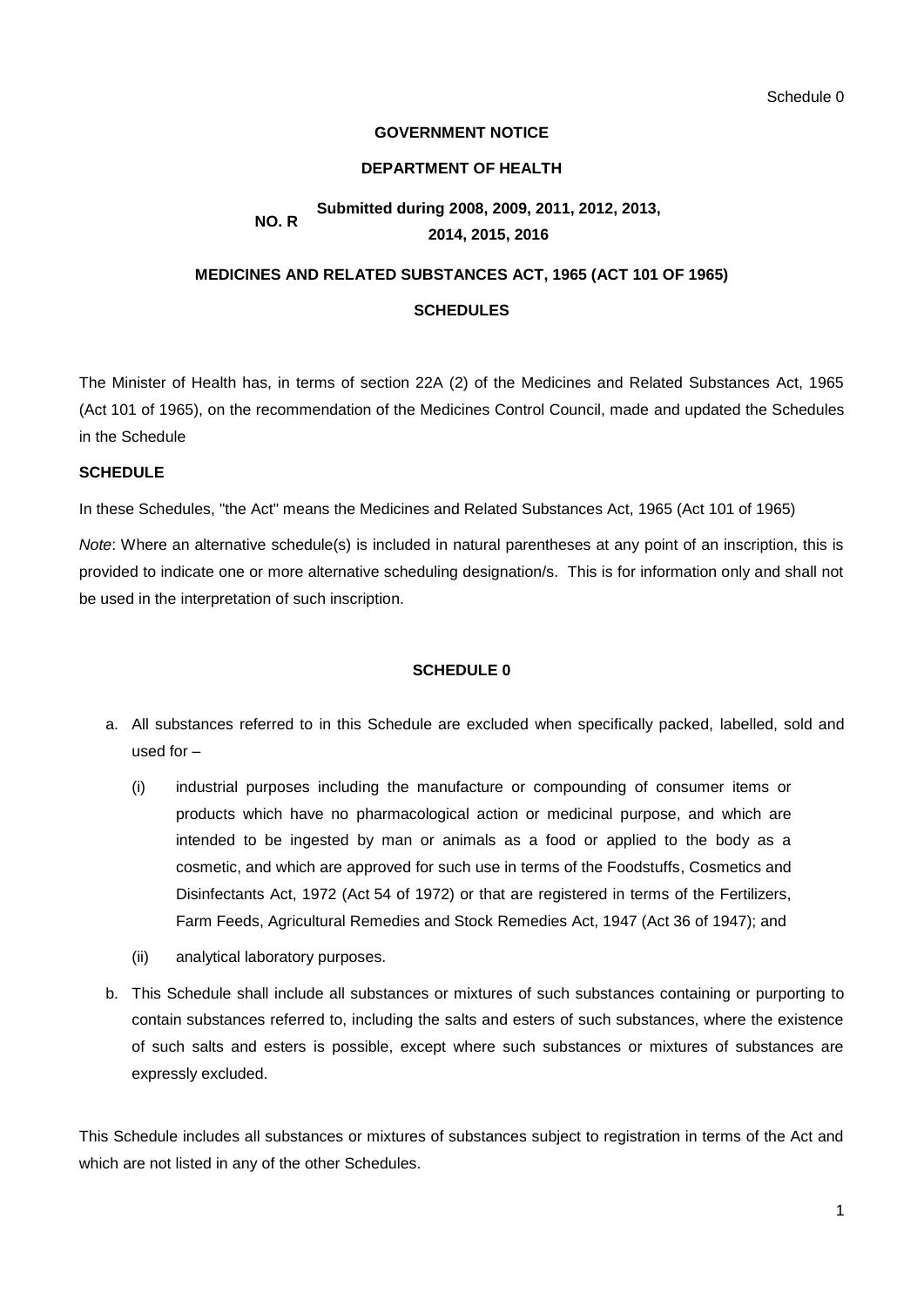## **SCHEDULE 1**

- a. All substances referred to in this Schedule are excluded when specifically packed, labelled, sold and used for –
	- (i) industrial purposes including the manufacture or compounding of consumer items or products which have no pharmacological action or medicinal purpose; and
	- (ii) analytical laboratory purposes.
- b. All preparations of substances or mixtures of such substances containing or purporting to contain any substance referred to in this Schedule and includes the following:
	- (i) The salts and esters of such substances, where the existence of such salts and esters is possible; and
	- (ii) all preparations and mixtures of such substances where such preparations and mixtures are not expressly excluded.
- c. In terms of section  $22A(4)(a)(v)$  of the Act, a practitioner, nurse or a person registered under the Health Professions Act, 1974 (Act 56 of 1974) other than a medical practitioner or dentist may prescribe and supply, only within his/her scope of practice and subject to the indication for use of such substances and medicines and to the conditions determined by the Medicines Control Council, to patients under his/her care, the Schedule 1 substances and medicines provided for in the Annexures to this Schedule published in the *Gazette* in terms of the Act.
	- (i) Annexure 1A: Emergency Care Provider (Paramedic);
	- (ii) Annexure 1B: Emergency Care Provider (Emergency Care Practitioner);
	- (iii) Annexure 2: Dental Therapist;
	- (iv) Annexure 3: Optometrist.

Acetanilide and alkyl acetanilides.

Acetarsol, when intended for human vaginal use.

Acyclovir, when intended for application to the lips in the early treatment of recurrent herpes simplex virus infections. (S4)

Ambroxol.

Amethocaine - *see* Tetracaine.

Amorolfine.

Anethole trithione.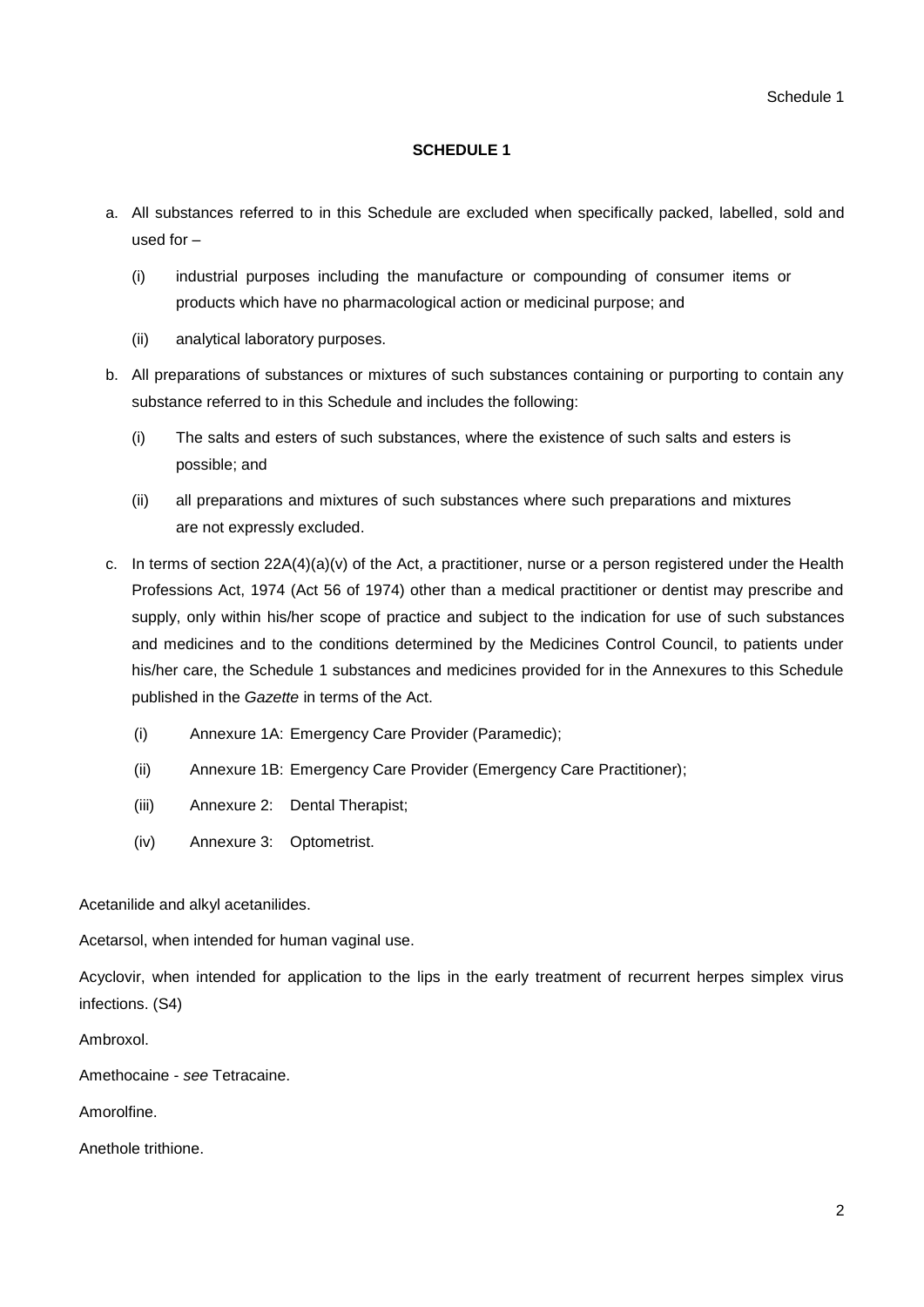Anticoagulants, when intended for application to the skin. (S4)

Antimony potassium tartrate and antimony sodium tartrate; in concentrations of 1 percent or more. (S0)

Any compound structurally derived from either beta-aminopropylbenzene or beta-aminoisopropylbenzene by substitution in the side chain or by ring closure therein (or by both such substitution and such ring closure); and presented as:

- a. preparations and mixtures when used as vasoconstrictors and decongestants in antihistaminecontaining nose and eye preparations; and
- b. appliances for inhalation in which the substance is adsorbed onto solid material but excluding cathine ((+)-norpseudoephedrine), ephedrine, etafedrine, N-methylephedrine, N-diethylaminoethylephedrine, phenylpropanolamine, prenylamine. (S2, S6, S7)

Arsenic; in concentrations equivalent to 0,01 percent or less of arsenic trioxide. (S2)

Ascorbic Acid –see Vitamin C.

Azelaic acid.

Bacitracin, when intended for topical application to the epidermis, nares and external ear. (S4)

Bee venom, preparations intended for application to the skin. (S4)

Belladonna alkaloids, when specifically intended for topical application. (S2)

Benzethonium chloride, when intended for human vaginal use.

#### Benzocaine,

- a. when intended for topical use;
- b. in oral preparations containing 2 percent or less of benzocaine;
- c. in lozenges containing 30 milligrams or less of benzocaine, per dosage unit;
- d. except when intended for ophthalmic or parenteral use. (S4)

Benzydamine; preparations and mixtures containing –

- a. 3 percent or less of benzydamine, when intended for application to the skin (S3); or
- b. 0,15 percent or less of benzydamine, when intended for use as a mouth rinse or for topical application in the mouth and throat; provided that the total dose swallowed does not exceed 36 milligrams of benzydamine per day. (S3)

Bifidobacterium adolescentis,

- a. in pharmaceutical preparations and mixtures with medicinal claim(s);
- b. except in pharmaceutical preparations and mixtures for one or more strains containing ≥1 x 10<sup>9</sup> cfu per dosage unit with the general health claim: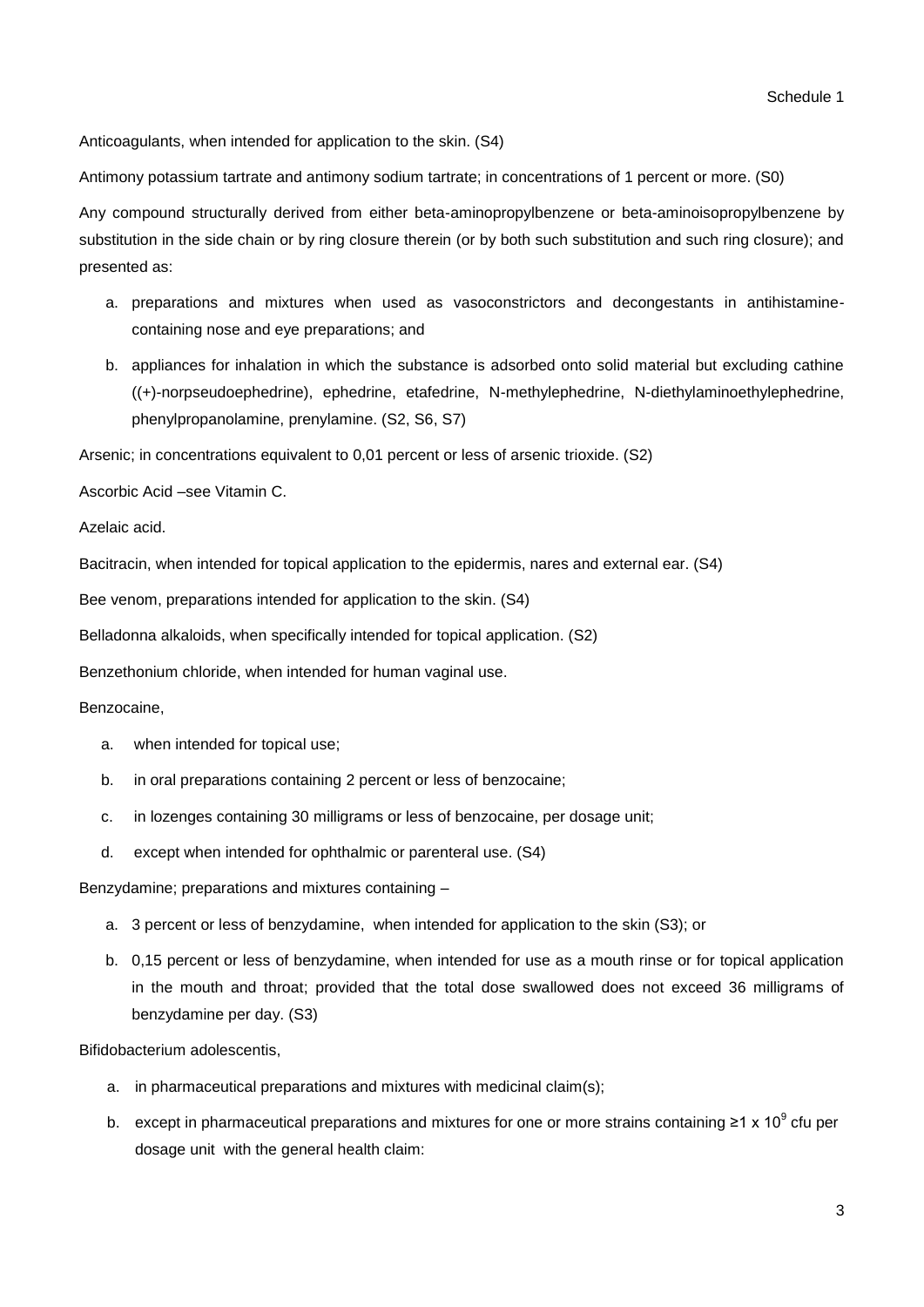"When ingested on a regular basis, probiotics should improve or normalise the microbial balance in the human intestines and thereby improve the functioning of the digestive tract/gut"; (S0)

c. except for use in ready-to-drink single serving infant formula sold in liquid form, in terms of the provisions of the Foodstuffs, Cosmetic and Disinfectant Act, 1972 (Act 54 of 1972 ) containing no less than 1 x 10<sup>8</sup> cfu probiotics per daily serving, provided no medicinal or general health claim is made.

Bifidobacterium animalis *subsp*. Animalis,

- a. in pharmaceutical preparations and mixtures with medicinal claim(s);
- b. except in pharmaceutical preparations and mixtures for one or more strains containing ≥1 x 10<sup>9</sup> cfu per dosage unit with the general health claim:

"When ingested on a regular basis, probiotics should improve or normalise the microbial balance in the human intestines and thereby improve the functioning of the digestive tract/gut"; (S0)

c. except for use in ready-to-drink single serving infant formula sold in liquid form, in terms of the provisions of the Foodstuffs, Cosmetic and Disinfectant Act, 1972 (Act 54 of 1972) containing no less than 1 x 10<sup>8</sup> cfu probiotics per daily serving, provided no medicinal or general health claim is made.

Bifidobacterium animalis *subsp*. Lactis,

- a. in pharmaceutical preparations and mixtures with medicinal claim(s);
- b. except in pharmaceutical preparations and mixtures for one or more strains containing ≥1 x 10<sup>9</sup> cfu per dosage unit with the general health claim:

"When ingested on a regular basis, probiotics should improve or normalise the microbial balance in the human intestines and thereby improve the functioning of the digestive tract/gut"; (S0)

c. except for use in ready-to-drink single serving infant formula sold in liquid form, in terms of the provisions of the Foodstuffs, Cosmetic and Disinfectant Act, 1972 (Act 54 of 1972) containing no less than 1 x 10<sup>8</sup> cfu probiotics per daily serving, provided no medicinal or general health claim is made.

Bifidobacterium bifidum,

- a. in pharmaceutical preparations and mixtures with medicinal claim(s);
- b. except in pharmaceutical preparations and mixtures for one or more strains containing ≥1 x 10<sup>9</sup> cfu per dosage unit with the general health claim:

"When ingested on a regular basis, probiotics should improve or normalise the microbial balance in the human intestines and thereby improve the functioning of the digestive tract/gut"; (S0)

c. except for use in ready-to-drink single serving infant formula sold in liquid form, in terms of the provisions of the Foodstuffs, Cosmetic and Disinfectant Act, 1972 (Act 54 of 1972) containing no less than 1 x 10<sup>8</sup> cfu probiotics per daily serving, provided no medicinal or general health claim is made.

Bifidobacterium breve,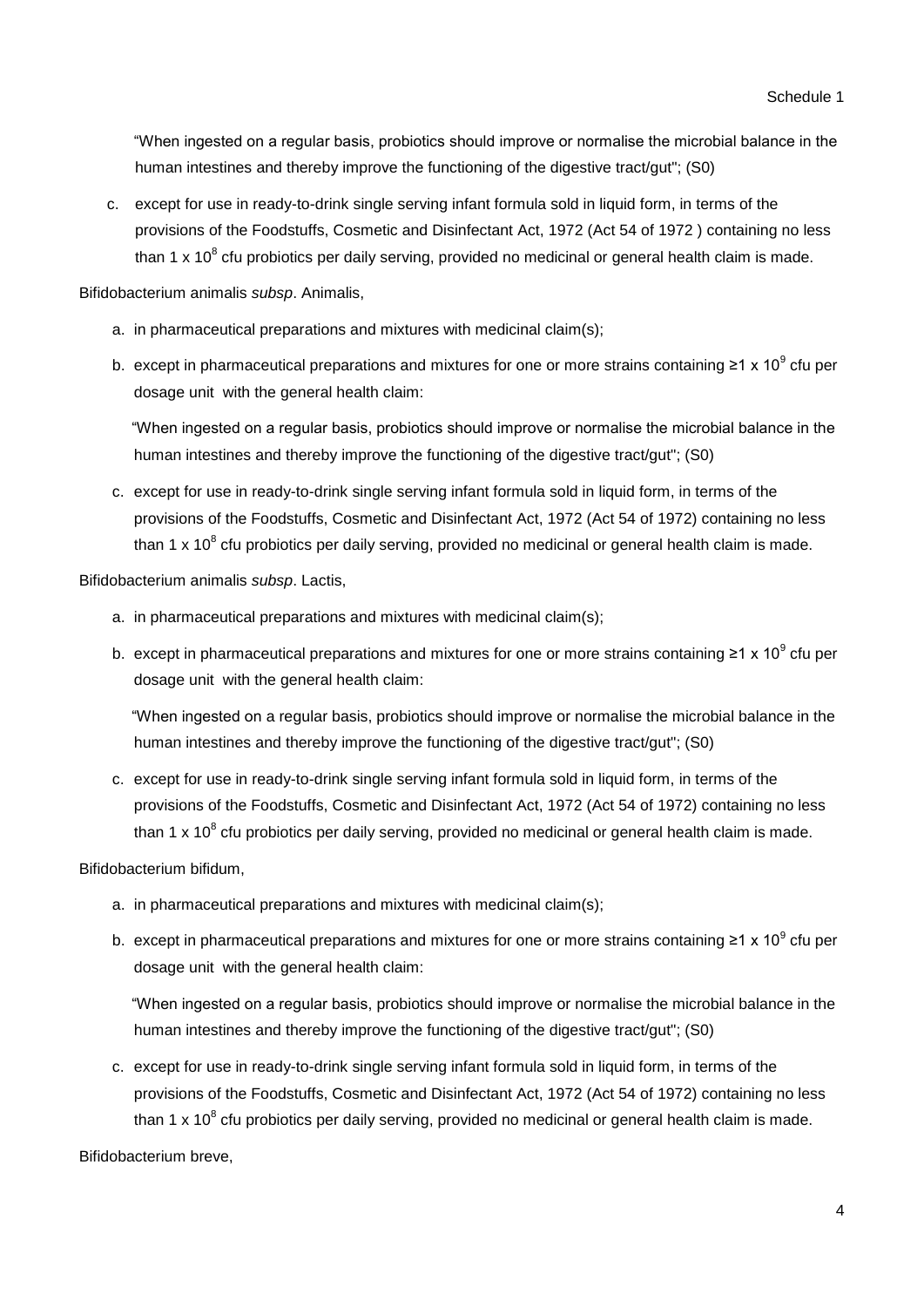- a. in pharmaceutical preparations and mixtures with medicinal claim(s);
- b. except in pharmaceutical preparations and mixtures for one or more strains containing ≥1 x 10<sup>9</sup> cfu per dosage unit with the general health claim:

"When ingested on a regular basis, probiotics should improve or normalise the microbial balance in the human intestines and thereby improve the functioning of the digestive tract/gut"; (S0)

c. except for use in ready-to-drink single serving infant formula sold in liquid form, in terms of the provisions of the Foodstuffs, Cosmetic and Disinfectant Act, 1972 (Act 54 of 1972) containing no less than 1 x 10<sup>8</sup> cfu probiotics per daily serving, provided no medicinal or general health claim is made.

#### Bifidobacterium lactis,

- a. in pharmaceutical preparations and mixtures with medicinal claim(s);
- b. except in pharmaceutical preparations and mixtures for one or more strains containing ≥1 x 10<sup>9</sup> cfu per dosage unit with the general health claim:

"When ingested on a regular basis, probiotics should improve or normalise the microbial balance in the human intestines and thereby improve the functioning of the digestive tract/gut"; (S0)

c. except for use in ready-to-drink single serving infant formula sold in liquid form, in terms of the provisions of the Foodstuffs, Cosmetic and Disinfectant Act, 1972 (Act 54 of 1972) containing no less than 1 x 10<sup>8</sup> cfu probiotics per daily serving, provided no medicinal or general health claim is made.

Bifidobacterium longum *subsp*. Infantis,

- a. in pharmaceutical preparations and mixtures with medicinal claim(s);
- b. except in pharmaceutical preparations and mixtures for one or more strains containing ≥1 x 10<sup>9</sup> cfu per dosage unit with the general health claim:

"When ingested on a regular basis, probiotics should improve or normalise the microbial balance in the human intestines and thereby improve the functioning of the digestive tract/gut"; (S0)

c. except for use in ready-to-drink single serving infant formula sold in liquid form, in terms of the provisions of the Foodstuffs, Cosmetic and Disinfectant Act, 1972 (Act 54 of 1972) containing no less than 1 x 10<sup>8</sup> cfu probiotics per daily serving, provided no medicinal or general health claim is made.

Bifidobacterium longum *subsp*. Longum,

- a. in pharmaceutical preparations and mixtures with medicinal claim(s);
- b. except in pharmaceutical preparations and mixtures for one or more strains containing ≥1 x 10<sup>9</sup> cfu per dosage unit with the general health claim:

"When ingested on a regular basis, probiotics should improve or normalise the microbial balance in the human intestines and thereby improve the functioning of the digestive tract/gut"; (S0)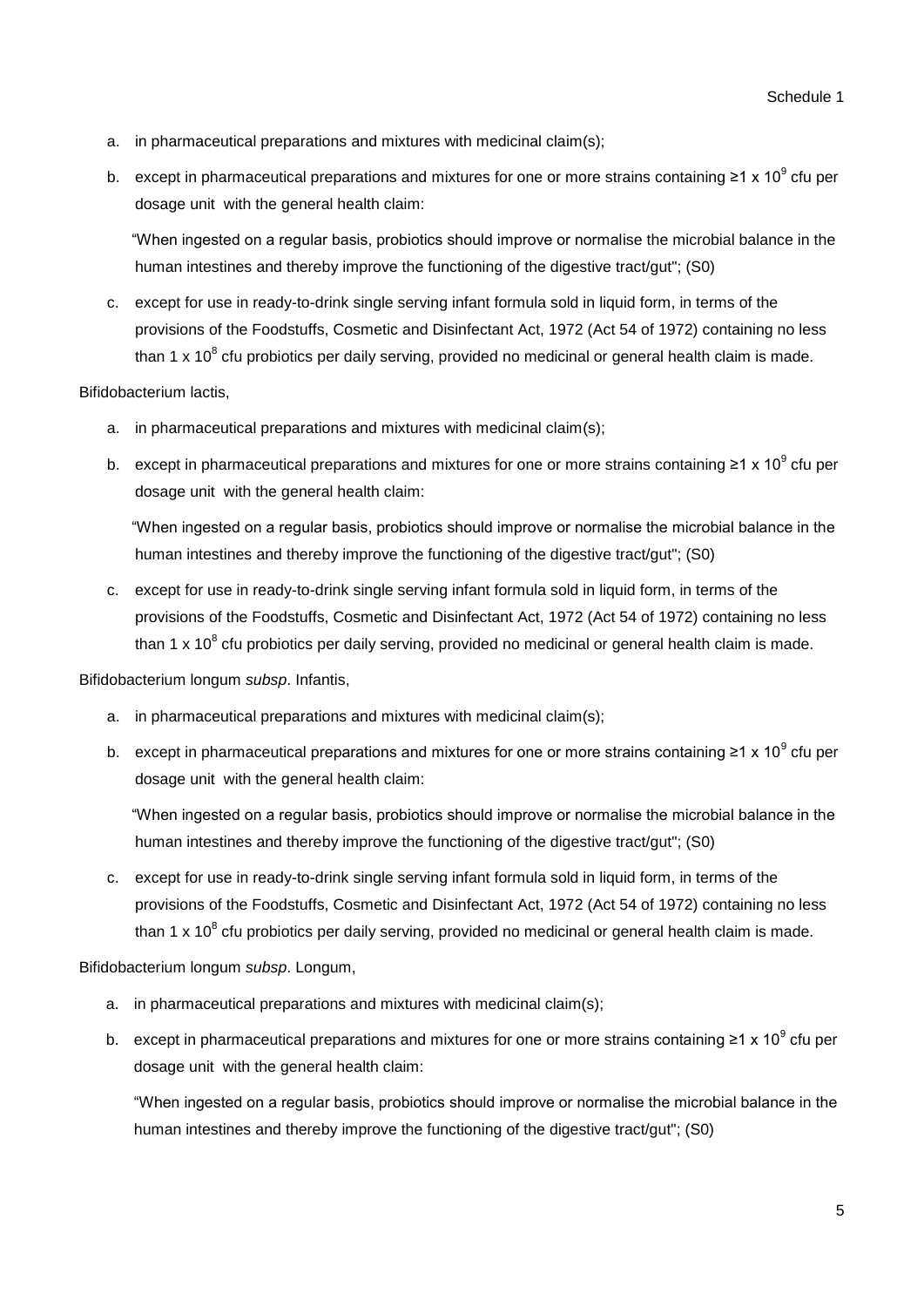c. except for use in ready-to-drink single serving infant formula sold in liquid form, in terms of the provisions of the Foodstuffs, Cosmetic and Disinfectant Act, 1972 (Act 54 of 1972) containing no less than 1 x 10<sup>8</sup> cfu probiotics per daily serving, provided no medicinal or general health claim is made.

Bifonazole, when intended for application to the skin. (S4)

**Bioallethrin** 

Bitolterol.

Boron, in oral preparations or mixtures containing more than 3 mg of Boron per recommended daily dose alone or in combination with other active pharmaceutical ingredients. (S0)

Bufexamac, when intended for application to the skin. (S3)

Bunamidine.

Butoconazole,

- a. when intended for human vaginal use specifically for the treatment of recurrent vaginal candidiasis; (S4) or
- b. when intended for application to the skin. (S4)

Calcium,

- a. in oral preparations or mixtures containing more than 1300 mg of calcium per recommended daily dose alone or in combination with other active pharmaceutical ingredients; (S0)
- b. except in preparations thereof for injection; (S3)
- c. except when indicated for the treatment of hyperphosphataemia; (S4)
- d. except when registered in terms of the provisions of the Fertilizers, Farm Feeds, Agricultural Remedies and Stock Remedies Act, 1947 (Act 36 of 1947).

Carbamoyl benzamide phenyl isoxazoline, except when intended and registered as a stock remedy in terms of the provisions of the Fertilizers, Farm Feeds, Agricultural Remedies and Stock Remedies Act, 1947 (Act 36 of 1947).

Chlorhexidine, when intended for human vaginal use. (S0)

Chloroform, preparations and mixtures containing more than 0,5 percent and less than 20 percent of chloroform. (S0, S5)

Chromium, in oral preparations or mixtures containing more than 50 µg of Chromium per recommended daily dose alone or in combination with other active pharmaceutical ingredients. (S0)

Clotrimazole,

a. when intended for human vaginal use specifically for the treatment of recurrent vaginal candidiasis; (S4) and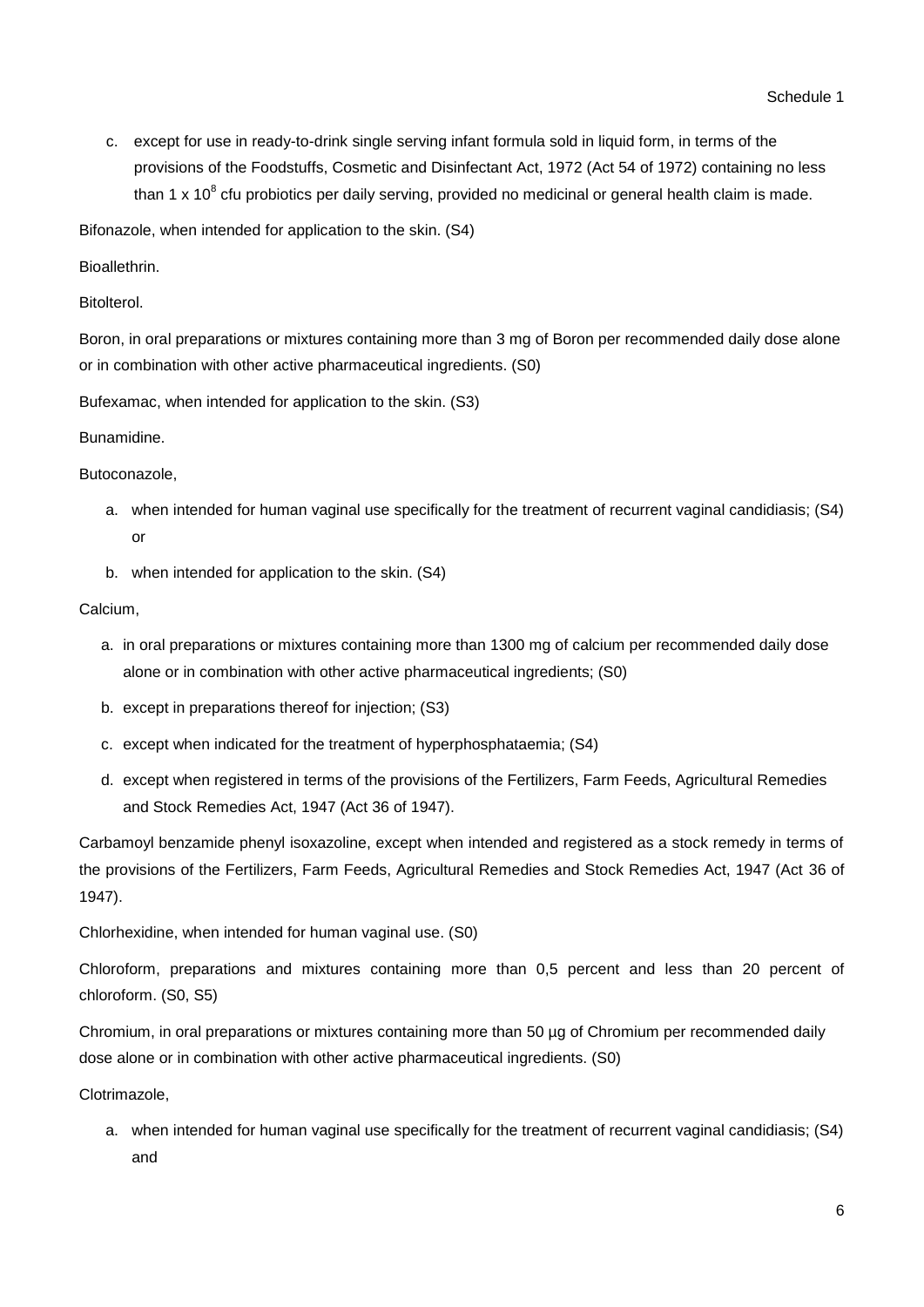b. when intended for application to the skin. (S4)

Collagenase clotridiopeptidase, when intended for application to the skin.

Copper,

- a. in oral preparations or mixtures containing more than 4 mg of Copper per recommended daily dose alone or in combination with other active pharmaceutical ingredients; (S0)
- b. except in preparations thereof for injection. (S3)

Cyanocobalamin –*see* Vitamin B12.

Deanol and its derivatives, unless listed in another Schedule, when specifically packaged, labelled and used for industrial purposes including the manufacture or compounding of consumer items or products which have no pharmacological action or medicinal purpose, which are intended to be ingested by man or animals as food or applied to the body as a cosmetic and which are approved for such use in terms of the Foodstuffs, Cosmetics and Disinfectants Act, 1972, (Act 54 of 1972)and for analytical laboratory purposes. (S5)

Diclofenac, when intended for application to the skin. (S2, S3)

Diosmine.

Dithiazanine.

Econazole,

- a. when intended for human vaginal use specifically for the treatment of recurrent vaginal candidiasis; (S4) or
- b. when intended for application to the skin. (S4)

Enilconazole, when intended for application to the skin. (S4)

Ephedra alkaloids (natural or synthetic), unless listed separately in the Schedules, intended for application to skin, eyes, ears and nares and containing 1 percent or less of ephedra alkaloids, and not intended for export. (S2, S6)

Ephedrine, preparations and mixtures intended for application to the skin, eyes, ears and nares and containing 1 percent or less of ephedrine, and not intended for export. (S2**;** S6)

Escin (aescin); medicinal preparations and mixtures thereof intended for application to the skin and containing 1 percent or less of escin. (S3)

Ether (diethyl ether); in concentrations of less than 20 percent. (S5)

Ethyl chloride.

Ethylphenylephrine.

Etofenamate, when intended for application to the skin. (S3)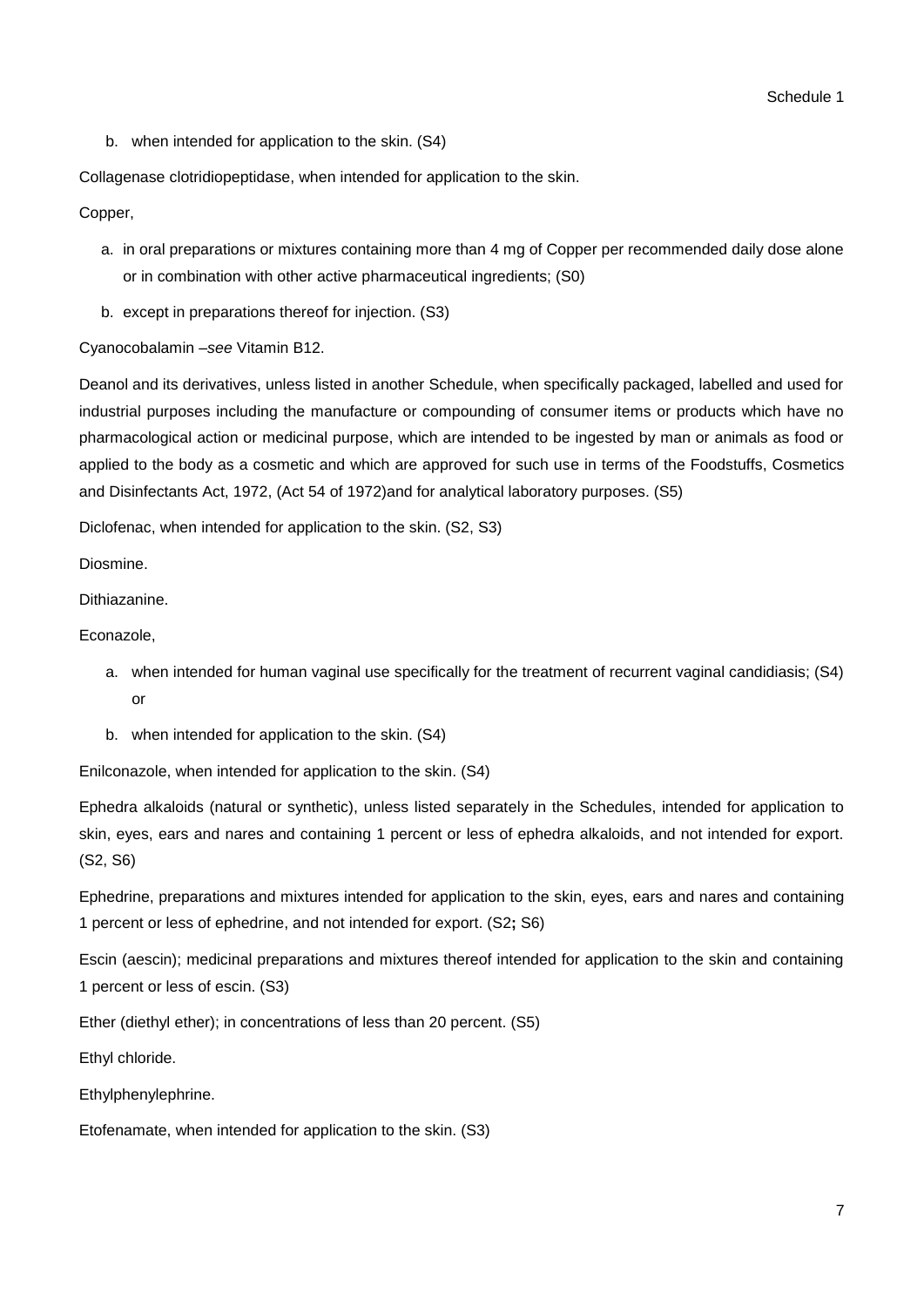Felbinac, when intended for application to the skin. (S3)

Fenbendazole, except when registered as an anthelmintic in terms of the provisions of the Fertilizers, Farm Feeds, Agricultural Remedies and Stock Remedies Act, 1947 (Act 36 of 1947).

Fenticonazole, when intended for application to the skin. (S3)

Flubendazole, except when intended and registered as an anthelmintic in terms of the provisions of the Fertilizers, Farm Feeds, Agricultural Remedies and Stock Remedies Act, 1947 (Act 36 of 1947).

Flufenamic acid, when intended for application to the skin. (S3)

Fluorescein, when intended for ophthalmic use by the topical route only. (S3)

Fluorides,

- a. in oral medicinal preparations or mixtures intended for ingestion containing 0,25 milligrams or less of fluorine per dosage unit;
- b. except in toothpaste containing less than 0,15 percent fluoride; (S0) and
- c. except in mouth rinses containing less than 0,15 percent fluoride; (S0)
- d. except in oral medicinal preparations or mixtures intended for ingestion containing more than 0,25 milligrams of fluorine per dosage unit. (S4)

#### Flurbiprofen,

- a. when in the form of lozenges, indicated for the relief of pain associated with sore throats, subject to:
	- (i) a maximum of 8,75 milligrams per lozenge;
	- (ii) a maximum treatment period of 3 days; and
	- (iii) a maximum pack size of 15 lozenges.(S3)
- b. when intended for application to the skin, provided that in the case of application by transdermal patch:
	- (i) use is restricted to adults and children 12 years and older; and
	- (ii) the treatment period is limited to a maximum of 4 weeks.
- c. except when intended for the treatment of post-traumatic conditions, for a maximum period of 5 days; (S2)
- d. except when intended for ophthalmic use. (S4)

Folic Acid, in oral preparations or mixtures containing more than 500 µg of Folic Acid per recommended daily dose alone or in combination with other active pharmaceutical ingredients. (S0)

Glycosaminoglycan polysulphate (previously mucopolysaccharide poly-sulphuric acid ester) when intended for application to the skin. (S4)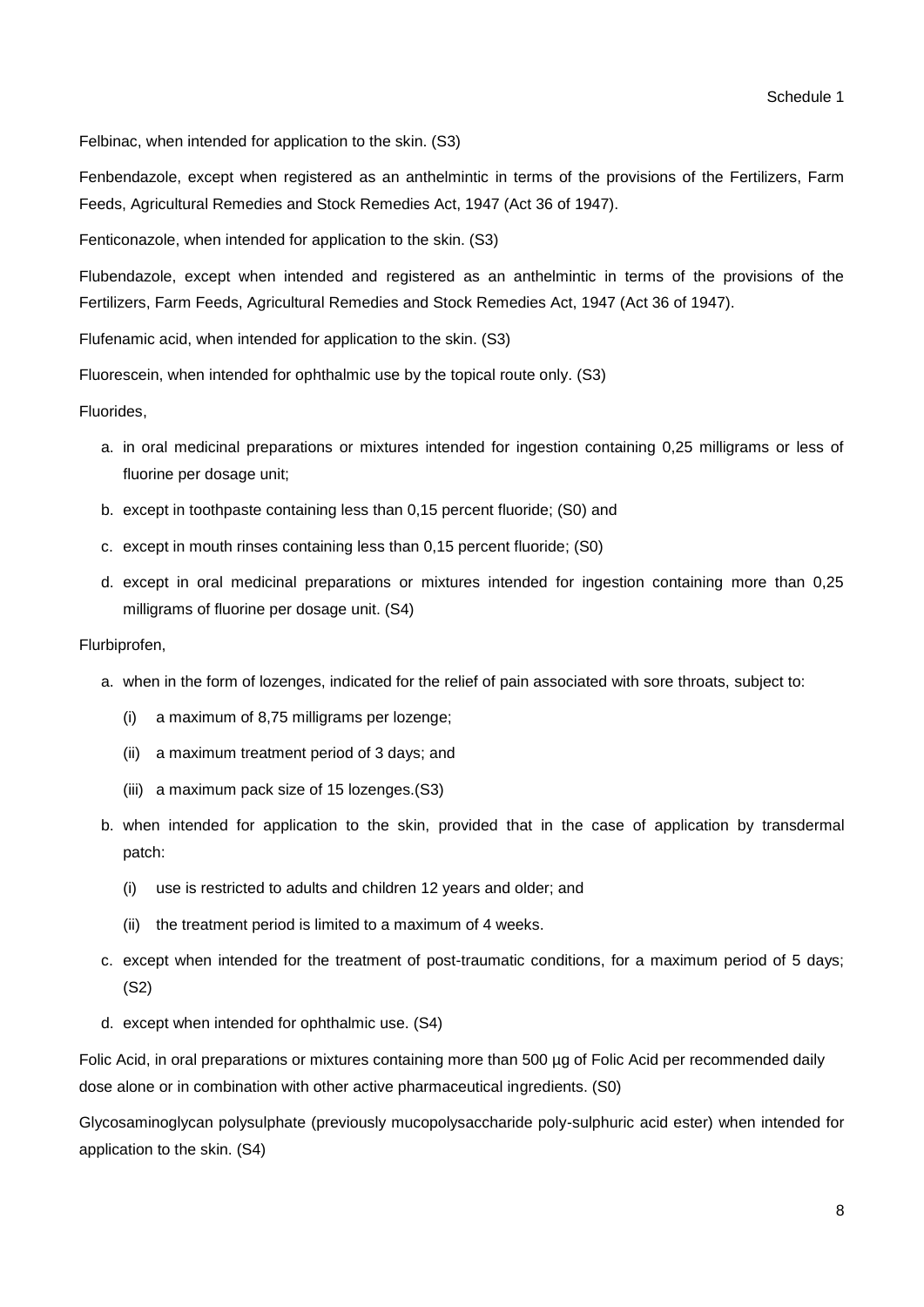Gramicidin, when intended for topical application to the epidermis, nares and external ear. (S4)

O-(β-hydroxyethyl) rutosides.

Hyaluronic acid and its salts,

- a. when intended for topical application to the skin;
- b. except when intended for use with contact lens solutions or as an ophthalmic lubricant in concentrations of not more than 0,1 percent; (S0)
- c. except when intended for ophthalmic use in preparations (except injectables) containing more than 0,1 percent; (S2)
- d. except when intended for parenteral use; (S4)
- e. except in preparations containing less than 2,5 percent when intended for topical use in terms of the provisions of the Foodstuffs, Cosmetics and Disinfectants Act, 1972 (Act 54 of 1972),

Icodextrin.

#### Ibuprofen

- a. when contained in preparations intended for application to the skin; (S2, S3, S4).
- b. when contained in oral medicinal preparations supplied in a solid dose form as divided doses contained in packs not exceeding 24 dosage units or divided doses and containing ibuprofen as the only active therapeutic substance, intended for the treatment of mild to moderate pain or fever of inflammatory origin or for the treatment of post-traumatic conditions in adults and children over 12 years of age where the recommended daily dose of ibuprofen in the case of adults does not exceed 1,2 grams and in children 12 years and older does not exceed 20 milligrams per kilogram of body weight. (S2, S3).

Idoxuridine, when intended for application to the skin. (S4)

Indanazoline.

Indometacin,

- a. when intended for application to the skin; (S3)
- b. except when intended for the emergency treatment of acute gout attacks; (S2)

Iron,

- a. in oral preparations or mixtures containing more than 24 mg of Iron per recommended daily dose alone or in combination with other active pharmaceutical ingredients; (S0)
- b. except in preparations thereof for injection; (S3)
- c. except when registered in terms of the provisions of the Fertilizers, Farm Feeds, Agricultural Remedies and Stock Remedies Act, 1947 (Act 36 of 1947).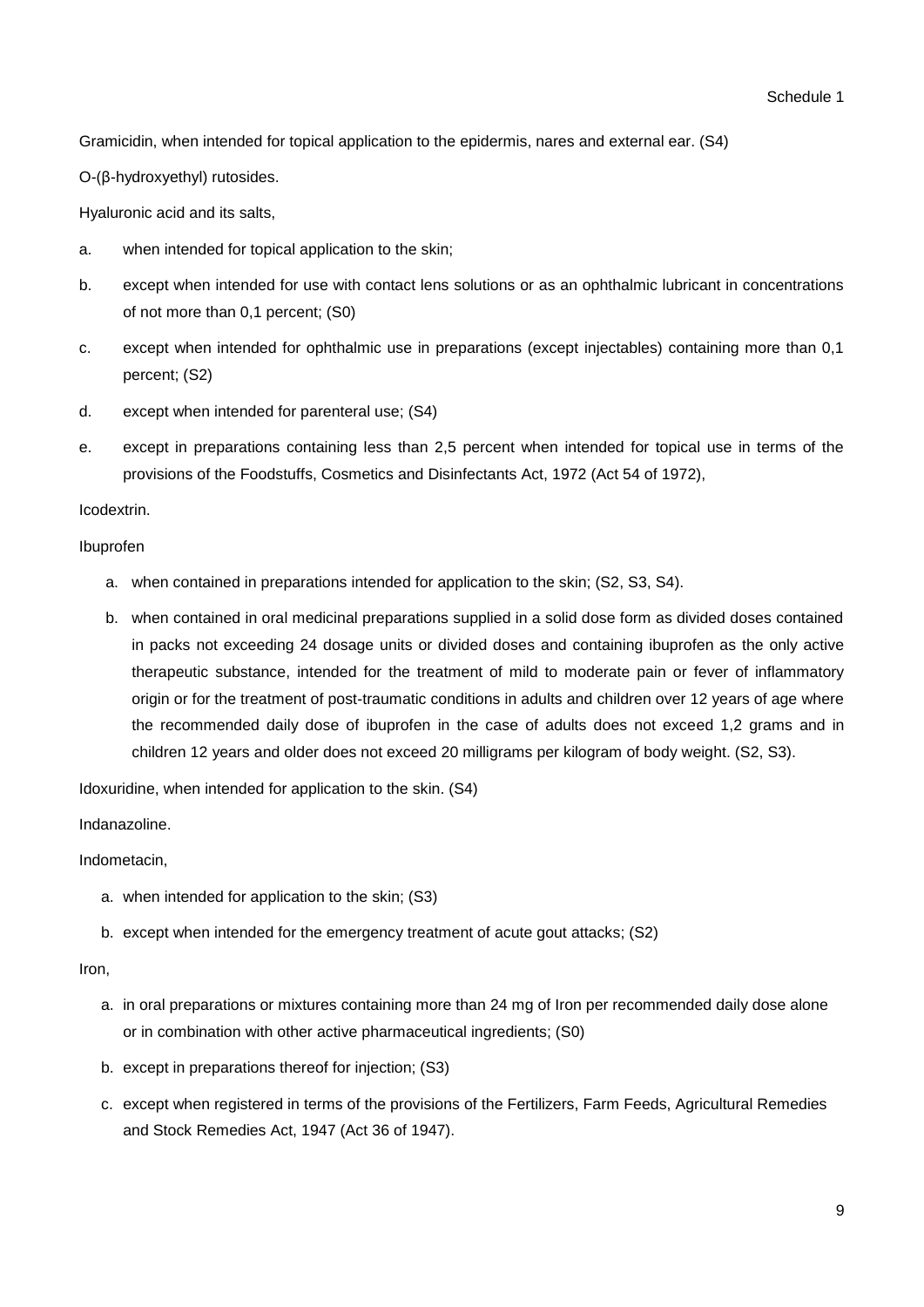Irrigation fluids, being sterile fluids intended for irrigation of wounds or hollow visci.

Isoconazole, when intended for

- a. human vaginal use specifically for the treatment of recurrent vaginal candidiasis (S4); and
- b. application to the skin. (S4)

Ketoconazole, when intended for

- a. application to the skin,
- b. except preparations and mixtures containing not more than 1,0 percent of ketoconazole, when intended for the prevention and treatment of dandruff. (S0, S4)

#### Ketoprofen**,**

- a. when intended for application to the skin; (S3)
- b. **except** when intended for the short term management of headache, toothache, muscular ache, backache, minor pain associated with arthritis, pain associated with menstrual cramps (dysmenorrhoea), minor aches and pains associated with the common cold and fever, at a maximum dose of 75 milligrams of ketoprofen in 24 hours; (S2)
- c. **except** when intended for the emergency treatment of acute gout attacks; (S2)
- d. **except** when intended for the treatment of post-traumatic conditions, subject to a maximum dose of 100 milligrams of ketoprofen per day, for a maximum treatment period of 5 days; (S2)
- e. **except** in the form of lozenges indicated and intended for the relief of pain associated with sore throats in patients 18 years and older subject to-
- (i) a maximum of 12,5 milligrams per lozenge;
- (ii) a maximum of 5 lozenges in any 24 hour period;
- (iii) a maximum treatment period of 3 days; and
- (iv) a maximum pack size of 15 lozenges. (S2)

#### Lactobacillus acidophilus,

- a. in pharmaceutical preparations and mixtures with medicinal claim(s);
- b. except in pharmaceutical preparations and mixtures for one or more strains containing ≥1 x 10<sup>9</sup> cfu per dosage unit with the general health claim:

"When ingested on a regular basis, probiotics should improve or normalise the microbial balance in the human intestines and thereby improve the functioning of the digestive tract/gut"; (S0)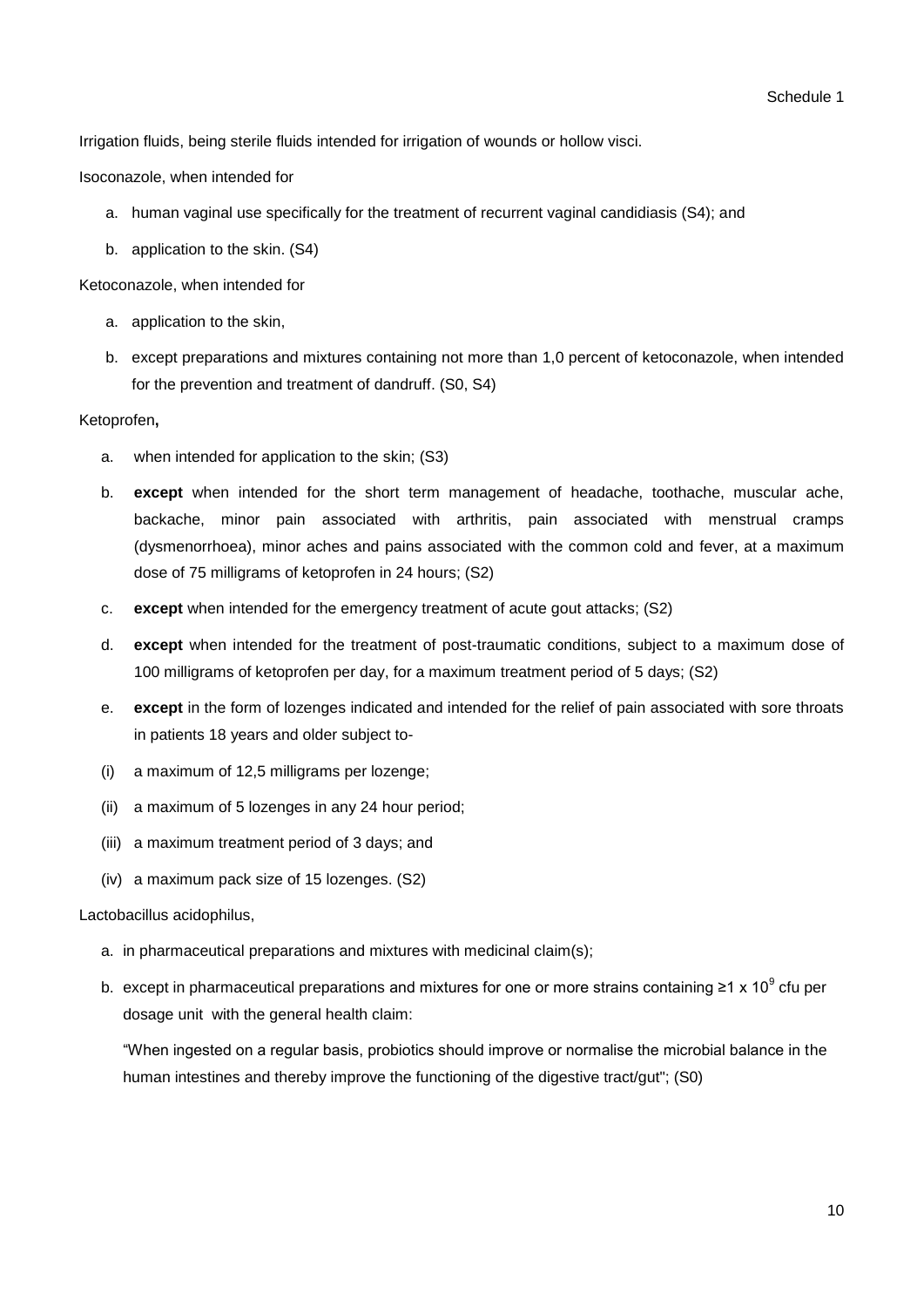c. except for use in ready-to-drink single serving infant formula sold in liquid form, in terms of the provisions of the Foodstuffs, Cosmetic and Disinfectant Act, 1972 (Act 54 of 1972) containing no less than 1 x 10 $^8$ cfu probiotics per daily serving, provided no medicinal or general health claim is made.

## Lactobacillus brevis,

- a. in pharmaceutical preparations and mixtures with medicinal claim(s);
- b. except in pharmaceutical preparations and mixtures for one or more strains containing ≥1 x 10<sup>9</sup> cfu per dosage unit with the general health claim:

"When ingested on a regular basis, probiotics should improve or normalise the microbial balance in the human intestines and thereby improve the functioning of the digestive tract/gut"; (S0)

c. except for use in ready-to-drink single serving infant formula sold in liquid form, in terms of the provisions of the Foodstuffs, Cosmetic and Disinfectant Act, 1972 (Act 54 of 1972) containing no less than 1 x 10 $^8$ cfu probiotics per daily serving, provided no medicinal or general health claim is made.

Lactobacillus caucasicus,

- a. in pharmaceutical preparations and mixtures with medicinal claim(s);
- b. except in pharmaceutical preparations and mixtures for one or more strains containing ≥1 x 10<sup>9</sup> cfu per dosage unit with the general health claim:

"When ingested on a regular basis, probiotics should improve or normalise the microbial balance in the human intestines and thereby improve the functioning of the digestive tract/gut"; (S0)

c. except for use in ready-to-drink single serving infant formula sold in liquid form, in terms of the provisions of the Foodstuffs, Cosmetic and Disinfectant Act, 1972 (Act 54 of 1972) containing no less than 1 x 10 $^8$ cfu probiotics per daily serving, provided no medicinal or general health claim is made.

## Lactobacillus casei,

- a. in pharmaceutical preparations and mixtures with medicinal claim(s);
- b. except in pharmaceutical preparations and mixtures for one or more strains containing ≥1 x 10<sup>9</sup> cfu per dosage unit with the general health claim:

"When ingested on a regular basis, probiotics should improve or normalise the microbial balance in the human intestines and thereby improve the functioning of the digestive tract/gut"; (S0)

c. except for use in ready-to-drink single serving infant formula sold in liquid form, in terms of the provisions of the Foodstuffs, Cosmetic and Disinfectant Act, 1972 (Act 54 of 1972) containing no less than 1 x 10 $^8$ cfu probiotics per daily serving, provided no medicinal or general health claim is made.

Lactobacillus fermentum,

a. in pharmaceutical preparations and mixtures with medicinal claim(s);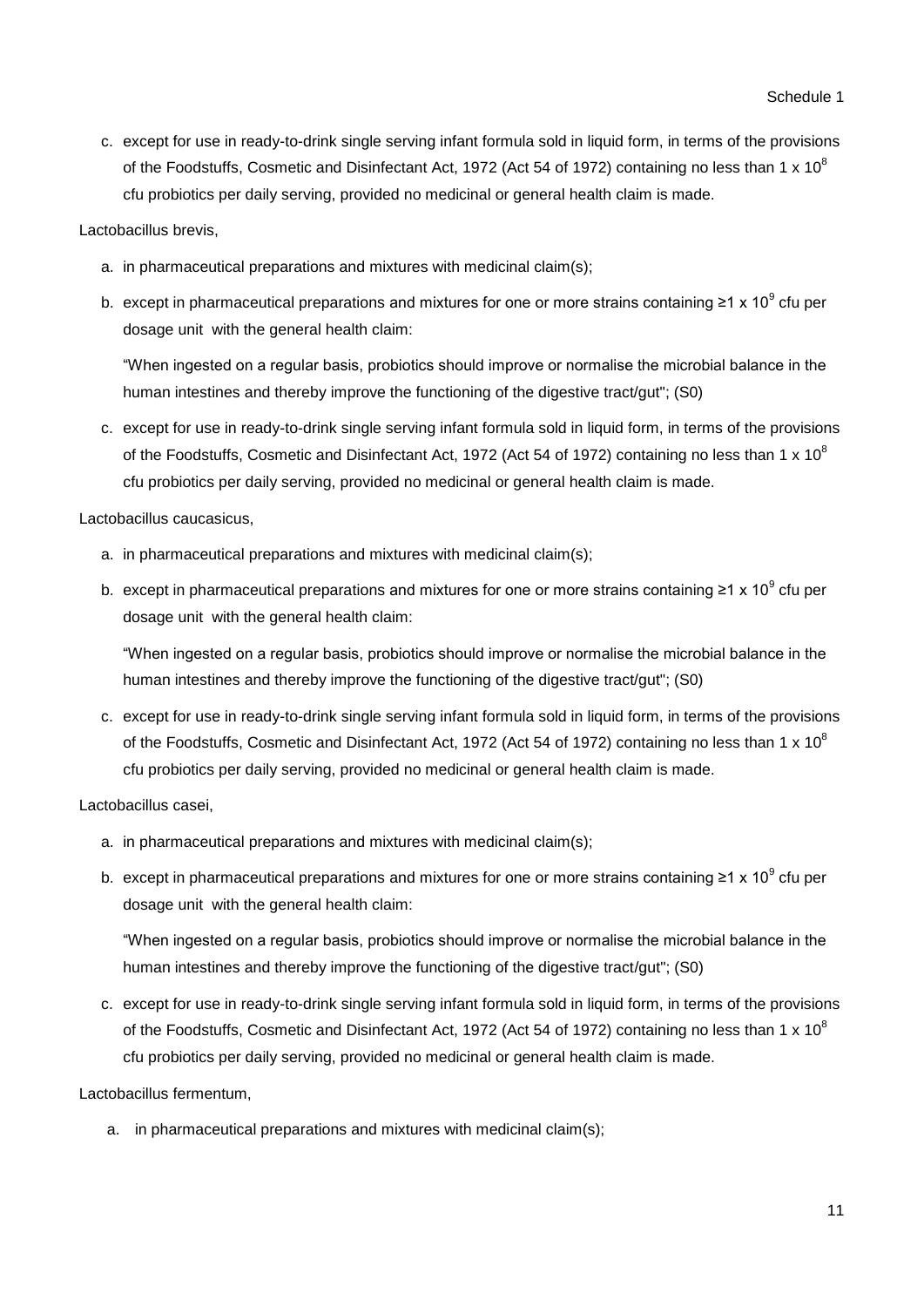b. except in pharmaceutical preparations and mixtures for one or more strains containing ≥1 x 10<sup>9</sup> cfu per dosage unit with the general health claim:

"When ingested on a regular basis, probiotics should improve or normalise the microbial balance in the human intestines and thereby improve the functioning of the digestive tract/gut"; (S0)

c. except for use in ready-to-drink single serving infant formula sold in liquid form, in terms of the provisions of the Foodstuffs, Cosmetic and Disinfectant Act, 1972 (Act 54 of 1972) containing no less than 1 x 10<sup>8</sup> cfu probiotics per daily serving, provided no medicinal or general health claim is made.

Lactobacillus gasseri,

- a. in pharmaceutical preparations and mixtures with medicinal claim(s);
- b. except in pharmaceutical preparations and mixtures for one or more strains containing ≥1 x 10<sup>9</sup> cfu per dosage unit with the general health claim:

"When ingested on a regular basis, probiotics should improve or normalise the microbial balance in the human intestines and thereby improve the functioning of the digestive tract/gut"; (S0)

c. except for use in ready-to-drink single serving infant formula sold in liquid form, in terms of the provisions of the Foodstuffs, Cosmetic and Disinfectant Act, 1972 (Act 54 of 1972) containing no less than 1 x 10<sup>8</sup> cfu probiotics per daily serving, provided no medicinal or general health claim is made.

Lactobacillus helveticus,

- a. in pharmaceutical preparations and mixtures with medicinal claim(s);
- b. except in pharmaceutical preparations and mixtures for one or more strains containing ≥1 x 10<sup>9</sup> cfu per dosage unit with the general health claim:

"When ingested on a regular basis, probiotics should improve or normalise the microbial balance in the human intestines and thereby improve the functioning of the digestive tract/gut"; (S0)

c. except for use in ready-to-drink single serving infant formula sold in liquid form, in terms of the provisions of the Foodstuffs, Cosmetic and Disinfectant Act, 1972 (Act 54 of 1972) containing no less than 1 x 10<sup>8</sup> cfu probiotics per daily serving, provided no medicinal or general health claim is made.

Lactobacillus johnsonii,

- a. in pharmaceutical preparations and mixtures with medicinal claim(s);
- b. except in pharmaceutical preparations and mixtures for one or more strains containing ≥1 x 10<sup>9</sup> cfu per dosage unit with the general health claim:

"When ingested on a regular basis, probiotics should improve or normalise the microbial balance in the human intestines and thereby improve the functioning of the digestive tract/gut"; (S0)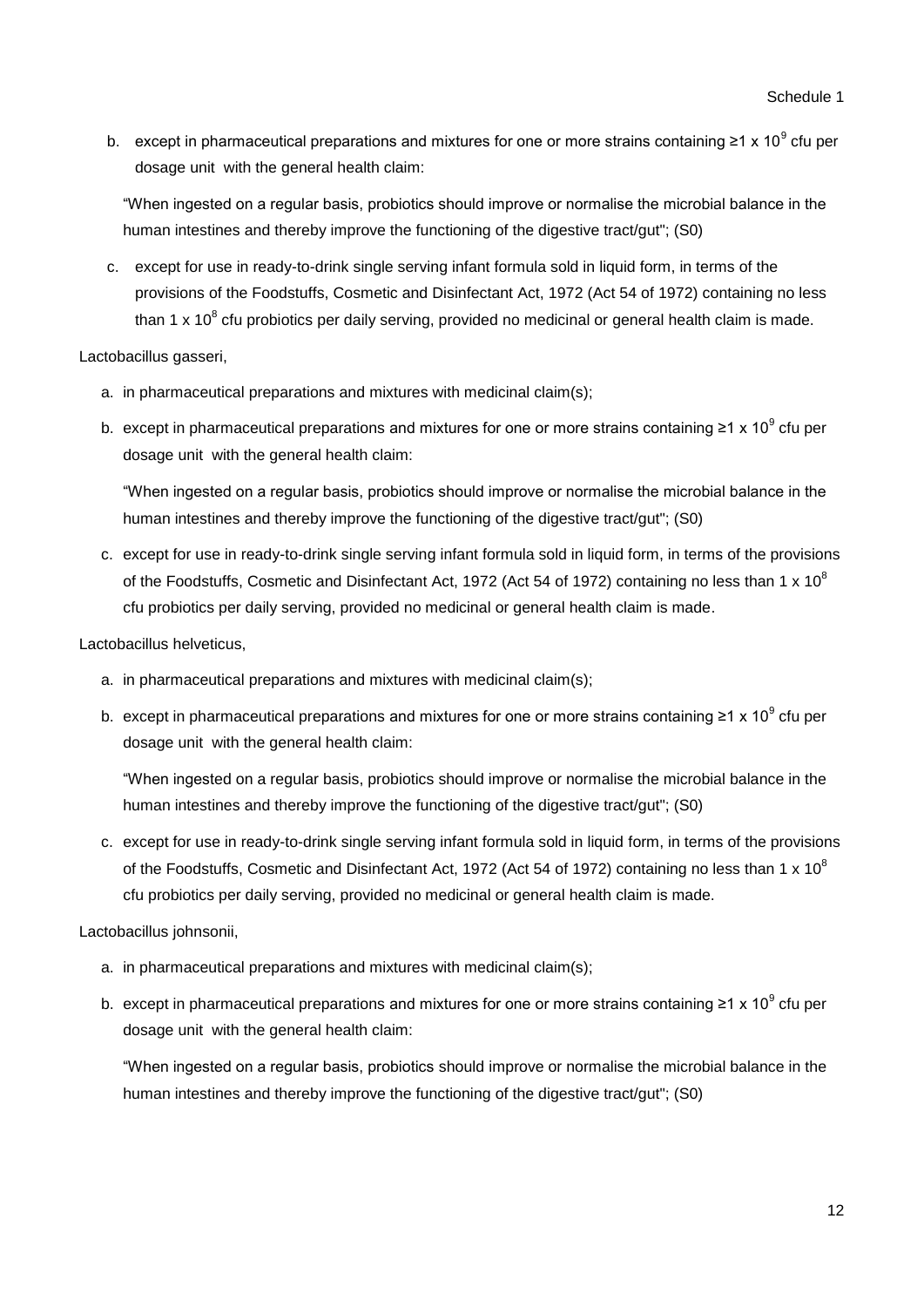c. except for use in ready-to-drink single serving infant formula sold in liquid form, in terms of the provisions of the Foodstuffs, Cosmetic and Disinfectant Act, 1972 (Act 54 of 1972) containing no less than 1 x 10 $^8$ cfu probiotics per daily serving, provided no medicinal or general health claim is made.

## Lactobacillus lactis,

- a. in pharmaceutical preparations and mixtures with medicinal claim(s);
- b. except in pharmaceutical preparations and mixtures for one or more strains containing ≥1 x 10<sup>9</sup> cfu per dosage unit with the general health claim:

"When ingested on a regular basis, probiotics should improve or normalise the microbial balance in the human intestines and thereby improve the functioning of the digestive tract/gut"; (S0)

c. except for use in ready-to-drink single serving infant formula sold in liquid form, in terms of the provisions of the Foodstuffs, Cosmetic and Disinfectant Act, 1972 (Act 54 of 1972) containing no less than 1 x 10 $^8$ cfu probiotics per daily serving, provided no medicinal or general health claim is made.

Lactobacillus paracasei,

- a. in pharmaceutical preparations and mixtures with medicinal claim(s);
- b. except in pharmaceutical preparations and mixtures for one or more strains containing ≥1 x 10<sup>9</sup> cfu per dosage unit with the general health claim:

"When ingested on a regular basis, probiotics should improve or normalise the microbial balance in the human intestines and thereby improve the functioning of the digestive tract/gut"; (S0)

c. except for use in ready-to-drink single serving infant formula sold in liquid form, in terms of the provisions of the Foodstuffs, Cosmetic and Disinfectant Act, 1972 (Act 54 of 1972) containing no less than 1 x 10 $^8$ cfu probiotics per daily serving, provided no medicinal or general health claim is made.

Lactobacillus plantarum,

- a. in pharmaceutical preparations and mixtures with medicinal claim(s);
- b. except in pharmaceutical preparations and mixtures for one or more strains containing ≥1 x 10<sup>9</sup> cfu per dosage unit with the general health claim:

"When ingested on a regular basis, probiotics should improve or normalise the microbial balance in the human intestines and thereby improve the functioning of the digestive tract/gut"; (S0)

c. except for use in ready-to-drink single serving infant formula sold in liquid form, in terms of the provisions of the Foodstuffs, Cosmetic and Disinfectant Act, 1972 (Act 54 of 1972) containing no less than 1 x 10 $^8$ cfu probiotics per daily serving, provided no medicinal or general health claim is made.

Lactobacillus reuteri,

a. in pharmaceutical preparations and mixtures with medicinal claim(s);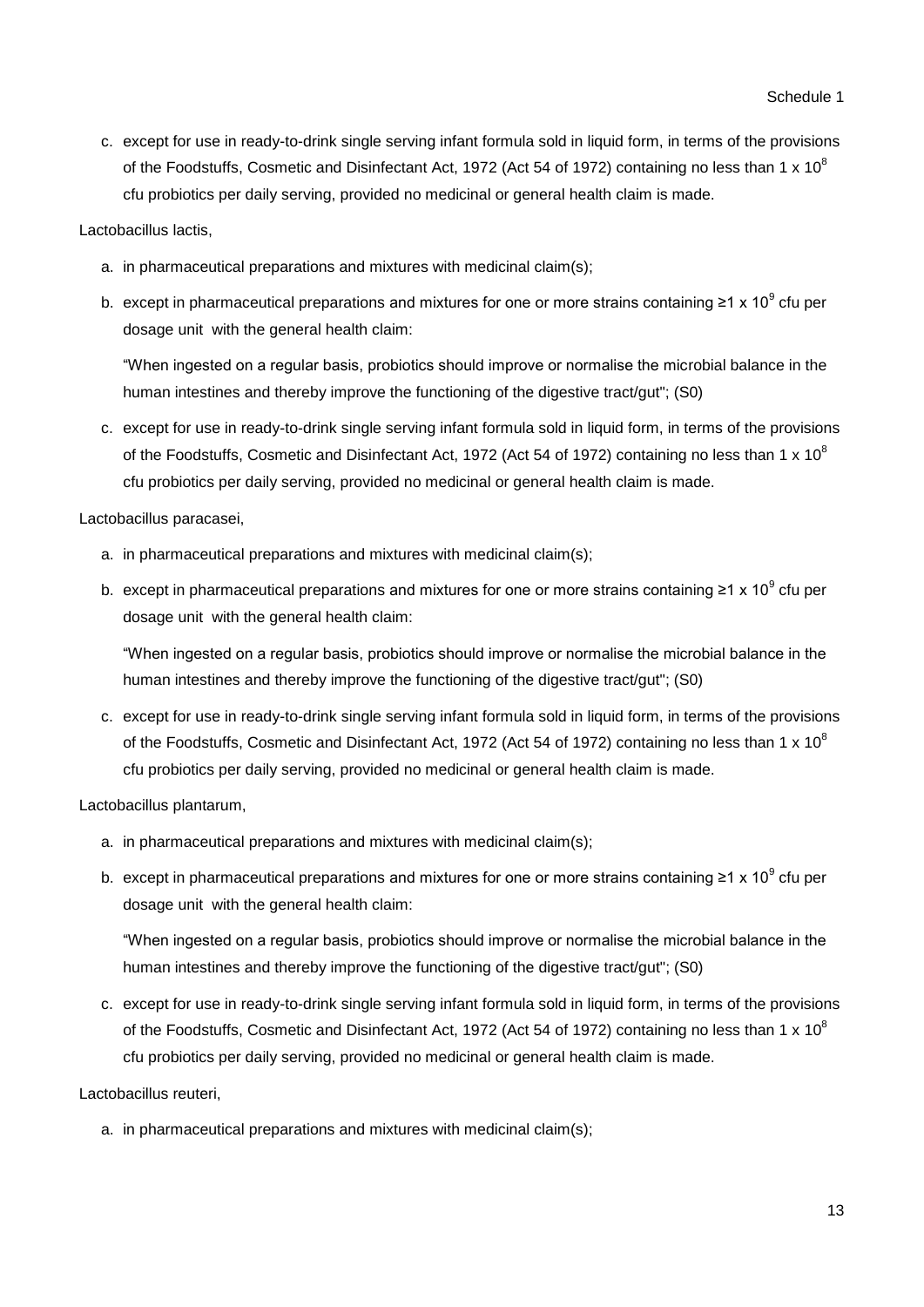b. except in pharmaceutical preparations and mixtures for one or more strains containing ≥1 x 10<sup>9</sup> cfu per dosage unit with the general health claim:

"When ingested on a regular basis, probiotics should improve or normalise the microbial balance in the human intestines and thereby improve the functioning of the digestive tract/gut"; (S0)

c. except for use in ready-to-drink single serving infant formula sold in liquid form, in terms of the provisions of the Foodstuffs, Cosmetic and Disinfectant Act, 1972 (Act 54 of 1972) containing no less than 1 x 10<sup>8</sup> cfu probiotics per daily serving, provided no medicinal or general health claim is made.

Lactobacillus rhamnosus,

- a. in pharmaceutical preparations and mixtures with medicinal claim(s);
- b. except in pharmaceutical preparations and mixtures for one or more strains containing ≥1 x 10<sup>9</sup> cfu per dosage unit with the general health claim:

"When ingested on a regular basis, probiotics should improve or normalise the microbial balance in the human intestines and thereby improve the functioning of the digestive tract/gut"; (S0)

c. except for use in ready-to-drink single serving infant formula sold in liquid form, in terms of the provisions of the Foodstuffs, Cosmetic and Disinfectant Act, 1972 (Act 54 of 1972) containing no less than 1 x 10<sup>8</sup> cfu probiotics per daily serving, provided no medicinal or general health claim is made.

Lactobacillus salivarius,

- a. in pharmaceutical preparations and mixtures with medicinal claim(s);
- b. except in pharmaceutical preparations and mixtures for one or more strains containing ≥1 x 10<sup>9</sup> cfu per dosage unit with the general health claim:

"When ingested on a regular basis, probiotics should improve or normalise the microbial balance in the human intestines and thereby improve the functioning of the digestive tract/gut"; (S0)

c. except for use in ready-to-drink single serving infant formula sold in liquid form, in terms of the provisions of the Foodstuffs, Cosmetic and Disinfectant Act, 1972 (Act 54 of 1972) containing no less than 1 x 10<sup>8</sup> cfu probiotics per daily serving, provided no medicinal or general health claim is made.

## Lidocaine,

- a. when intended for topical use;
- b. in oral preparations containing 2 percent or less of lidocaine, per dosage unit;
- c. except when intended for ophthalmic or parenteral use; (S4)
- d. except when intended for the treatment of neuropathic pain associated with previous herpes zoster infection. (S4)

Lignocaine - *see* Lidocaine.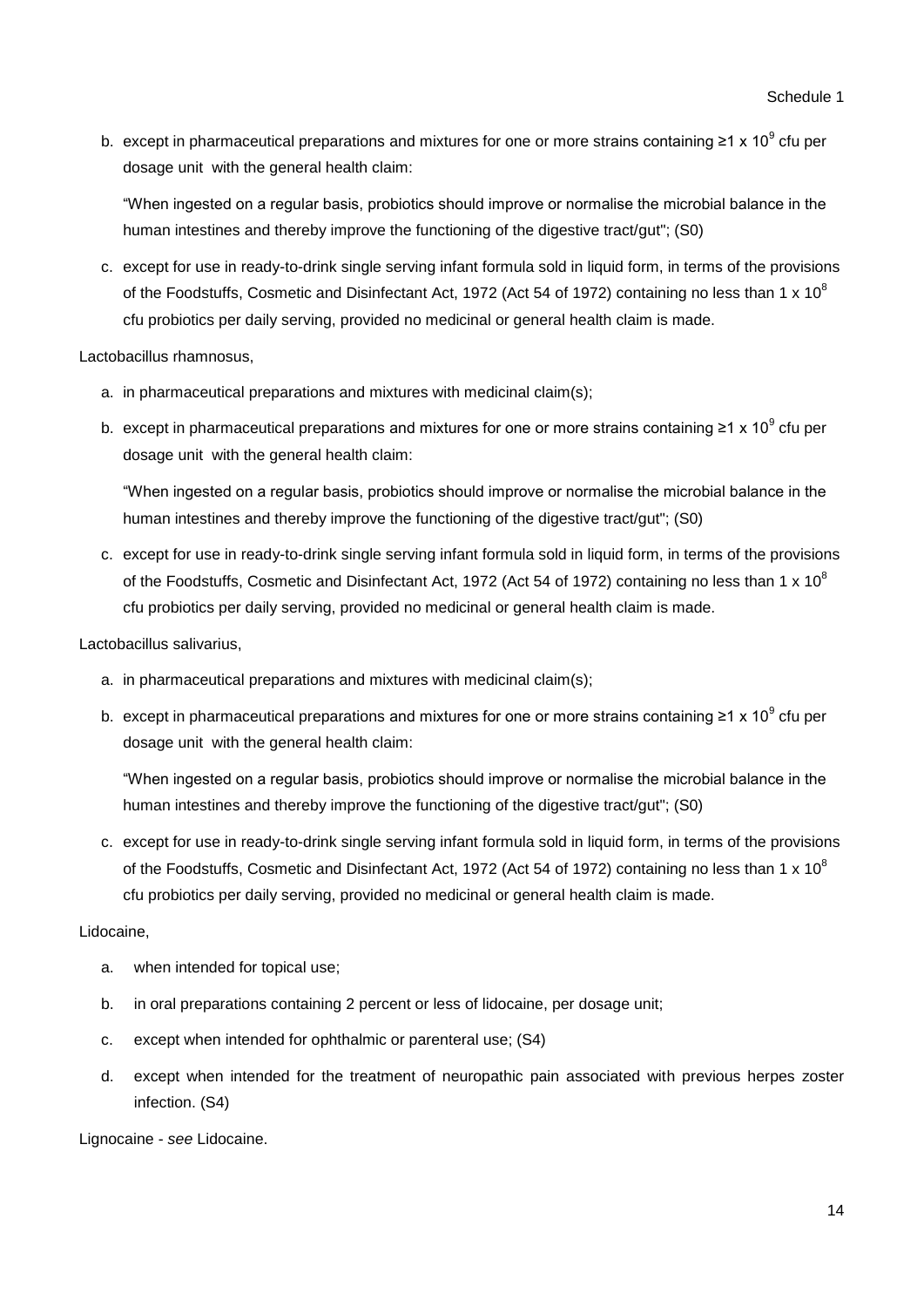Local anaesthetics, except

- a. when intended for ophthalmic or parental use; (S4)
- b. oxybuprocaine, proxymetacaine and tetracaine, when contained in eye drops intended for emergency treatment of "arc eyes"; (S2) and
- c. ophthalmic preparations registered in terms of the provisions of the Fertilizers, Farm Feeds, Agricultural Remedies and Stock Remedies Act, 1947 (Act 36 of 1947).

Loratidine,

Lufenuron, except when intended and registered as a systemic preparation against fleas in terms of the provisions of the Fertilizers, Farm Feeds, Agricultural Remedies and Stock Remedies Act, 1947 (Act 36 of 1947).

Luxabendazole, except when intended and registered as an anthelmintic in terms of the provisions of the Fertilizers, Farm Feeds, Agricultural Remedies and Stock Remedies Act, 1947 (Act 36 of 1947).

Lysozyme, when intended for application to the skin. (S4)

Magnesium, in oral preparations or mixtures containing more than 250 mg of Magnesium per recommended daily dose alone or in combination with other active pharmaceutical ingredients. (S0)

Malathion, except when intended and registered as an ectoparasiticide in terms of the provisions of the Fertilizers, Farm Feeds, Agricultural Remedies and Stock Remedies Act, 1947 (Act 36 of 1947).

Manganese,

- a. in oral preparations or mixtures containing more than 4 mg of Manganese per recommended daily dose alone or in combination with other active pharmaceutical ingredients; (S0)
- b. in preparations thereof for injection when intended for veterinary use.

Mebendazole, except when registered as an anthelmintic in terms of the provisions of the Fertilizers, Farm Feeds, Agricultural Remedies and Stock Remedies Act, 1947 (Act 36 of 1947).

Methenamine (hexamine), when intended for application to the skin, (S4)

Methionine.

Miconazole,

- a. when intended for human vaginal use specifically for the treatment of recurrent vaginal candidiasis; (S4) and
- b. when intended for application to the skin. (S4)
- c. except for topical treatment of fungal infections of the mouth. (S2)

Microfibrillar collagen hydrochloride.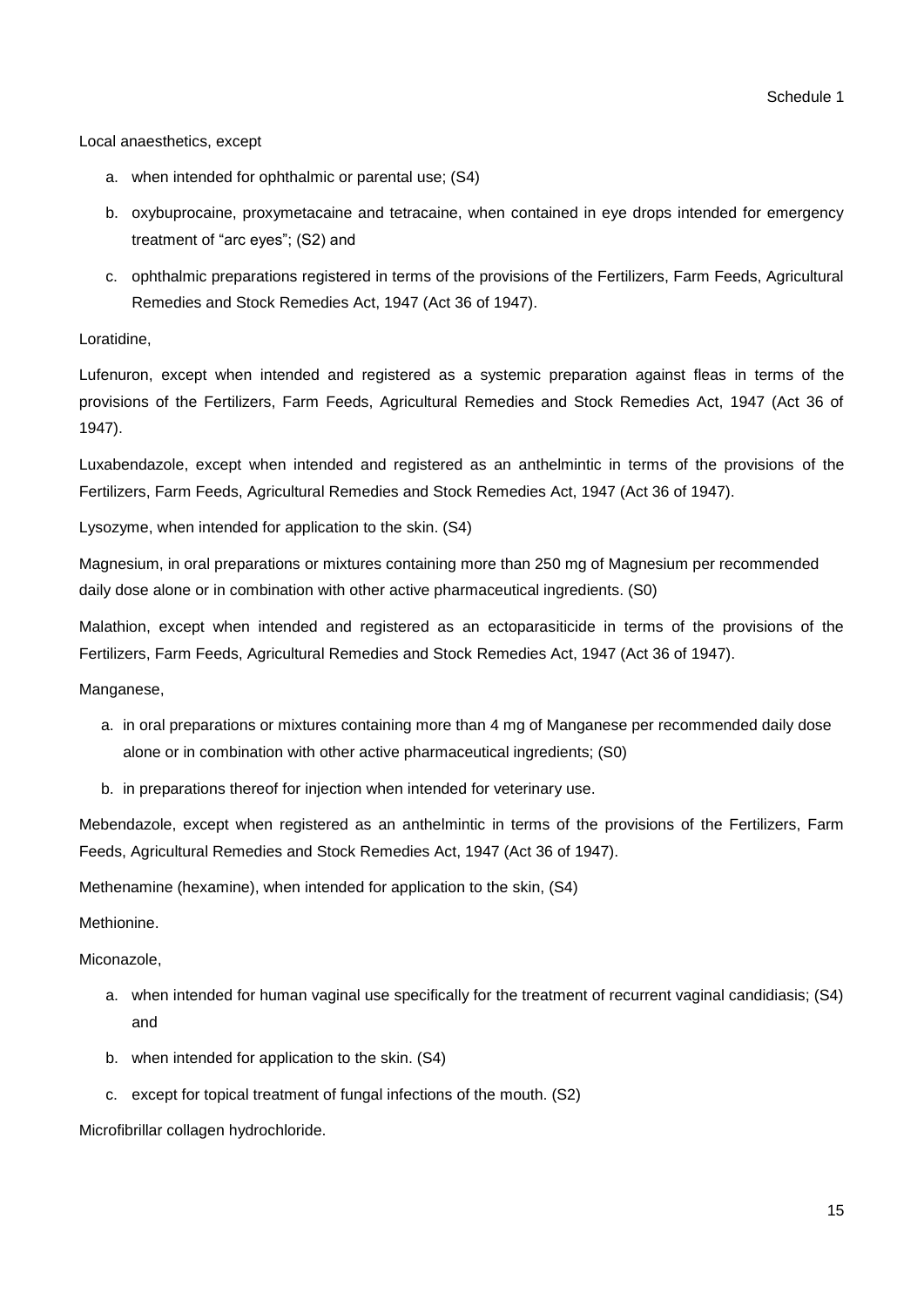Molybdenum and derivatives thereof in oral preparations or mixtures containing more than 230 µg of Molybdenum per recommended daily dose alone or in combination with other active pharmaceutical ingredients. (S0)

Morantel except when registered as an anthelmintic in terms of the provisions of the Fertilizers, Farm Feeds, Agricultural Remedies and Stock Remedies Act, 1947 (Act 36 of 1947).

N-acetyl-aspartyl-glutamic acid.

Naphazoline, when intended for nasal use. (S2)

Naproxen

- a. when contained in preparations intended for application to the skin; (S2, S3)
- b. when contained in oral medicinal preparations containing naproxen as the only active therapeutic substance intended for patients over 16 years of age, for the treatment of mild to moderate pain or fever of inflammatory origin at a maximum dose of 600 milligrams naproxen base (660 milligrams naproxen sodium) in a 24 hour period for a maximum treatment period of 5 days and supplied in a solid dose form as divided doses contained in packs not exceeding the stated maximum treatment peroid. (S2, S3)

Niacin (Nicotinic Acid, Vitamin B3) and derivatives thereof,

- a. in oral preparations or mixtures containing more than 35 mg of Niacin per recommended daily dose alone or in combination with other active pharmaceutical ingredients; (S0)
- b. except when intended for hypercholesterolaemia and for the management of dyslipidaemias. (S4)

Nicotinamide and derivatives thereof, in oral preparations or mixtures containing more than 500 mg of Nicotinamide per recommended daily dose alone or in combination with other active pharmaceutical ingredients. (S0)

Nicotine,

- a. when intended for human medicinal use as an aid to smoking cessation, when registered and presented as nicotine transdermal patches for continuous application to the skin in strengths up to an including 21mg/ 24 hours or 25 mg/ 16 hours;
- b. except when registered for human medicinal use as an aid to smoking cessation and presented as nicotine gum or lozenges containing not more than 4 mg nicotine per piece; (S0)
- c. except when registered for human medicinal use as an aid to smoking cessation and presented as nicotine gum or lozenges containing more than 4 mg nicotine per piece; (S2)
- d. except when intended for human medicinal use as an aid to smoking cessation, when registered and presented as nicotine transdermal patches for continuous application to the skin in strengths containing more than 21mg/ 24 hours or 25 mg/ 16 hours; (S2)
- e. except when registered as metered sprays containing not more than 1 mg per dose; (S2)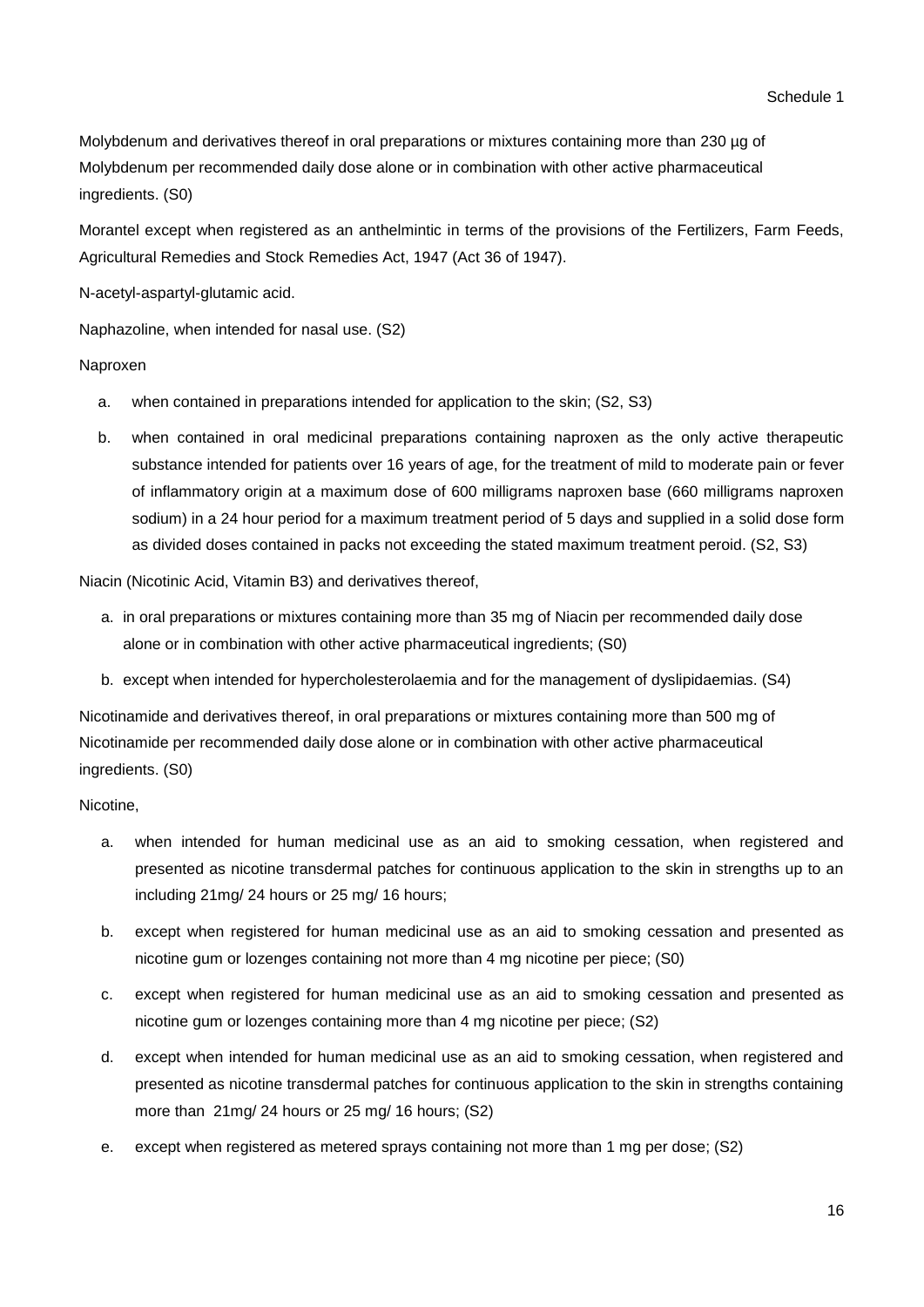- f. except when registered as oral solid dosage forms containing not more than 2 mg; (S2)
- g. except when registered as inhalers containing not more than 10 mg per cartridge; (S2)
- h. except when intended for human medicinal use as an aid to smoking cessation or as a substitute for a tobacco product (as defined in the Tobacco Products Control Act, 1993, as amended). (S3)

Nitrofurantoin, when intended for application to the skin. (S4)

Nitrofurazone, when intended for application to the skin. (S4)

Normal Saline (Sodium chloride 0,9 percent *m/v*) when intended for injection, in a dosage form not exceeding 20 millilitres in volume. (S0, S3)

## Nystatin,

- a. when intended for application to the skin, and
- b. when intended for human vaginal use, specifically for the treatment of recurrent vaginal candidiasis, and
- c. except when presented as oral drops containing not more than 100 000 I.U. per millilitre, (S2)
- d. except when intended for systemic use or the initial treatment of vaginal candidiasis, (S4)
- e. except when intended and registered as a stock remedy for pigeons in terms of the provisions of the Fertilizers, Farm Feeds, Agricultural Remedies and Stock Remedies Act, 1947 (Act 36 of 1947).

Ornidazole, when intended for application to the skin. (S4)

Orthodichlorobenzene, when intended for topical human medicinal use.

#### Oxetacaine (Oxethazaine),

- a. in oral preparations containing an antacid;
- b. except when intended for ophthalmic or parenteral use. (S4)

Oxibendazole, except when intended and registered as an anthelmintic in terms of the provisions of the Fertilizers, Farm Feeds, Agricultural Remedies and Stock Remedies Act, 1947 (Act 36 of 1947).

Oxymetazoline, when intended for nasal use. (S2)

#### **Pancreatin**

Pantothenic Acid –*see* Vitamin B5.

Paracetamol, except -

- a. immediate release tablets or capsules each containing 500 milligrams or less of paracetamol, or in individually wrapped powders or in sachets containing 1 000 milligrams or less of paracetamol, subject to -
	- (i) a maximum of 12,5 grams of paracetamol per primary pack, and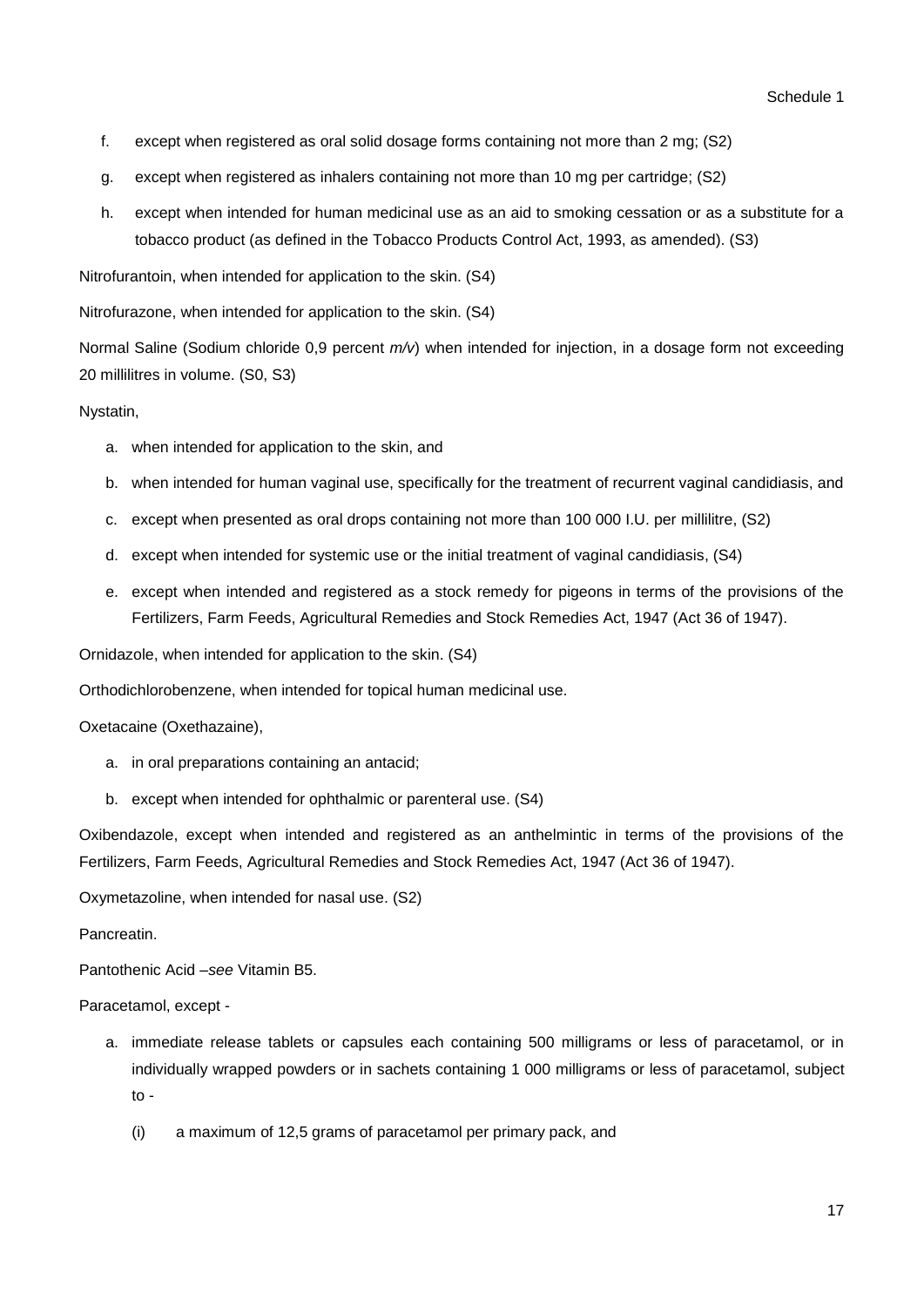- (ii) in the case of tablets or capsules, presented in blister strip packaging or in containers with child-resistant closures; and
- (iii) labelled with the following boxed warning, placed prominently on at least the main panel of the immediate container label and outer label (carton):

"CONTAINS PARACETAMOL - READ THE PACKAGE INSERT"; (S0)

- b. in liquid or syrup dosage form containing 120 milligrams or less of paracetamol per 5 millilitres or in paediatric drops containing 120 milligrams or less of paracetamol per 1,2 millilitres, subject to -
	- (i) a maximum of 100 millilitres per primary pack in the case of the liquid or syrup dosage form containing 120 milligrams or less of paracetamol per 5 millilitres;
	- (ii) a maximum of 20 millilitres per primary pack in the case of the paediatric drops;
	- (iii) labelled with the following boxed warning, placed prominently on at least the main panel of the immediate container label and outer label (carton):

"CONTAINS PARACETAMOL - READ THE PACKAGE INSERT"; (S0)

- c. when contained in rectal suppositories. (S2)
- d. when contained in modified release formulations. (S2)
- e. when intended for injection. (S3)

Paradichlorobenzene, when intended for topical human medicinal use.

Penciclovir, when intended for application to the lips in the early treatment of recurrent herpes simplex virus infections. (S4)

Pentosan polysulfate sodium, except when intended for the treatment of interstitial cystitis. (S3)

Phenylephrine, except ophthalmic preparations containing 0,2 percent or less. (S0)

Phospholipids, when applied for therapeutic purposes.

Phosphorus, in oral preparations or mixtures containing more than 250 mg of Phosphorus per recommended daily dose alone or in combination with other active pharmaceutical ingredients. (S0)

Polymixin B, when intended for topical application to the epidermis, nares or external ear. (S4)

Pramoxine.

Prilocaine,

- a. in topical preparations containing 10 percent or less of prilocaine;
- b. except when intended for ophthalmic or parenteral use. (S4)

Procaine, when intended for oral administration.

Propentofylline, when intended for veterinary use. (S4)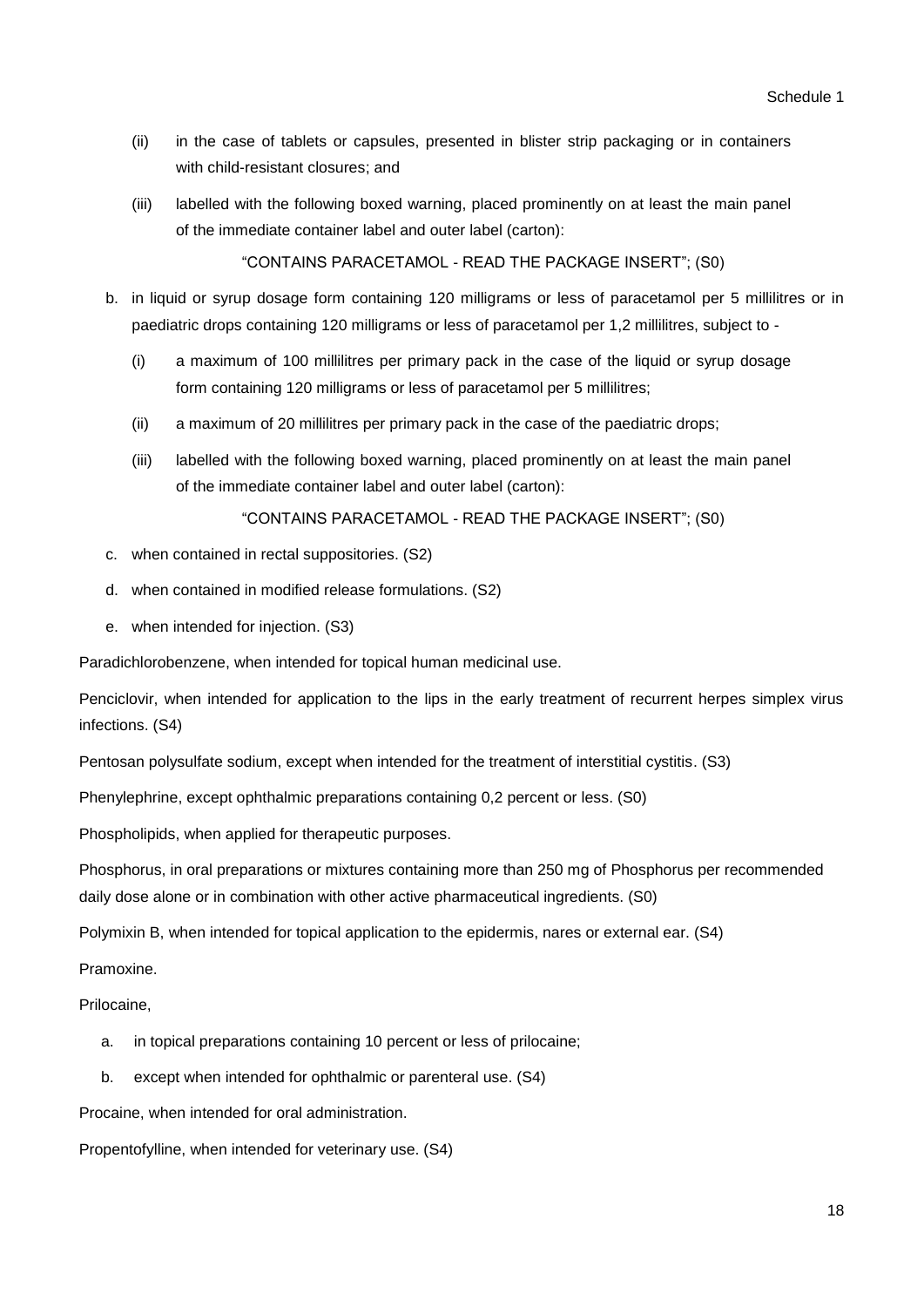Propylhexedrine, when used as a vasoconstrictor and decongestant in nose preparations and inhalants. (S4) Proteolytic (fibrinolytic) enzymes,

- a. for oral use and
- b. when intended for application to the skin, and
- c. except when intended for soft contact lens cleaners; (S0) and
- d. except when intended for injection. (S4)

Pyrantel pamoate, including veterinary use, except when intended and registered as an anthelmintic in terms of the provisions of the Fertilizers, Farm Feeds, Agricultural Remedies and Stock Remedies Act, 1947 (Act 36 of 1947). Correct

Pyridoxilate.

Pyridoxine –*see* Vitamin B6.

Riboflavin –*see* Vitamin B2.

Selenium,

- a. in oral preparations or mixtures containing more than 60 µg of Selenium per recommended daily dose alone or in combination with other active pharmaceutical ingredients; (S0)
- b. in preparations thereof for injection when intended for veterinary use.

Sertaconazole, when intended for application to the skin. (S4)

Terbinafine, when intended for application to the skin. (S4)

Tetracaine,

- a. when intended for topical use;
- b. in oral preparations containing 2 percent or less of tetracaine, per dosage unit;
- c. except when contained in eye drops intended for the emergency treatment of "arc eyes"; (S2)
- d. except when intended for ophthalmic or parenteral use. (S4)

Tetrahydrozoline, when intended for nasal use. (S2)

Thiabendazole, when intended for application to the skin. (S4)

Thiamine –*see* Vitamin B1.

**Thiomersal** 

Thiram, except when intended and registered as a fungicide in terms of the provisions of the Fertilizers, Farm Feeds, Agricultural Remedies and Stock Remedies Act, 1947 (Act 36 of 1947).

Ticlatone, when intended for application to the skin.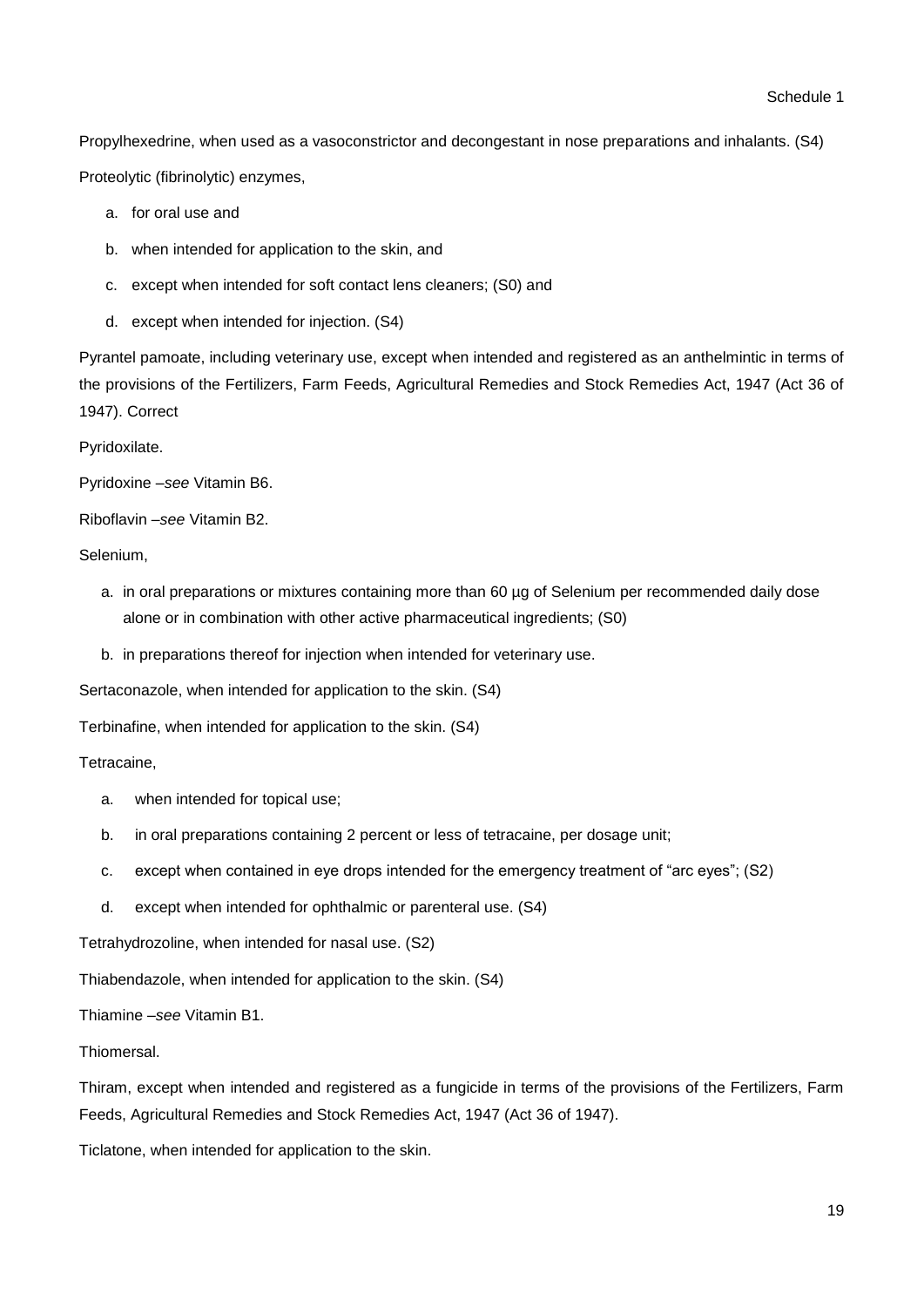Tioconazole,

- a. when intended for human vaginal use specifically for the treatment of recurrent vaginal candidiasis; and
- b. when intended for application to the skin. (S4)

Tolmetin, when intended for application to the skin. (S3)

L-tryptophan,

- a. when intended for medicinal use in dosages of less than 5 milligrams/kg/day or
- b. intended as supplementation for nutritional purposes. (S5)

Tyrothricin when intended for topical application to the epidermis, nares and external ear. (S4)

Vitamin B1 (Thiamine) and derivatives thereof,

- a. in oral preparations or mixtures containing more than 100 mg of Vitamin B1 per recommended daily dose alone or in combination with other active pharmaceutical ingredients; (S0)
- b. except in preparations thereof for injection. (S3)

Vitamin B2 (Riboflavin) and derivatives thereof,

- a. in oral preparations or mixtures containing more than 100 mg of Vitamin B2 per recommended daily dose alone or in combination with other active pharmaceutical ingredients; (S0)
- b. except in preparations thereof for injection. (S3)

Vitamin B5 (Pantothenic Acid) and derivatives thereof,

- a. in oral preparations or mixtures containing more than 200 mg of Vitamin B5 per recommended daily dose alone or in combination with other active pharmaceutical ingredients; (S0)
- b. except in preparations thereof for injection. (S3)

Vitamin B6 (Pyridoxine) and derivatives thereof,

- a. in oral preparations or mixtures containing more than 100 mg of Vitamin B6 per recommended daily dose alone or in combination with other active pharmaceutical ingredients; (S0)
- b. except in preparations thereof for injection. (S3)

Vitamin B12 (Cyanocobalamin) and derivatives thereof,

- a. in oral preparations or mixtures containing more than 100 µg of Vitamin B12 per recommended daily dose alone or in combination with other active pharmaceutical ingredients; (S0)
- b. except in preparations thereof for injection. (S3)

Vitamin C (Ascorbic Acid),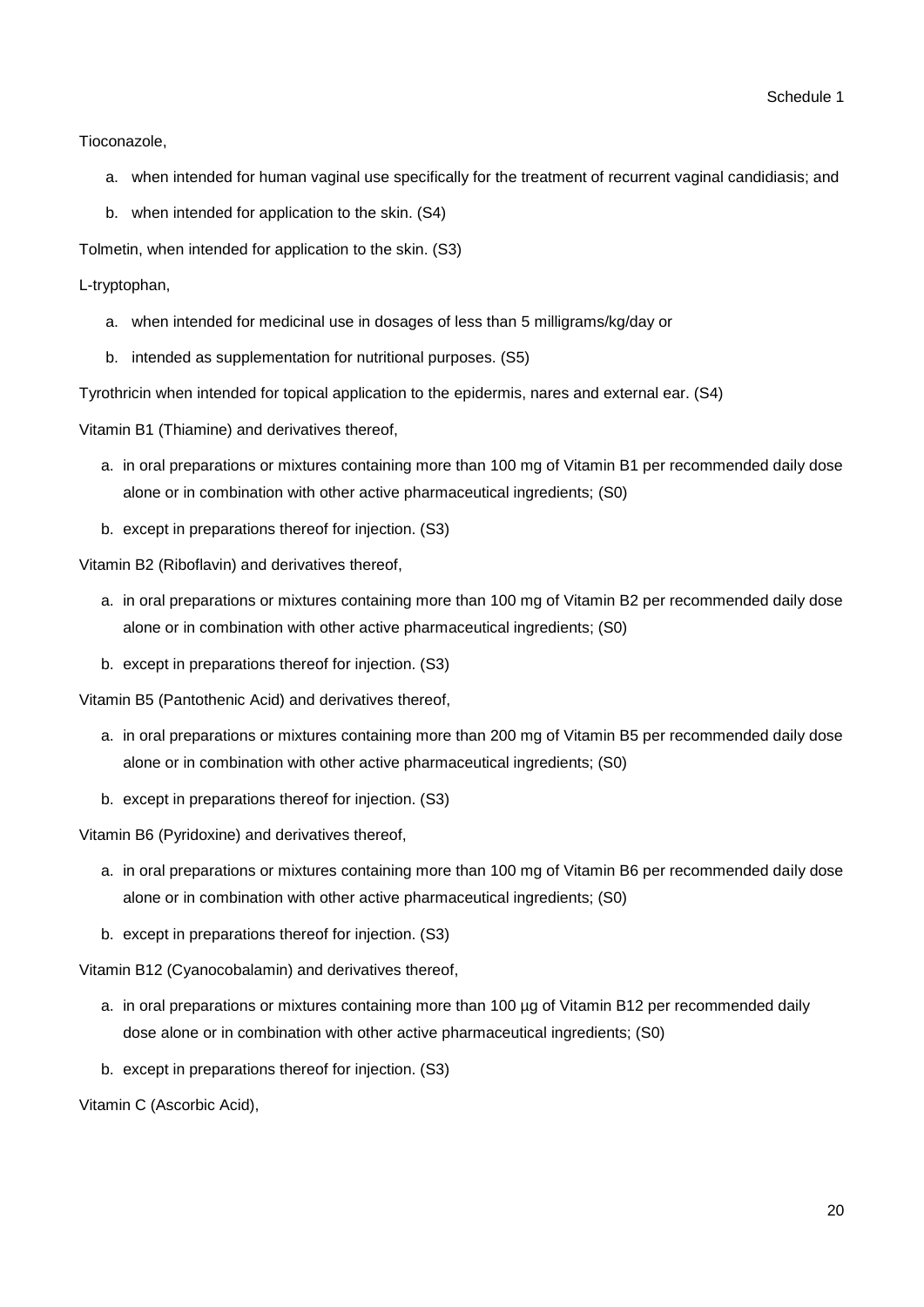- a. in oral preparations or mixtures containing more than 1000 mg of Vitamin C per recommended daily dose alone or in combination with other active pharmaceutical ingredients; (S0)
- b. except in preparations thereof for injection. (S3)

Vitamin H (Biotin) and derivatives thereof, in oral preparations or mixtures containing more than 500 µg of Vitamin H per recommended daily dose alone or in combination with other active pharmaceutical ingredients. (S0)

Vitamin K and derivatives thereof,

- a. in oral preparations or mixtures containing more than 120 µg of Vitamin K per recommended daily dose alone or in combination with other active pharmaceutical ingredients; (S0)
- b. except in injection preparations; (S3)
- c. except when used in infant milk feeds or formulae in terms of the provisions of the Foodstuffs, Cosmetics and Disinfectants Act, 1972 (Act 54 of 1972).

Water for Injection in a dosage form not exceeding 20 milliliters in volume. (S3)

Xylometazoline, when intended for nasal use. (S2)

Zinc and derivatives thereof,

- a. in injection preparations when intended for veterinary use; (S3)
- b. except in oral preparations or mixtures containing not more than 25 mg of Zinc per recommended daily dose alone or in combination with other active pharmaceutical ingredients; (S0,)
- c. except when intended for topical use; (S0)
- d. except when registered in terms of the provisions of the Fertilizers, Farm Feeds, Agricultural Remedies and Stock Remedies Act, 1947 (Act 36 of 1947).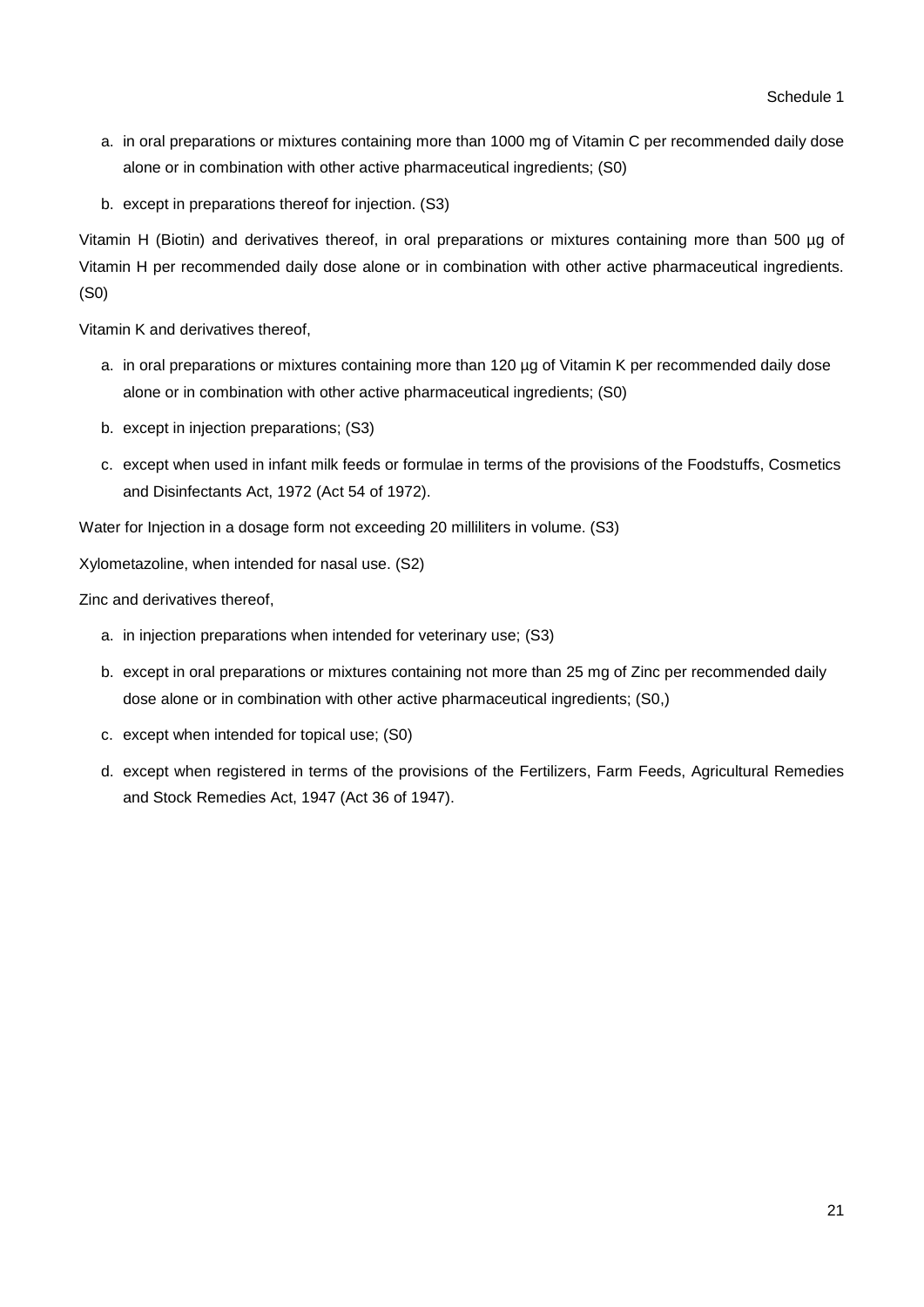## **ANNEXURE 1A: EMERGENCY CARE PROVIDER (PARAMEDIC)**

**PARAMEDIC** (National Diploma in Emergency Medical Care graduates *only*) registered with Health Professions Council of South Africa

| <b>PARAMEDIC</b> (National Diploma in Emergency Medical Care graduates only) |   |                          |  |  |  |
|------------------------------------------------------------------------------|---|--------------------------|--|--|--|
| <b>LOCAL ANAESTHETIC</b>                                                     |   |                          |  |  |  |
| Substance                                                                    |   | Lignocaine hydrochloride |  |  |  |
| Indication                                                                   |   | Local Anaesthetic        |  |  |  |
| Route of Administration                                                      | ÷ | Topical application      |  |  |  |

## **ANNEXURE 1B: EMERGENCY CARE PROVIDER (EMERGENCY CARE PRACTITIONER)**

**EMERGENCY CARE PRACTITIONER** (Bachelor of Technology Degree in Emergency Medical Care)registered with Health Professions Council of South Africa

| <b>EMERGENCY CARE PRACTITIONER(B Tech: Emergency Medical Care)</b> |  |                          |  |  |  |
|--------------------------------------------------------------------|--|--------------------------|--|--|--|
| LOCAL ANAESTHETIC                                                  |  |                          |  |  |  |
| Substance                                                          |  | Lignocaine hydrochloride |  |  |  |
| Indication                                                         |  | Local Anaesthetic        |  |  |  |
| Route of Administration                                            |  | Topical application      |  |  |  |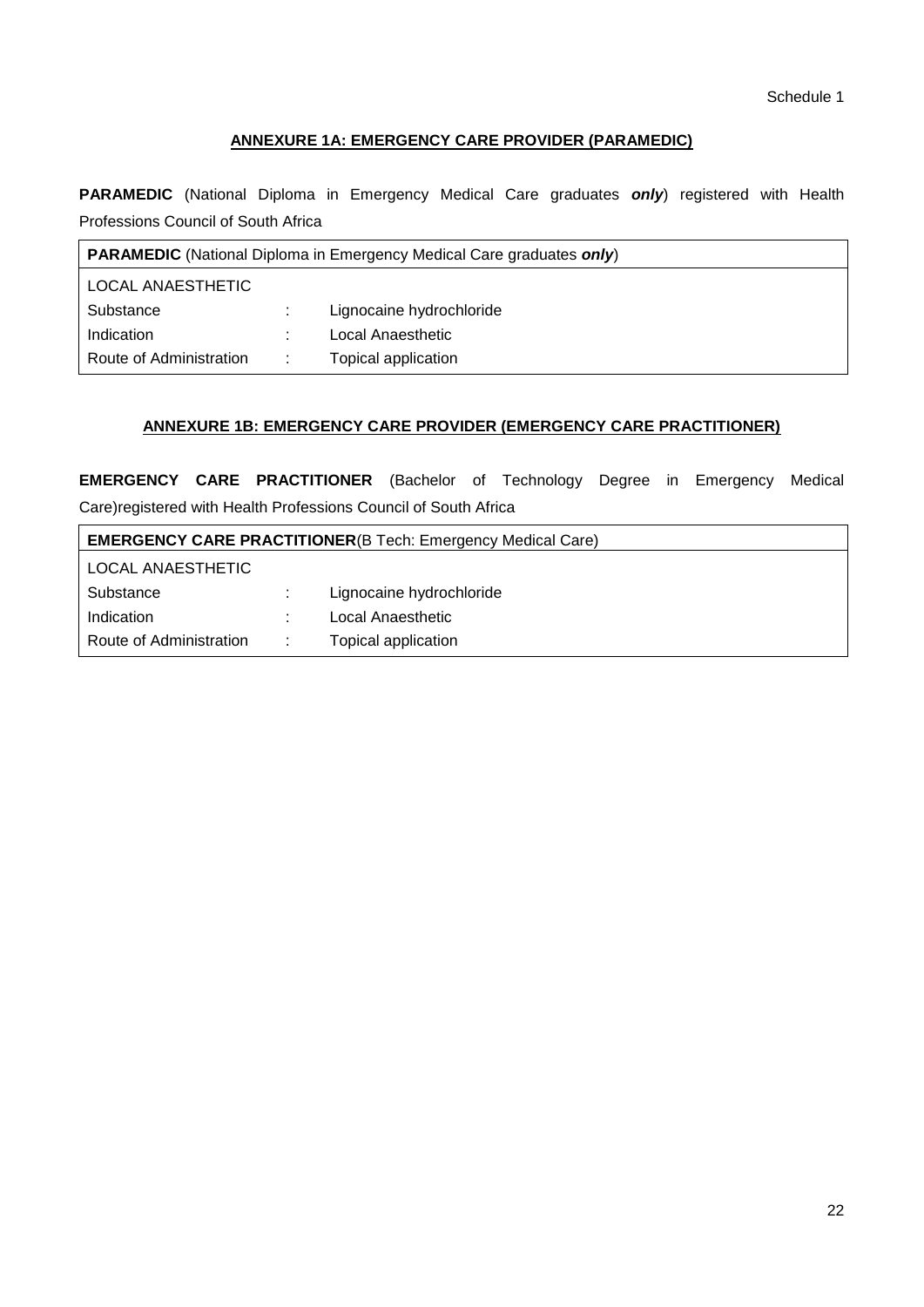## **ANNEXURE 2: DENTAL THERAPIST**

**DENTAL THERAPIST**(Bachelors degree in Dental Therapy) registered with Health Professions Council of South Africa

|                                           | <b>DENTAL THERAPIST</b> (Bachelors degree in Dental Therapy) |                                      |  |  |  |  |
|-------------------------------------------|--------------------------------------------------------------|--------------------------------------|--|--|--|--|
| ANALGESIC, ANTIPYRETIC, ANTI INFLAMMATORY |                                                              |                                      |  |  |  |  |
| Substance                                 |                                                              | Paracetamol                          |  |  |  |  |
| Indication                                |                                                              | Dental pain                          |  |  |  |  |
| Route of Administration                   |                                                              | Oral                                 |  |  |  |  |
| SURFACE ANAESTHETIC                       |                                                              |                                      |  |  |  |  |
| Substance                                 |                                                              | Lidocaine / Lignocaine hydrochloride |  |  |  |  |
| Indication                                |                                                              | Dental surface anaesthesia           |  |  |  |  |
| Route of Administration                   |                                                              | Topical                              |  |  |  |  |
| <b>ANTI-VIRAL</b>                         |                                                              |                                      |  |  |  |  |
| Substance                                 |                                                              | Acyclovir                            |  |  |  |  |
| Indication                                |                                                              | Viral infection of lips              |  |  |  |  |
| Route of Administration                   |                                                              | Topical                              |  |  |  |  |
| VITAMINS AND MINERALS                     |                                                              |                                      |  |  |  |  |
| Substance                                 |                                                              |                                      |  |  |  |  |
| Indication                                |                                                              | Applicable to Dentistry              |  |  |  |  |
| Route of Administration                   |                                                              | Oral                                 |  |  |  |  |
| MOUTH AND THROAT PREPARATIONS             |                                                              |                                      |  |  |  |  |
| Substance                                 |                                                              |                                      |  |  |  |  |
| Indication                                |                                                              | Applicable to Dentistry              |  |  |  |  |
| Route of Administration                   |                                                              | Oral                                 |  |  |  |  |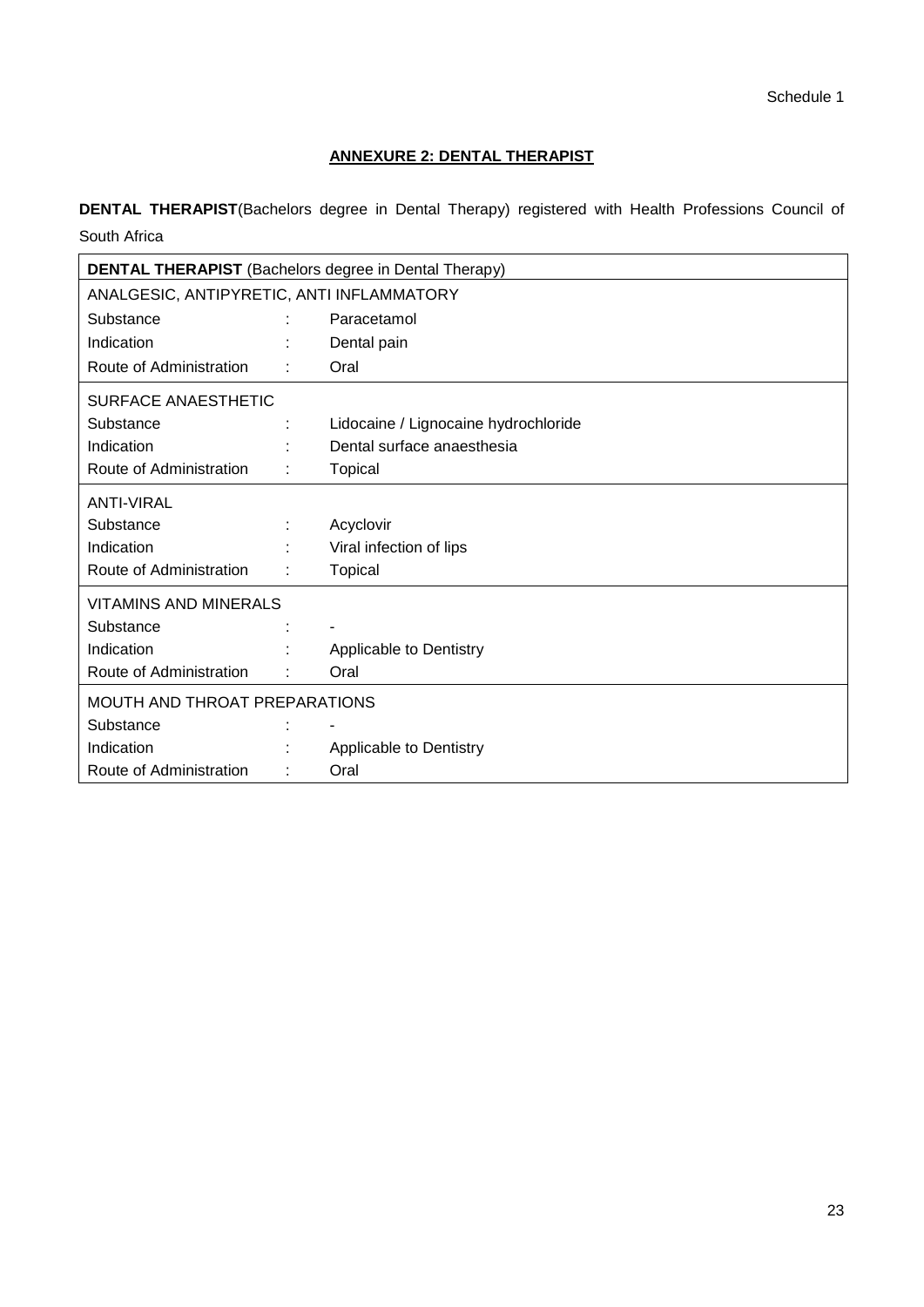## **ANNEXURE 3: OPTOMETRIST**

**OPTOMETRIST** (Bachelors degree in Optometry – B OPTOM) registered with the Health Professions Council of South Africa in terms of the Health Professions Act, 1974 (Act 56 of 1974) and in possession of a Section 22A(15) permit as provided for by the Medicines and Related Substances Act, 1965 (Act 101 of 1965)

| <b>OPTOMETRIST</b>          |    |                                                                                                                                                                                                                        |  |  |  |
|-----------------------------|----|------------------------------------------------------------------------------------------------------------------------------------------------------------------------------------------------------------------------|--|--|--|
| OPHTHALMIC PREPARATIONS:    |    | <b>OTHER</b>                                                                                                                                                                                                           |  |  |  |
| Substance                   |    | Fluorescein                                                                                                                                                                                                            |  |  |  |
| Indication                  | ٠  | For diagnostic purpose only i.e. In detecting corneal abrasions and foreign<br>bodies inthe eye, in applanation tonometry, in assessing the patency of<br>the nasolacrimal duct and in contact lens fitting procedures |  |  |  |
| Route of Administration     | л. | Intra-ocular                                                                                                                                                                                                           |  |  |  |
| ANALGESIC                   |    |                                                                                                                                                                                                                        |  |  |  |
| Substance                   |    | Paracetamol                                                                                                                                                                                                            |  |  |  |
| Indication                  |    | Mild Pain                                                                                                                                                                                                              |  |  |  |
| Route of Administration     |    | Oral                                                                                                                                                                                                                   |  |  |  |
| ANALGESIC/ANTI INFLAMMATORY |    |                                                                                                                                                                                                                        |  |  |  |
| Substance                   |    | Ibuprofen                                                                                                                                                                                                              |  |  |  |
| Indication                  | ۰. | Mild to Moderate Pain                                                                                                                                                                                                  |  |  |  |
| Route of Administration     |    | Oral                                                                                                                                                                                                                   |  |  |  |

**- END SCHEDULE 1 -**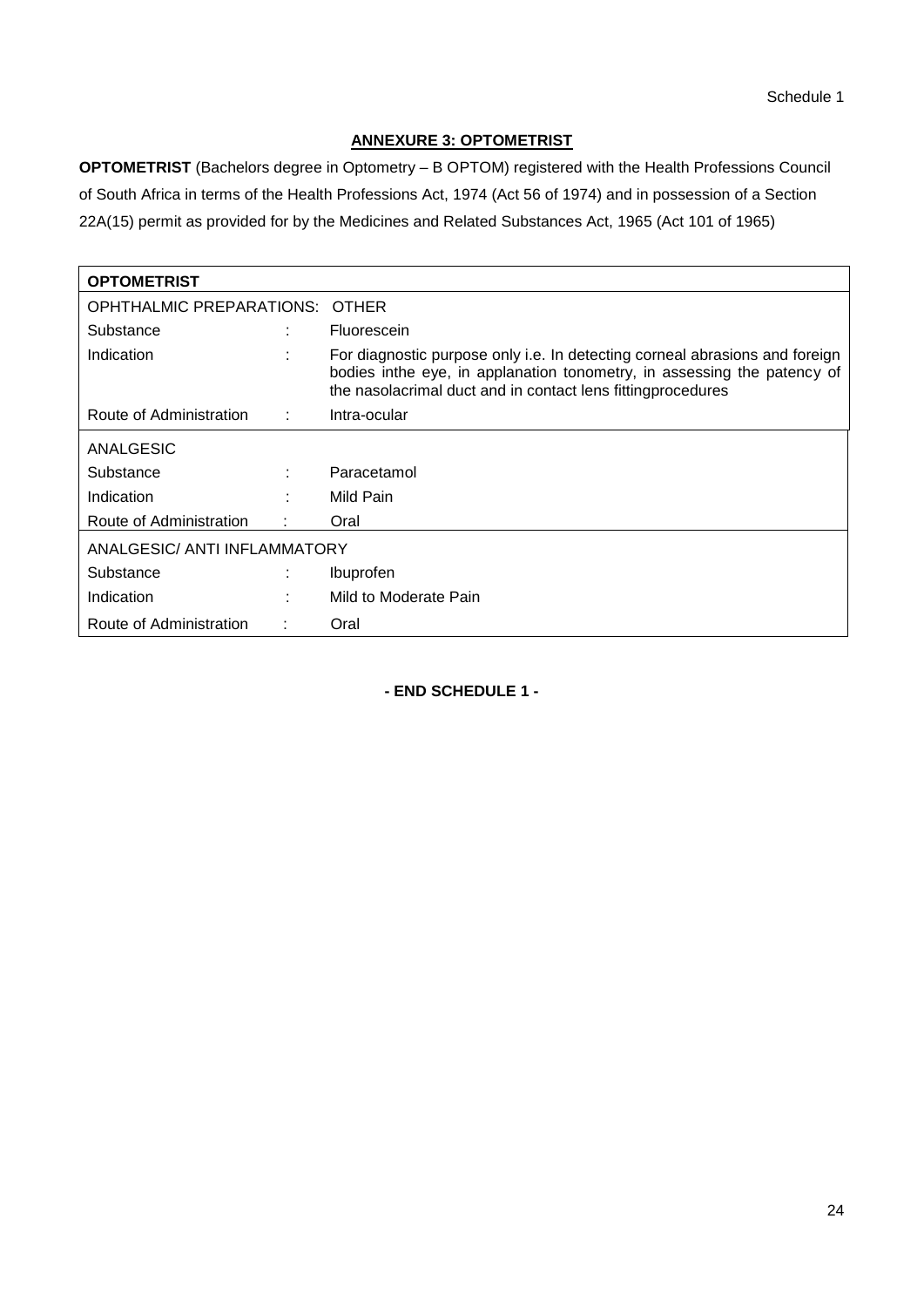## **SCHEDULE 2**

- a. All substances referred to in this Schedule are excluded when specifically packed, labelled, sold and used for –
	- (i) industrial purposes including the manufacture or compounding of consumer items or products which have no pharmacological action or medicinal purpose; and
	- (ii) analytical laboratory purposes.
- b. All preparations of substances or mixtures of such substances containing or purporting to contain any substance referred to in this Schedule and includes the following:
	- (i) The salts and esters of such substances, where the existence of such salts and esters is possible; and
	- (ii) all preparations and mixtures of such substances where such preparations and mixtures are not expressly excluded.
- c. In terms of section 22A(5)(f) of the Act, a practitioner, nurse or a person registered under the Health Professions Act, 1974 (Act 56 of 1974) other than a medical practitioner or dentist may prescribe and supply, only within their scope of practice and subject to the indication for use of such substances and medicines and to the conditions determined by the Medicines Control Council, to patients under his/her care, the Schedule 2 substances and medicines provided for in the Annexures to this Schedule published in the *Gazette* in terms of the Act.
	- (i) Annexure 1A: Emergency Care Provider (Paramedic);
	- (ii) Annexure 1B: Emergency Care Provider (Emergency Care Practitioner);
	- (iii) Annexure 2: Dental Therapist.
	- (iv) Annexure 3: Optometrist.

Acetylcysteine, except when intended for injection or for the management of paracetamol overdosage. (S3)

Aconite alkaloids, preparations containing 0,02 percent or more. (S0)

## Acrivastine.

Adrenaline (epinephrine), except -

- a. ophthalmic preparations when intended for glaucoma, and
- b. preparations for injection. (S3, S4)

Alkaloids and glycosides, all poisonous alkaloids and glycosides, and the salts of such poisonous alkaloids and glycosides, when not specifically named in any other Schedule.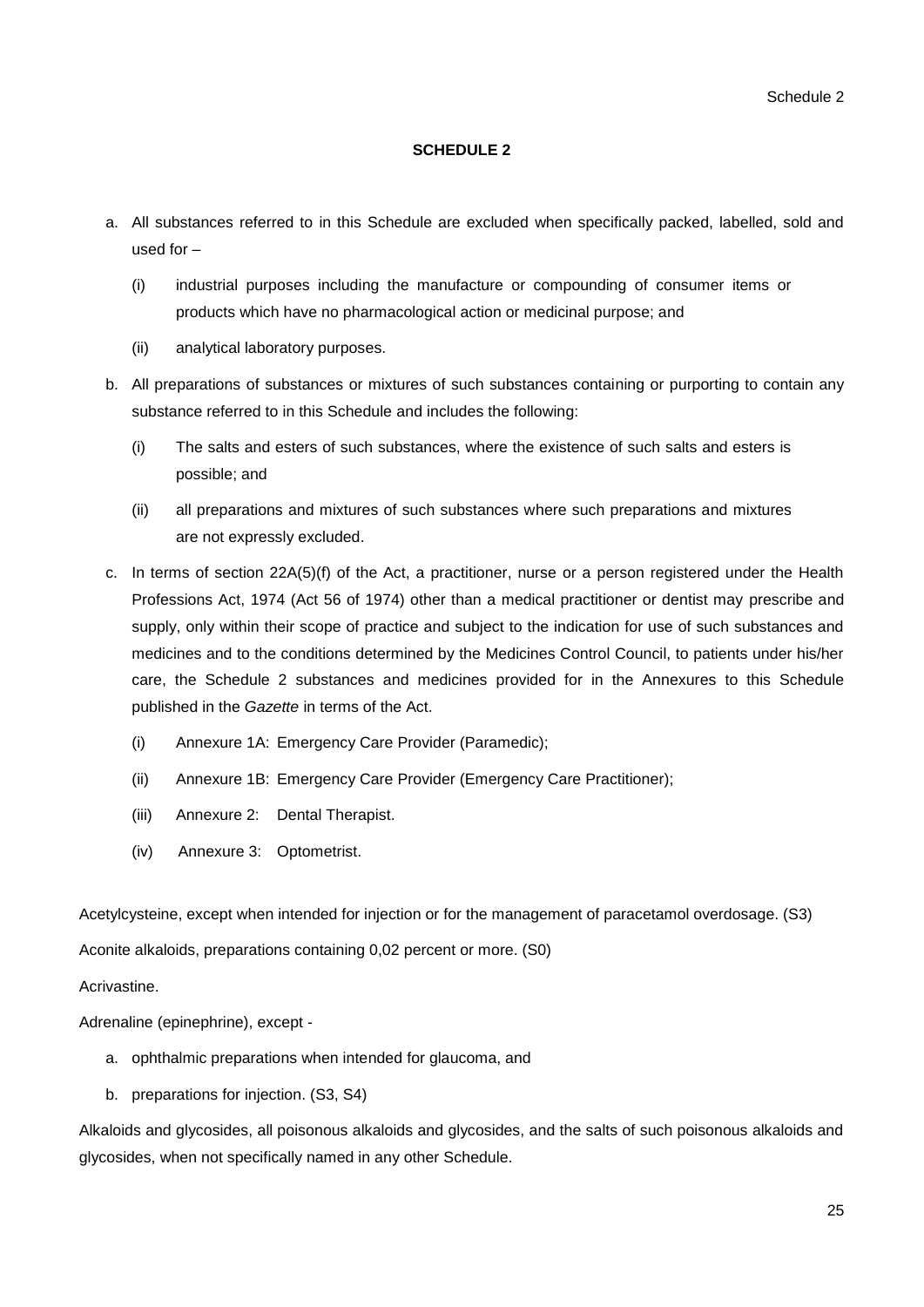Alverin.

Amethocaine- *see* Tetracaine.

Aminopentamide.

Amyl nitrite.

Antazoline.

Antihistamines, except -

- a. astemizole and terfenadine; (S4)
- b. when listed separately in these Schedules. (S5)

Antimicrobial substances, namely

- a. griseofulvin, mupirocin, natamycin when intended for application to the skin, nares and external ear; (S4)
- b. nystatin preparations intended for application to the oral cavity, nares and external ear. (S1, S4)

Apomorphine; except when indicated for the treatment of erectile dysfunction. (S4)

Aptocaine.

Arecoline.

Arsenic; preparations containing the equivalent of 0,01 percent or more of arsenic trioxide. (S1)

Aspirin (acetyl salicylic acid), when intended for:

- a. the treatment of children or adolescents; and
- b. the prophylaxis of cardiovascular disease in adults (S0)

Atropine, except

- a. when intended for use in ophthalmic preparations; (S3)
- b. when intended for use in injections. (S4)

Azatadine

Azelastine.

Bambuterol.

Bamipine.

BCG vaccine – see M*ycobacterium bovis.*

Beclomethasone dipropionate, when intended for nasal administration as an aqueous spray, other than by pressurised aerosol, and indicated for the treatment of the symptoms of seasonal allergic rhinitis (hay fever) in adults and children over 12 years of age, subject to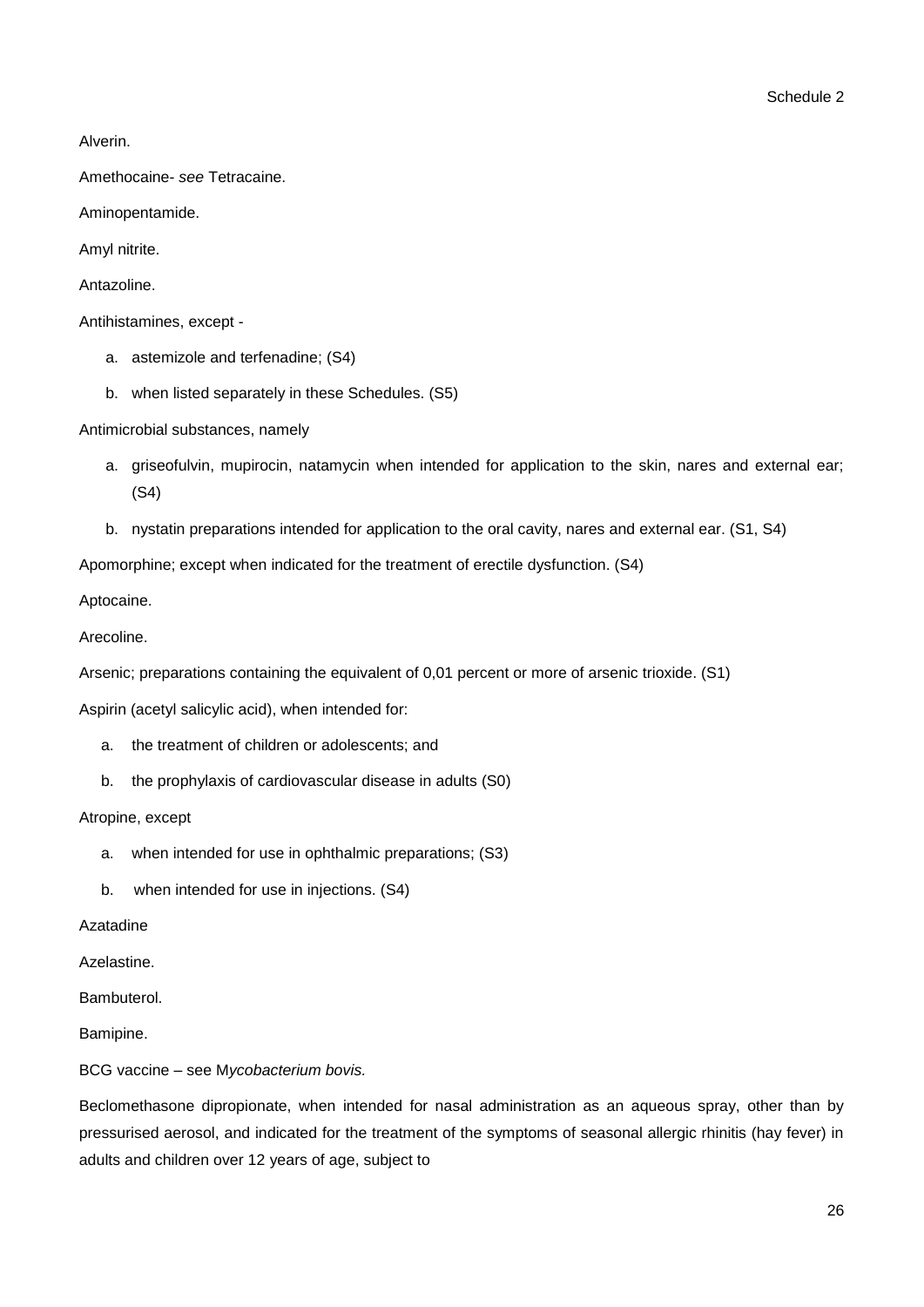- a. a maximum dose of 100 micrograms per nostril and a maximum daily dose of 200 micrograms of per nostril and
- b. a maximum pack size of 200 doses. (S3, S4)

Belladonna alkaloids, except when intended for topical application. (S1)

Benproperine.

Bevonium methylsulphate.

Bismuth, when intended for oral use.

Bromhexine.

Bromides, preparations containing less than 80 milligrams of bromine per recommended daily dose. (S5)

Brompheniramine

Buclizine.

**Butinoline** 

Calabar bean alkaloids.

Camphorated Opium Tincture.

Camylofin.

Cantharidin.

**Canthaxanthin** 

Carbinoxamine.

Carbocisteine.

Carbuterol, except

- a. when contained in respirator solutions; (S3) and
- b. when intended for injection. (S4)

Carisoprodol.

Cetirizine.

Chlormezanone; preparations containing not more than 100 milligrams per recommended dose. (S5)

Chlorodyne (as described by Chloroform and Morphine Tincture BP 1980); preparations containing 5,0 percent or less of chlorodyne in combination with other active medicinal ingredients. (S6)

Chloroquine, when used in combination with proguanil and when intended specifically for malaria prophylaxis. (S4)

Chlorpheniramine.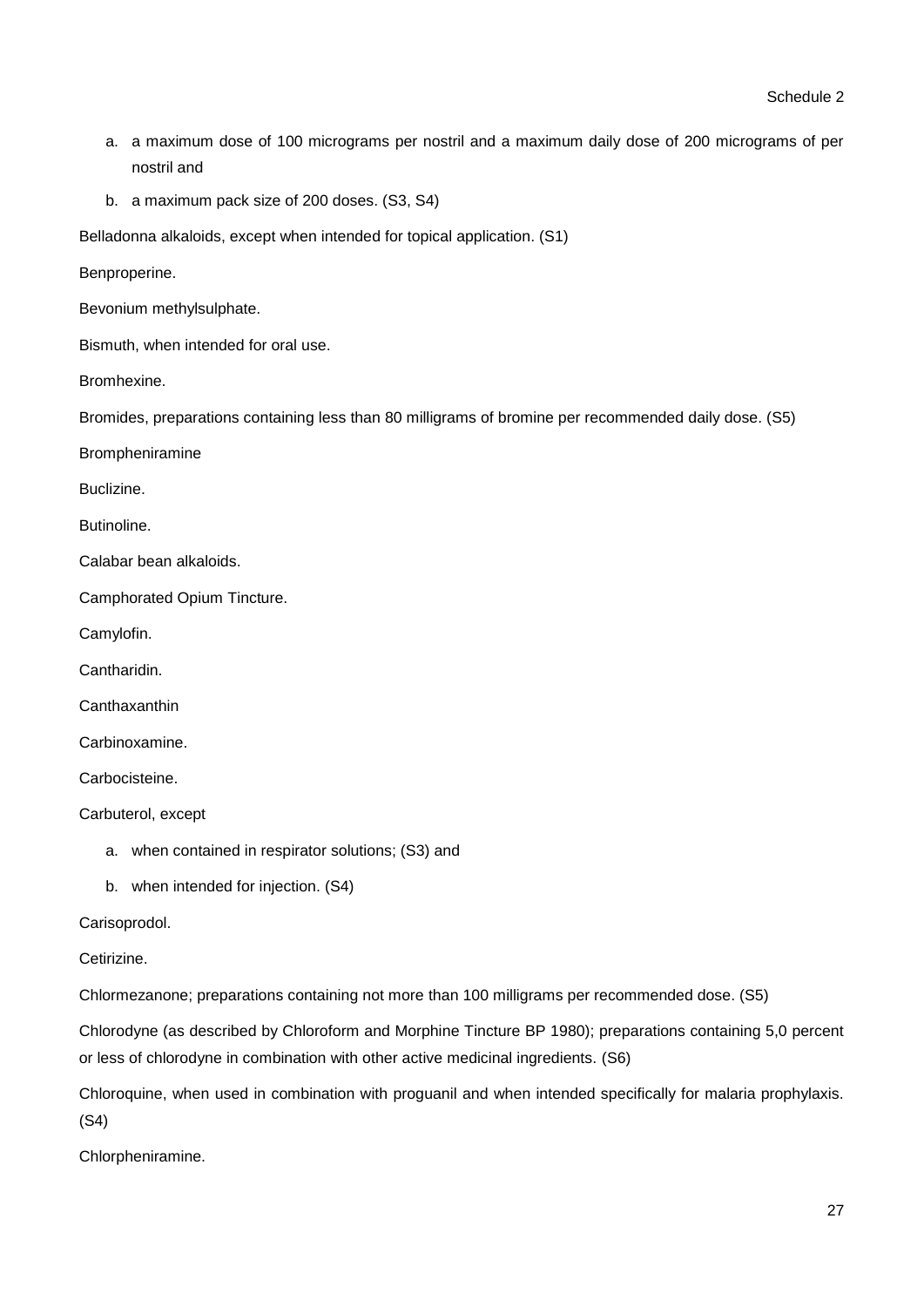Chlorprenaline.

Cholestyramine.

Chlorzoxazone.

Clonidine when intended for the treatment of migraine. (S3)

Cimetidine, when intended for the short-term symptomatic relief of heartburn, dyspepsia and hyperacidity, subject to a maximum unit dose of 200 milligrams, a maximum daily dose of 800 milligrams and a maximum treatment period of 2 weeks. (S3)

Cinnarizine.

Clemastine.

Clemizole.

Clidinium bromide.

Codeine (methylmorphine),

- a. oral solid preparations, in combination with one or more therapeutically active substances, containing not more than 10 milligrams of codeine (calculated as base) per dosage unit, with a maximum daily dose not exceeding 80 milligrams, and in packs containing sufficient dosage units for a maximum treatment period of 5 days, and limited to one pack per customer, when contained in products registered in terms of the Act, and not intended for export;
- b. liquid oral preparations and mixtures, in combination with one or more therapeutically active substances, containing not more than 10 milligrams of codeine (calculated as base) per 5 millilitre dosage unit, with a maximum daily dose not exceeding 80 milligrams, and with a pack size not exceeding 100 millilitres, when contained in products registered in terms of the Act, and not intended for export;
- c. **excep**t oral solid preparations, in combination with one or more therapeutically active substances, containing more than 10 milligrams of codeine (calculated as base) per dosage unit; (S3)
- d. **except** liquid oral preparations and mixtures, in combination with one or more therapeutically active substances, containing more than 10 milligrams of codeine (calculated as base) per 5 millilitre dosage unit ; (S3)
- e. **except** single component codeine preparations. (S6)

Colchicine, when intended for the emergency treatment of acute gout, subject to a maximum total treatment course of 6 milligrams. (S3)

Cyclandelate.

Cyclizine.

Cyclopentolate, except when intended for ophthalmic administration. (S3)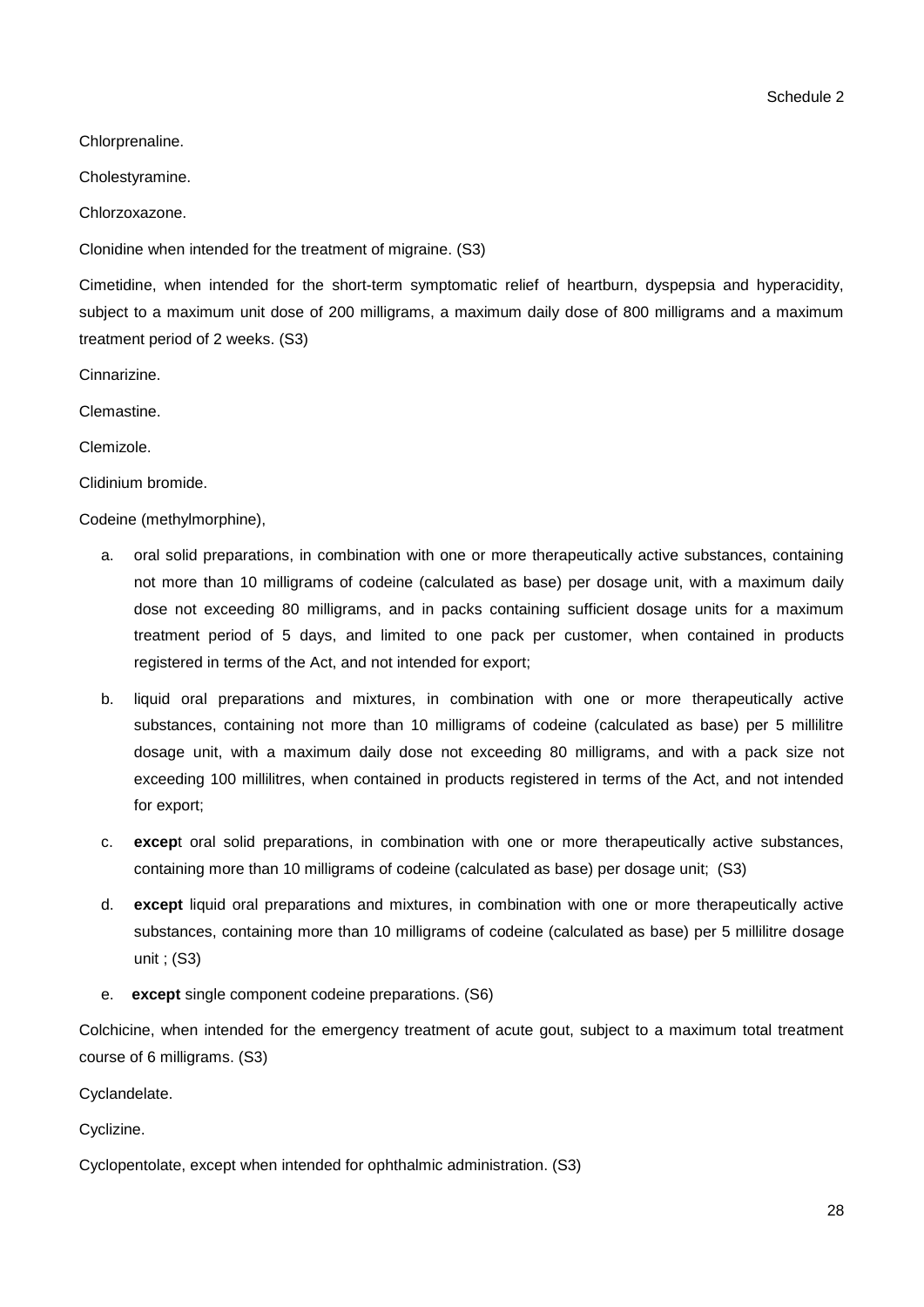Cyproheptadine, when indicated for allergic rhinitis or antipruritic use. (S5)

Desloratidine.

Dexchlorpheniramine.

Dextromethorphan.

Diclofenac, for a maximum period of 5 days when intended for

- a. the emergency treatment of acute gout attacks, or
- b. the treatment of post traumatic conditions.(S1, S3)

Dicyclomine.

Diphenoxin (or diphenoxylic acid), mixtures containing, per dosage unit, 0,5 milligrams or less of difenoxin, calculated as the base, and a quantity of atropine sulphate equal to at least 5 percent of such quantity of difenoxin, calculated as the base, as is present in the mixture. (S6)

Diphenoxylate preparations containing not more than 2,5 milligrams of diphenoxylate, calculated as the base, and not less than 25 micrograms of atropine sulphate per dosage unit. (S6)

Dihydrocodeine,

- a. oral solid preparations, in combination with one or more therapeutically active substances, containing not more than 10 milligrams of dihydrocodeine (calculated as base) per dosage unit, with a maximum daily dose not exceeding 80 milligrams, and in packs containing sufficient dosage units for a maximum treatment period of 5 days, when contained in products registered in terms of the Act, and not intended for export;
- b. liquid oral preparations and mixtures, in combination with one or more therapeutically active substances, containing not more than 10 milligrams of dihydrocodeine (calculated as base) per 5 millilitre dosage unit, with a maximum daily dose not exceeding 80 milligrams, and with a pack size not exceeding 100 millilitres, when contained in products registered in terms of the Act, and not intended for export;
- c. **except** oral solid preparations, in combination with one or more therapeutically active substances, containing more than 10 milligrams of dihydrocodeine (calculated as base) per dosage unit; (S3)
- d. **except** liquid oral preparations and mixtures, in combination with one or more therapeutically active substances, containing more than 10 milligrams of dihydrocodeine (calculated as base) per 5 millilitre dosage unit; (S3)
- e. **except** single component dihydrocodeine preparations. (S6)

Dimethindene.

Dimethothiazine.

Dimetindene.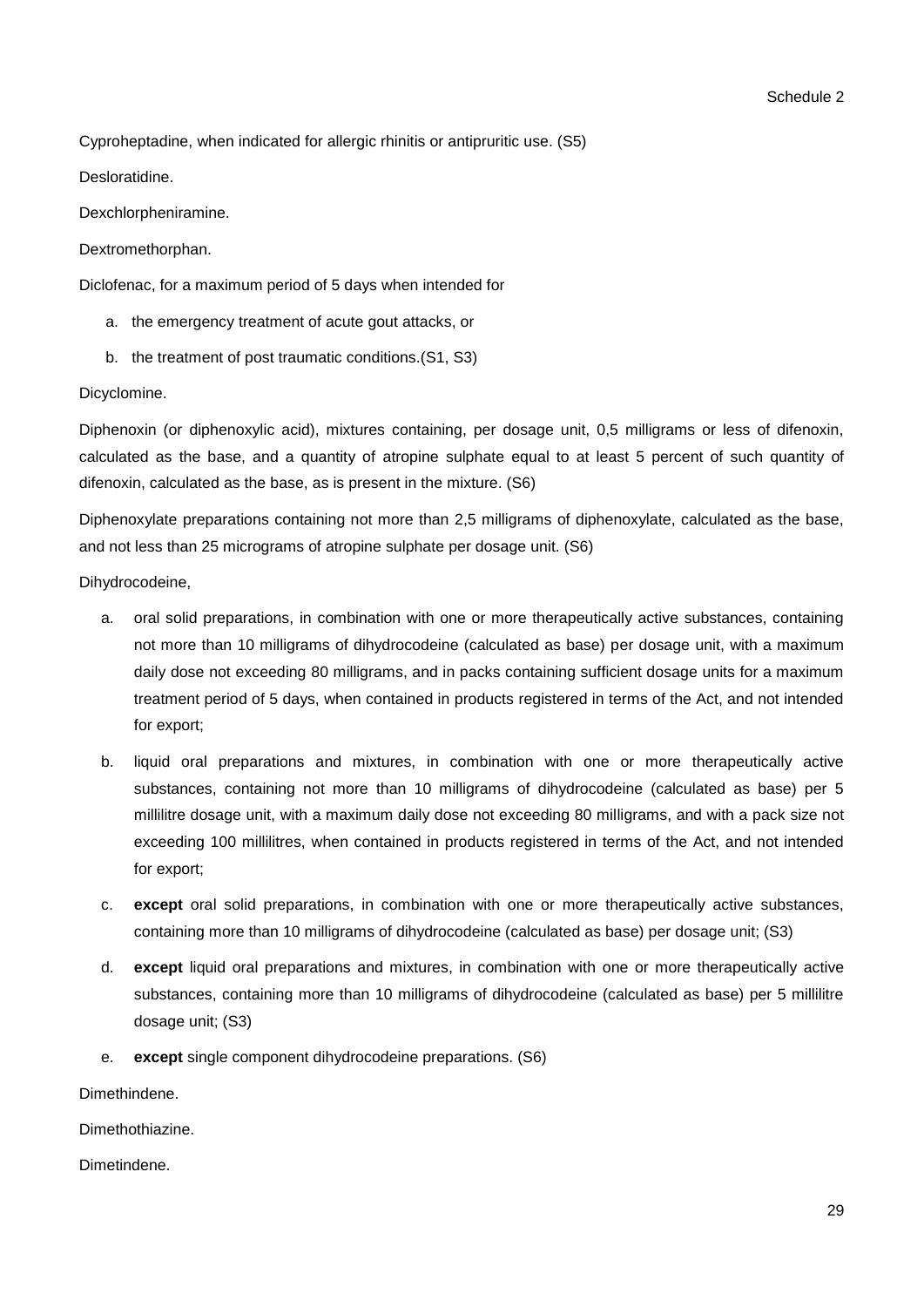Schedule 2

Diphenhydramine.

Diphenylpyraline.

Diphtheria toxoid vaccine.

{D-norpseudoephedrine - see cathine (S6)}

Doxycycline,

- a. when intended and labelled for the chemoprophylaxis of malaria in those aged 8 years and older, for periods not exceeding 4 months of continuous use; (S4)
- b. except in preparations thereof for the treatment of animals and registered in terms of the provisions of the Fertilizers, Farm Feeds, Agricultural Remedies and Stock Remedies Act, 1947 (Act 36 of 1947), excluding when intended for administration in animal feed.

Doxylamine.

Ebastine.

**Emedastine** 

Emepronium.

Emetine, substances, preparations and mixtures containing less than 0,2 percent of alkaloids, calculated as emetine. (S4)

Ephedra alkaloids (natural or synthetic), contained in products registered in terms of the Act, and not intended for export, unless listed separately in the Schedules:

- a. oral preparations and mixtures containing not more than 30 milligrams of ephedra alkaloids per dose, when in combination with another pharmacologically active substance and intended for the symptomatic relief of colds and flu, subject to a maximum pack size of 720 milligrams and limited to one pack per customer; (S6)
- b. except when intended for application to skin, eyes, ears and nares and containing 1 percent or less of ephedra alkaloids. (S1)

Ephedrine, contained in products registered in terms of the Act, and not intended for export,

- a. oral preparations and mixtures containing not more than 30 milligrams of ephedrine per dose, when in combination with another pharmacologically active substance and intended for the symptomatic relief of colds and flu, subject to a maximum pack size of 720 milligrams and limited to one pack per customer; (S6)
- b. except preparations and mixtures intended for application to the skin, eyes, ears and nares and containing 1 percent or less of ephedrine. (S1)

Epinastine.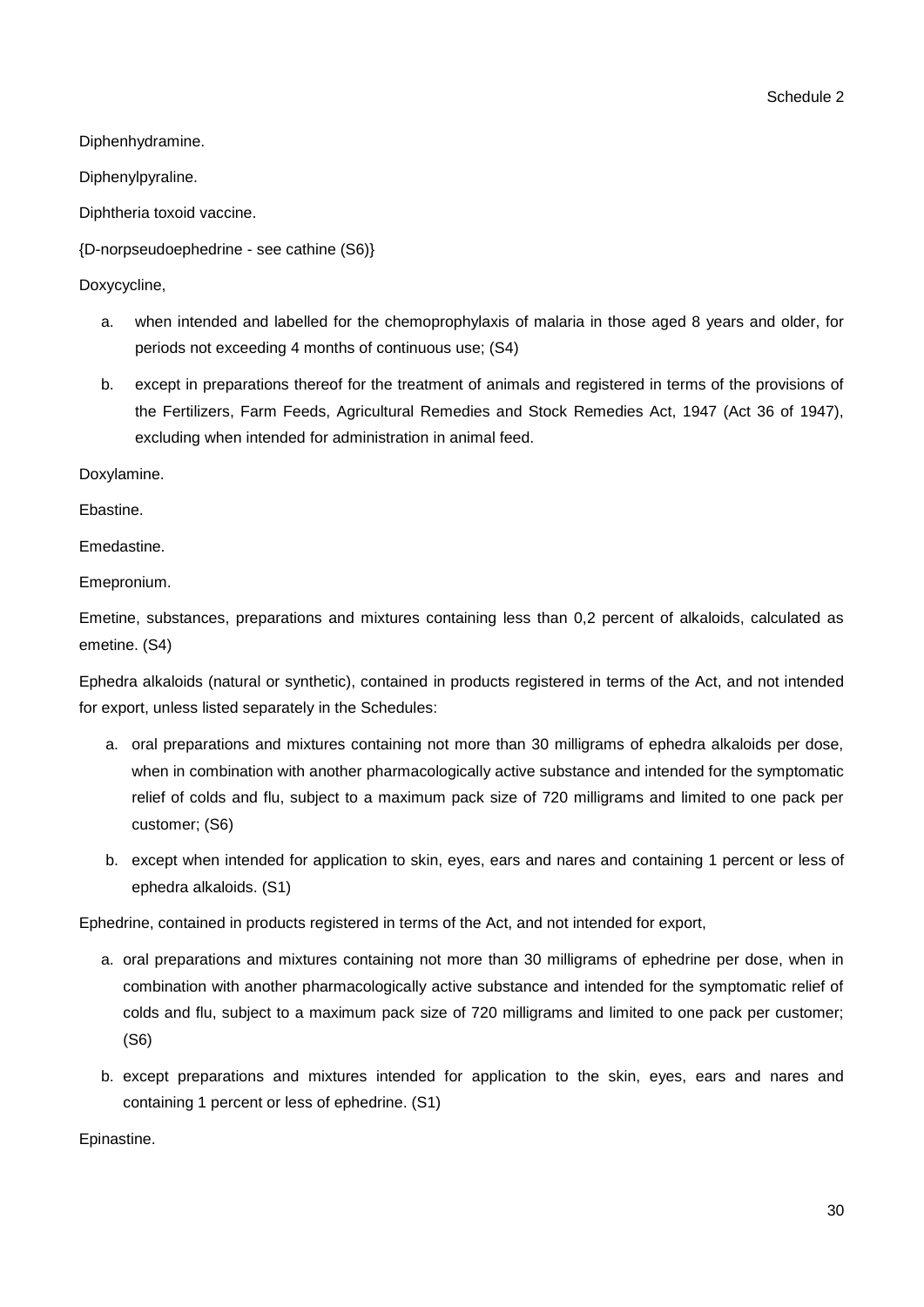Ergot alkaloids (natural or synthetic), when intended for the treatment of migraine. (S4)

Ergotamine.

Estradiol,

- a. when intended for human vaginal use;
- b. except when intended for oral contraception; (S3)
- c. except when intended for hormone replacement therapy. (S4)

## Ethylmorphine:

- a. oral solid preparations, in combination with one or more therapeutically active substances, and containing 20 milligrams or less of ethylmorphine (calculated as base) per dosage unit; (S6) and
- b. liquid oral preparations and mixtures, in combination with one or more therapeutically active substances, and containing 20 milligrams or less of ethylmorphine (calculated as base) per 5 milliliter dosage unit. (S6)

## Etilefrine.

Etodroxizine, preparations and mixtures when used solely as an antihistamine. (S5)

Exalamide.

Famotidine, when intended for the short-term symptomatic relief of heartburn caused by excess acid, subject to -

- a. a maximum dose of 10 milligrams;
- b. a maximum daily dose (per 24 hours) of 20 milligrams;
- c. a maximum treatment period of 2 weeks. (S4)

## Fedrilate.

Fenoprofen,

- a. when intended for the emergency treatment of acute gout attacks, and
- b. when intended for the treatment of post-traumatic conditions, for a maximum treatment period of 5 days. (S3)

Fenoterol, except

- a. when contained in respirator solutions; (S3) and
- b. when intended for injection or for the prevention or delay of labour. (S4)

Fexofenadine.

Flavoxate.

Flunarizine.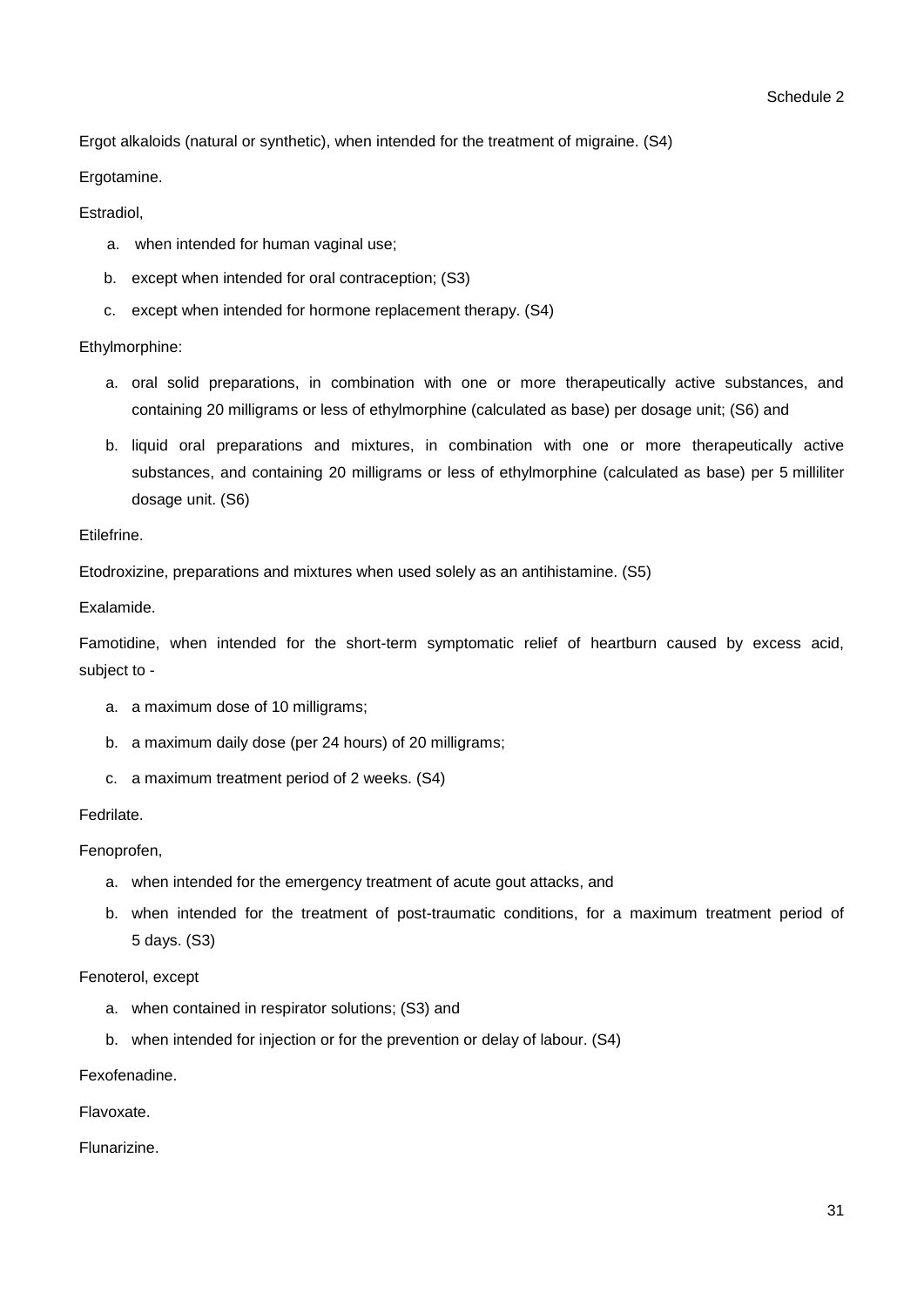Flunisolide, when intended for nasal administration as an aqueous spray, other than by pressurised aerosol, in a strength not exceeding 0,025 percent *(m/v)*, and indicated for treatment of the symptoms of seasonal allergic rhinitis (hay fever) in adults and children over 12 years of age,subject to-

- a. a maximum dose of 50 micrograms per nostril and a maximum daily dose of 100 micrograms per nostril in the case of adults and children over 16 years of age;
- b. a maximum dose of 25 micrograms per nostril and a maximum daily dose of 75 micrograms in children 12 to 16 years of age;
- c. a maximum pack size of 240 doses. (S3, S4)

## Flurbiprofen,

- a. when intended for the treatment of post-traumatic conditions, for a maximum period of 5 days; (S3)
- b. except when in the form of lozenges, indicated for the relief of pain associated with sore throats, subject to:
	- (i) a maximum of 8,75 milligrams per lozenge;
	- (ii) a maximum treatment period of 3 days; and
	- (iii) a maximum pack size of 15 lozenges. (S1)
- c. except when intended for application to the skin, provided that in the case of application by transdermal patch:
	- (i) use is restricted to adults and children 12 years and older; and
	- (ii) the treatment period is limited to a maximum of 4 weeks. (S1)
- d. except when intended for ophthalmic use; (S4)

## Fluticasone furoate,

- a. when intended for nasal administration, as an aqueous spray, in the short-term (less than 6 months) prophylaxis and treatment of the symptoms of seasonal allergic rhinitis (hay fever) in adults and children over 12 years of age, subject to-
	- (i) a maximum daily dose of 55 micrograms per nostril; and
	- (ii) a maximum pack size limit of 120 doses. (S3)
- b. **except** when intended for administration other than by inhalation or nasal administration. (S4)

Fluticasone propionate,

- a. when intended for nasal administration, as an aqueous spray, in the short-term (less than 6 months) prophylaxis and treatment of symptoms of seasonal allergic rhinitis (hay fever) in adults and children over 12 years of age, subject to-
	- (i) a maximum daily dose of 100 micrograms per nostril;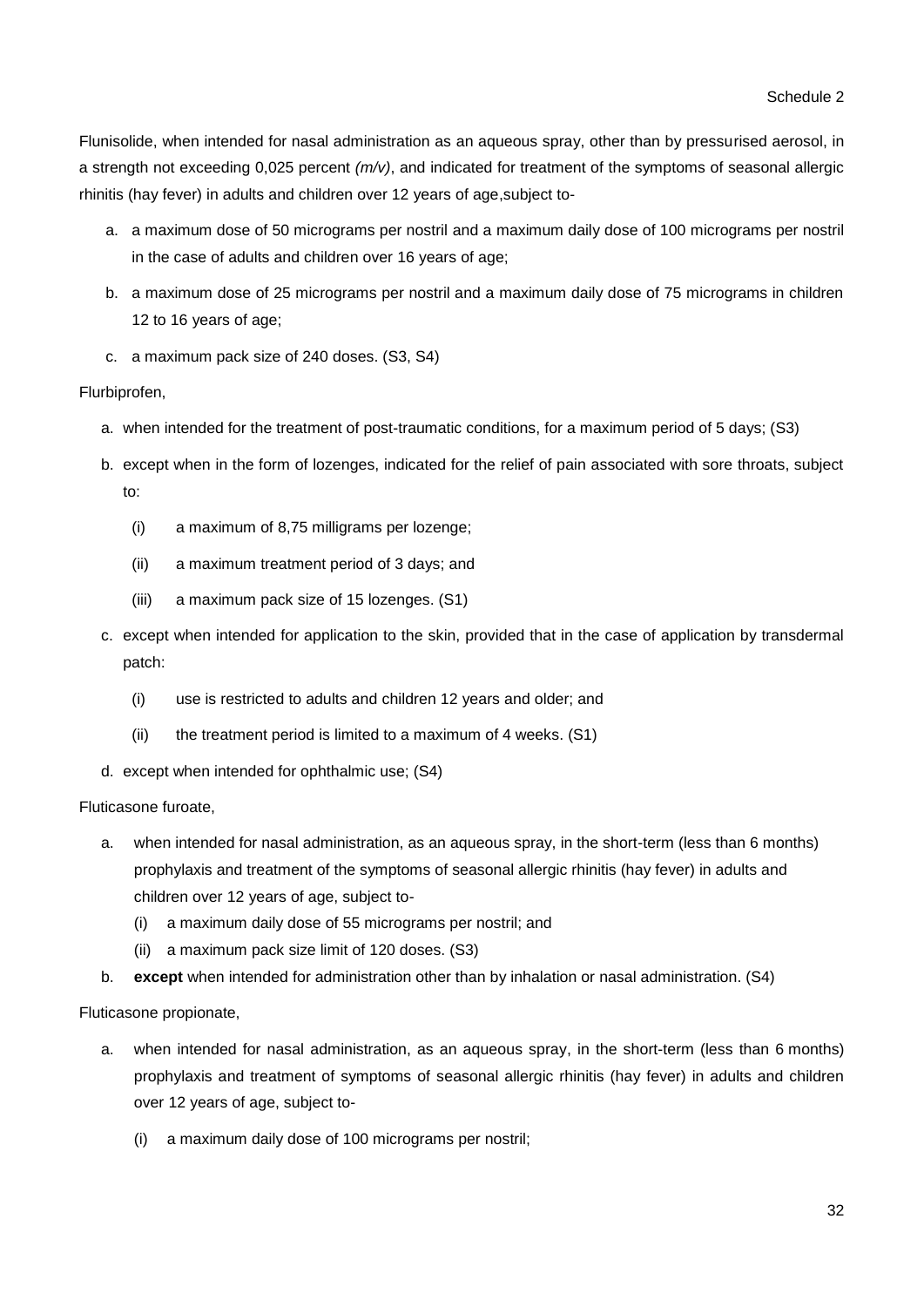- (ii) and a maximum pack size limit of 120 doses. (S3)
- b. **except** when intended for administration other than by inhalation or nasal administration. (S4)
- Fusafungine.

Gadopentetic acid.

Gamma benzene hexachloride when intended to be used for the second line treatment of lice in a pack size not exceeding 60 millilitres. (S4)

Gelsemium alkaloids.

Griseofulvin, when intended for application to the skin, nares and external ear. (S4)

Halogenated hydroxyquinolines, when intended for application to the skin. (S4)

*Haemophilus influenzae* vaccine (Hib).

Hepatitis B vaccine.

Hexametazine.

Hexoprenaline -

- a. except when contained in respirator solutions; (S3) and
- b. except when intended for injection or for the prevention or delay of labour. (S4)

Homatropine; preparations and mixtures thereof, except ophthalmic preparations. (S3)

Hormones (natural or synthetic, including recombinant forms), with either hormonal, prohormonal or antihormonal action unless listed elsewhere in the Schedules,

- a. when intended for human vaginal use, and
- b. when specifically intended for emergency postcoital contraception. (S3, S4, S5)

Human pappillomavirus vaccine.

Hyaluronic acid and its salts,

- a. when intended for ophthalmic use in preparations (except injectables) containing more than 0,1 percent;
- b. except when intended for use with contact lens solutions or as an ophthalmic lubricant in concentrations of not more than 0,1 percent; (S0)
- c. except when intended for topical application to the skin; (S1)
- d. except when intended for parenteral use; (S4)
- e. except in preparations containing less than 2,5 percent when intended for topical use in terms of the provisions of the Foodstuffs, Cosmetics and Disinfectants Act, 1972 (Act 54 of 1972).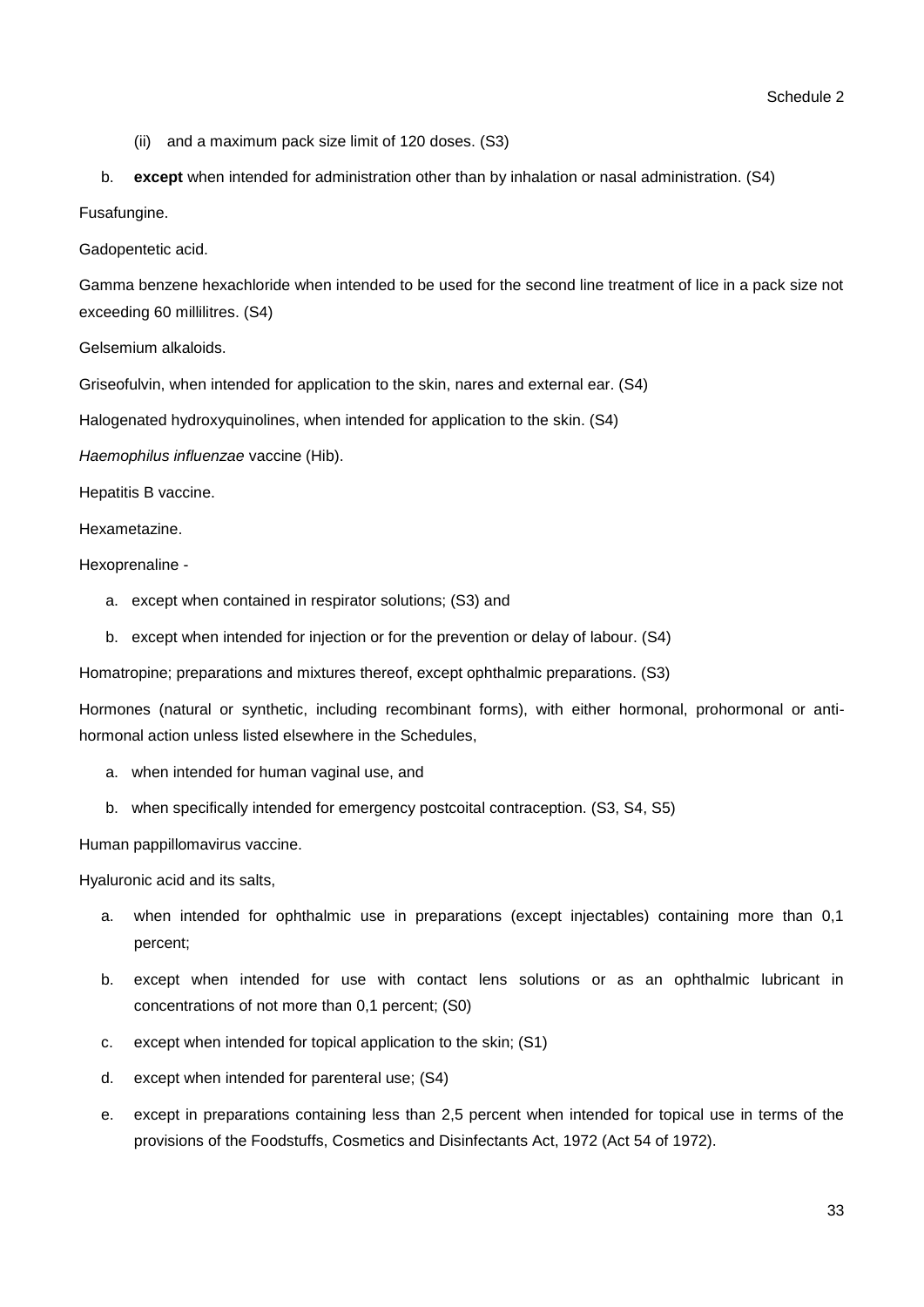Hydrocortisone and hydrocortisone acetate, when used in

- a. maximum concentration of 1 percent in preparations intended for application to the skin, and
- b. in a maximum concentration of 1 percent used in combination with miconazole for topical application in the treatment of athlete's foot. (S4)

Hydroquinone; preparations and mixtures containing 2 percent or less thereof, when intended for application to the skin. (S3)

Hyoscine; substances, preparations and mixtures thereof, including transdermal preparations when intended for the prevention of the symptoms of motion sickness.

Ibuprofen when contained in oral medicinal preparations

- a. containing ibuprofen in combination with one or more other active therapeutic substances and intended for the treatment of mild to moderate pain or fever of inflammatory origin for a maximum treatment period of 10 days where the recommended daily dose of ibuprofen in the case of adults does not exceed 1,2 grams and in children over the age of 1 year and up to and including the age of 12 years does not exceed 20 milligrams per kilogram of body weight. (S3)
- b. containing ibuprofen as the only active therapeutic substance in oral liquid preparations in packs not exceeding 100 millilitres in volume or in oral solid preparations in packs exceeding 24 dosage units or divided doses, when intended for adults and children over the age of 1 year; for the treatment of mild to moderate pain of inflammatory origin for a maximum treatment period of 10 days, or for the treatment of fever of inflammatory origin or for the treatment of post-traumatic conditions where the recommended daily dose of ibuprofen for adults does not exceed 1,2 grams and for children over the age of 1 year and up to and including the age of 12 years does not exceed 20 milligrams per kilogram of body weight; (S1, S3)
- c. for the emergency treatment of acute gout attacks for a maximum treatment period of 5 days; (S3)
- d. except when intended for the treatment of haemodynamically significant patent ductus arteriosus in infants less than 34 weeks of gestational age. (S4).

#### Indometacin,

- a. when intended for the emergency treatment of acute gout attacks; (S3)
- b. except when intended for application to the skin. (S1)

Influenza virus vaccine.

Ipratropium, except when contained in respirator solutions. (S3)

Isoaminile.

Isoprenaline (isoproterenol), except

a. when contained in respirator solutions; (S3) and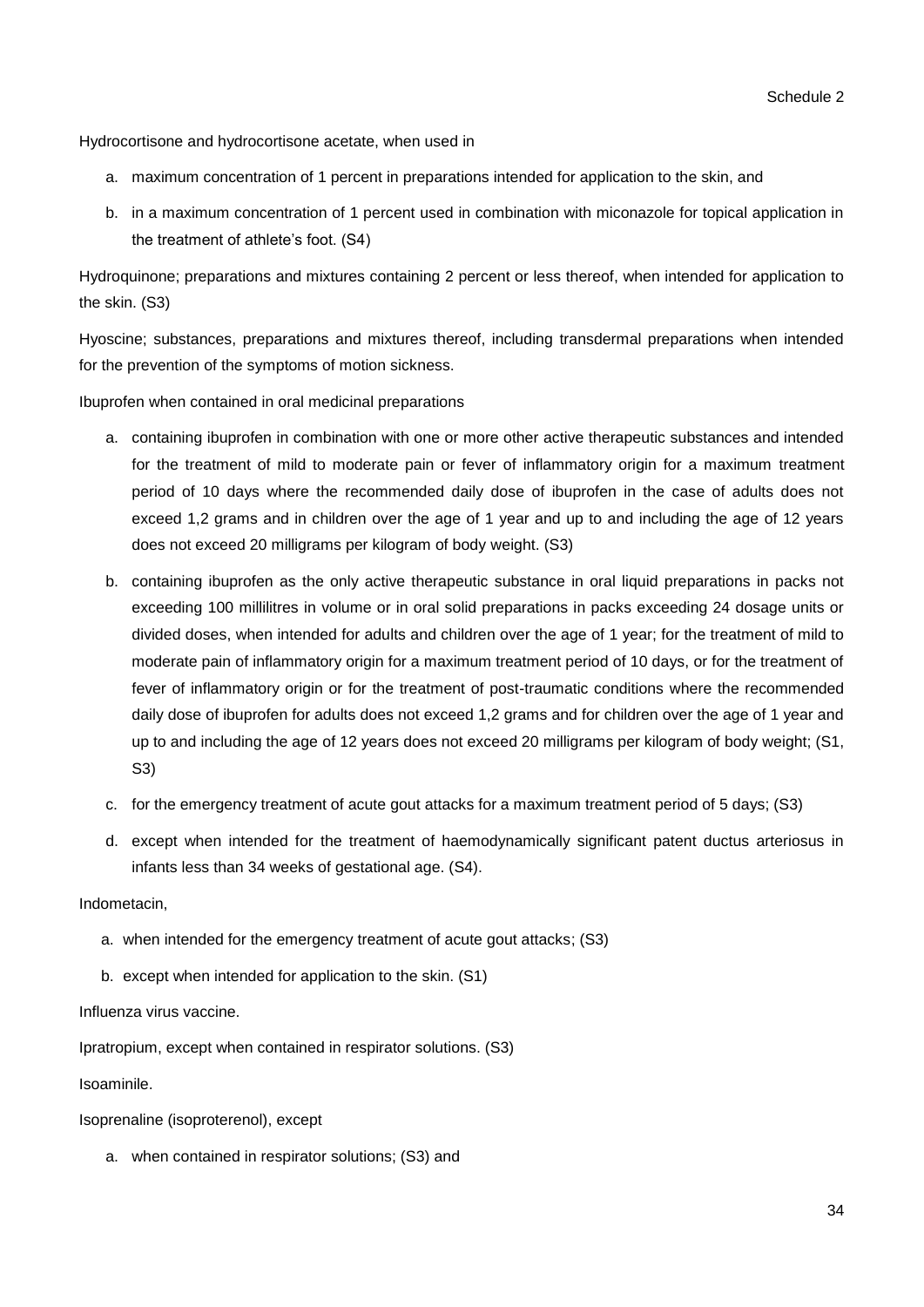b. when intended for injection. (S4)

## Isopropamide.

## Isothipendyl.

## Ketoprofen**,**

- a. when intended for the short term management of headache, toothache, muscular ache, backache, minor pain associated with arthritis, pain associated with menstrual cramps (dysmenorrhoea), minor aches and pains associated with the common cold and fever, at a maximum dose of 75 milligrams of ketoprofen in 24 hours;
- b. when intended for the emergency treatment of acute gout attacks or for the treatment of post-traumatic conditions, subject to a maximum dose of 100 milligrams of ketoprofen per day, for a maximum treatment period of 5 days;
- c. in the form of lozenges indicated and intended for the relief of pain associated with sore throats in patients 18 years and older subject to-
	- (i) a maximum of 12,5 milligrams per lozenge;
	- (ii) a maximum of 5 lozenges in any 24 hour period;
	- (iii) a maximum treatment period of 3 days; and
	- (iv) a maximum pack size of 15 lozenges. (S3)
- d. **except** when intended for application to the skin. (S1)

## Ketotifen.

Lansoprazole, when intended for the temporary short-term relief of heartburn and hyperacidity, subject to –

- a. maximum daily dose of 15 milligrams
- b. maximum treatment period of 14 days. (S4)

Levocabastine.

Levocetirizine.

Levonorgestrel,

- a. when intended for emergency post coital contraception;
- b. except when intended for oral contraception; (S3)
- c. except when administered via an Intra Uterine System. (S4)

Lithium salts, when intended for application to the skin. (S5)

Local anaesthetics,

a. except when intended for ophthalmic and parental use; (S4)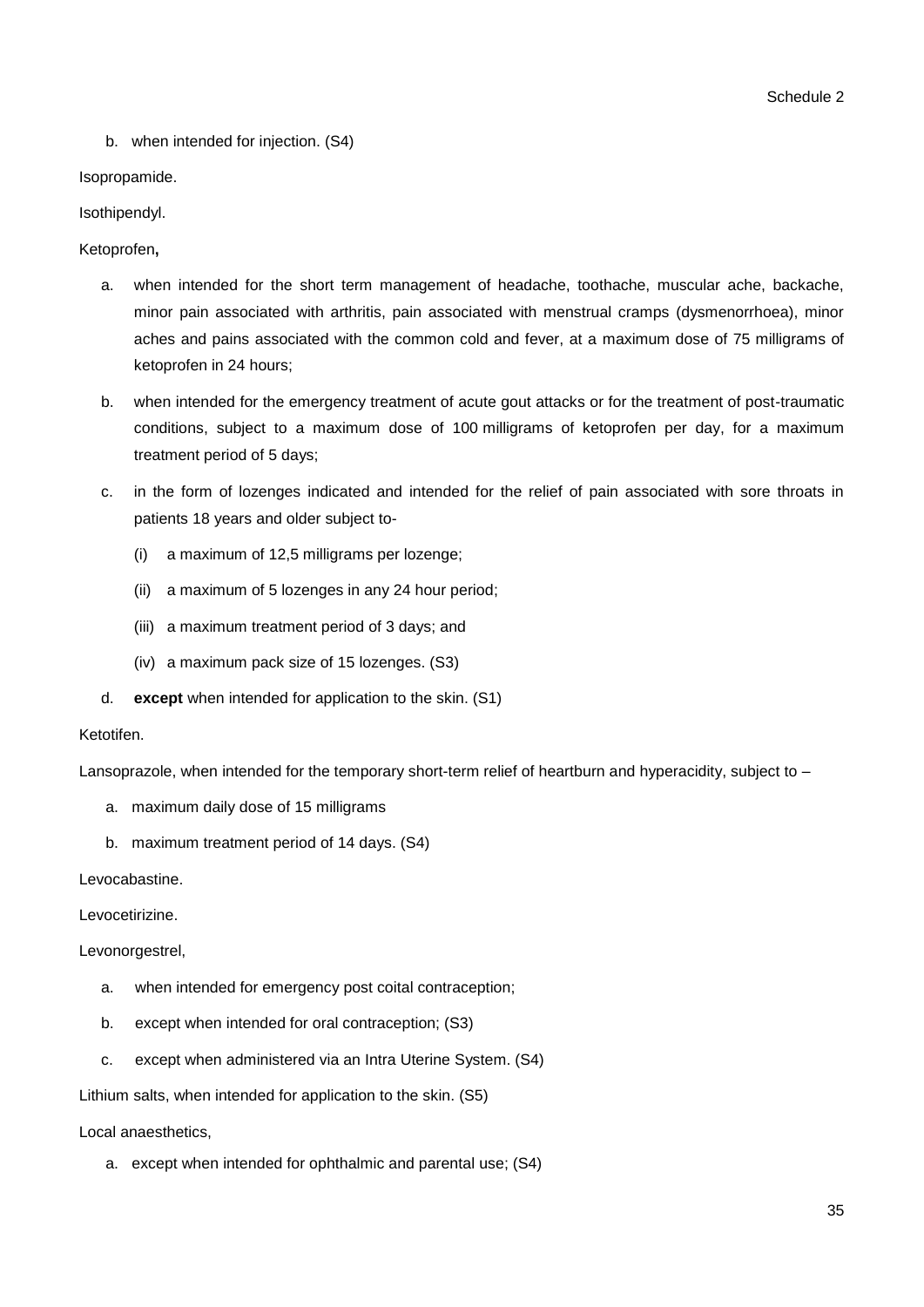b. oxybuprocaine, proxymetacaine and tetracaine, when contained in eye drops intended for emergency treatment of "arc eyes".

Lobelia alkaloids.

Lodoxamide.

Loperamide.

Loratadine.

Measles vaccine.

Mebeverine.

Mebhydrolin.

Meclozine.

Mefenamic acid,

- a. when intended for the treatment of post-traumatic conditions, for a maximum treatment period of 5 days; and
- b. preparations containing mefenamic acid as the only therapeutically active substance, when intended for the treatment of primary dysmenorrhoea, subject to a maximum daily dose of 500 millligrams 3 times a day and a maximum treatment period of 3 days. (S3)

Melatonin, when used for the treatment of desyncronosis (jet-lag) in doses not exceeding 6 milligrams daily. (S4).

Mometasone furoate, when intended for nasal administration as an aqueous spray, other than by pressurized aerosol, and indicated for the treatment of the symptoms of seasonal or perennial allergic rhinitis (hay fever) in adults and children between the age of 2 and 11 years of age, subject to

- a. a maximum dose of 200 micrograms per nostril in adults and 50 micrograms per nostril in children; and
- b. a maximum pack size of 200 doses. (S3, S4)

Monoethanolamine.

Mepenzolate bromide.

Mephenesin.

Mepyramine.

Mequitazine.

Mercuric ammonium chloride.

Mercuric chloride.

Mercuric iodide.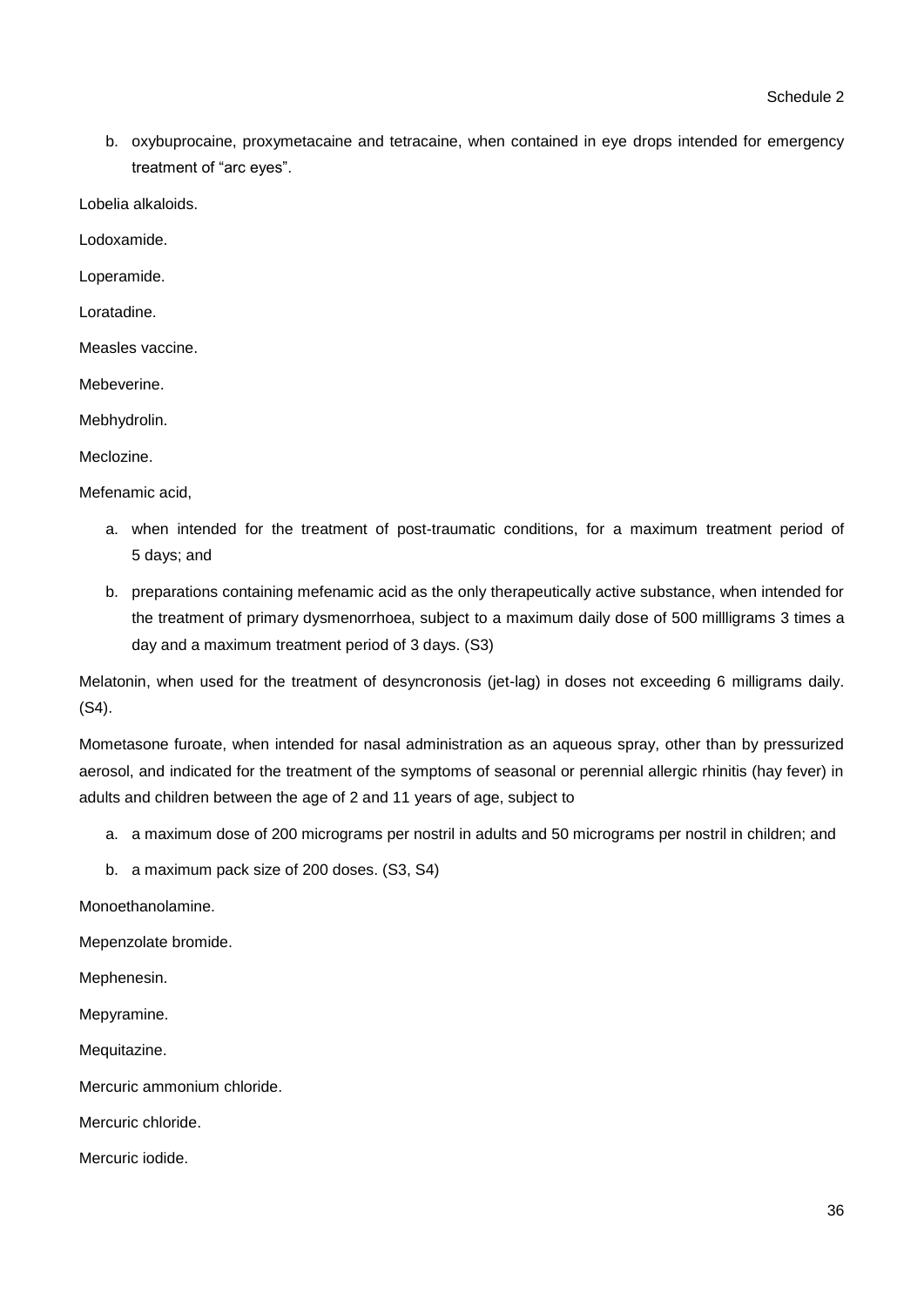Mercuric oxides, substances, preparations and mixtures thereof, containing less than 3 per cent of mercury. (S4)

### Mercury organic compounds

- a. substances, preparations and mixtures in the form of aerosols, intended for application to the skin and mucous membranes and substances,
- b. preparations and mixtures containing the equivalent of 0,6 percent or more of elemental mercury, intended for application to the skin and mucous membranes,
- c. except phenylmercuric nitrate when registered in terms of the provisions of the Fertilizers, Farm Feeds, Agricultural Remedies and Stock Remedies Act, 1947 (Act 36 of 1947).

Mesna, except preparations intended for injection. (S4)

Metaproterenol (orciprenaline), except

- a. when contained in respirator solutions; (S3) and
- b. when intended for injection. (S4)
- c. when intended for the prevention or delay of labour, (S4)

Methixene.

**Methocarbamol** 

Metholilazine.

Methoxyphenamine.

Metronidazole, when intended for human vaginal use, specifically for the treatment of recurrent bacterial vaginosis and except when intended and registered for use in pigeons in terms of the provisions of the Fertilizers, Farm Feeds, Agricultural Remedies and Stock Remedies Act, 1947 (Act 36 of 1947). (S4)

Miconazole, when intended for human use in preparations containing 2 percent or less of miconazole, for the topical treatment of fungal infections of the mouth (oral candidiasis). (S1, S4)

Minoxidil, when intended for application to the scalp in preparations containing not more than 2 percent *(m/v)* and which are registered in terms of the Act. (S4)

Mizolastine.

Morphine; mixtures containing 0,2 percent or less of morphine, calculated as anhydrous morphine. (S6)

Mumps vaccine.

Mupirocin, when intended for application to the skin, nares and external ear. (S4)

*Mycobacterium bovis* vaccine (BCG).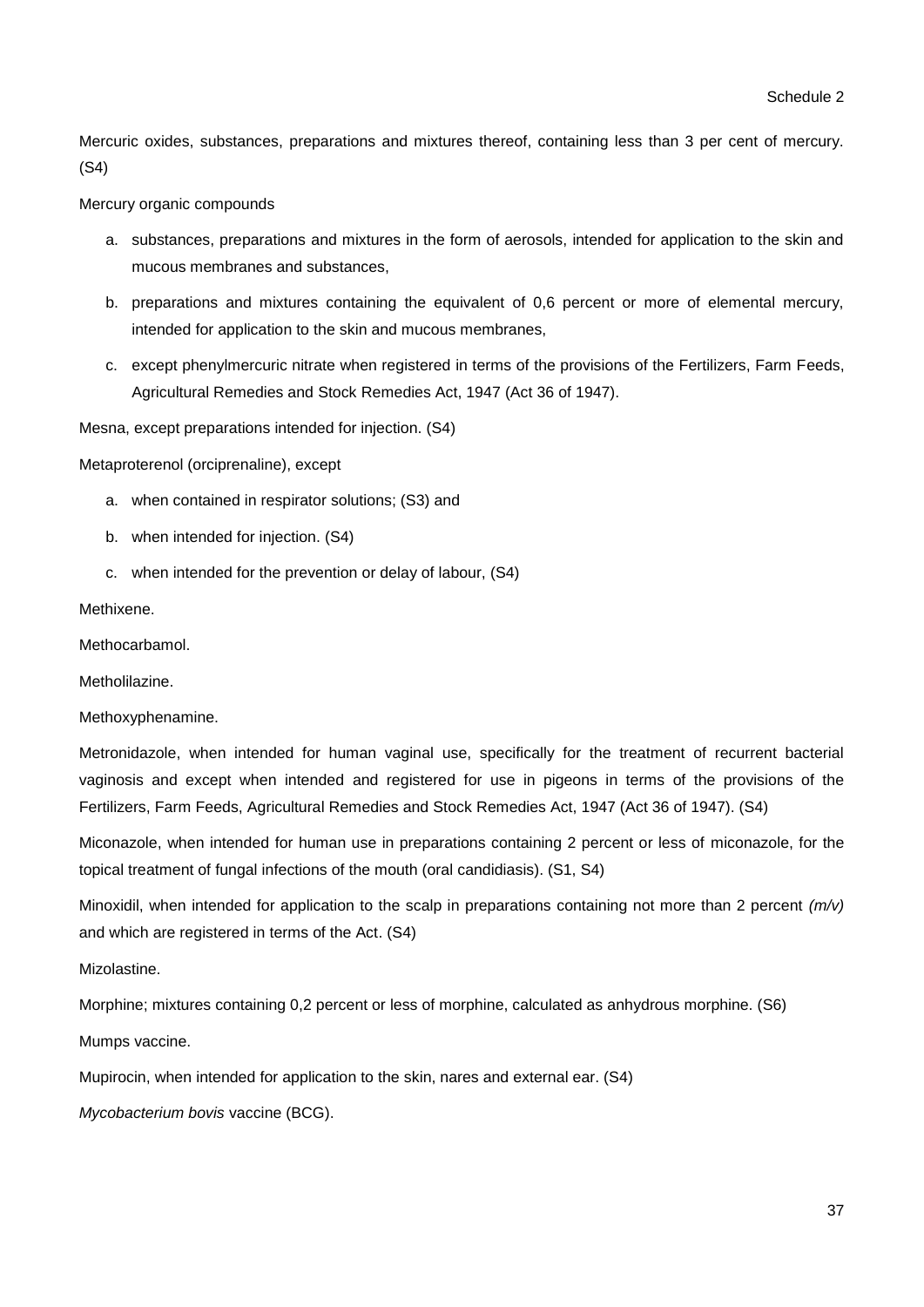Nabumetone, when intended for the treatment of post-traumatic conditions, for a maximum treatment period of 5 days. (S3)

Naphazoline, except when intended for nasal use. (S1)

Naproxen

- a. when intended for the treatment of acute gout attacks, for a maximum treatment period of 5 days in patients over 16 years of age; (S3)
- b. except when contained in preparations intended for application to the skin;(S1) and
- c. except when contained in oral medicinal preparations containing naproxen as the only active therapeutic substance intended for patients over 16 years of age, for the treatment of mild to moderate pain or fever of inflammatory origin at a maximum dose of 600 milligrams naproxen base (660 milligrams naproxen sodium) in a 24 hour period for a maximum treatment period of 5 days and supplied in a solid dose form as divided doses contained in packs not exceeding the stated maximum treatment period. (S1, S3)

Natamycin, when intended for application to the skin, nares and external ear. (S4)

Nedocromil.

Nicergoline.

Nicotine,

- a. when registered for human medicinal use as an aid to smoking cessation and presented as nicotine gum or lozenges containing more than 4mg nicotine per piece;
- b. when registered as metered sprays containing 1mg per dose or less;
- c. when registered as oral solid dosage forms containing 2mg or less;
- d. when registered as inhalers containing 10mg or less per cartridge;
- e. when intended for human medicinal use as an aid to smoking cessation, when registered and presented as nicotine transdermal patches for continuous application to the skin in strengths containing more than 21mg/ 24 hours or 25 mg/ 16 hours;
- f. **except** when registered for human medicinal use as an aid to smoking cessation and presented as nicotine gum or lozenges containing not more than 4mg nicotine per piece; (S0)
- g. **except** when intended for human medicinal use as an aid to smoking cessation, when registered and presented as nicotine transdermal patches for continuous application to the skin in strengths up to an including 21mg/ 24 hours or 25 mg/ 16 hours; (S1)
- h. **except** when intended for human medicinal use as an aid to smoking cessation or as a substitute for a tobacco product (as defined in the Tobacco Products Control Act, 1993, as amended). (S3)

Nizatidine, when administered orally for short-term symptomatic relief of heartburn and hyperacidity, subject to -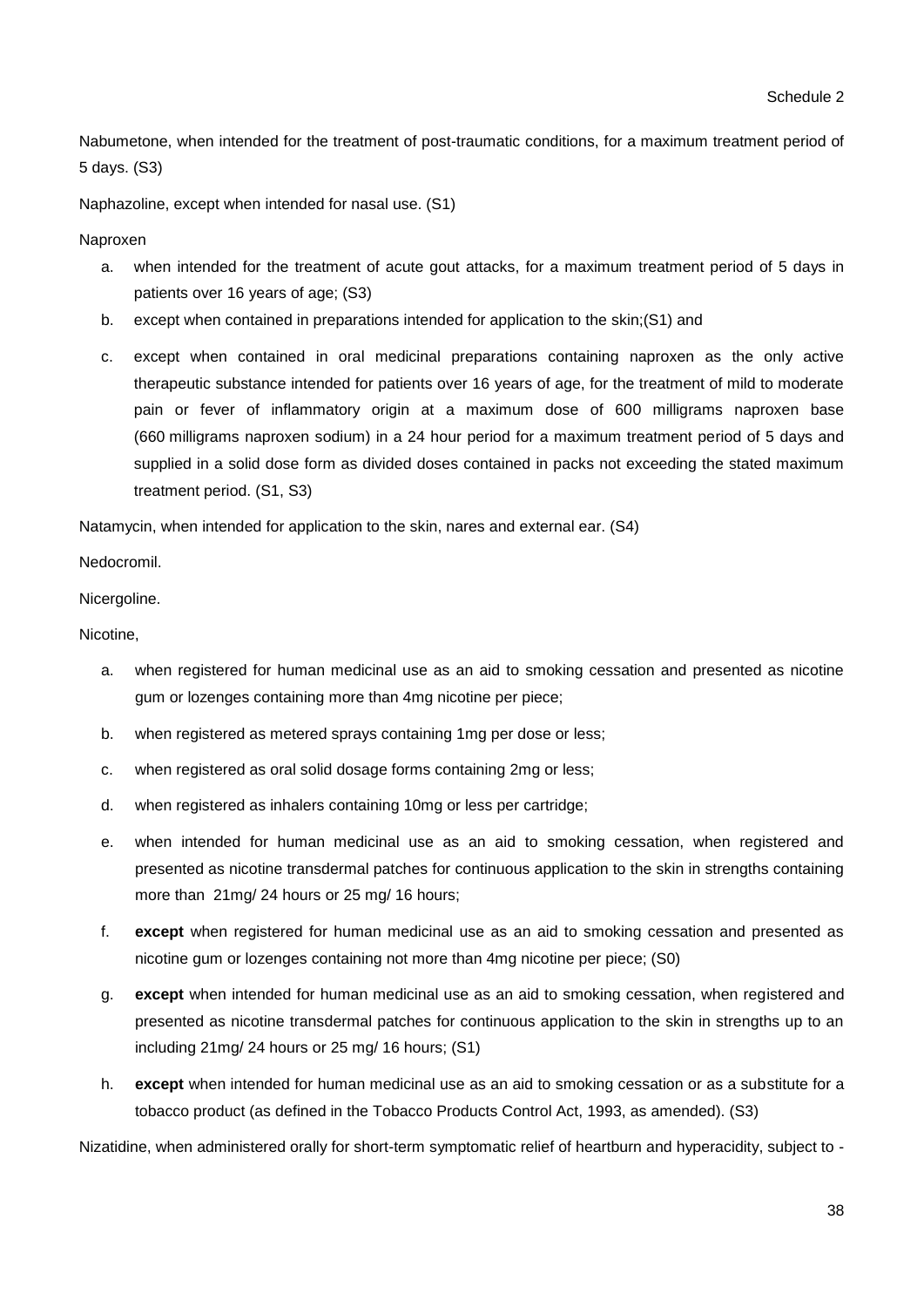- a. a maximum dose of 150 milligrams;
- b. a maximum daily dose of 300 milligrams;
- c. a maximum treatment period of two weeks. (S4)

{(+)-norpseudoephedrine - see cathine (S6)}

### Noscapine.

Nux vomica; substances, preparations and mixtures thereof, except when registered in terms of the provisions of the Fertilizers, Farm Feeds, Agricultural Remedies and Stock Remedies Act, 1947 (Act 36 of 1947).

Nystatin,

- a. when presented as oral drops containing not more than100 000 I.U. per millilitre, and
- b. except when intended for application to the skin, (S1) and
- c. except when intended for human vaginal use, specifically for the treatment of recurrent vaginal candidiasis, (S1) and
- d. except when intended for systemic use or the initial treatment of vaginal candidiasis, (S4)
- e. except when intended and registered as a stock remedy for pigeons in terms of the provisions of the Fertilizers, Farm Feeds, Agricultural Remedies and Stock Remedies Act, 1947 (Act 36 of 1947).

### Octatropine.

Oleoresin of aspidium (Filix Mas).

### Olopatadine.

Omeprazole, when intended for the temporary, short-term relief of heartburn and hyperacidity, subject to:

- a. a maximum daily dose of 20 milligrams
- b. a maximum treatment period of 14 days. (S4)

Opium; mixtures containing not more than 0,2 percent of morphine, calculated as anhydrous morphine. (S6)

Orlistat, when used in a dose not exceeding 60 milligrams per main meal and not exceeding a maximum dose of 180 milligrams per 24-hour period. (S3)

### Orphenadrine.

Otilonium bromide.

Oxatomide.

Oxybuprocaine, when contained in eye drops intended for emergency treatment of arc eyes. (S4)

Oxymetazoline, except when intended for nasal use (S1).

Oxyphencyclimine.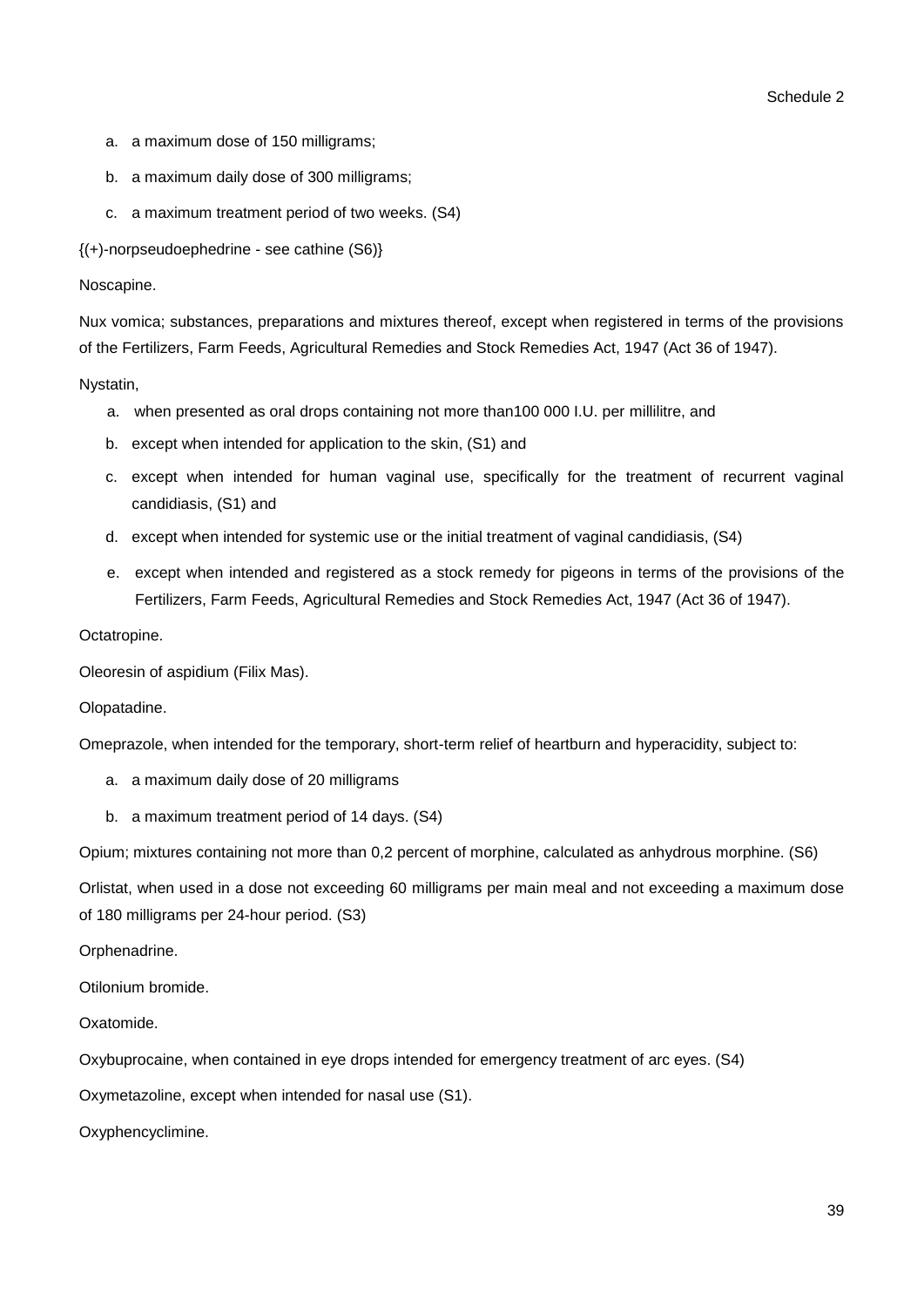### Oxyphenonium.

Pantoprazole, when intended for the temporary short-term relief of heartburn and hyperacidity, subject to:

- a. maximum daily dose of 20 milligrams
- b. maximum treatment period of 14 days. (S4)

Papaverine; substances, preparations and mixtures thereof.

Paracetamol,

- a. when contained in rectal suppositories, or
- b. when contained in modified release formulations. (S0, S1, S3)

Pentoxyfylline.

Perfluorooctane, except when intended for intraocular use.(S4)

Pertussis toxoid vaccine.

Phenazone (antipyrone).

Phenazopyridine.

Phenindamine.

Pheniramine.

Phenylpropanolamine (norephedrine), preparations and mixtures where the recommended daily dose for adults does not exceed 100 milligrams and for children 6 to 12 years does not exceed 50 milligrams, when intended for the symptomatic relief of nasal and sinus congestion.

Phenyltoloxamine.

Pholcodine, preparations and mixtures when compounded with one or more therapeutically active substances, and containing 20 milligrams or less of pholcodine (calculated as base) per dosage unit and liquid oral preparations and mixtures containing 20 milligrams or less of pholcodine (calculated as base) per 5 millilitre dosage unit. (S6)

Pholedrine.

Pimethixene, preparations and mixtures thereof when used solely as an antihistaminic. (S5)

Pinaverium.

Pipenzolate.

Pipoxolan.

Pirbuterol, except when contained in respirator solutions. (S3)

Piroxicam,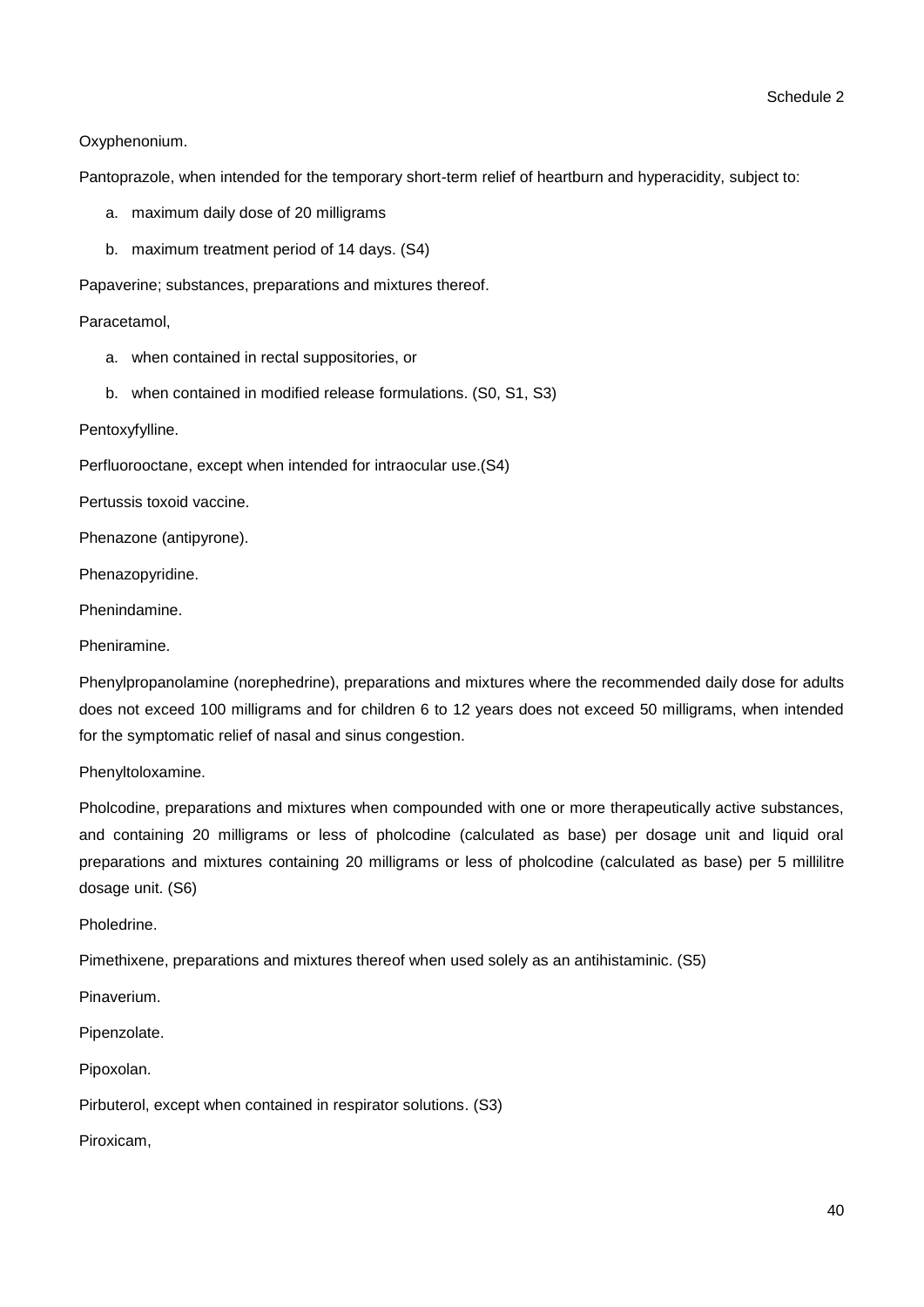- a. when intended for the emergency treatment of acute gout attacks, and
- b. when intended for the treatment of post-traumatic conditions, for a maximum treatment period of 5 days. (S3)

Pizotifen; preparations and mixtures, when intended for prophylaxis of migraine. (S5)

Pneumococcal vaccine, conjugated.

Podophyllum resin; preparations and mixtures containing 20 percent or less thereof. (S4)

Poldine methylsulphate.

Polio vaccine.

Potassium,

- a. in oral preparations or mixtures containing more than 20 millimoles (1500mg) of potassium per 24 hours; (S0)
- b. except when intended for intravenous infusion or for injection; (S3) and
- c. except when contained in oral rehydration preparations. (S0)

Povidone iodine when intended for application to the vagina. (S0)

Prifinium bromide.

Procaterol, except when contained in respirator solutions. (S3)

Procyclidine.

Proglumide.

### Promethazine,

- a. when intended for use as an antihistamine, and
- b. when intended for application to the skin, and
- c. when intended specifically for the treatment of travel sickness. (S5)

Propantheline bromide.

### Propyphenazone.

Proxymetacaine, when contained in eye drops intended for the emergency treatment of arc eyes. (S4)

Pseudoephedrine, contained in products registered in terms of the Act, and not intended for export,

a. oral preparations and mixtures containing not more than 60 milligrams of pseudoephedrine per dose, and not more than 240 milligrams per day, when in combination with another pharmacologically active substance and intended for the symptomatic relief of colds and flu, subject to a maximum pack size of 720 milligrams and limited to one pack per customer. (S6)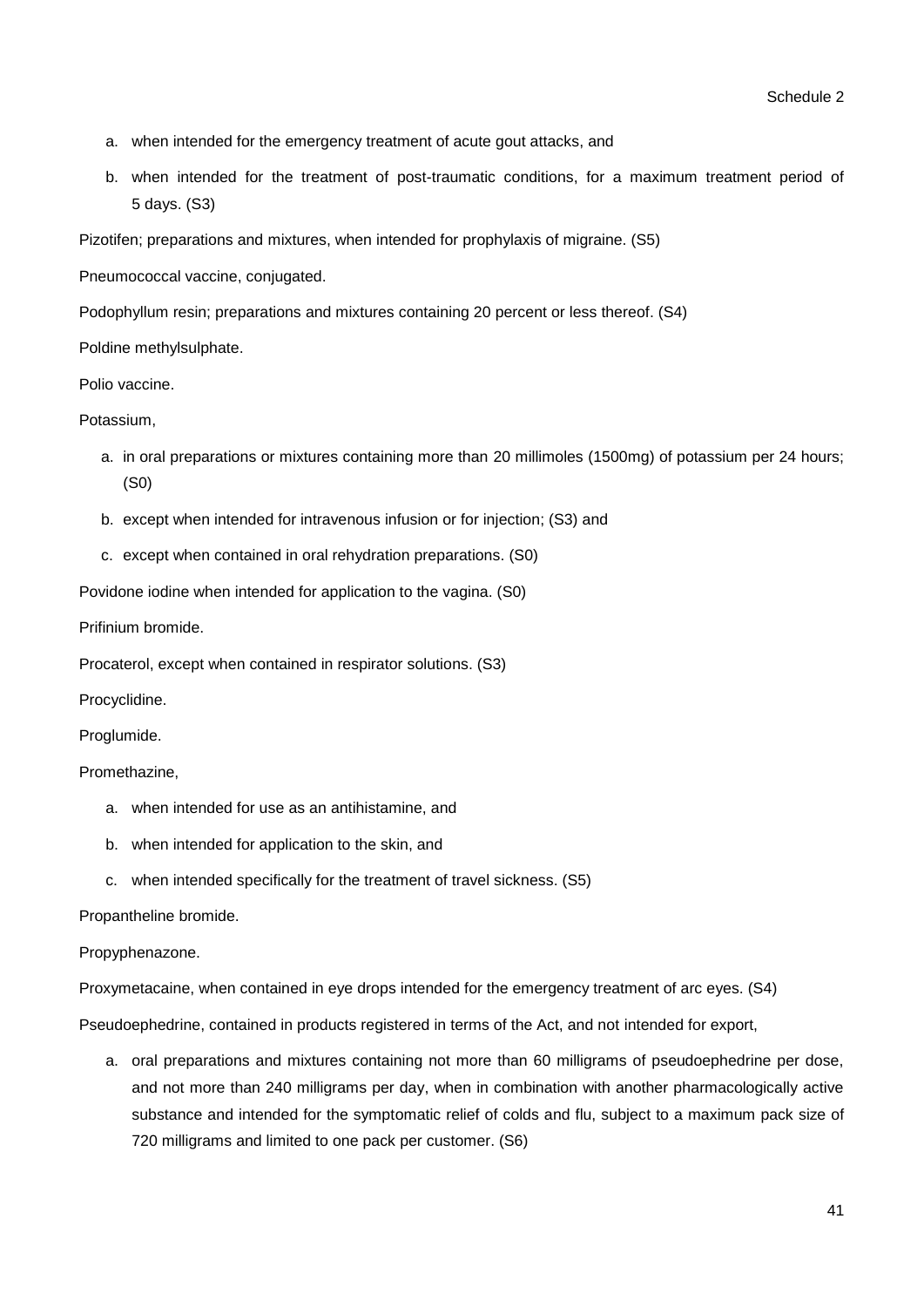Pyrobutamine.

Quinine, preparations and mixtures containing not more than 1 percent thereof. (S4)

Rabeprazole, when intended for the temporary short term relief of heartburn and hyperacidity, subject to-

- a. maximum daily dose of 10 milligrams;
- b. maximum treatment period of 14 days. (S4)

Ranitidine, when administered orally for short-term symptomatic relief of heartburn and hyperacidity, subject to -

- a. a maximum dose of 75 milligrams;
- b. a maximum daily dose of 300 milligrams;
- c. a maximum treatment period of two weeks. (S3)

Reproterol, except when contained in respirator solutions. (S3)

Rimiterol, except

- a. when contained in respirator solutions (S3) and
- b. when intended for injection. (S4)

Rotavirus, live attenuated.

Rubella vaccine.

Rupatidine.

Sabadilla alkaloids; substances, preparations and mixtures containing 1 percent or more thereof.

Salbutamol, except

- a. when contained in respirator solutions; (S3) and
- b. when intended for injection. (S4)

### Salmefamol, except

- a. when contained in respirator solutions; (S3) and
- b. when intended for injection. (S4)

Siccanin, when intended for application to the skin.

Sodium cromoglycate, except when intended for veterinary use. (S4)

Strychnine, preparations and mixtures containing 0,2 percent or less thereof. (S4)

Sulfadiazine silver when intended for application to the skin in the short-term treatment of minor burns, provided that the pack size is limited to a maximum of 50 grams. (S4)

Sulphonamideswhen intended for application to the eyes, nares and vagina; (S4)

Terbutaline, except when contained in respirator solutions. (S3)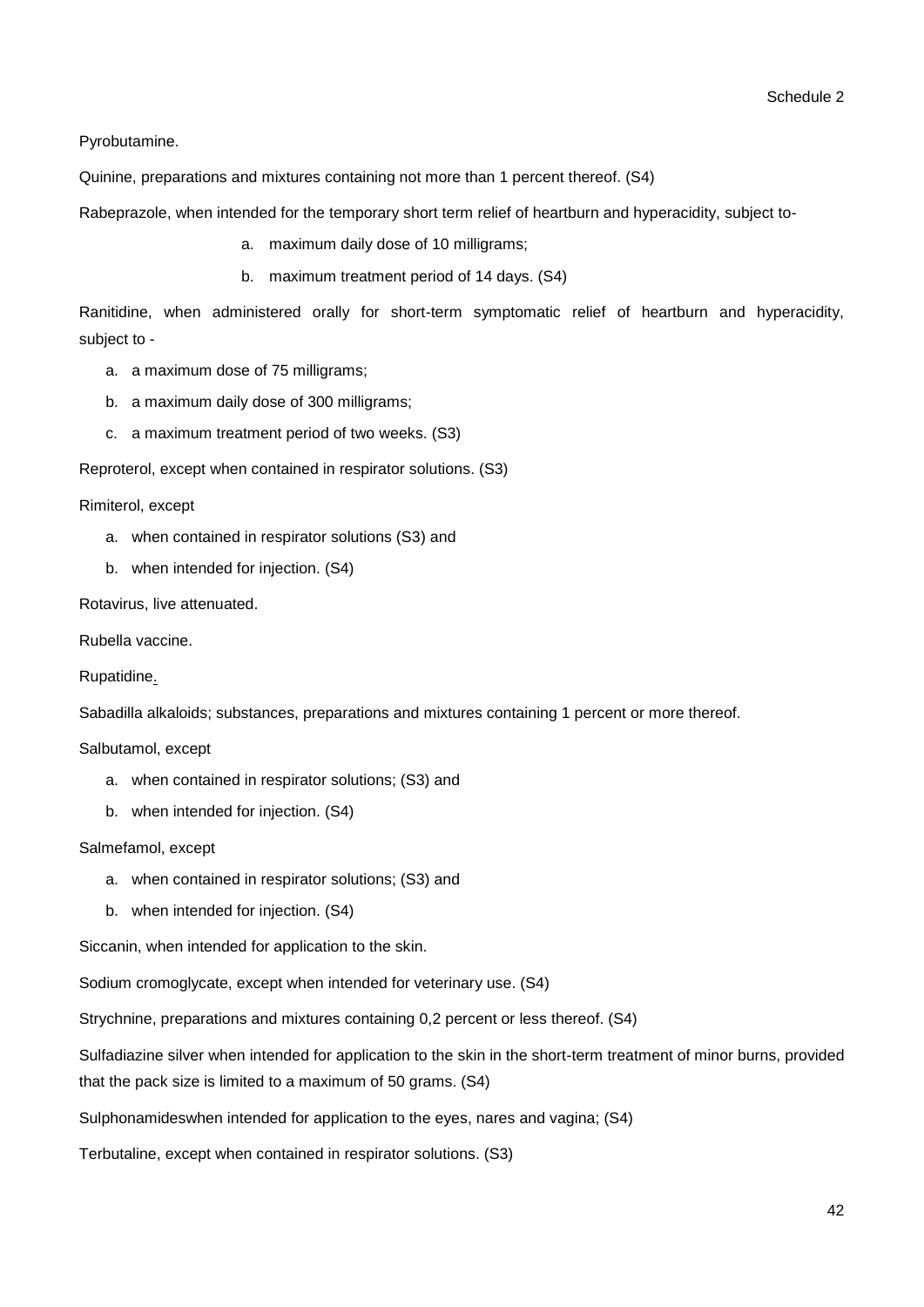Tetanus vaccine.

Tetracaine,

- a. when contained in eye drops intended for the emergency treatment of "arc eyes"
- b. except when intended for topical use; (S1)
- c. except in oral preparations containing 2 percent or less of tetracaine, per dosage unit; (S1)
- d. except when intended for ophthalmic or parenteral use.(S4)

Tetrahydrozoline, except when intended for nasal use. (S1)

Thenalidine.

Thenyldiamine.

Theophylline and its derivatives, unless listed in another Schedule, and except in preparations for injection. (S4)

Thiethylperazine.

Tiaprofenic acid, when intended for the treatment of post-traumatic conditions such as pain, swelling and inflammation, for a maximum period of 5 days. (S3)

Timepidium.

Triamcinolone, when intended for application to oral lesions. (S4)

Trimebutine.

Trimeprazine (Alimemazine).

Tripelennamine.

Triprolidine.

Trospium.

Tulobuterol, except when contained in respirator solutions. (S3)

Typhoid vaccine.

Vitamin A and derivatives thereof and including retinol, retinal, retinoic acids and beta-carotene (but excluding isotretinoin) and not listed elsewhere in the Schedules, contained in preparations or mixtures containing more than 5 000 I.U (or 1 500 milligrams of the retinol equivalent or 3 000 milligrams of the beta-carotene equivalent) but not more than 10 000 I.U (or 3 000 milligrams of the retinol equivalent or 6 000 milligrams of the betacarotene equivalent) of Vitamin A per recommended daily dose alone or in combination with other active pharmaceutical ingredients, except when registered in terms of the provisions of the Fertilizers, Farm Feeds, Agriculture Remedies and Stock Remedies Act, 1947 (Act 36 of 1947). (S0, S3)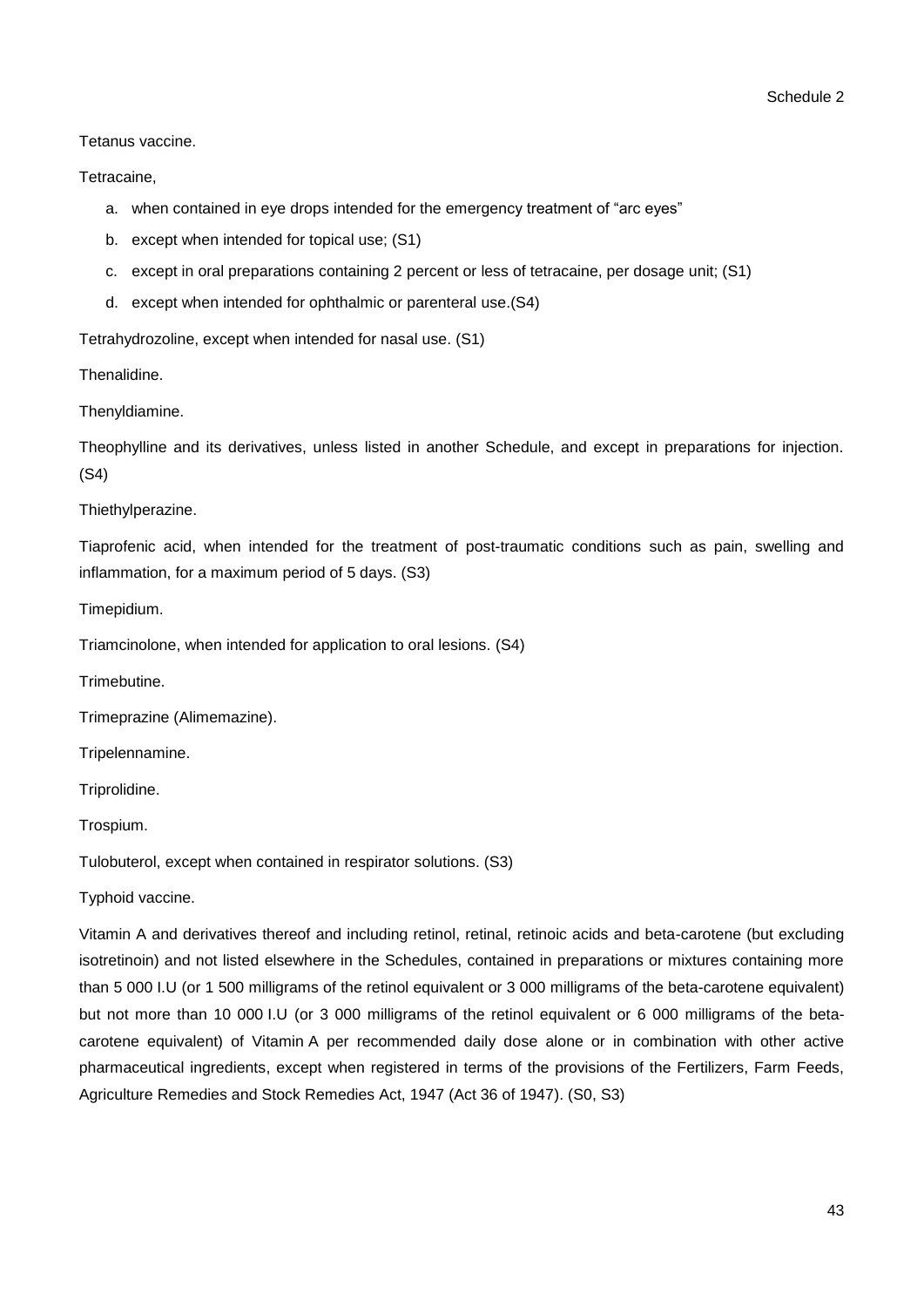Vitamin E and derivatives thereof, including *dl*-alpha-tocopherol and not listed elsewhere in the Schedules, contained in preparations or mixtures containing more than 400 I.U. of Vitamin E per recommended daily dose.(S0)

Xylometazoline, except when intended for nasal use. (S1)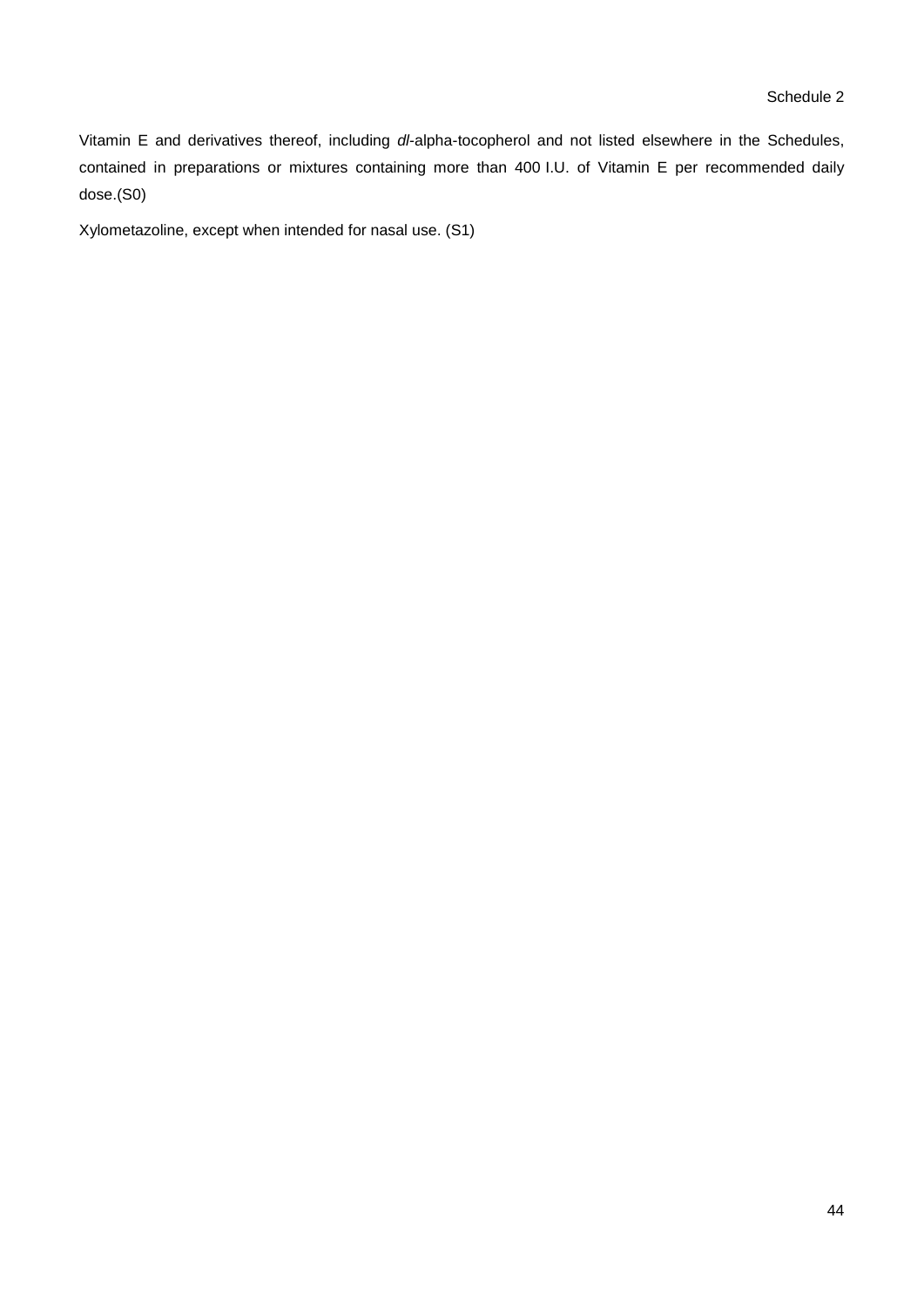### **ANNEXURE 1A: EMERGENCY CARE PROVIDER (PARAMEDIC)**

**PARAMEDIC** (National Diploma in Emergency Medical Care graduates *only*)registered with Health Professions Council of South Africa

| <b>PARAMEDIC</b> (National Diploma in Emergency Medical Care graduates only) |      |                                                                |
|------------------------------------------------------------------------------|------|----------------------------------------------------------------|
| ANTI-CHOLINERGIC                                                             |      |                                                                |
| Substance                                                                    |      | Ipratropium bromide                                            |
| Indication                                                                   |      | Inhalant Bronchodilator (atropine derivative anti-cholinergic) |
| Route of Administration                                                      | di l | <b>Respirator Solution</b>                                     |

### **ANNEXURE 1B: EMERGENCY CARE PROVIDER (EMERGENCY CARE PRACTITIONER)**

## **EMERGENCY CARE PRACTITIONER**

(Bachelor of Technology Degree in Emergency Medical Care)registered with Health Professions Council of South Africa

| <b>EMERGENCY CARE PRACTITIONER</b><br>(B Tech: Emergency Medical Care) |   |                                                                |
|------------------------------------------------------------------------|---|----------------------------------------------------------------|
| ANTI-CHOLINERGIC                                                       |   |                                                                |
| Substance                                                              |   | Ipratropium bromide                                            |
| Indication                                                             |   | Inhalant Bronchodilator (atropine derivative anti-cholinergic) |
| Route of Administration                                                | ÷ | <b>Respirator Solution</b>                                     |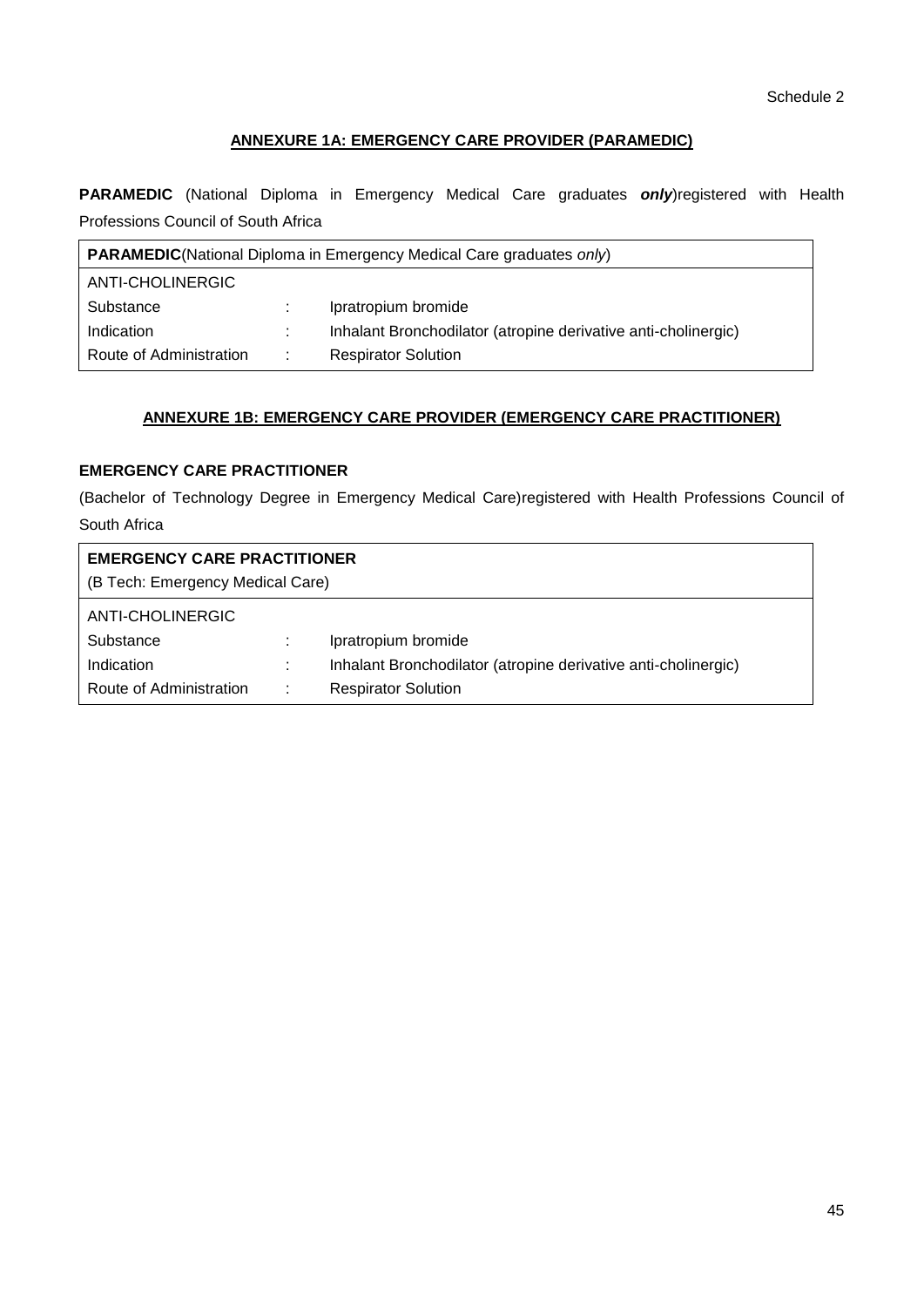# **ANNEXURE 2: DENTAL THERAPIST**

**DENTAL THERAPIST** (Bachelors degree in Dental Therapy) registered with Health Professions Council of South Africa

| <b>DENTAL THERAPIST</b> (Bachelors degree in Dental Therapy) |    |                                        |
|--------------------------------------------------------------|----|----------------------------------------|
| ANALGESIC, ANTIPYRETIC, ANTI INFLAMMATORY                    |    |                                        |
| Substance                                                    | ÷  | Ibuprofen                              |
| Indication                                                   |    | Dental pain                            |
| Route of Administration                                      | ÷  | Oral                                   |
| ANALGESIC, ANTIPYRETIC, ANTI INFLAMMATORY                    |    |                                        |
| Substance                                                    | ÷  | Codeine                                |
| Indication                                                   | ٠. | Dental pain                            |
| Route of Administration                                      | ÷. | Oral                                   |
| <b>ANTI-FUNGALS</b>                                          |    |                                        |
| Substance                                                    | ÷  | <b>Nystatin</b>                        |
| Indication:                                                  | ٠  | Candidal infections of the oral cavity |
| Route of Administration                                      | ÷  | Oral                                   |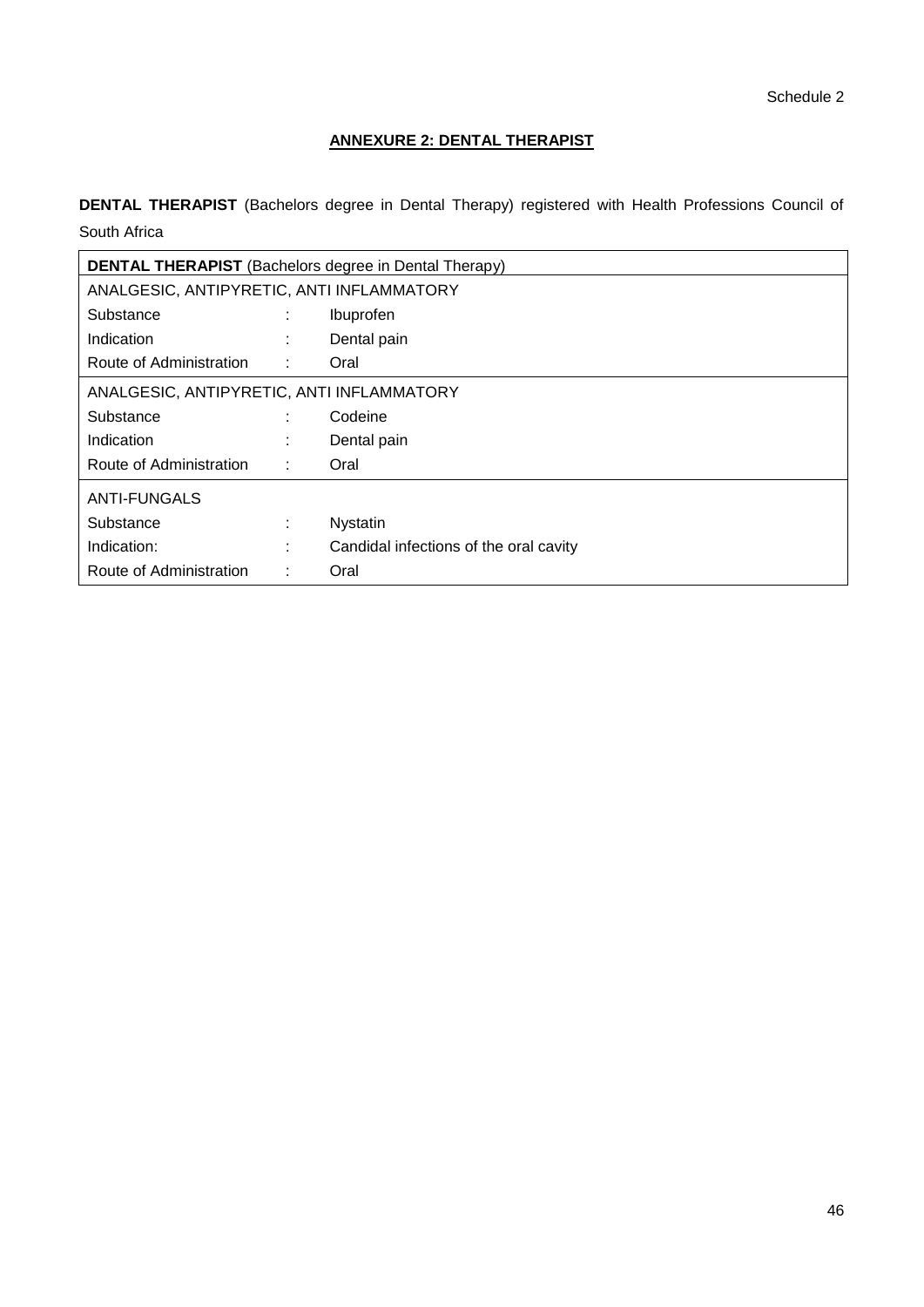### **ANNEXURE 3: OPTOMETRIST**

**OPTOMETRIST** (Bachelors degree in Optometry – B OPTOM) registered with the Health Professions Council of South Africa in terms of the Health Professions Act, 1974 (Act 56 of 1974) and in possession of a Section 22A(15) permit as provided for by the Medicines and Related Substances Act, 1965 (Act 101 of 1965)

| OPTOMETRIST                                        |  |                                                                    |
|----------------------------------------------------|--|--------------------------------------------------------------------|
| <b>ANTIBACTERIAL</b>                               |  |                                                                    |
| Substance                                          |  | Mupirocin                                                          |
| Indication                                         |  | Impetigo (Eyelids); External Hordeolum, Infected atopic dermatitis |
| Route of Administration                            |  | Topical application                                                |
| ANTIHISTAMINE/VASOCONSTRICTOR/MAST CELL STABILISER |  |                                                                    |
| Substance                                          |  | Antazoline                                                         |
| Indication                                         |  | Allergic and Atopic Conjunctivitis                                 |
| Route of Administration                            |  | Topical application                                                |
| ANTIHISTAMINE/VASOCONSTRICTOR/MAST CELL STABILISER |  |                                                                    |
| Substance                                          |  | Tetrazoline                                                        |
| Indication                                         |  | Minor ocular irritation; Red eye                                   |
| Route of Administration                            |  | Topical application                                                |
| ANTIHISTAMINE/VASOCONSTRICTOR/MAST CELL STABILISER |  |                                                                    |
| Substance                                          |  | Oxymetazoline                                                      |
| Indication                                         |  | Minor ocular irritation; Red eye                                   |
| Route of Administration                            |  | Topical application                                                |
|                                                    |  | ANTIHISTAMINE/VASOCONSTRICTOR/MAST CELL STABILISER                 |
| Substance                                          |  | Cetirizine; Loratidine; Levocetirizine                             |
| Indication                                         |  | Atopic dermatitis involving the eyelids                            |
| Route of Administration                            |  | Oral                                                               |
| ANTIHISTAMINE/VASOCONSTRICTOR/MAST CELL STABILISER |  |                                                                    |
| Substance                                          |  | Sodium Cromoglycate                                                |
| Indication                                         |  | Vernal Kerato conjunctivitis                                       |
| Route of Administration                            |  | Topical application                                                |
| STEROIDAL ANTI INFLAMMATORY                        |  |                                                                    |
| Substance                                          |  | Hydrocortisone                                                     |
| Indication                                         |  | Dermatitis, Ectopic or Seborrhoeic Eczema                          |
| Route of Administration                            |  | Topical application                                                |

**- END SCHEDULE 2 -**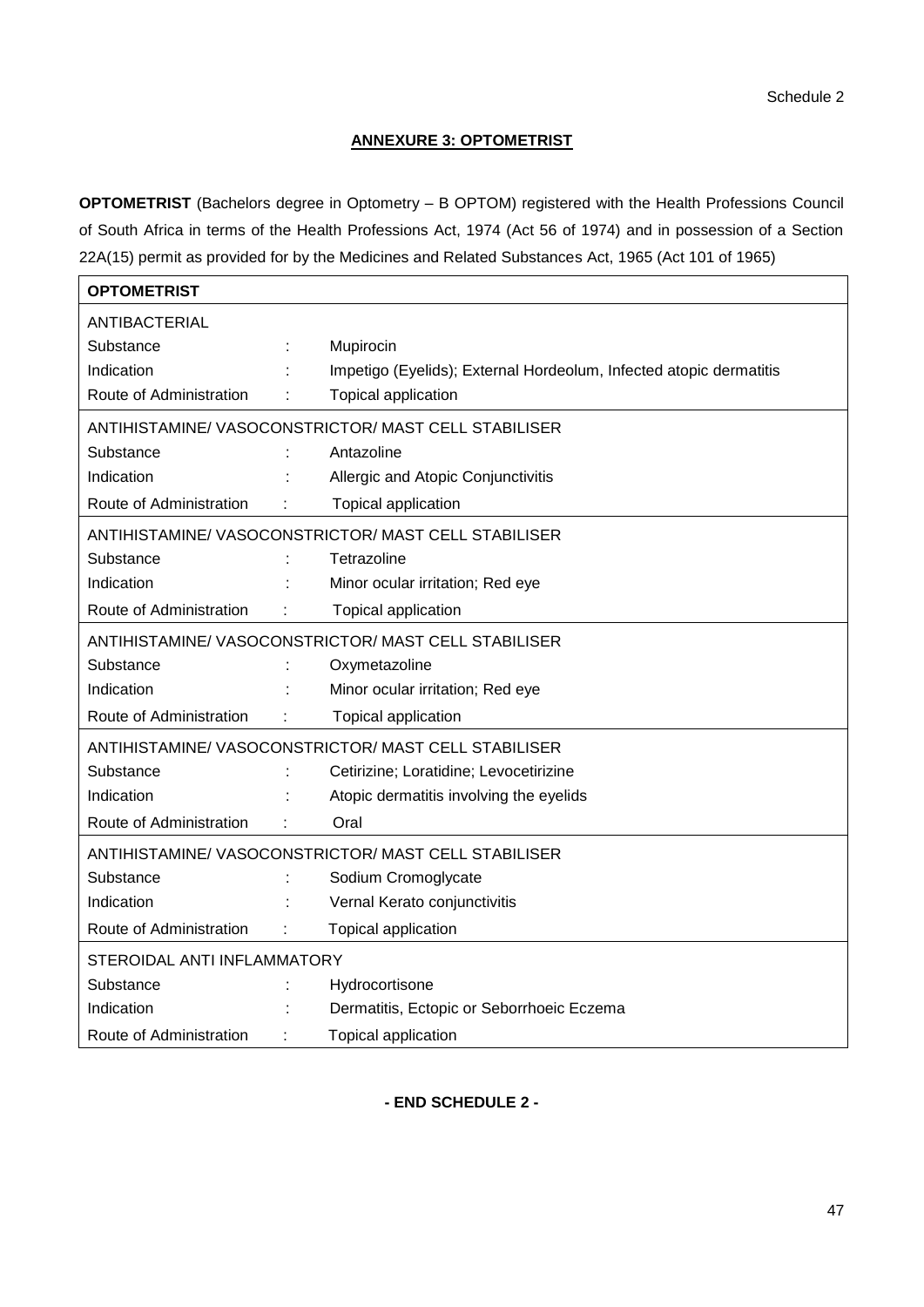### **SCHEDULE 3**

- a. All substances referred to in this Schedule are excluded when specifically packed, labelled, sold and used for –
	- (i) industrial purposes including the manufacture or compounding of consumer items or products which have no pharmacological action or medicinal purpose; and
	- (ii) analytical laboratory purposes.
- b. All preparations of substances or mixtures of such substances containing or purporting to contain any substance referred to in this Schedule and includes the following:
	- (i) The salts and esters of such substances, where the existence of such salts and esters is possible; and
	- (ii) all preparations and mixtures of such substances where such preparations and mixtures are not expressly excluded.
- c. In terms of section 22A(5)(f) of the Act, a practitioner, nurse or a person registered under the Health Professions Act, 1974 (Act 56 of 1974) other than a medical practitioner or dentist may prescribe and supply, only within his/her scope of practice and subject to the indication for use of such substances and medicines and to the conditions determined by the Medicines Control Council, to patients under his/her care, the Schedule 3 substances and medicines provided for in the Annexures to this Schedule published in the *Gazette* in terms of the Act.
	- (i) Annexure 1A: Emergency Care Provider (Paramedic);
	- (ii) Annexure 1B: Emergency Care Provider (Emergency Care Practitioner);
	- (iii) Annexure 2: Dental Therapist;
	- (iv) Annexure 3: Optometrist.

Acamprosate.

Acebutolol.

Aceclofenac.

Acetazolamide.

Acetohexamide.

Acetylcholine, when intended for ophthalmic use.

Acetylcysteine, when intended for injection or for the management of paracetamol overdosage. (S2)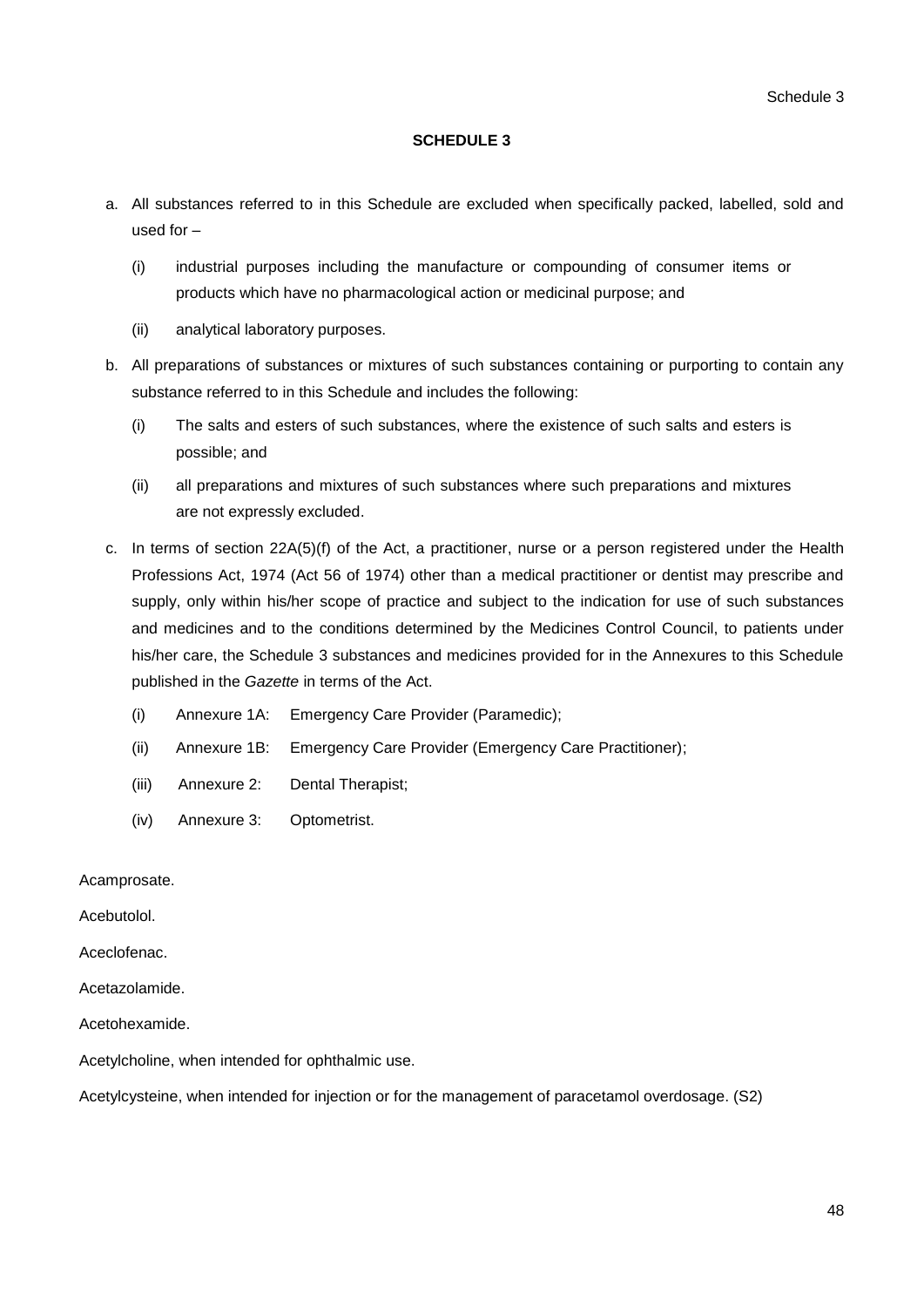Acipimox.

Adapalene.

Adrenaline (epinephrine); ophthalmic preparations thereof, when intended for glaucoma. (S2, S4)

Alclofenac.

Alendronic acid.

Aliskiren

Allopurinol.

Alprenolol.

Amiloride.

Amlodipine.

Ancrod.

Anthiolimine, when intended for injection.

Arsanilic acid.

Ascorbic Acid –*see* Vitamin C.

Atenolol.

Atropine,

- a. when intended for use in ophthalmic preparations; (S2)
- b. except when intended for use in injections. (S4)

Azapropazone.

Balsalazide.

Barnidipine.

Beclamide.

Beclomethasone dipropionate, when intended for inhalation or nasal administration, except when intended for nasal administration as an aqueous spray, other than by pressurised aerosol, and indicated for the treatment of the symptoms of seasonal allergic rhinitis (hay fever) in adults and children over 12 years of age, subject to

- a. a maximum dose of 100 micrograms per nostril and a maximum daily dose of 200 micrograms of per nostril and
- b. a maximum pack size of 200 doses. (S2, S4)

Benazepril.

Bendazac.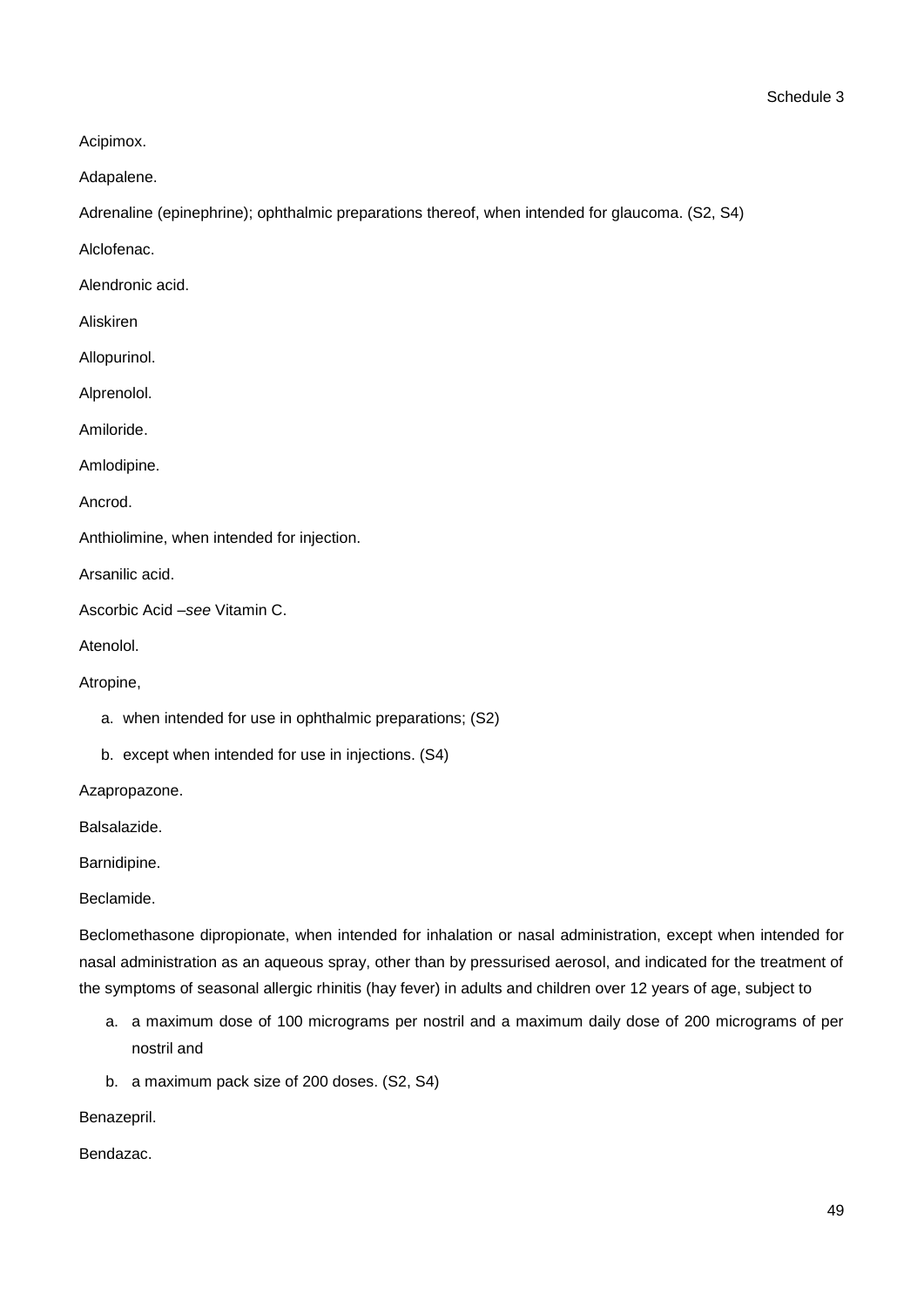Benfluorex.

Benoxaprofen.

Benzbromarone.

Benzydamine, except preparations and mixtures containing -

- a. 3 percent or less of benzydamine when intended for application to the skin (S1);
- b. 0,15 percent or less of benzydamine when intended for use as a mouthrinse or for topical application in the mouth and throat: Provided that the total dose swallowed does not exceeds 36 milligrams of benzydamine per day. (S1)

Bepridil.

Beta-benzalbutyramide.

Beta-galactosidase, when intended for therapeutic purposes.

Betahistine.

Betaxolol.

Bethanidine.

Bevantolol.

Bezafibrate.

Bisoprolol.

Bopindolol.

Bowel cleansers, preparations intended for the management of faecal impaction, or for the purpose of bowel cleansing prior to surgical or diagnostic procedures, unless listed elsewhere in the Schedules. (S0)

Brimonidine.

Brinzolamide.

Budesonide, when intended for inhalation or nasal administration. (S4)

Bufexamac, except when intended for application to the skin. (S1)

Buflomedil.

Buformin.

Bumetanide.

Butecosone, when intended for inhalation or nasal administration.

Cadralazine.

Caffeine, when intended for injection.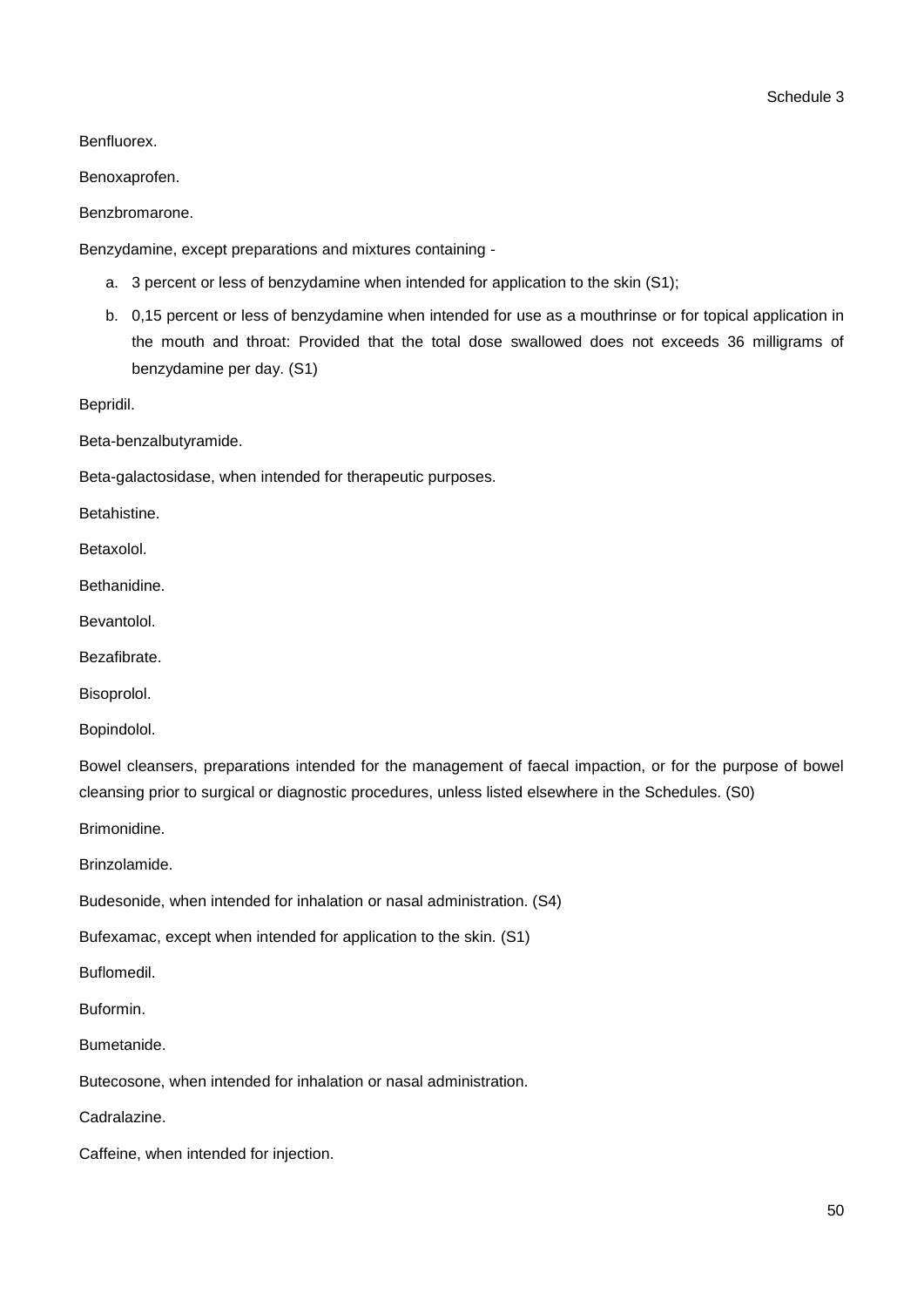Calcipotriol.

Calcium carbimide.

Calcium,

- a. in preparations thereof for injection; (S0)
- b. except in oral preparations or mixtures containing more than1300 mg of calcium per recommended daily dose alone or in combination with other active pharmaceutical ingredients; (S1)
- c. except when indicated for the treatment of hyperphosphataemia; (S4)
- d. except when registered in terms of the provisions of the Fertilizers, Farm Feeds, Agricultural Remedies and Stock Remedies Act, 1947 (Act 36 of 1947).

Calcium disodium edetate, when intended for injection.

Calcium dobesilate.

Candesartan.

Captopril.

Carazolol.

Carbachol, ophthalmic preparations thereof when intended for glaucoma. (S4)

Carbamazepine.

Carbenoxolone, except when intended for application to the oral mucosa. (S0)

Carbuterol, when contained in respirator solutions. (S2, S4)

Carprofen.

Carteolol.

Carvedilol.

Celecoxib.

Celiprolol.

Chenodeoxycholic acid.

Chlorazanil.

Chlorexolone.

Chlorothiazide and other derivatives of benzo-1,2,4-thiadiazine-7-sulphonamide-1,1-dioxide, whether hydrogenated or not, including hydrochlorothiazide, bendrofluazide, benzthiazide, cyclopenthiazide, hydroflumethiazide, metchlorothiazide and polythiazide.

Chlorpropamide.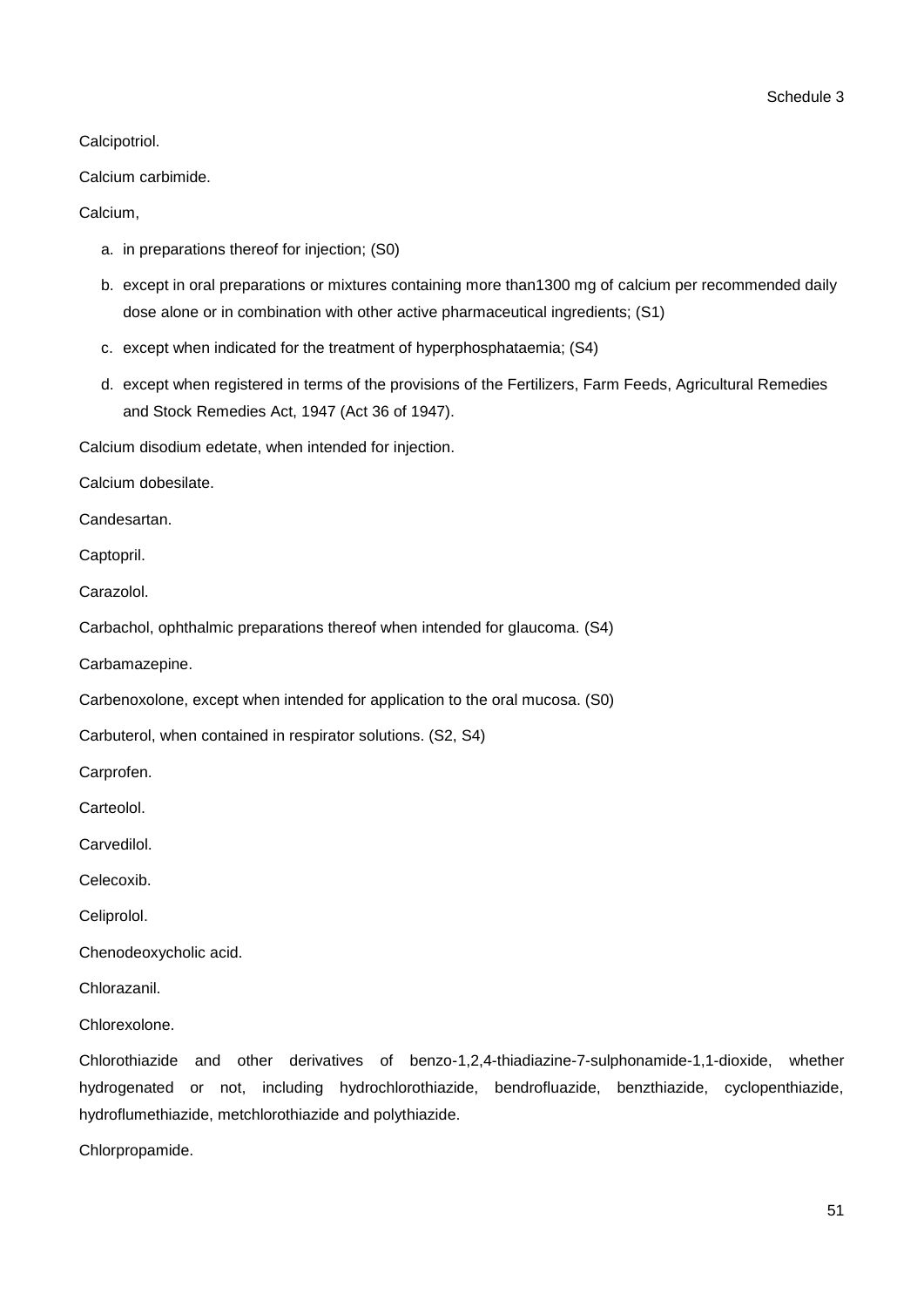Schedule 3

Chlorthalidone.

Cholecalciferol*,- see* Vitamin D.

Chromonar.

Ciclesonide

Cilazapril.

Cilomilast.

Cimetidine, except when intended for the short-term symptomatic relief of heartburn, dyspepsia and hyperacidity, subject to a maximum unit dose of 200 milligrams, a maximum daily dose (per 24 hours) of 800 milligrams and a maximum treatment period of 2 weeks. (S2)

Clofibrate.

Clonidine, except when intended for the treatment of migraine. (S2)

### Clopidogrel.

Codeine (methylmorphine),

- a. oral solid preparations, in combination with one or more therapeutically active substances, containing more than 10 milligrams of codeine (calculated as base) per dosage unit, when contained in products registered in terms of the Act, and not intended for export;
- b. liquid oral preparations and mixtures, in combination with one or more therapeutically active substances, containing more than 10 milligrams of codeine (calculated as base) per 5 millilitre dosage unit, when contained in products registered in terms of the Act, and not intended for export;
- c. except oral solid preparations, in combination with one or more therapeutically active substances, containing not more than 10 milligrams of codeine (calculated as base) per dosage unit, with a maximum daily dose not exceeding 80 milligrams, and in packs containing sufficient dosage units for a maximum treatment period of 5 days and limited to one pack per customer, when contained in products registered in terms of the Act, and not intended for export; (S2)
- d. except liquid oral preparations and mixtures, in combination with one or more therapeutically active substances, containing not more than 10 milligrams of codeine (calculated as base) per 5 millilitre dosage unit, with a maximum daily dose not exceeding 80 milligrams, and with a pack size not exceeding 100 millilitres and limited to one pack per customer, when contained in products registered in terms of the Act, and not intended for export; (S2)
- e. except single component codeine preparations. (S6)

Colchicine, except when intended for the emergency treatment of acute gout, subject to a maximum total treatment course of 6 milligrams. (S2)

Colestipol.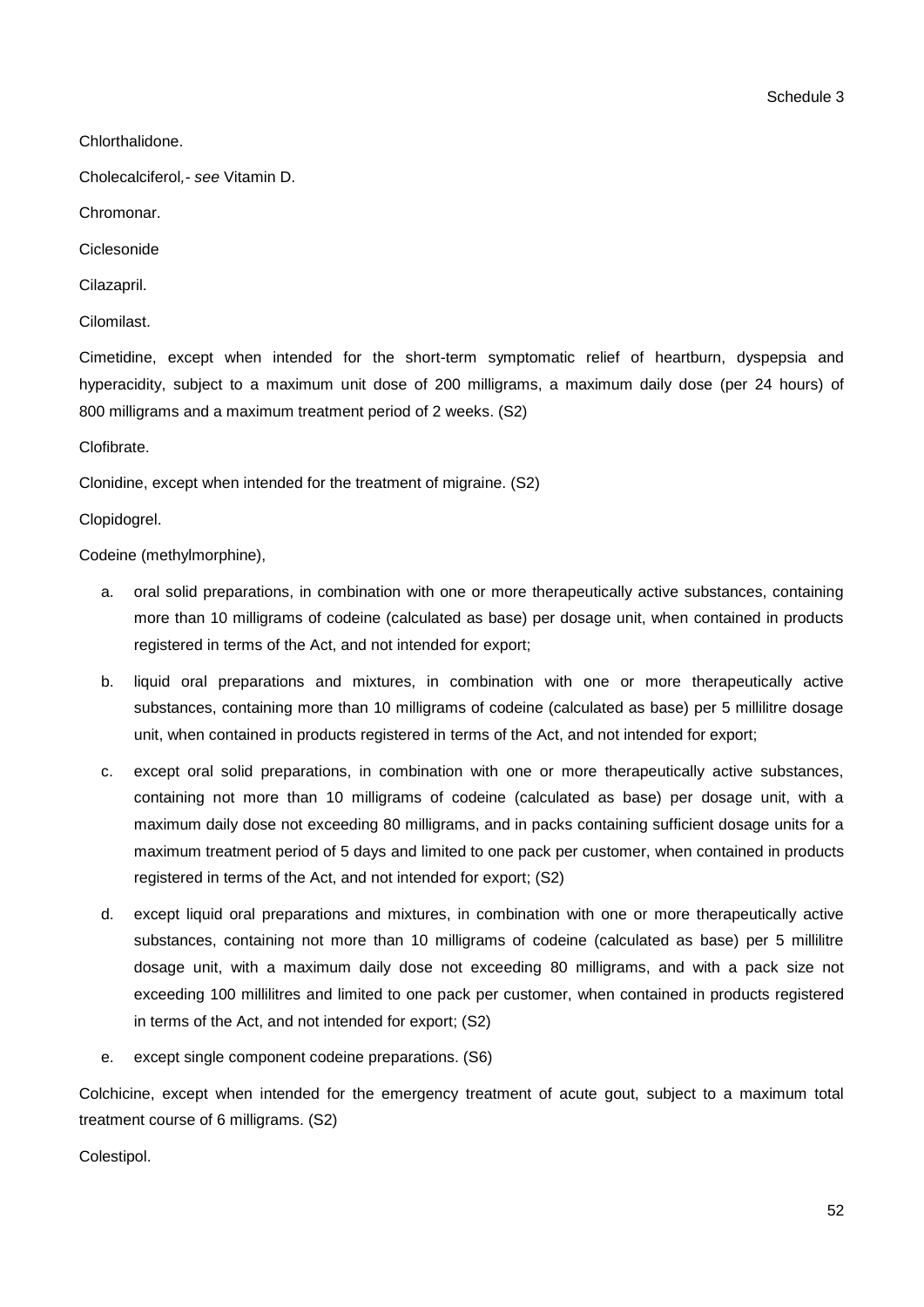Copper,

- a. in preparations thereof for injection; (S0)
- b. **except** in oral preparations or mixtures containing more than 4 mg of Copper per recommended daily dose alone or in combination with other active pharmaceutical ingredients. (S1)

Corticosteroids (natural or synthetic), except when listed separately in the Schedules, when contained in preparations intended for inhalation or nasal administration (S4)

Cyanocobalamin –*see* Vitamin B12.

Cyclandalate.

Cyclopentolate; ophthalmic preparations thereof. (S2)

Cyphenothrin (Pyrethroid), except when registered in terms of the provisions of the Fertilizers, Farm Feeds, Agricultural Remedies and Stock Remedies Act, 1947 (Act 36 of 1947).

Darifenacin.

Debrisoquine.

Delapril.

Dialysate preparations.

Dichlorphenamide.

Diclofenac,

- a. except when intended for application to the skin; (S1) and
- b. except when intended for the emergency treatment of acute gout attacks; (S2) and
- c. except when intended for the treatment of post traumatic conditions, for a maximum treatment period of 5 days. (S2)

Dienogest.

Diflunisal.

Diftalone.

Digitalis, its glycosides and other active principles thereof, unless diluted below one unit (BP) in each 2,0 grams.

Dihydrocodeine,

a. oral solid preparations, in combination with one or more therapeutically active substances, containing more than 10 milligrams of dihydrocodeine (calculated as base) per dosage unit, when contained in products registered in terms of the Act, and not intended for export;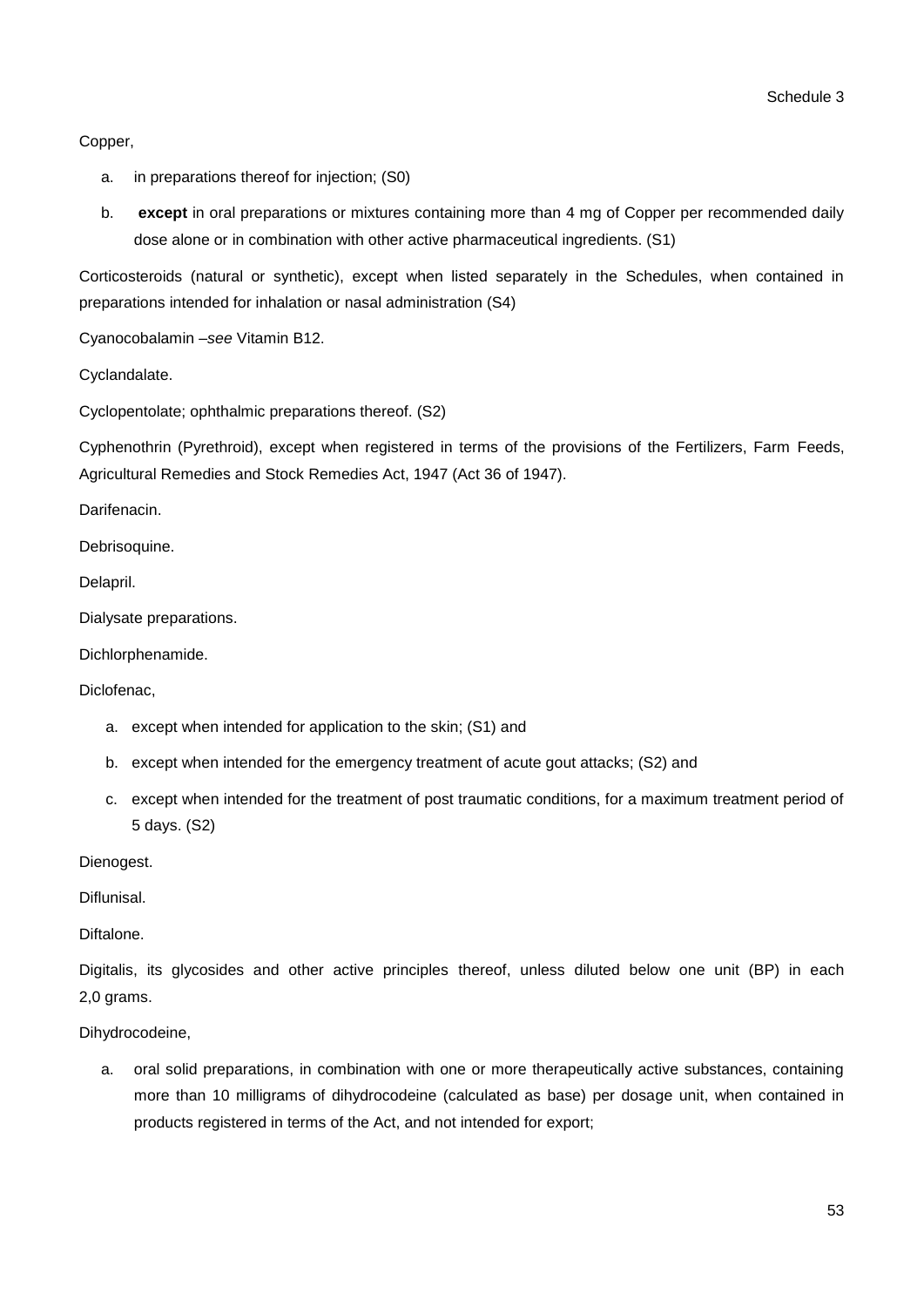- b. liquid oral preparations and mixtures, in combination with one or more therapeutically active substances, containing more than 10 milligrams of dihydrocodeine (calculated as base) per 5 millilitre dosage unit, when contained in products registered in terms of the Act, and not intended for export;
- c. except oral solid preparations, in combination with one or more therapeutically active substances, containing not more than 10 milligrams of dihydrocodeine (calculated as base) per dosage unit, with a maximum daily dose not exceeding 80 milligrams, and in packs containing sufficient dosage units for a maximum treatment period of 5 days; (S2)
- d. except liquid oral preparations and mixtures, in combination with one or more therapeutically active substances, containing not more than 10 milligrams of dihydrocodeine (calculated as base) per 5 millilitre dosage unit, with a maximum daily dose not exceeding 80 milligrams, and with a pack size not exceeding 100 millilitres; (S2)
- e. except single component dihydrocodeine preparations. (S6)

Dihydroergocristine.

Dilevalol.

Diltiazem.

Dimercaprol, when intended for injection.

Dipivefrin.

Dipyridamole.

Dipyrocetyl.

Disulfiram.

Dithranol.

Dornase alfa (rh DNase).

Dorzolamide.

Doxazosin.

Drospirenone,

- a. when intended for oral contraception;
- b. except when intended for hormone replacement therapy. (S4)

Eltenac.

Enalapril.

Endralazine.

Eprosartan.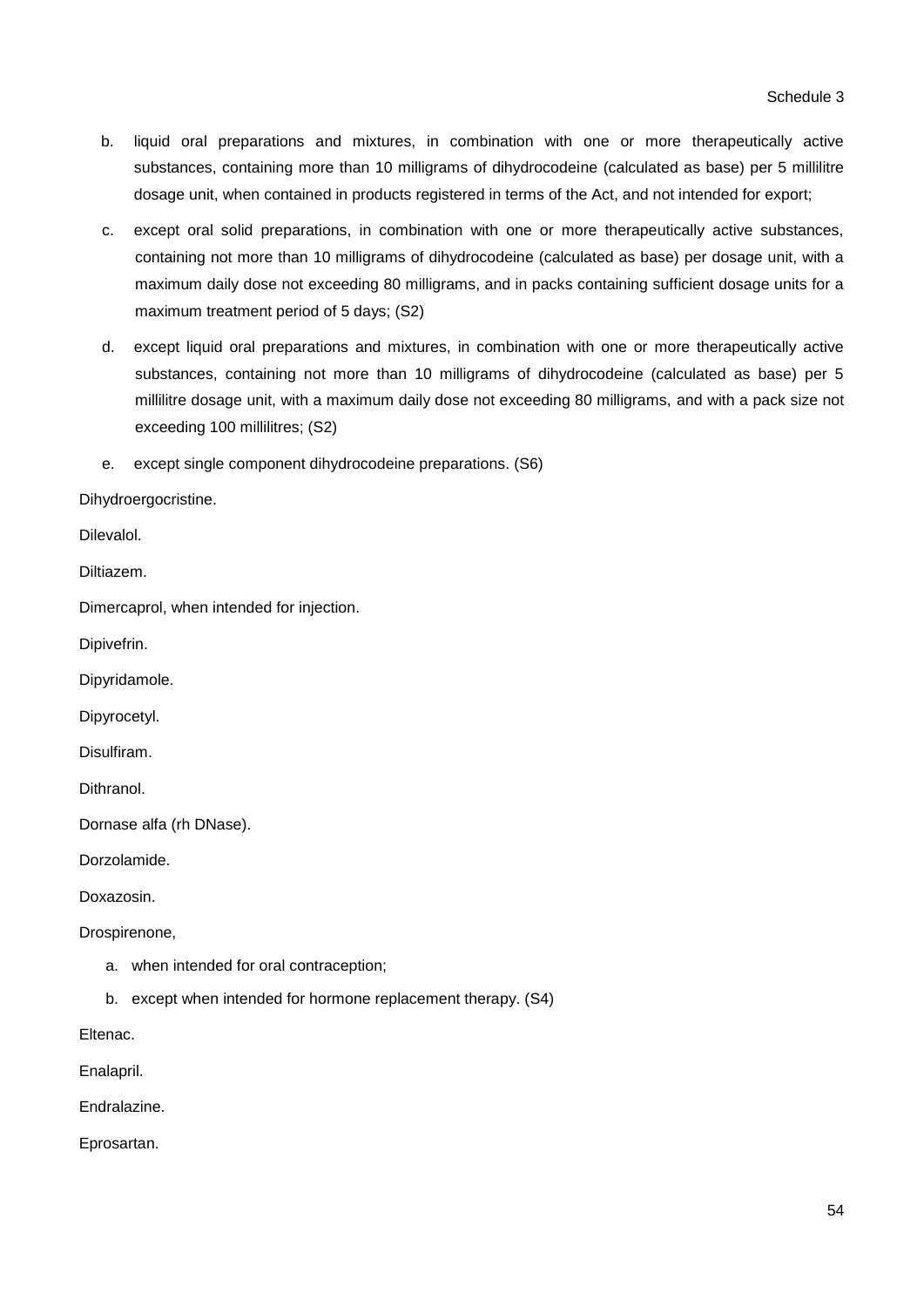Ergocalciferol – *see* Vitamin D.

Escin (aescin), except preparations and mixtures thereof intended for application to the skin and containing 1 percent or less of escin. (S1)

Esculin, when intended for oral use.

Esmolol.

Estradiol,

- a. when intended for oral contraception;
- b. except when intended for human vaginal use; (S2)
- c. except when intended for hormone replacement therapy. (S4)

Ethacrynic acid.

Ethosuximide.

Etisazol.

Etodolac.

Etodolic acid.

Etofenamate, except when intended for application to the skin. (S1)

Etofenprox (Pyrethroid), except when registered in terms of the provisions of the Fertilizers, Farm Feeds, Agricultural Remedies and Stock Remedies Act, 1947 (Act 36 of 1947).

Etoricoxib.

Exenatide

Felbamate.

Felbinac, except when intended for application to the skin. (S1)

Felodipine.

Fenbufen.

Fenclofenac.

Fendiline.

Fenofibrate.

Fenoprofen,

- a. except when intended for the emergency treatment of acute gout attacks, (S2) and
- b. when intended for the treatment of post traumatic conditions, for a maximum treatment period of 5 days. (S2)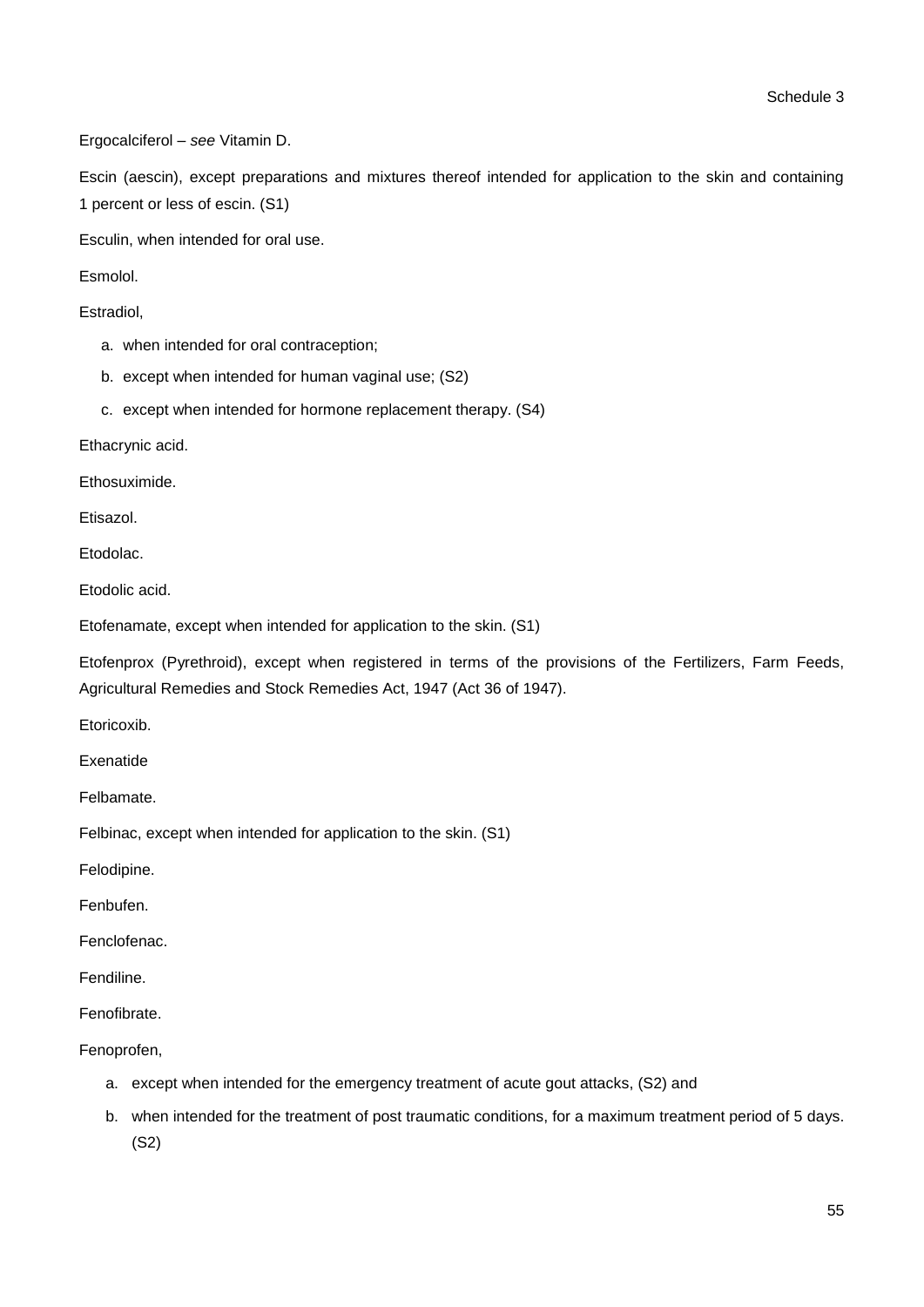Fenoterol, when contained in respirator solutions. (S2, S4)

Fentiazac.

Fenticonazole, except when intended for application to the skin. (S1)

Firocoxib.

Floctafenine.

Flufenamic acid, except preparations and mixtures intended for application to the skin. (S1)

Flunisolide, when intended for inhalation or nasal administration, except when intended for nasal administration as an aqueous spray, other than by pressurised aerosol, in a strenghth not exceeding 0,025 percent *(m/v),* and indicated for the treatment of the symptoms of seasonal allergic rhinitis (hay fever) in adults and children over 12 years of age, subject to

- a. a maximum dose of 50 micrograms per nostril and a maximum daily dose of 100 micrograms of per nostril in the case of adults and children over 16 years of age;
- b. a maximum dose of 25 micrograms per nostril and a maximum dose of 75 micrograms in children 12 to 16 years of age
- c. a maximum pack size of 2400 doses. (S2, S4)

### Flunixin.

Fluorescein, except when intended for ophthalmic use by the topical route only. (S1)

### Flurbiprofen, except

a. when in the form of lozenges, indicated for the relief of pain associated with sore throats, subject to:

i.a maximum of 8,75 milligrams per lozenge;

ii.a maximum treatment period of 3 days; and

iii.a maximum pack size of 15 lozenges. (S1)

- b. when intended for application to the skin, provided that in the case of application by transdermal patch:
	- (i) use is restricted to adults and children 12 years and older; and
	- (ii) the treatment period is limited to a maximum of 4 weeks. (S1)
- c. when intended for the treatment of post-traumatic conditions, for a maximum period of 5 days; (S2)
- d. when intended for ophthalmic use; (S4)

Fluticasone furoate,

a. when intended for inhalation or nasal administration;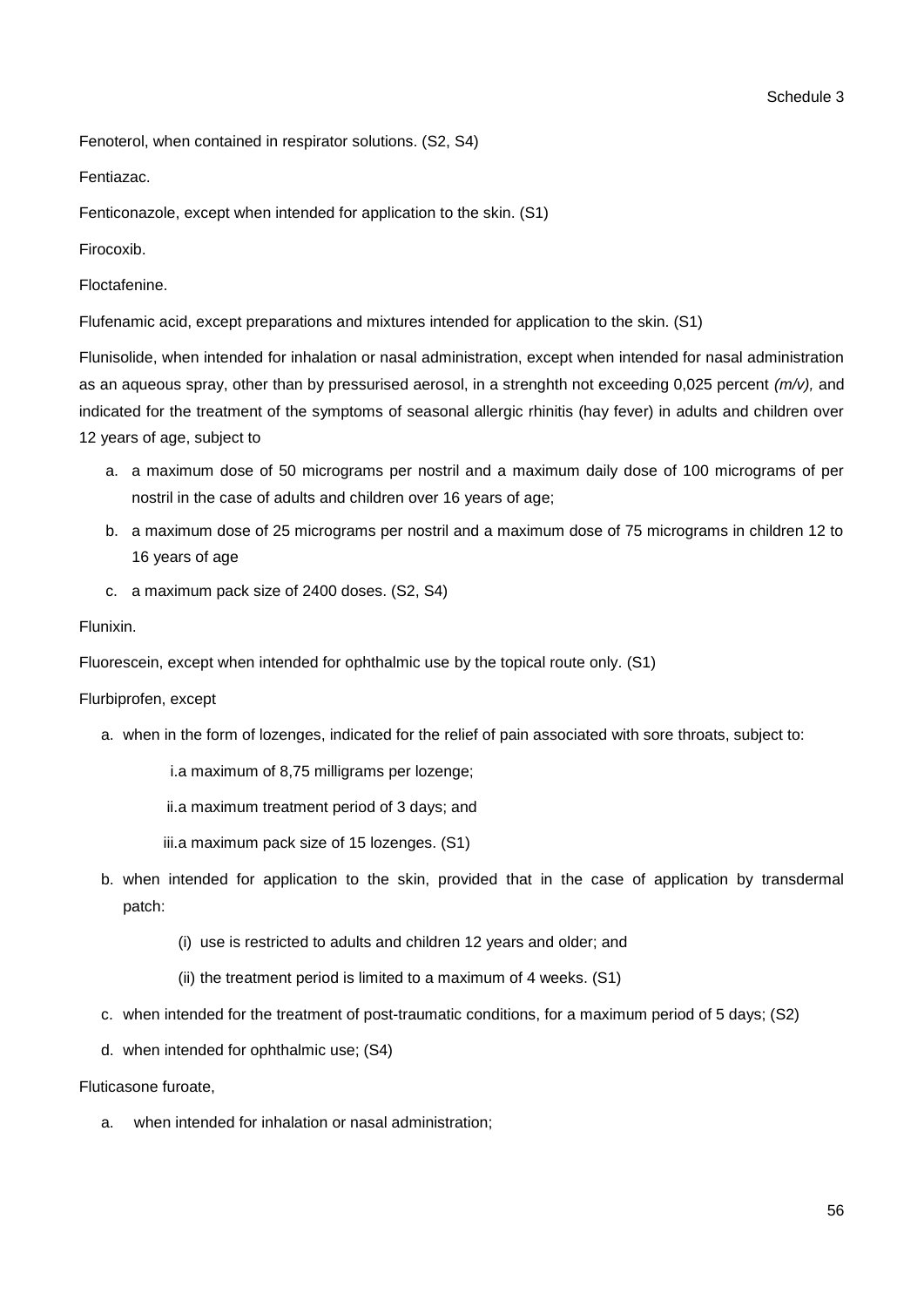- b. **except** when intended for nasal administration, as an aqueous spray in the short-term (less than 6 months) prophylaxis and treatment of the symptoms of seasonal allergic rhinitis (hay fever) in adults and children over 12 years of age, subject to-
	- (i) a maximum daily dose of 55 micrograms per nostril; and
	- (ii) a maximum pack size limit of 120 doses. (S2)
- c. **except** when intended for administration other than by inhalation or nasal administration. (S4)

Fluticasone propionate,

- a. when intended for inhalation or nasal administration;
- b. **except** when intended for nasal administration as an aqueous spray in the short-term (less than 6 months prophylaxis and treatment of the symptoms of seasonal allergic rhinitis (hay fever) in adults and children over 12 years of age, subject to-
	- (i) a maximum daily dose of 100 micrograms per nostril; and
	- (ii) a maximum pack size of 120 doses. (S2)
- c. **except** when intended for administration other than by inhalation or nasal administration. (S4)

Frusemide.

Gabapentin.

Gadoxetic acid.

Gelatine succinylated.

Gemfibrozil.

Gestodene.

Glafenine.

Glibenclamide.

Glibornuride.

Gliclazide.

Glimepiride.

Glimidine.

Glipizide.

Gliquidone.

Glucosamine, substances, preparations and mixtures when intended for the treatment of primary and secondary osteoarthritis, osteochondrosis and spondylosis, except when registered as a feed supplement in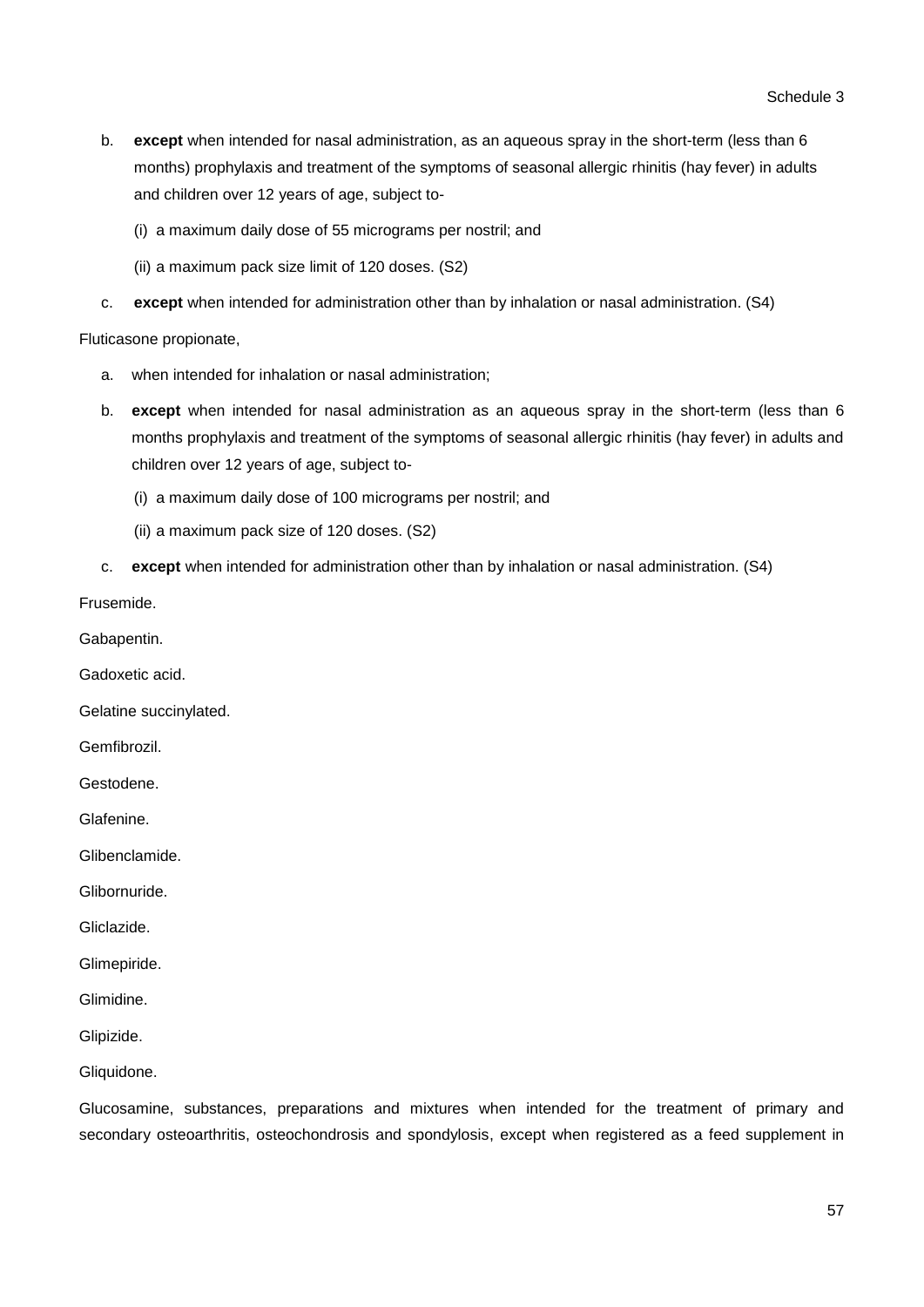terms of the provisions of the Fertilizers, Farm Feeds, Agricultural Remedies and Stock Remedies Act, 1947 (Act 36 of 1947).

Guanabenz.

Guanethidine.

Guanfacine.

Guanoxan.

Glycopyrronium.

Hexoprenaline, when contained in respirator solutions. (S2, S4)

Homatropine; ophthalmic preparations thereof. (S2)

Hormones (natural or synthetic, including recombinant forms), with either hormonal, prohormonal or antihormonal action, unless listed elsewhere in the schedules,

- a. when intended for oral contraception;
- b. except when intended for human vaginal use (S2), and
- c. except hormones when specifically intended for emergency postcoital contraception. (S2, S4, S5)

Hydralazine.

Hydrochlorothiazide.

Hydroquinone; preparations and mixtures thereof containing more than 2,0 percent hydroquinone. (S2)

Hydroxypropyl methylcellulose when intended for opthalmic use (S0)

Ibuprofen, except when used in oral medicinal preparations

- a. containing ibuprofen in combination with one or more other active therapeutic substances and intended for the treatment of mild to moderate pain or fever of inflammatory origin for a maximum treatment period of 10 days where the recommended daily dose of ibuprofen in the case of adults does not exceed 1,2 grams and in children over the age of 1 year and up to and including the age of 12 years does not exceed 20 milligrams per kilogram of body weight; (S2)
- b. supplied in a solid dose form as divided doses contained in packs not exceeding 24 dosage units or divided doses and containing ibuprofen as the only active therapeutic substance, intended for the treatment of mild to moderate pain or fever of inflammatory origin or for the treatment of post-traumatic conditions in adults and children over 12 years of age where the recommended daily dose of ibuprofen in the case of adults does not exceed 1,2 grams and in children 12 years and older does not exceed 20 milligrams per kilogram of body weight; (S1, S2, S3)
- c. containing ibuprofen as the only active therapeutic substance in oral liquid preparations in packs not exceeding 100 millilitres in volume or in oral solid preparations in packs exceeding 24 dosage units or divided doses, when intended for adults and children over the age of 1 year; for the treatment of mild to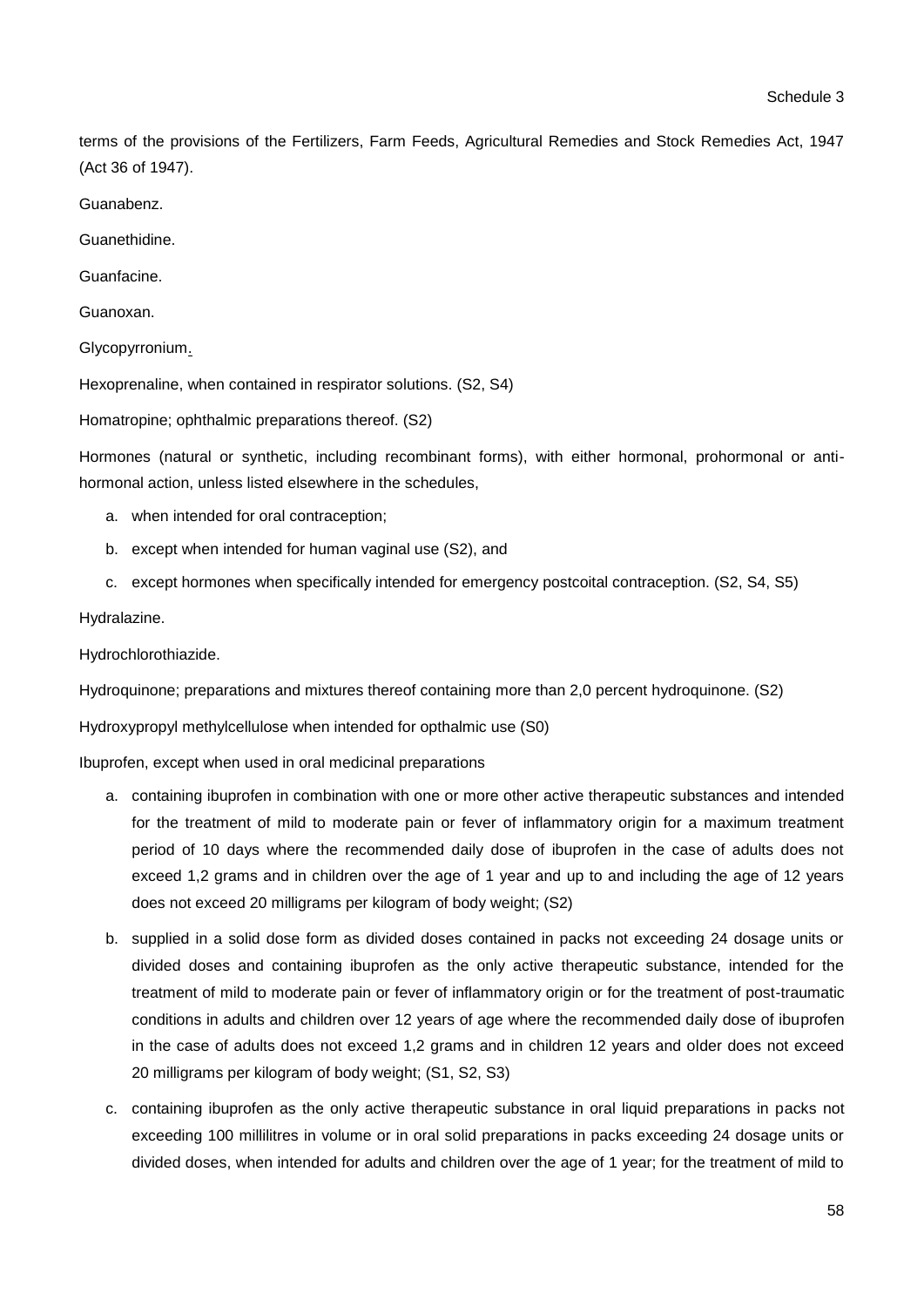moderate pain of inflammatory origin for a maximum treatment period of 10 days; or for the treatment of fever of inflammatory origin or for the treatment of post-traumatic conditions, where the recommended daily dose of ibuprofen for adults does not exceed 1,2 grams and for children over the age of 1 year and up to and including the age of 12 years does not exceed 20 milligrams per kilogram of body weight; (S1, S2)

- d. for the emergency treatment of acute gout attacks for a maximum treatment period of 5 days; (S2)
- e. when intended for the treatment of haemodynamically significant patent ductus arteriosus in infants less than 34 weeks of gestational age. (S4)

Imepitoin, when intended for veterinary use.

Imidapril.

Indacaterol.

Indapamide.

Indometacin, except

- a. for application to the skin (S1), and
- b. for the emergency treatment of acute gout attacks (S2).

Indoprofen.

Indoramin.

Injections, unless listed in another Schedule.

Insulin.

Insulin aspart.

Insulin degludec.

Ipratropium, when contained in respirator solutions. (S2)

Irbesartan.

Iron,

- a. in preparations thereof for injection; (S0)
- b. except in oral preparations or mixtures containing more than 24 mg of Iron per recommended daily dose alone or in combination with other active pharmaceutical ingredients; (S1)
- c. except when registered in terms of the provisions of the Fertilizers, Farm Feeds, Agricultural Remedies and Stock Remedies Act, 1947 (Act 36 of 1947).

Isoniazid and its derivatives, unless listed in another Schedule.

Isoprenaline (isoproterenol), when contained in respirator solutions. (S2, S4)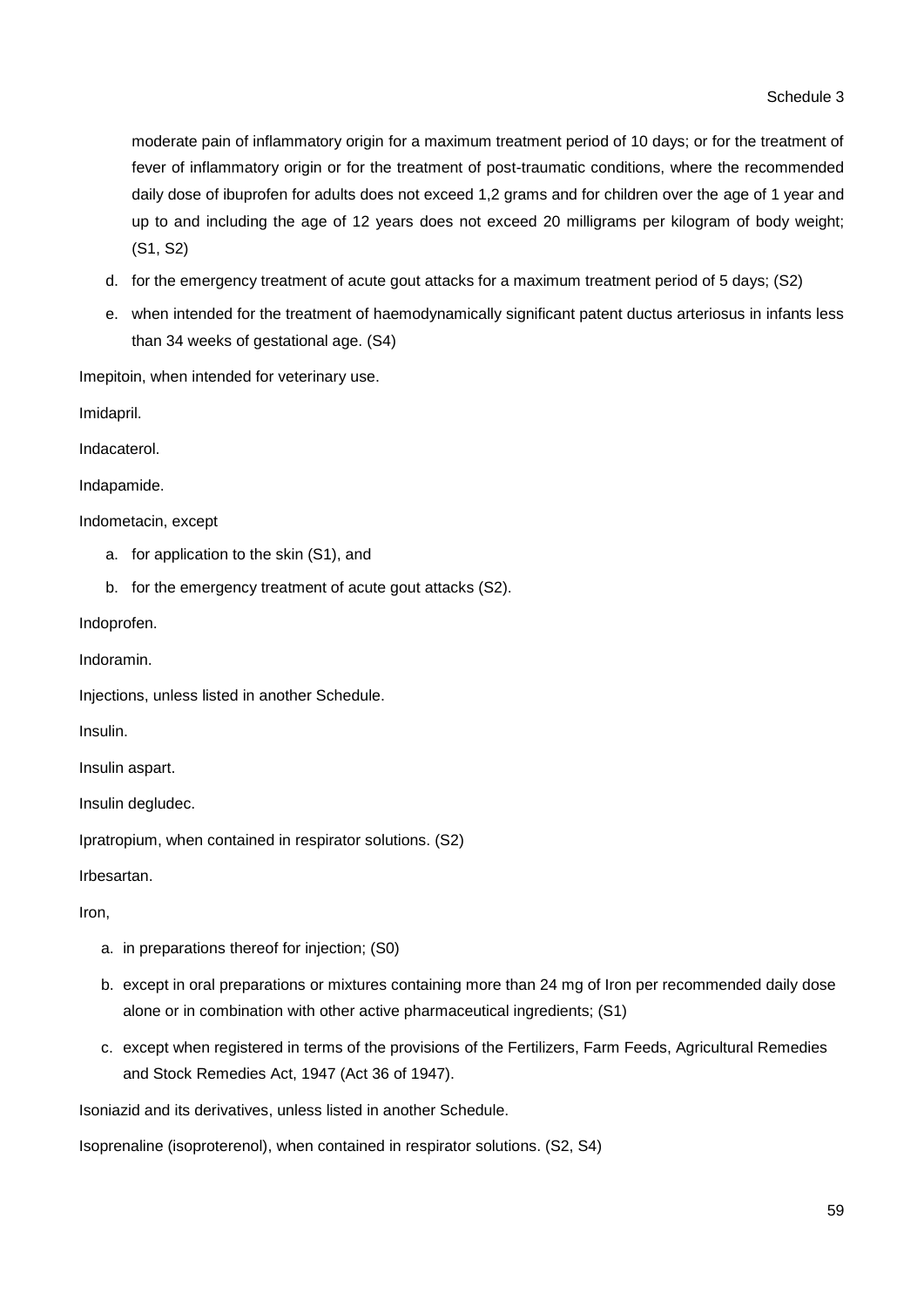Schedule 3

Isosorbide.

Isoxicam.

Isradipine.

Ivabradine.

Ivermectin, except when intended and registered as an anthelmintic and/or ectoparasiticide in terms of the provisions of the Fertilizers, Farm Feeds, Agricultural Remedies and Stock Remedies Act, 1947 (Act 36 of 1947).

Ketanserin.

Ketoprofen,

- a. **except** when intended for application to the skin; (S1)
- b. **except** when intended for the short term management of headache, toothache, muscular ache, backache, minor pain associated with arthritis, pain associated with menstrual cramps (dysmenorrhoea), minor aches and pains associated with the common cold and fever, subject to a maximum dose of 75 milligrams of ketoprofen in 24 hours; (S2)
- c. **except** when intended for the emergency treatment of acute gout attacks or for the treatment of posttraumatic conditions, subject to a maximum dose of 75 milligrams of ketoprofen per day and a maximum treatment period of 5 days; (S2)
- d. **except** in the form of lozenges indicated and intended for the relief of pain associated with sore throats in patients 18 years and older subject to-
	- (i) a maximum of 12,5 milligrams per lozenge;
	- (ii) a maximum of 5 lozenges in any 24 hour period;
	- (iii) a maximum treatment period of 3 days; and
	- (iv) a maximum pack size of 15 lozenges. (S2)

Ketorolac, when intended for ophthalmic use. (S4)

Labetalol.

Lacosamide.

Lacidipine.

Lumiracoxib.

Lamotrigine.

Lercanidipine.

Levonorgestrel,

a. when intended for oral contraception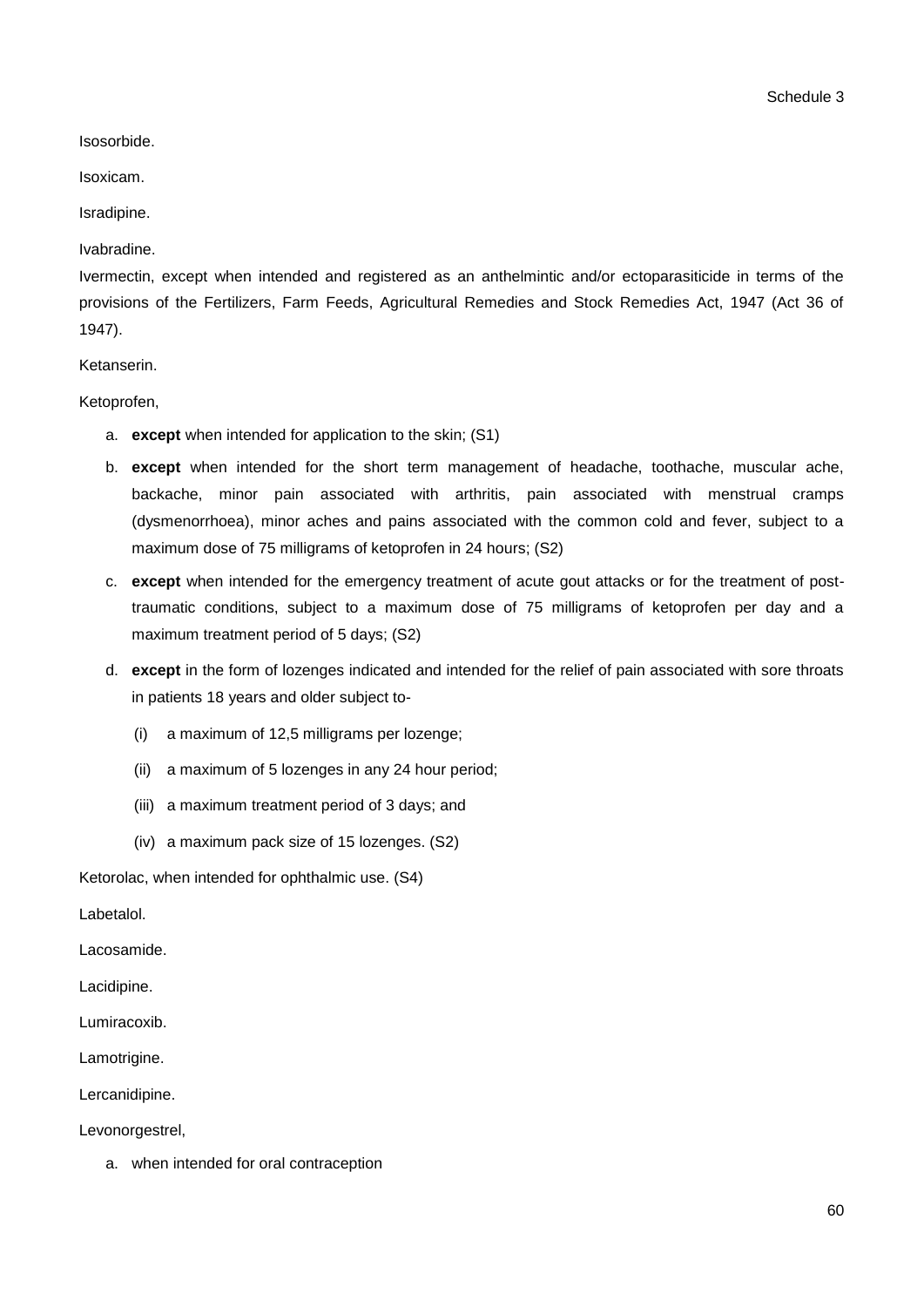- b. except when intended for emergency post coital contraception; (S2)
- c. except when administered via an Inta-Uterine System. (S4)

Levothyroxine.

Levetiracetam.

Levobunolol.

Levosemindan.

Lidoflazine.

Linagliptin.

Liothyronine sodium.

Lisinopril.

Lonazolac.

Lornoxicam.

Losartan.

Macrogol (polyethylene glycol), when used for faecal impaction, or for the purposes of bowel cleansing prior to surgery or diagnostic procedures, except when intended for the treatment of constipation, (S0).

Meclofenamic acid.

Mefenamic acid, except -

- a. when intended for the treatment of post-traumatic conditions, for a maximum period of 5 days; and
- b. preparations containing mefenamic acid as the only therapeutic active substance, when intended for the treatment of primary dysmenorrhoea subject to a maximum daily dose of 500 millligrams mefenamic acid 3 times a day and a maximum treatment period of 3 days. (S2)

Meloxicam.

Mepindolol.

Mesalazine (5-aminosalicylic acid).

Mesulphene.

Metaproterenol (orciprenaline), when contained in respirator solutions. (S2, S4)

Metformin.

Methazolamide.

Methimazole.

Methsuximide.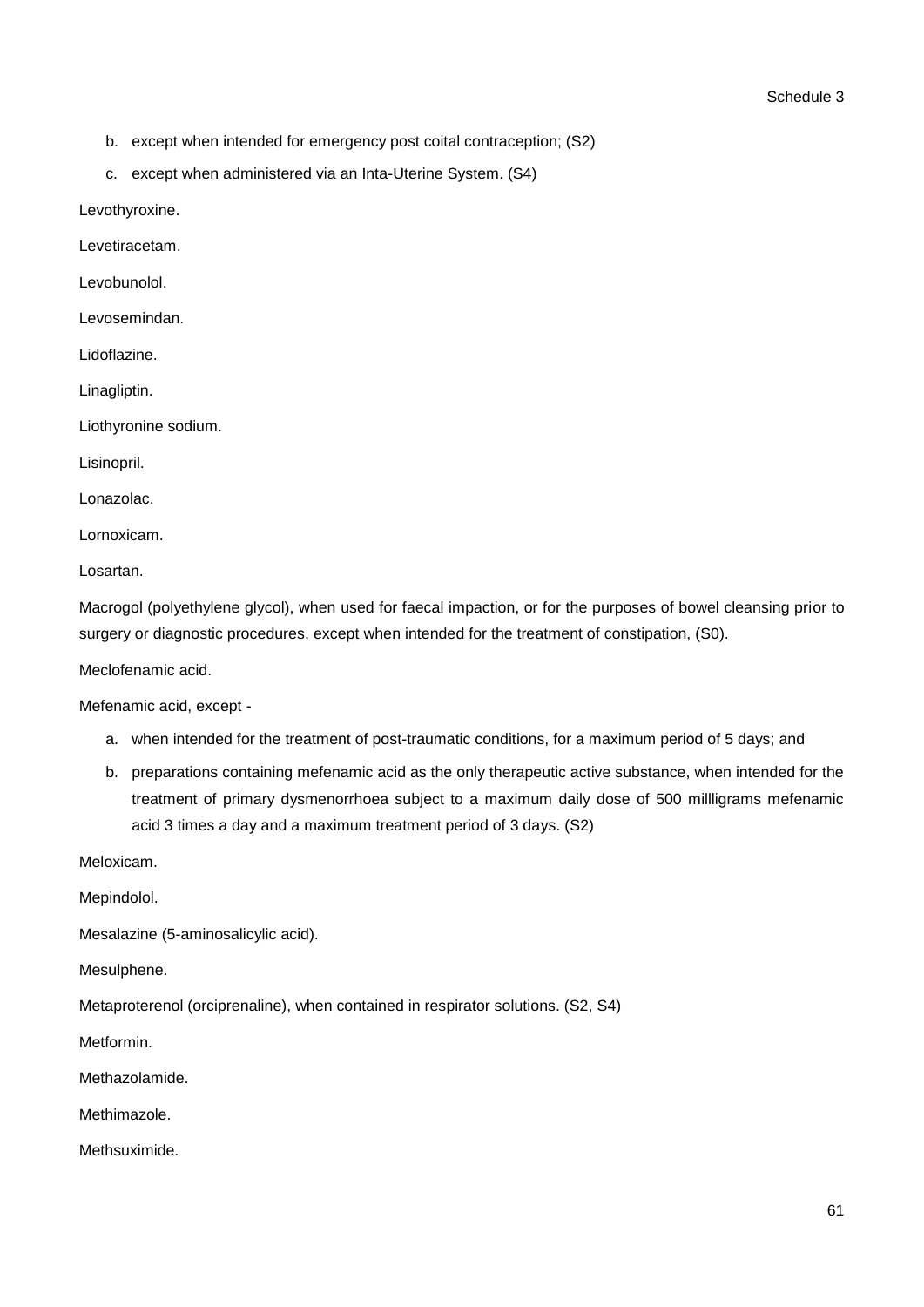Schedule 3

Methyldopa.

Metipranolol.

Metolazone.

Metoprolol.

Mibefradil.

Mirabegron.

Moexipril.

Mometasone furoate, when intended for inhalation or nasal administration, except when intended for nasal administration as an aqueous spray, other than by pressurized aerosol, and indicated for the treatment of the symptoms of seasonal or perennial allergic rhinitis (hay fever) in adults and children between the age of 2 and 11 years of age, subject to

a. a maximum dose of 200 micrograms per nostril in adults and 50 micrograms per nostril in children; and

b. a maximum pack size of 200 doses. (S2, S4)

Montelukast.

Moxonidine.

Nabumetone, except when intended for the treatment of post-traumatic conditions, for a maximum treatment period of 5 days. (S2)

Nadolol.

Naftidrofuryl.

Naproxen, except

- a. when contained in preparations intended for application to the skin; (S1, S2)
- b. when contained in oral medicinal preparations containing naproxen as the only active therapeutic substance intended for patients over 16 years of age, for the treatment of mild to moderate pain or fever of inflammatory origin at a maximum dose of 600 milligrams naproxen base (660 milligrams naproxen sodium) in a 24 hour period for a maximum treatment period of 5 days and supplied in a solid dose form as divided doses contained in packs not exceeding the stated maximum treatment peroid. (S1, S2)
- c. when intended for the treatment of acute gout attacks, for a maximum treatment period of 5 days in patients over 16 years of age. (S1, S2)

Nateglinide.

Nebivolol.

Nepafenac.

Nicardipine.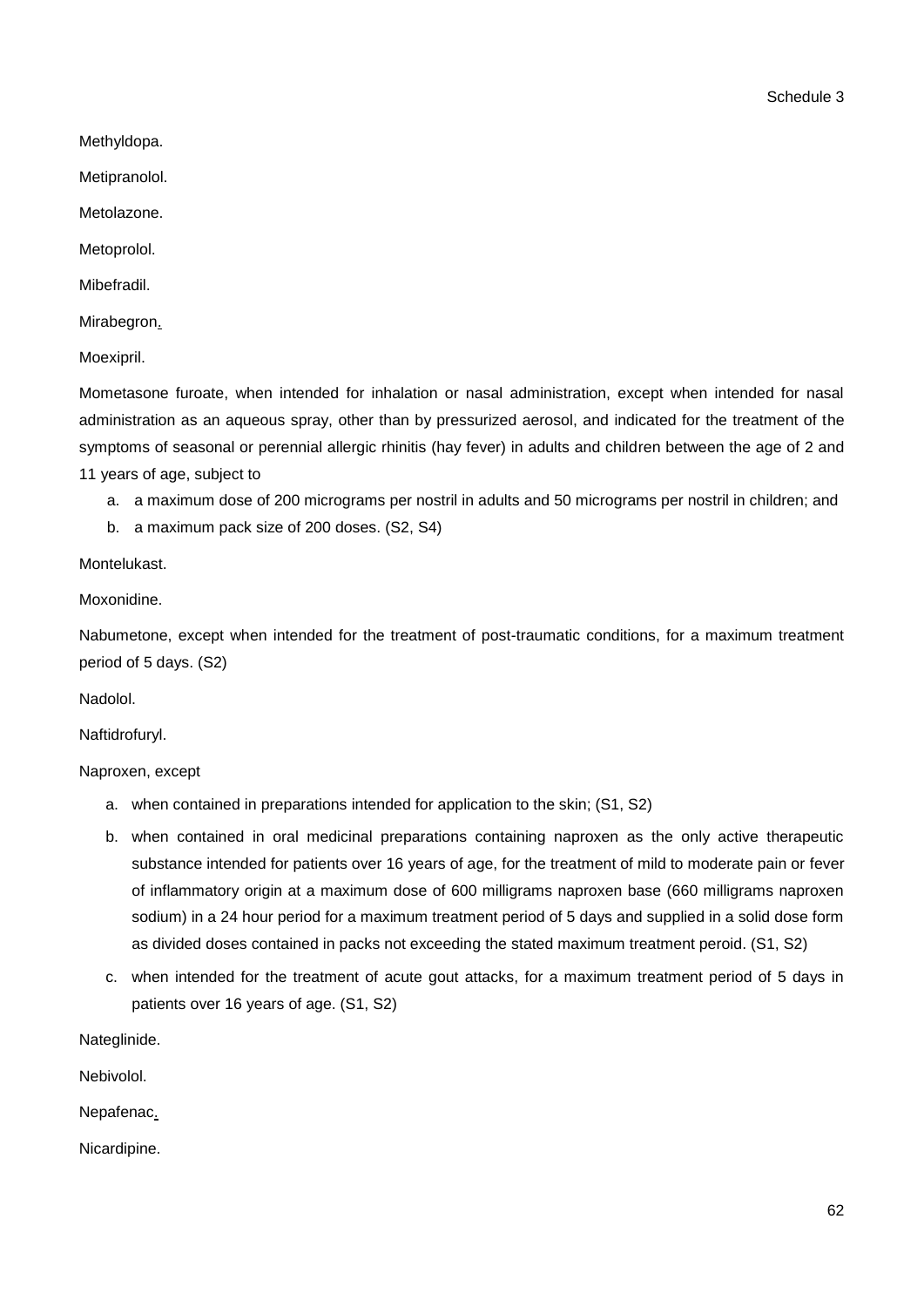Nicotine,

- a. when intended for human medicinal use as an aid to smoking cessation or as a substitute for a tobacco product (as defined in the Tobacco Products Control Act, 1993, as amended);
- b. except when registered for human medicinal use as an aid to smoking cessation and presented as nicotine gum or lozenges containing not more than 4 mg nicotine per piece; (S0)
- c. except when intended for human medicinal use as an aid to smoking cessation, when registered and presented as nicotine transdermal patches for continuous application to the skin in strengths up to an including 21mg/ 24 hours or 25 mg/ 16 hours; (S1)
- d. except when intended for human medicinal use as an aid to smoking cessation, when registered and presented as nicotine transdermal patches for continuous application to the skin in strengths containing more than 21mg/ 24 hours or 25 mg/ 16 hours; (S2)
- e. except when registered for human medicinal use as an aid to smoking cessation and presented as nicotine gum or lozenges containing more than 4 mg nicotine per piece; (S2)
- f. except when registered as metered sprays containing not more than 1 mg per dose; (S2)
- g. except when registered as oral solid dosage forms containing not more than 2 mg; (S2)
- h. except when registered as inhalers containing not more than 10 mg per cartridge. (S2)

Nifedipine.

Niflumic acid.

Nimodipine.

Nisoldipine.

Nitrendipine.

Nitroglycerine, when intended for medicinal use.

Noradrenaline theophylline – *see* Theodrenaline.

Norelgestromin.

Norethisterone,

- a. when intended for oral contraception;
- b. except when intended for parenteral use as a contraceptive; (S4)
- c. except when intended for hormone replacement therapy. (S4)

#### Norgestrel,

- a. when intended for oral contraception;
- b. except when intended for hormone replacement therapy. (S4)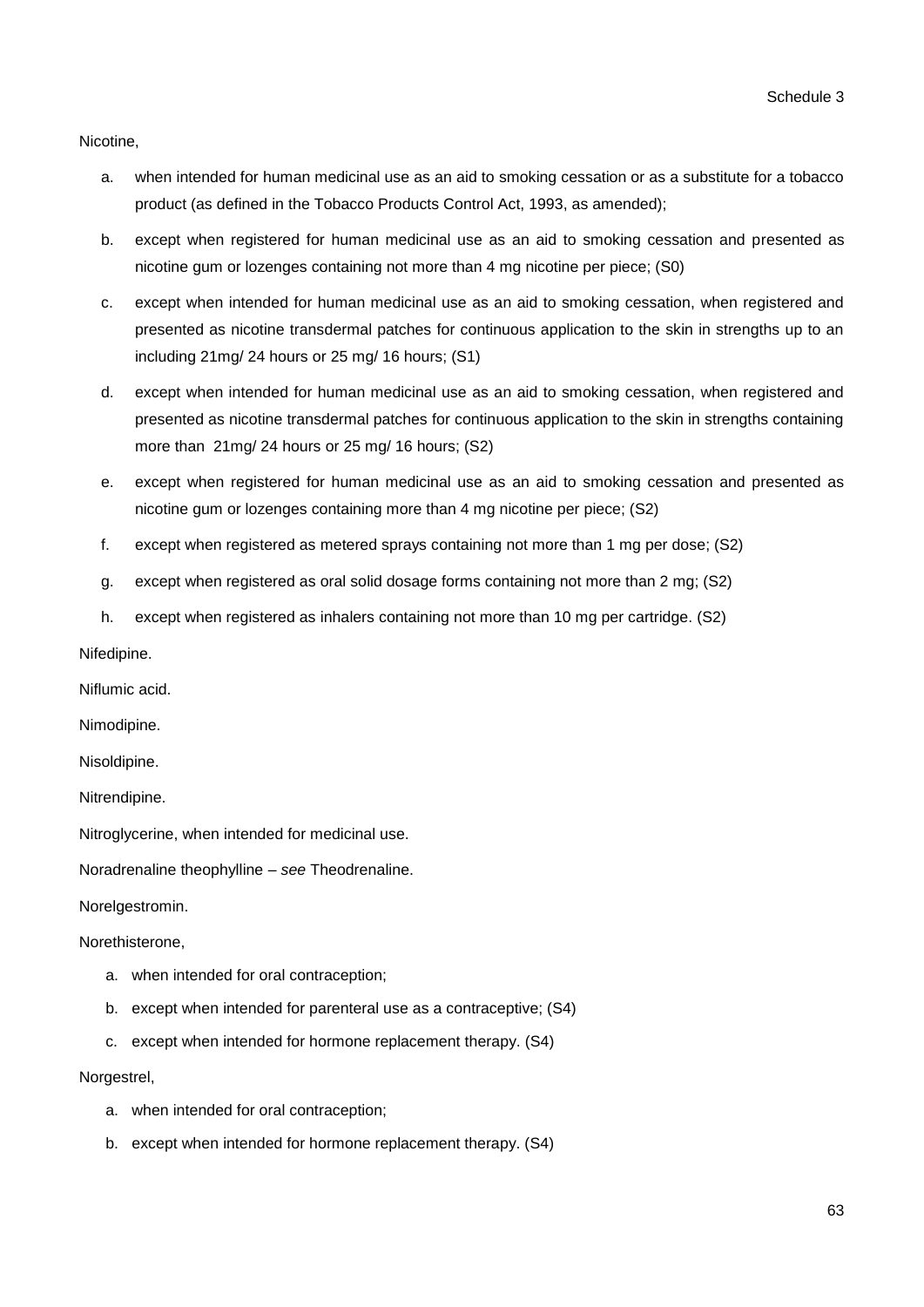Normal Saline (Sodium chloride 0,9 percent *m/v*) when intended for injection, except when intended for injection in a dosage form not exceeding 20 millilitres in volume. (S0, S1)

Olsalazine.

Omesartan.

Oxaprozin.

Orlistat, except when used in a dose not exceeding 60 milligrams per main meal and not exceeding a maximum dose of 180 milligrams per 24-hour period. (S2)

| Oxcarbazepine.                                                                                                                                                                                   |
|--------------------------------------------------------------------------------------------------------------------------------------------------------------------------------------------------|
| Oxitracetam.                                                                                                                                                                                     |
| Oxovinca.                                                                                                                                                                                        |
| Oxyprenolol.                                                                                                                                                                                     |
| Oxybutynin.                                                                                                                                                                                      |
| Pantothenic Acid -see Vitamin B5.                                                                                                                                                                |
| Parecoxib.                                                                                                                                                                                       |
| Para-aminosalicylic acid and its esters.                                                                                                                                                         |
| Paracetamol, when intended for injection. (S0, S1, S2)                                                                                                                                           |
| Parenteral Nutrition formulations.                                                                                                                                                               |
| Penbutolol.                                                                                                                                                                                      |
| Penicillinase, when intended for injection.                                                                                                                                                      |
| Pentaerythritol tetranitrate.                                                                                                                                                                    |
| Pentolinium.                                                                                                                                                                                     |
| Pentosan polysulfate sodium, when intended for the treatment of interstitial cystitis. (S1)                                                                                                      |
| Perindopril.                                                                                                                                                                                     |
| Phenformin.                                                                                                                                                                                      |
| Phenobarbital, preparations and mixtures containing not more than 90 milligrams of phenobarbital per minimum<br>recommended or prescribed dose when intended for continued use in epilepsy. (S5) |
| Phenoxymethylpenicillin, when intended for the prophylaxis of rheumatic fever. (S4)                                                                                                              |
| Phentolamine.                                                                                                                                                                                    |
| Phenytoin.                                                                                                                                                                                       |
| Physostigmine; ophthalmic preparations thereof, when intended for glaucoma. (S4)                                                                                                                 |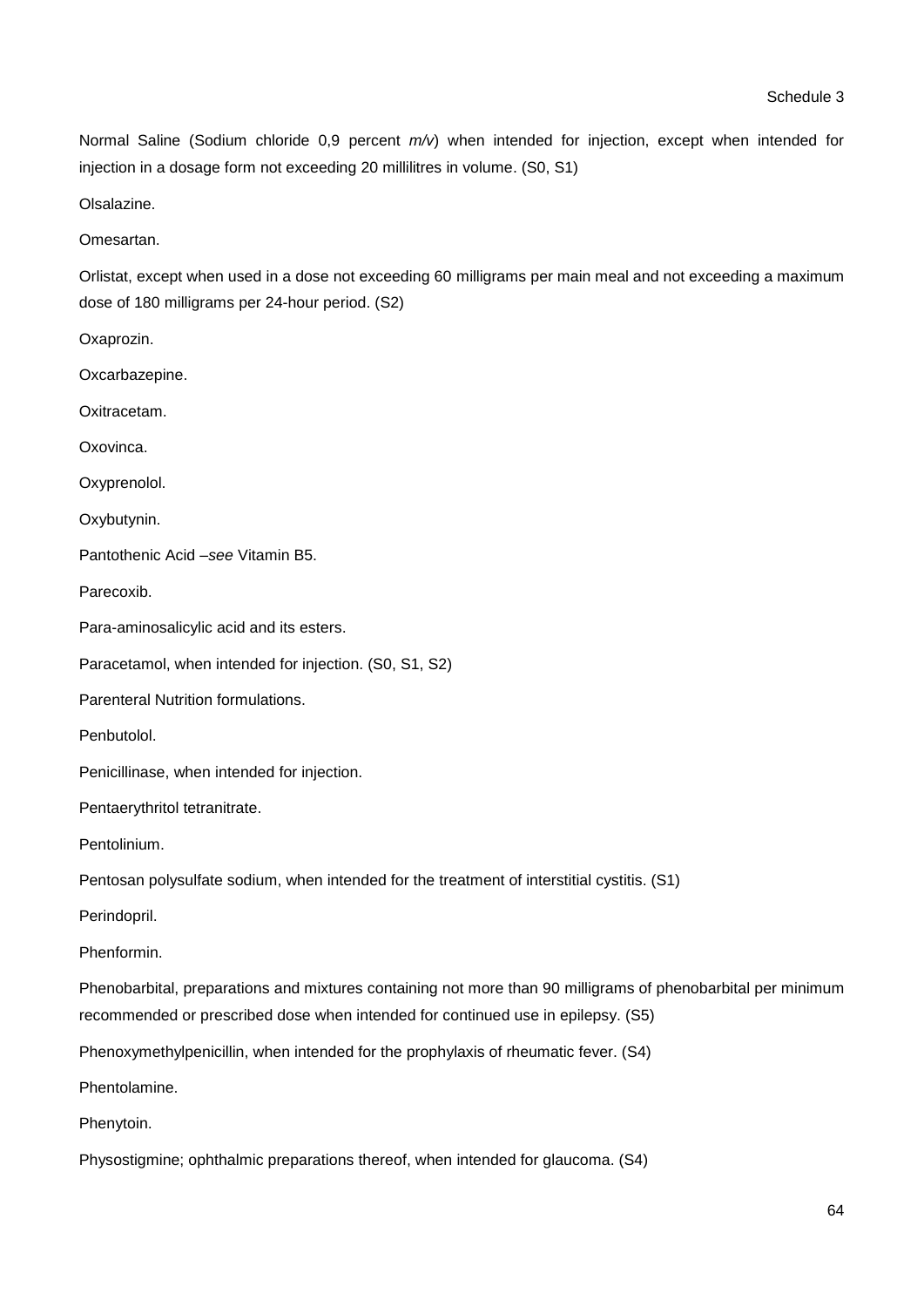Pilocarpine; ophthalmic preparations thereof intended for glaucoma. (S4)

Pindolol.

Pioglitazone.

Piracetam.

Pirbuterol, when contained in respirator solutions. (S2)

Piretanide.

Piroxicam,

- a. except when intended for the emergency treatment of acute gout attacks, (S2) or
- b. when intended for the treatment of post-traumatic conditions, for a maximum treatment period of 5 days. (S2)

Pirprofen.

Potassium canrenoate.

Potassium chloride, where the recommended dose is more than 20 millimol of potassium (1 500 milligrams of potassium chloride) per 24 hours (S2) or when intended for intravenous infusion or for injection, but except when contained in oral rehydration preparations. (S0)

Practolol.

Prazosin.

Primidone.

Probenecid.

Probucol.

Procaterol, when contained in respirator solutions. (S2)

Proctofene.

Propacetamol.

Propiverine.

Propranolol.

Proquazone.

Proscillaridine.

Prothionamide, when intended for oral use.

*Pygeum africanum* (lipido-sterolic complex extract thereof).

Pyrazinamide, when intended for oral use.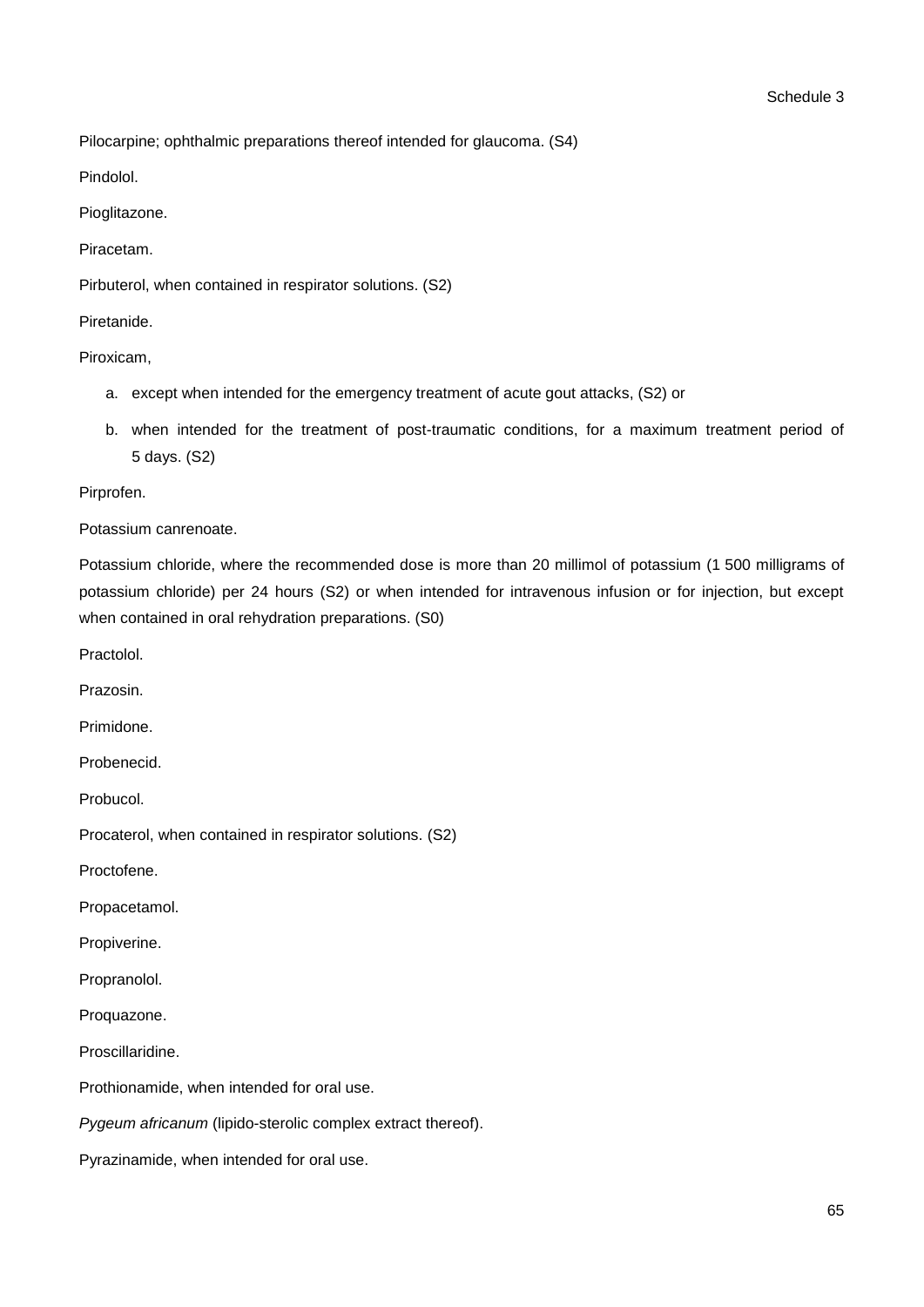Schedule 3

Pyridoxine –*see* Vitamin B6.

Pyrimethamine.

Pyrithioxin.

Quinapril.

Racecadotril.

Raloxifene.

Ramipril.

Ranitidine, except where administered orally for short-term symptomatic relief of heartburn and hyperacidity, subject to a maximum dose of 75 milligrams, a maximum daily dose of 300 milligrams and a maximum treatment period of two weeks. (S2)

Raubasine.

Rauwolfia alkaloids.

Repaglinide.

Reproterol, when contained in respirator solutions. (S2)

Reserpine (natural or synthetic).

Riboflavin –*see* Vitamin B2.

Rimiterol, when contained in respirator solutions. (S2, S4)

Risedronate.

Rofecoxib.

Rosiglitazone.

Roxarzone (3-nitro-4-hydroxyphenylarsonic acid), when intended for veterinary use.

Salbutamol, when contained in respirator solutions. (S2, S4)

Salmefamol, when contained in respirator solutions. (S2, S4)

Saxagliptin.

Silimarin – *see* Silymarin.

Silymarin.

Sitagliptin phosphate.

Sodium phosphate, in preparations intended for the management of faecal impaction or for bowel cleansing prior to surgical and diagnostic procedures. (S0)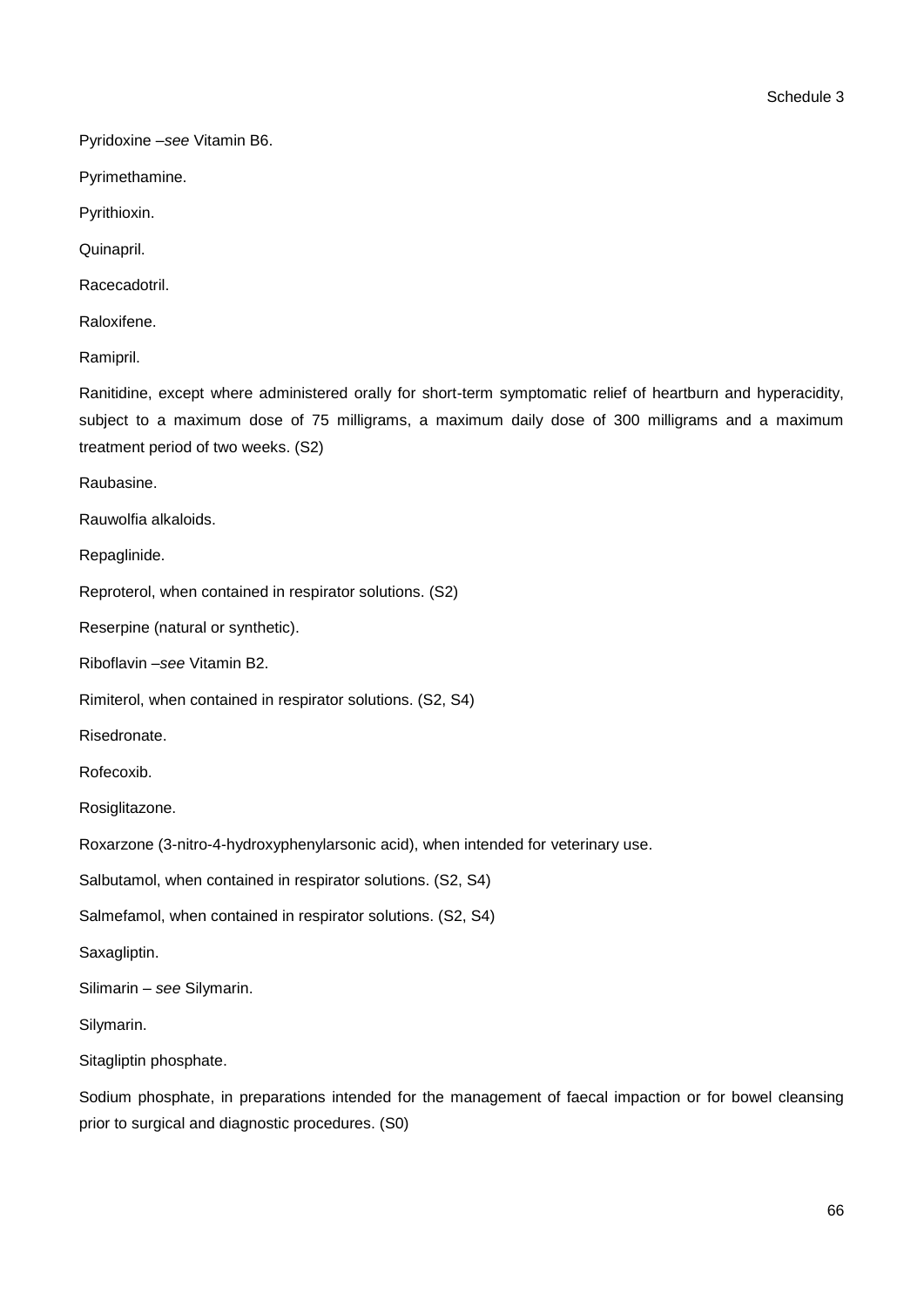Sodium picosulphate, in preparations intended for the management of faecal impaction or for bowel cleansing prior to surgical and diagnostic procedures. (S0)

Solcoseryl; ophthalmic preparations thereof. (S0, S4)

Solifenacin.

Sotalol.

Spirapril.

Spironolactone.

Strontium, except when contained in toothpaste. (S0)

Strophanthus; its glycosides and their hydrolysis products, and their derivatives, unless listed in another Schedule.

Sulindac.

Suloctidil.

Sulphinpyrazone.

Sulthiame.

Suprofen.

Silymarin, except when present in a complementary medicine with an accepted low risk claim or health claim, providing not more than 600 mg of Silymarin per day (calculated as silibinin/silybin). (S0)

Tasosartan.

Tazarotene.

Telmisartan.

Tenidap.

Tenoxicam.

Tepoxalin.

Terazosin.

Terbutaline, when contained in respirator solutions. (S2)

Terizidone.

**Terodiline** 

Theodrenaline *– see* Noradrenaline theophylline.

Thiacetazone.

Thiamine –*see* Vitamin B1.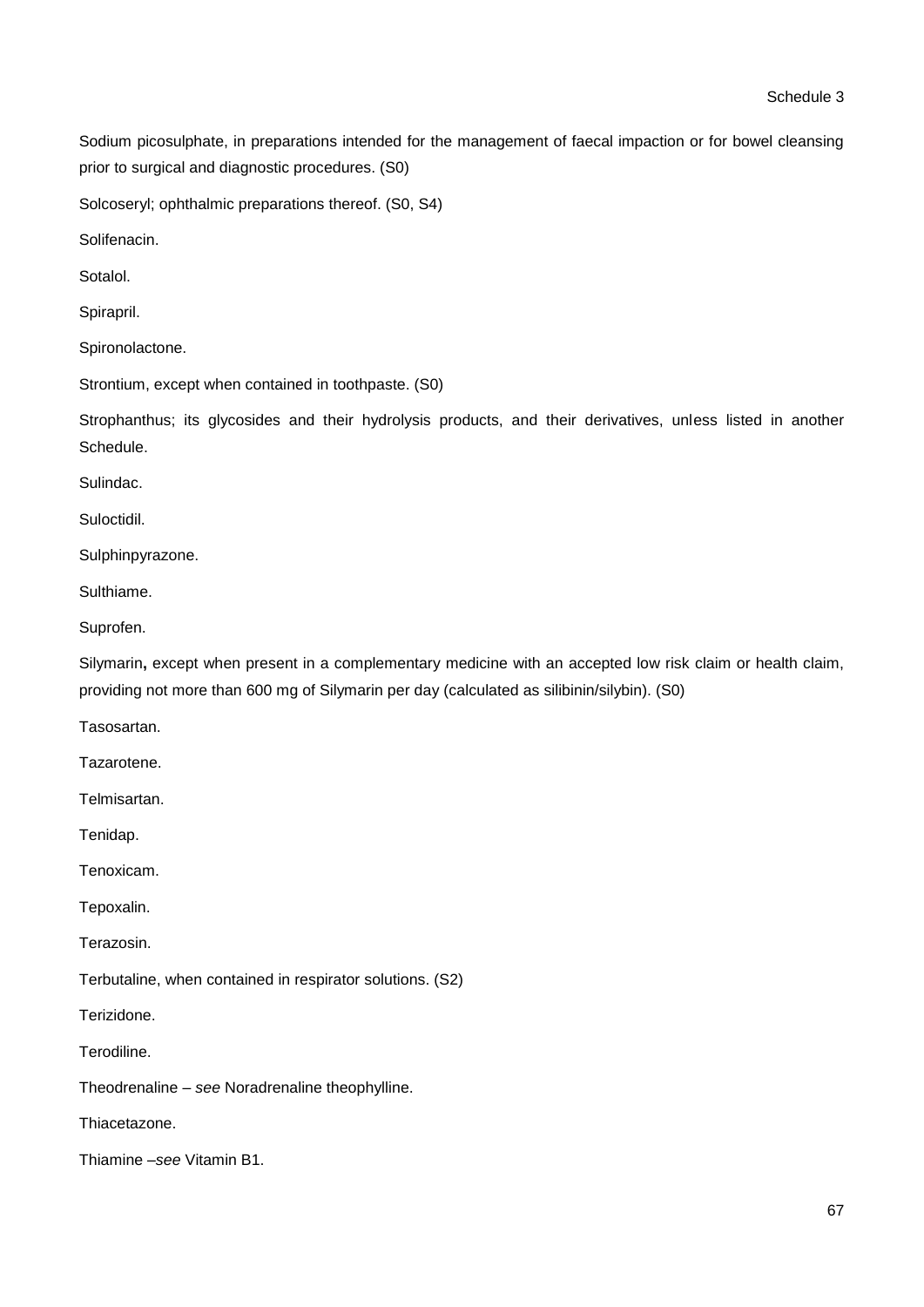Thiocolchicoside.

Thyroid gland and its active principles and derivatives, unless listed in another Schedule.

Tiagabine.

Tiaprofenic acid, except when intended for the treatment of post-traumatic conditions, for a maximum treatment period of 5 days. (S2)

Ticagrelor.

Ticlopidine.

Timolol.

Tiotropium

Tolamolol.

Tolazamide.

Tolbutamide.

Tolfenamic acid.

Tolmetin, except when intended for application to the skin. (S1)

Tolterodine.

Topiramate.

Torasemide.

Trandolapril.

Tretinoin, when intended for application to the skin. (S5)

Triamterene.

Tricaine.

Trimethadione.

Tropicamide.

Tulobuterol, when contained in respirator solutions. (S2)

Ursodeoxycholic acid.

Valdecoxib.

Valproic acid and its derivatives, unless listed in another Schedule.

Valsartan.

Vedaprofen.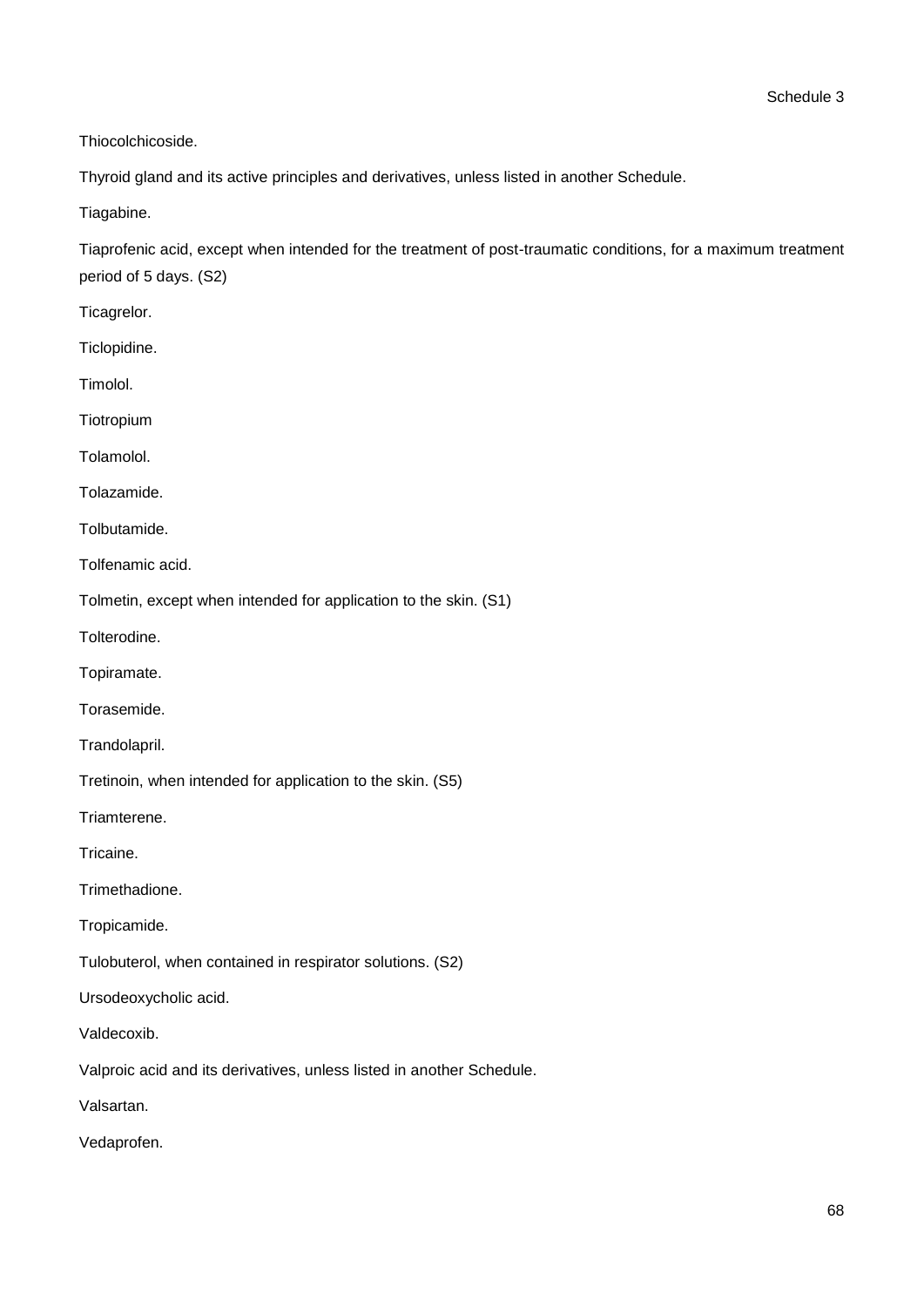Verapamil (iproveratril).

Veratrum alkaloids.

Vigabatrin.

Vildagliptin.

Vincamine.

Vinpocetine.

Vitamin B1 (Thiamine) and derivatives thereof,

- a. in preparations thereof for injection; (S0)
- b. except in oral preparations or mixtures containing more than 100 mg of Vitamin B1 per recommended daily dose alone or in combination with other active pharmaceutical ingredients. (S1)

Vitamin B2 (Riboflavin) and derivatives thereof,

- a. in preparations thereof for injection; (S0)
- b. except in oral preparations or mixtures containing more than 100 mg of Vitamin B2 per recommended daily dose alone or in combination with other active pharmaceutical ingredients. (S1)

Vitamin B3 – *See* Niacin.

Vitamin B5 (Pantothenic Acid) and derivatives thereof,

- a. in preparations thereof for injection; (S0)
- b. in oral preparations or mixtures containing more than 200 mg of Vitamin B5 per recommended daily dose alone or in combination with other active pharmaceutical ingredients. (S1)

Vitamin B6 (Pyridoxine) and derivatives thereof,

- a. in preparations thereof for injection; (S0)
- b. except in oral preparations or mixtures containing more than 100 mg of Vitamin B6 per recommended daily dose alone or in combination with other active pharmaceutical ingredients. (S1)

Vitamin B12 (Cyanocobalamin) and derivatives thereof,

- a. in preparations thereof for injection; (S0)
- b. except in oral preparations or mixtures containing more than 100 µg of Vitamin B12 per recommended daily dose alone or in combination with other active pharmaceutical ingredients. (S1)

Vitamin C (Ascorbic Acid),

a. in preparations thereof for injection; (S0)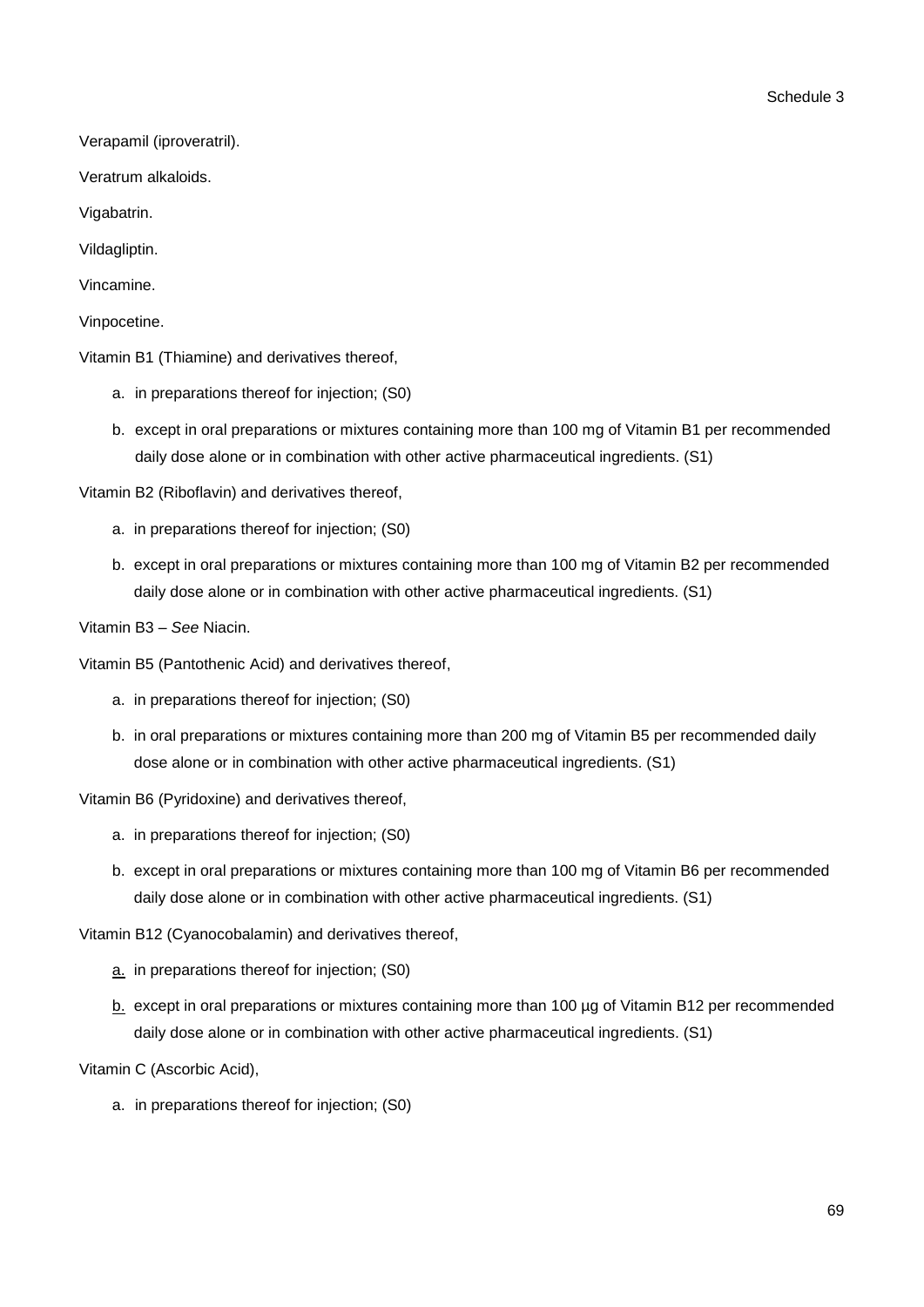b. except in oral preparations or mixtures containing more than 1000 mg of Vitamin C per recommended daily dose alone or in combination with other active pharmaceutical ingredients. (S1)

Vitamin D (cholecalciferol), preparations thereof for injection and oral preparations and mixtures thereof containing more than 1 000 I.U. per recommended daily dose, except when registered in terms of the provisions of the Fertilizers, Farm Feeds, Agricultural Remedies and Stock Remedies Act, 1947 (Act 36 of 1947). (S0)

Vitamin K and derivatives thereof,

- a. in injection preparations; (S0)
- b. except in oral preparations or mixtures containing more than 120 µg of Vitamin K per recommended daily dose alone or in combination with other active pharmaceutical ingredients, (S1)
- c. except when used in infant milk feeds or formulae in terms of the provisions of the Foodstuffs, Cosmetics and Disinfectants Act, 1972 (Act 54 of 1972).

Water for injection except in a dosage form not exceeding 20 milliliters in volume. (S1)

Xamoterol.

Xipamide.

Zafirlukast.

Zinc salts,

- a. for oral ingestion, where the daily dose is more than 50 milligrams of elemental zinc; (S0),
- b. except preparations thereof for injection, when intended for veterinary use; (S1) and
- c. except when registered in terms of the provisions of the Fertilizers, Farm Feeds, Agricultural Remedies and Stock Remedies Act, 1947 (Act 36 of 1947).

Zomepirac.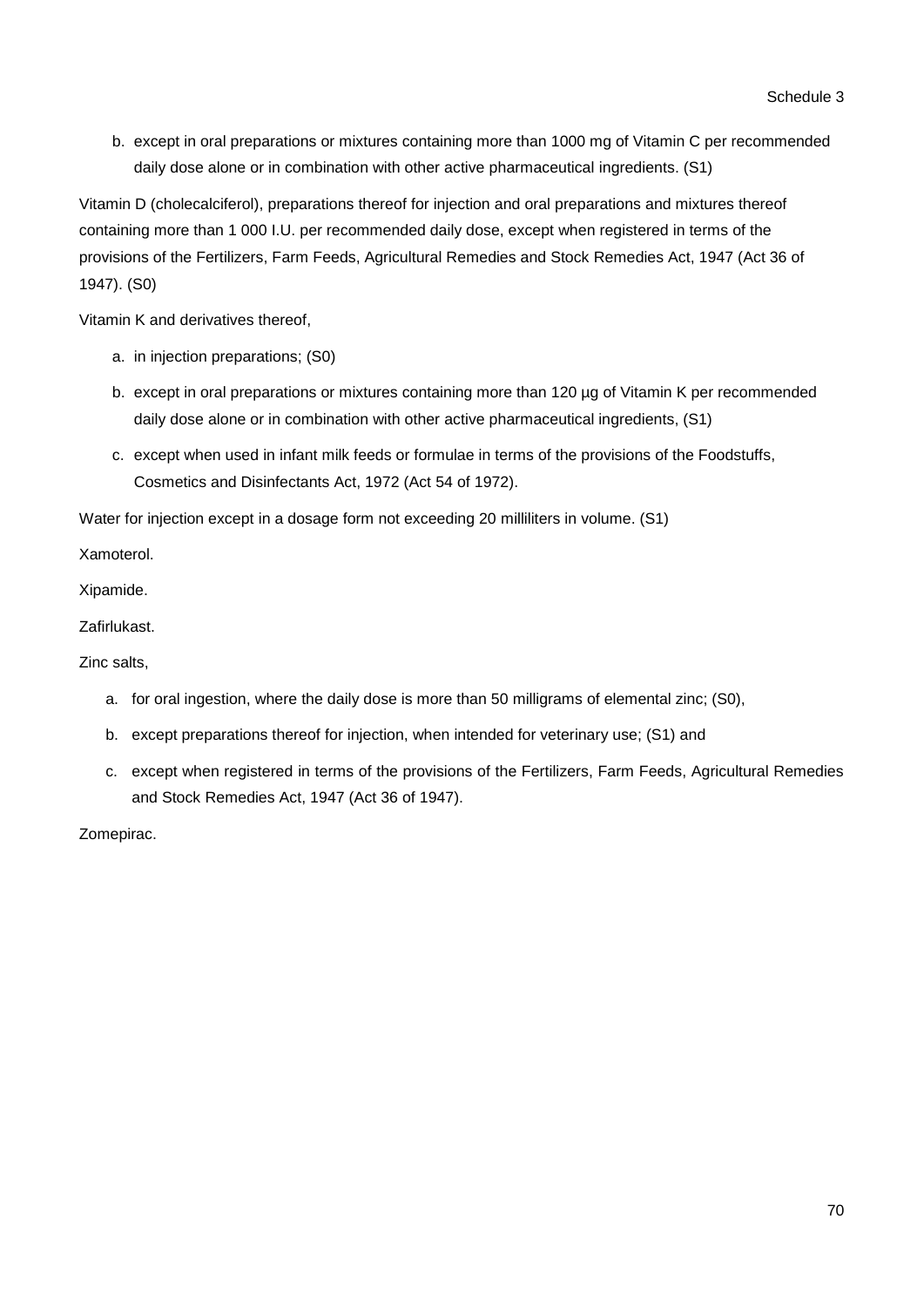# **ANNEXURE 1A: EMERGENCY CARE PROVIDER (PARAMEDIC)**

**PARAMEDIC** (National Diploma in Emergency Medical Care graduates *only*)registered with Health Professions Council of South Africa

| <b>PARAMEDIC</b> (National Diploma in Emergency Medical Care graduates only) |  |                                                                                                     |
|------------------------------------------------------------------------------|--|-----------------------------------------------------------------------------------------------------|
| PLATELET AGGREGATION INHIBITOR                                               |  |                                                                                                     |
| Substance                                                                    |  | Clopidogrel                                                                                         |
| Indication                                                                   |  | Platelet aggregation inhibitor                                                                      |
| Route of Administration                                                      |  | Oral                                                                                                |
| PLASMA SUBSTITUTES AND COLLOID SOLUTIONS                                     |  |                                                                                                     |
| Substance                                                                    |  | Dextran                                                                                             |
| Indication                                                                   |  | Plasma expanders                                                                                    |
| Route of Administration                                                      |  | Parenteral                                                                                          |
| PLASMA SUBSTITUTES AND COLLOID SOLUTIONS                                     |  |                                                                                                     |
| Substance                                                                    |  | <b>Hydroxyethyl Starch</b>                                                                          |
| Indication                                                                   |  | Plasma expanders                                                                                    |
| Route of Administration                                                      |  | Parenteral                                                                                          |
| PLASMA SUBSTITUTES AND COLLOID SOLUTIONS                                     |  |                                                                                                     |
| Substance                                                                    |  | Sodium chloride                                                                                     |
| Indication                                                                   |  | Plasma expanders                                                                                    |
| Route of Administration                                                      |  | Parenteral                                                                                          |
| SELECTIVE β2 AGONISTS                                                        |  |                                                                                                     |
| Substance                                                                    |  | Salbutamol                                                                                          |
| Indication:                                                                  |  | Bronchodilator                                                                                      |
| Route of Administration                                                      |  | Inhalant                                                                                            |
| SELECTIVE $\beta$ 2 AGONISTS                                                 |  |                                                                                                     |
| Substance                                                                    |  | Fenoterol                                                                                           |
| Indication                                                                   |  | Bronchodilator                                                                                      |
| Route of Administration                                                      |  | Inhalant                                                                                            |
| MINERAL SUPPLEMENT/ ELECTROLYTE                                              |  |                                                                                                     |
| Substance                                                                    |  | Calcium chloride                                                                                    |
| Indication                                                                   |  | Positive inotrope- peri-cardiac and cardiac arrest / Electrolyte / Mineral<br>Supplement            |
| Route of Administration                                                      |  | Parenteral                                                                                          |
| OTHER MINERAL SUPPLEMENT                                                     |  |                                                                                                     |
| Substance                                                                    |  | Magnesium sulphate                                                                                  |
| Indication                                                                   |  | Mineral supplement; prevention and control of seizures and hypertension<br>in toxaemia of pregnancy |
| Route of Administration                                                      |  | Parenteral                                                                                          |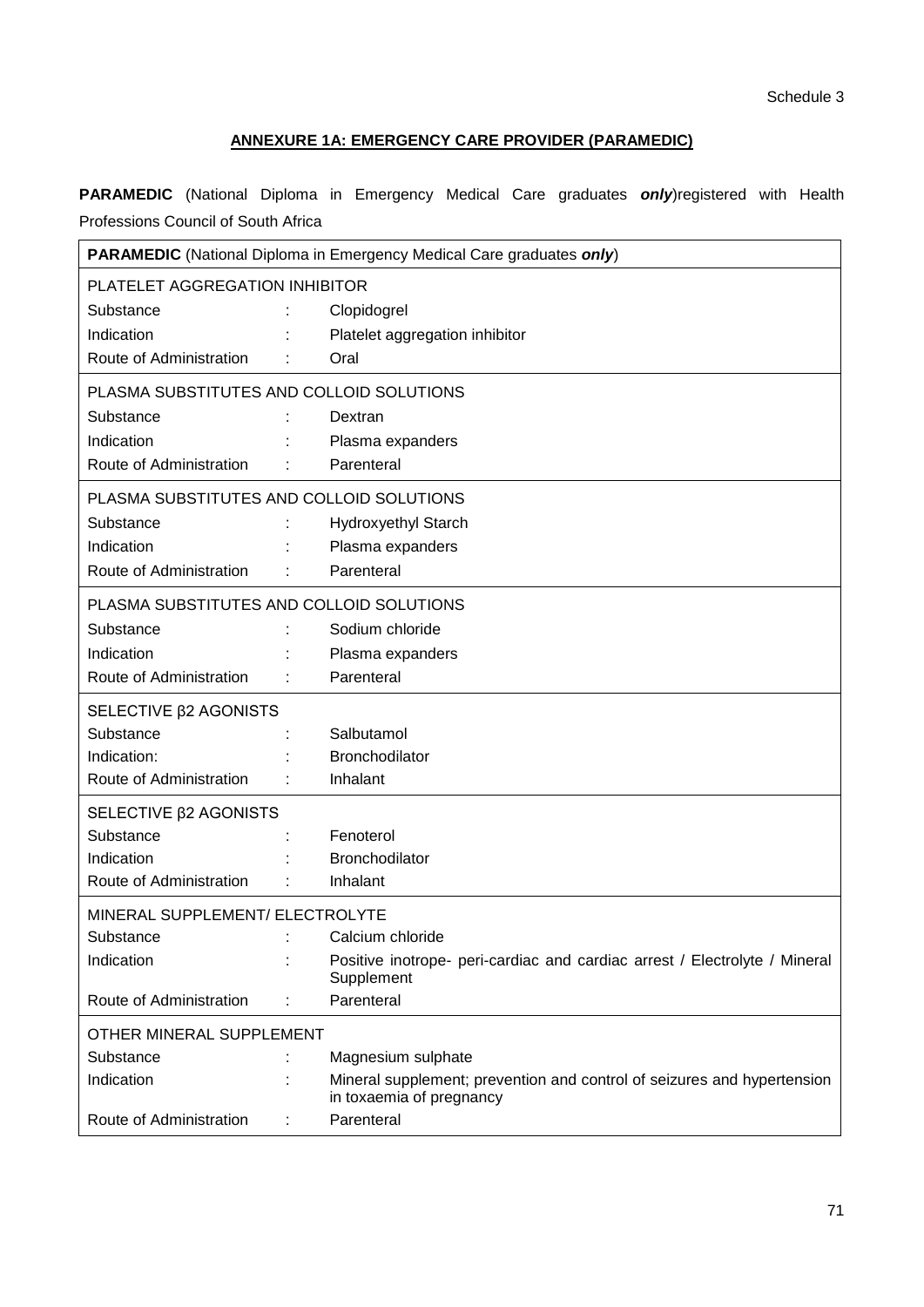| <b>PARAMEDIC</b> (National Diploma in Emergency Medical Care graduates only) |  |                                                                                                      |  |
|------------------------------------------------------------------------------|--|------------------------------------------------------------------------------------------------------|--|
| <b>CARBOHYDRATES</b>                                                         |  |                                                                                                      |  |
| Substance                                                                    |  | Dextrose                                                                                             |  |
| Indication                                                                   |  | Nutrition / Acute Symptomatic HypoglycaemicTreatment                                                 |  |
| Route of Administration                                                      |  | Parenteral                                                                                           |  |
| HIGH CEILING LOOP DIURETIC                                                   |  |                                                                                                      |  |
| Substance                                                                    |  | Furosemide                                                                                           |  |
| Indication                                                                   |  | <b>Diuretic</b>                                                                                      |  |
| Route of Administration                                                      |  | Parenteral                                                                                           |  |
| <b>ORGANIC NITRATES</b>                                                      |  |                                                                                                      |  |
| Substance                                                                    |  | Glyceryl trinitrate                                                                                  |  |
| Indication                                                                   |  | Vasodilator                                                                                          |  |
| Route of Administration                                                      |  | Oral                                                                                                 |  |
| <b>ANTI-EMETIC</b>                                                           |  |                                                                                                      |  |
| Substance                                                                    |  | Cyclizine                                                                                            |  |
| Indication                                                                   |  | Antihistamine, anti-emetic                                                                           |  |
| Route of Administration                                                      |  | Parenteral                                                                                           |  |
| <b>CO-ENZYME</b>                                                             |  |                                                                                                      |  |
| Substance                                                                    |  | Thiamine (Vitamin B1)                                                                                |  |
| Indication                                                                   |  | Nutritional supplement/ Vitamin B (Emergency treatment of Wernicke's<br>encephalopathy and Beriberi) |  |
| Route of Administration                                                      |  | Parenteral                                                                                           |  |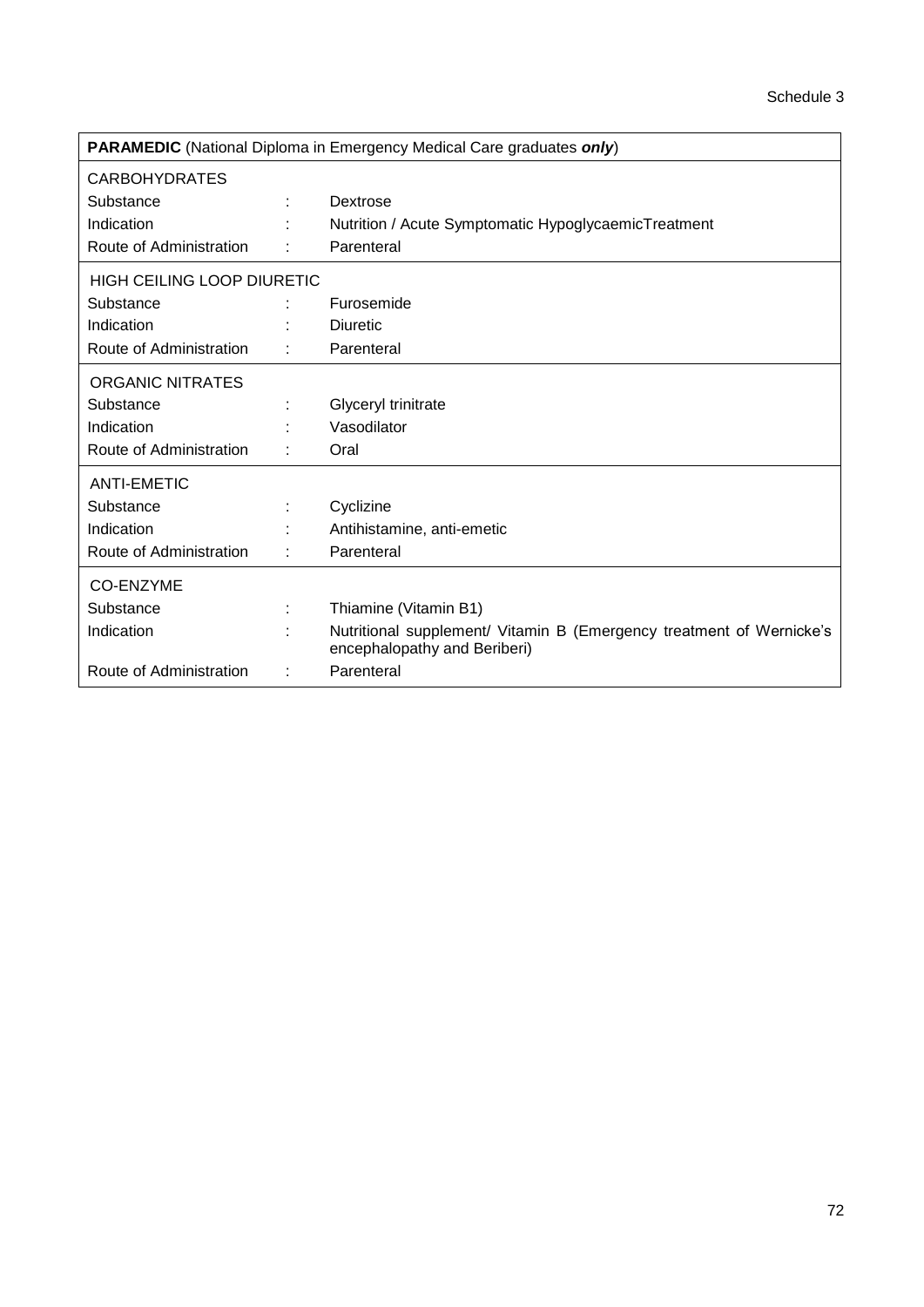# **ANNEXURE 1B: EMERGENCY CARE PROVIDER (EMERGENCY CARE PRACTITIONER)**

## **EMERGENCY CARE PRACTITIONER**

(Bachelor of Technology Degree in Emergency Medical Care) registered with Health Professions Council of South Africa

|                                          |  | <b>EMERGENCY CARE PRACTITIONER(B Tech: Emergency Medical Care)</b>                                  |  |  |  |  |
|------------------------------------------|--|-----------------------------------------------------------------------------------------------------|--|--|--|--|
| PLATELET AGGREGATION INHIBITOR           |  |                                                                                                     |  |  |  |  |
| Substance                                |  | Clopidogrel                                                                                         |  |  |  |  |
| Indication                               |  | Platelet aggregation inhibitor                                                                      |  |  |  |  |
| Route of Administration                  |  | Oral                                                                                                |  |  |  |  |
| PLASMA SUBSTITUTES AND COLLOID SOLUTIONS |  |                                                                                                     |  |  |  |  |
| Substance                                |  | Dextran                                                                                             |  |  |  |  |
| Indication                               |  | Plasma expanders                                                                                    |  |  |  |  |
| Route of Administration                  |  | Parenteral                                                                                          |  |  |  |  |
| PLASMA SUBSTITUTES AND COLLOID SOLUTIONS |  |                                                                                                     |  |  |  |  |
| Substance                                |  | <b>Hydroxyethyl Starch</b>                                                                          |  |  |  |  |
| Indication                               |  | Plasma expanders                                                                                    |  |  |  |  |
| Route of Administration                  |  | Parenteral                                                                                          |  |  |  |  |
| PLASMA SUBSTITUTES AND COLLOID SOLUTIONS |  |                                                                                                     |  |  |  |  |
| Substance                                |  | Sodium chloride                                                                                     |  |  |  |  |
| Indication                               |  | Plasma expanders                                                                                    |  |  |  |  |
| Route of Administration                  |  | Parenteral                                                                                          |  |  |  |  |
| SELECTIVE <b><i>B2</i></b> AGONISTS      |  |                                                                                                     |  |  |  |  |
| Substance                                |  | Salbutamol                                                                                          |  |  |  |  |
| Indication:                              |  | Bronchodilator                                                                                      |  |  |  |  |
| Route of Administration                  |  | Inhalant                                                                                            |  |  |  |  |
| SELECTIVE β2 AGONISTS                    |  |                                                                                                     |  |  |  |  |
| Substance                                |  | Fenoterol                                                                                           |  |  |  |  |
| Indication                               |  | Bronchodilator                                                                                      |  |  |  |  |
| Route of Administration                  |  | Inhalant                                                                                            |  |  |  |  |
| MINERAL SUPPLEMENT/ ELECTROLYTE          |  |                                                                                                     |  |  |  |  |
| Substance                                |  | Calcium chloride                                                                                    |  |  |  |  |
| Indication                               |  | Positive inotrope- peri cardiac and cardiac arrest / Electrolyte / Mineral<br>Supplement            |  |  |  |  |
| Route of Administration                  |  | Parenteral                                                                                          |  |  |  |  |
| OTHER MINERAL SUPPLEMENTS                |  |                                                                                                     |  |  |  |  |
| Substance                                |  | Magnesium sulphate                                                                                  |  |  |  |  |
| Indication                               |  | Mineral supplement; prevention and control of seizures and hypertension<br>in toxaemia of pregnancy |  |  |  |  |
| Route of Administration                  |  | Parenteral                                                                                          |  |  |  |  |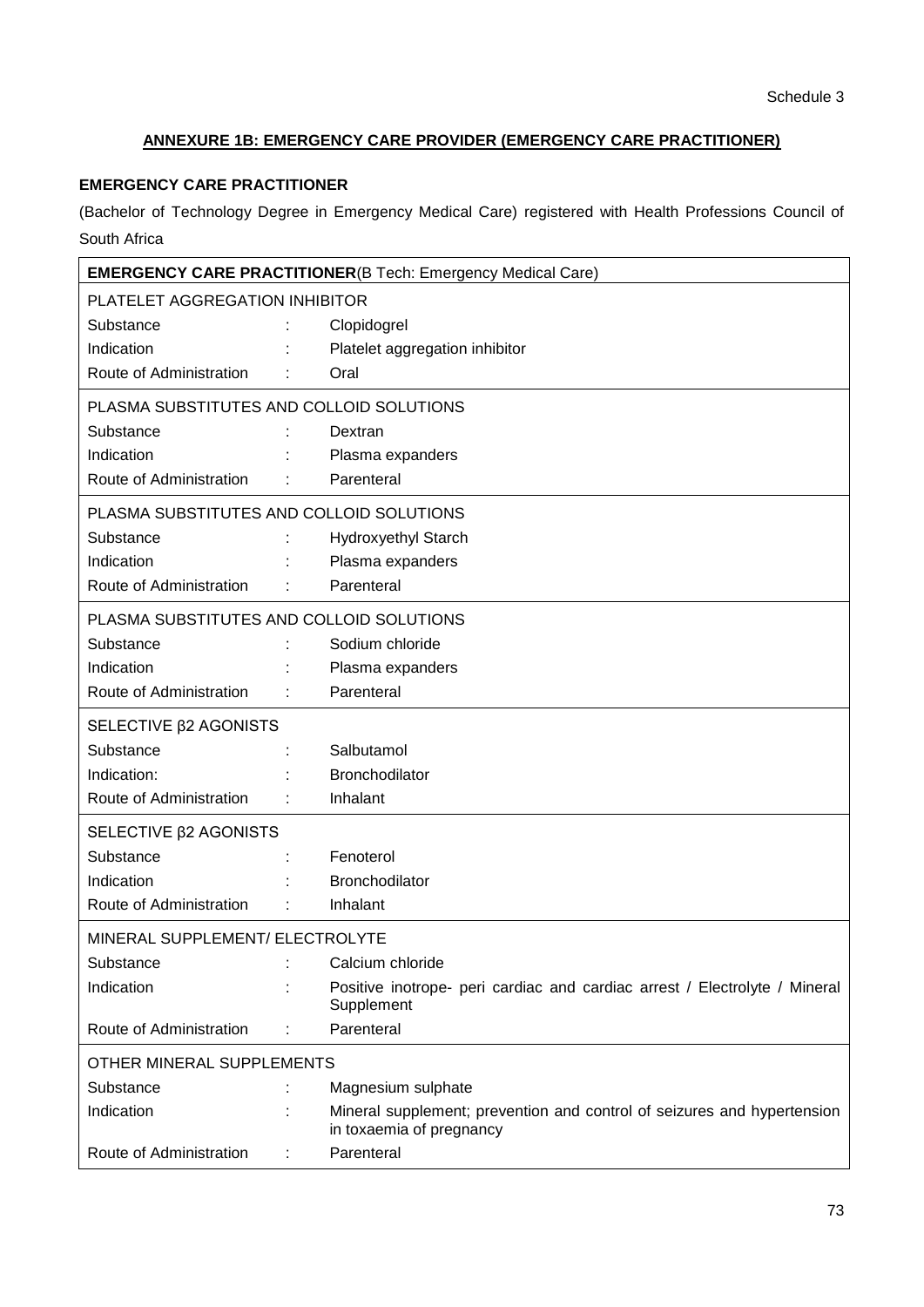| <b>EMERGENCY CARE PRACTITIONER(B Tech: Emergency Medical Care)</b> |   |                                                                                                       |  |  |  |  |
|--------------------------------------------------------------------|---|-------------------------------------------------------------------------------------------------------|--|--|--|--|
| <b>CARBOHYDRATES</b>                                               |   |                                                                                                       |  |  |  |  |
| Substance                                                          |   | Dextrose                                                                                              |  |  |  |  |
| Indication                                                         |   | Nutrition / Acute Symptomatic Hypoglycaemic Treatment                                                 |  |  |  |  |
| Route of Administration                                            |   | Parenteral                                                                                            |  |  |  |  |
| <b>HIGH CEILING LOOP DIURETIC</b>                                  |   |                                                                                                       |  |  |  |  |
| Substance                                                          |   | Furosemide                                                                                            |  |  |  |  |
| Indication                                                         |   | <b>Diuretic</b>                                                                                       |  |  |  |  |
| Route of Administration                                            |   | Parenteral                                                                                            |  |  |  |  |
| <b>ORGANIC NITRATES</b>                                            |   |                                                                                                       |  |  |  |  |
| Substance                                                          |   | Glyceryl trinitrate                                                                                   |  |  |  |  |
| Indication                                                         |   | Vasodilator                                                                                           |  |  |  |  |
| Route of Administration                                            |   | Oral                                                                                                  |  |  |  |  |
| ANTI-EMETIC                                                        |   |                                                                                                       |  |  |  |  |
| Substance                                                          |   | Cyclizine                                                                                             |  |  |  |  |
| Indication                                                         |   | Antihistamine, anti-emetic                                                                            |  |  |  |  |
| Route of Administration                                            |   | Parenteral                                                                                            |  |  |  |  |
| CO-ENZYME                                                          |   |                                                                                                       |  |  |  |  |
| Substance                                                          |   | Thiamine (Vitamin B1)                                                                                 |  |  |  |  |
| Indication                                                         |   | Nutritional supplement / Vitamin B (Emergency treatment of Wernicke's<br>encephalopathy and Beriberi) |  |  |  |  |
| Route of Administration                                            | ÷ | Parenteral                                                                                            |  |  |  |  |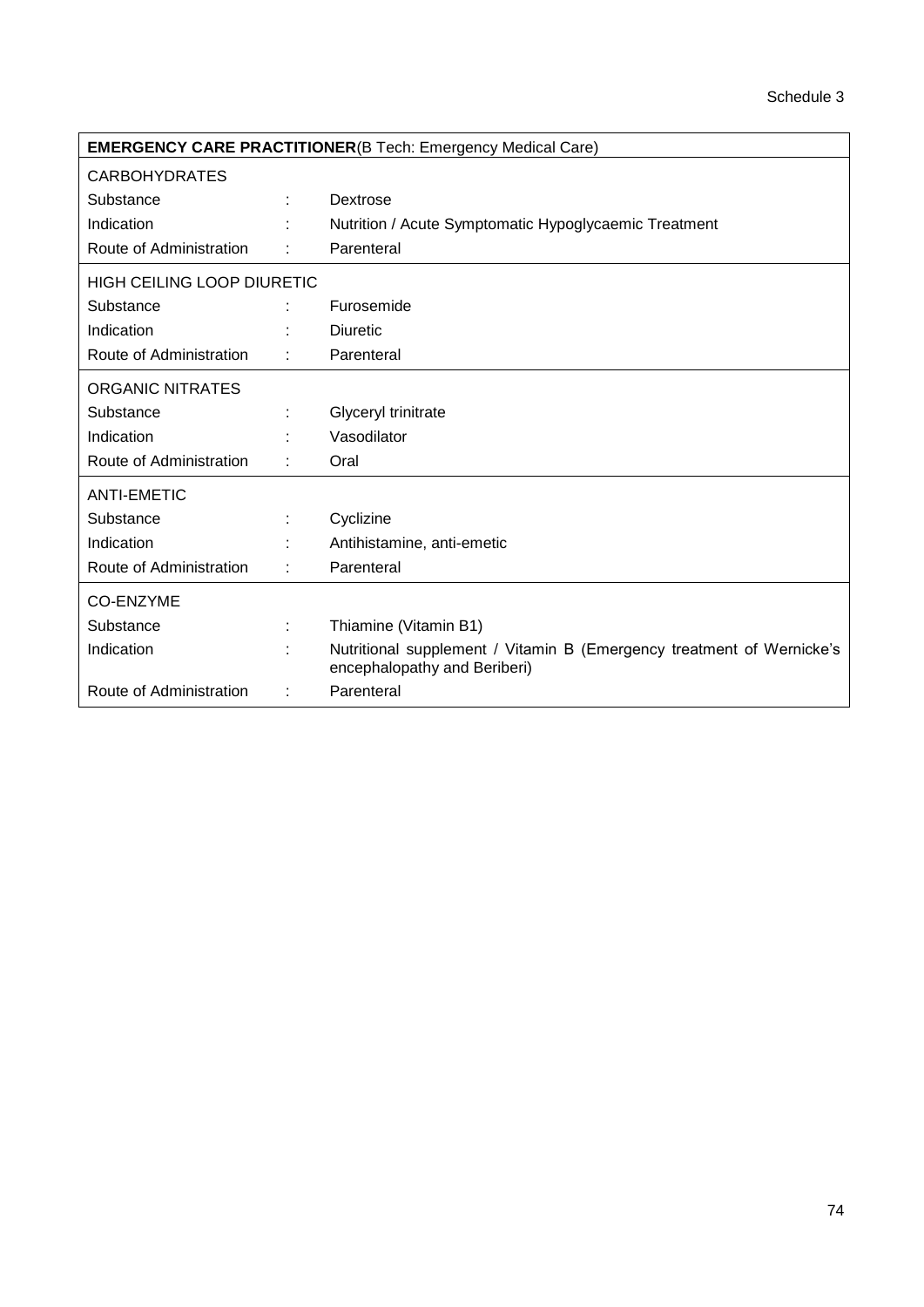## **ANNEXURE 3: OPTOMETRIST**

**OPTOMETRIST** (Bachelors degree in Optometry – B OPTOM) registered with the Health Professions Council of South Africa in terms of the Health Professions Act, 1974 (Act 56 of 1974) and in possession of a Section 22A(15) permit as provided for by the Medicines and Related Substances Act, 1965 (Act 101 of 1965)

| <b>OPTOMETRISTS</b>             |  |                                             |  |  |  |  |
|---------------------------------|--|---------------------------------------------|--|--|--|--|
| <b>CYCLOPLEGICS</b>             |  |                                             |  |  |  |  |
| Substance                       |  | Atropine                                    |  |  |  |  |
| Indication                      |  | Cyclopegic refraction; Treatment of Uveitis |  |  |  |  |
| Route of Administration         |  | <b>Topical Application (Drops)</b>          |  |  |  |  |
| <b>MYDRIATICS/ CYCLOPLEGICS</b> |  |                                             |  |  |  |  |
| Substance                       |  | Tropicamide                                 |  |  |  |  |
| Indication                      |  | Cyclopegic; Mydriatic                       |  |  |  |  |
| Route of Administration         |  | <b>Topical Application (Drops)</b>          |  |  |  |  |
| <b>MYDRIATICS/ CYCLOPLEGICS</b> |  |                                             |  |  |  |  |
| Substance                       |  | Cyclopentolate                              |  |  |  |  |
| Indication                      |  | Cyclopegic; Mydriatic                       |  |  |  |  |
| Route of Administration         |  | <b>Topical Application (Drops)</b>          |  |  |  |  |
| <b>MYDRIATICS/ CYCLOPLEGICS</b> |  |                                             |  |  |  |  |
| Substance                       |  | Homatropine                                 |  |  |  |  |
| Indication                      |  | Cyclopegic; Mydriatic                       |  |  |  |  |
| Route of Administration         |  | <b>Topical Application (Drops)</b>          |  |  |  |  |
| <b>ANTI GLAUCOMA</b>            |  |                                             |  |  |  |  |
| Substance                       |  | Pilocarpine                                 |  |  |  |  |
| Indication                      |  | Acute Glaucoma                              |  |  |  |  |
| Route of Administration         |  | <b>Topical Application (Drops)</b>          |  |  |  |  |
| <b>ANTI GLAUCOMA</b>            |  |                                             |  |  |  |  |
| Substance                       |  | Timolol                                     |  |  |  |  |
| Indication                      |  | Acute Glaucoma                              |  |  |  |  |
| Route of Administration         |  | <b>Topical Application (Drops)</b>          |  |  |  |  |

**- END SCHEDULE 3 –**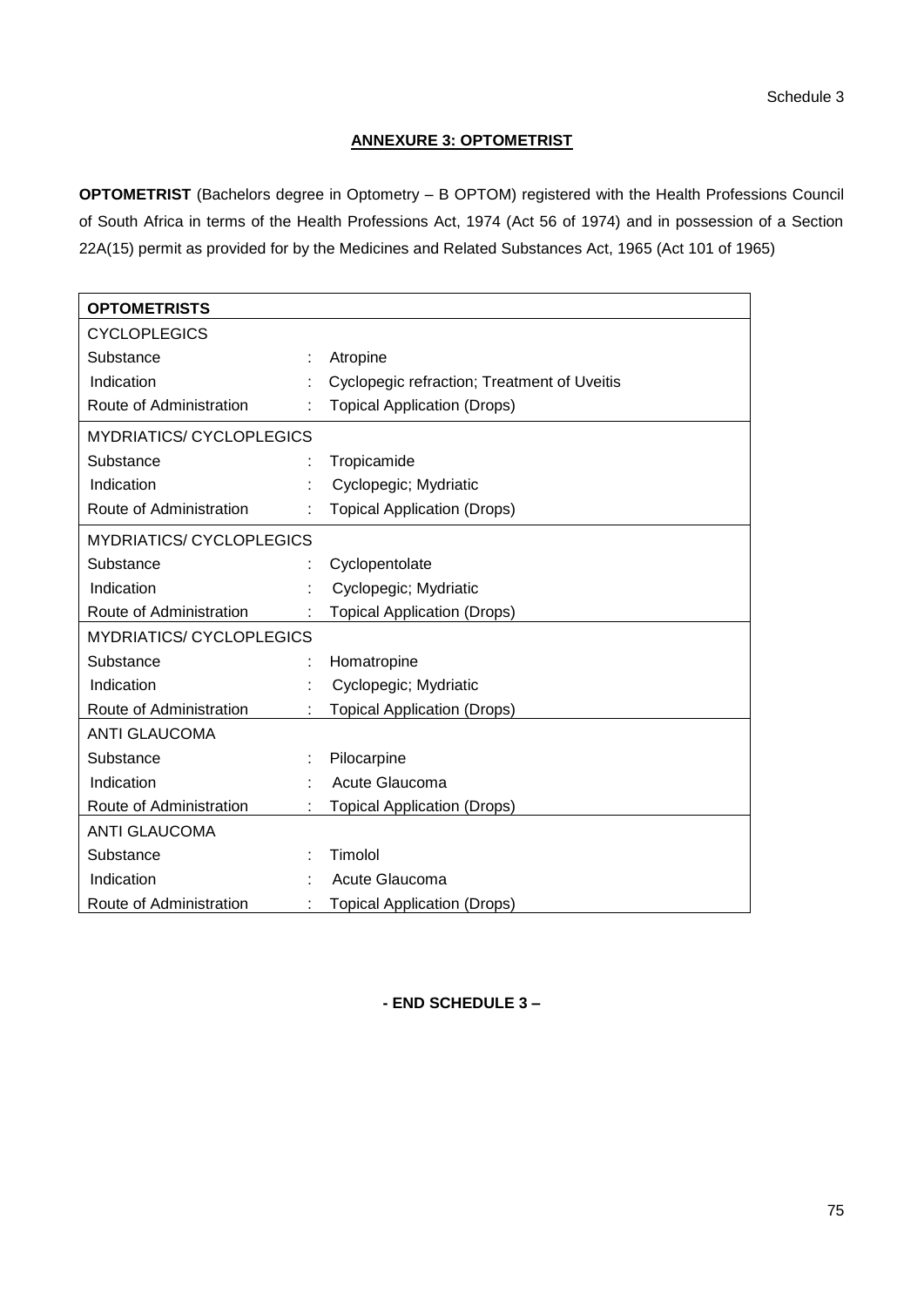#### **SCHEDULE 4**

- a. All substances referred to in this Schedule are excluded when specifically packed, labelled, sold and used for –
	- (i) industrial purposes including the manufacture or compounding of consumer items or products which have no pharmacological action or medicinal purpose; and
	- (ii) analytical laboratory purposes.
- b. All preparations of substances or mixtures of such substances containing or purporting to contain any substance referred to in this Schedule and includes the following:
	- (i) The salts and esters of such substances, where the existence of such salts and esters is possible; and
	- (ii) all preparations and mixtures of such substances where such preparations and mixtures are not expressly excluded.
- c. In terms of section 22A(5)(f) of the Act, a practitioner, nurse or a person registered under the Health Professions Act, 1974 (Act 56 of 1974) other than a medical practitioner or dentist may prescribe and supply, only within his/her scope of practice and subject to the indication for use of such substances and medicines and to the conditions determined by the Medicines Control Council, to patients under his/her care, the Schedule 4 substances and medicines provided for in the Annexures to this Schedule published in the *Gazette* in terms of the Act.
	- (i) Annexure 1A: Emergency Care Provider (Paramedic);
	- (ii) Annexure 1B: Emergency Care Provider (Emergency Care Practitioner);
	- (iii) Annexure 2: Dental Therapist;
	- (iv) Annexure 3: Optometrist.

Abacavir.

Abatacept

Abciximab.

Abiraterone.

#### Acarbose.

Acediasulfone.

Acetarsone diethylamine salt, when intended for injection.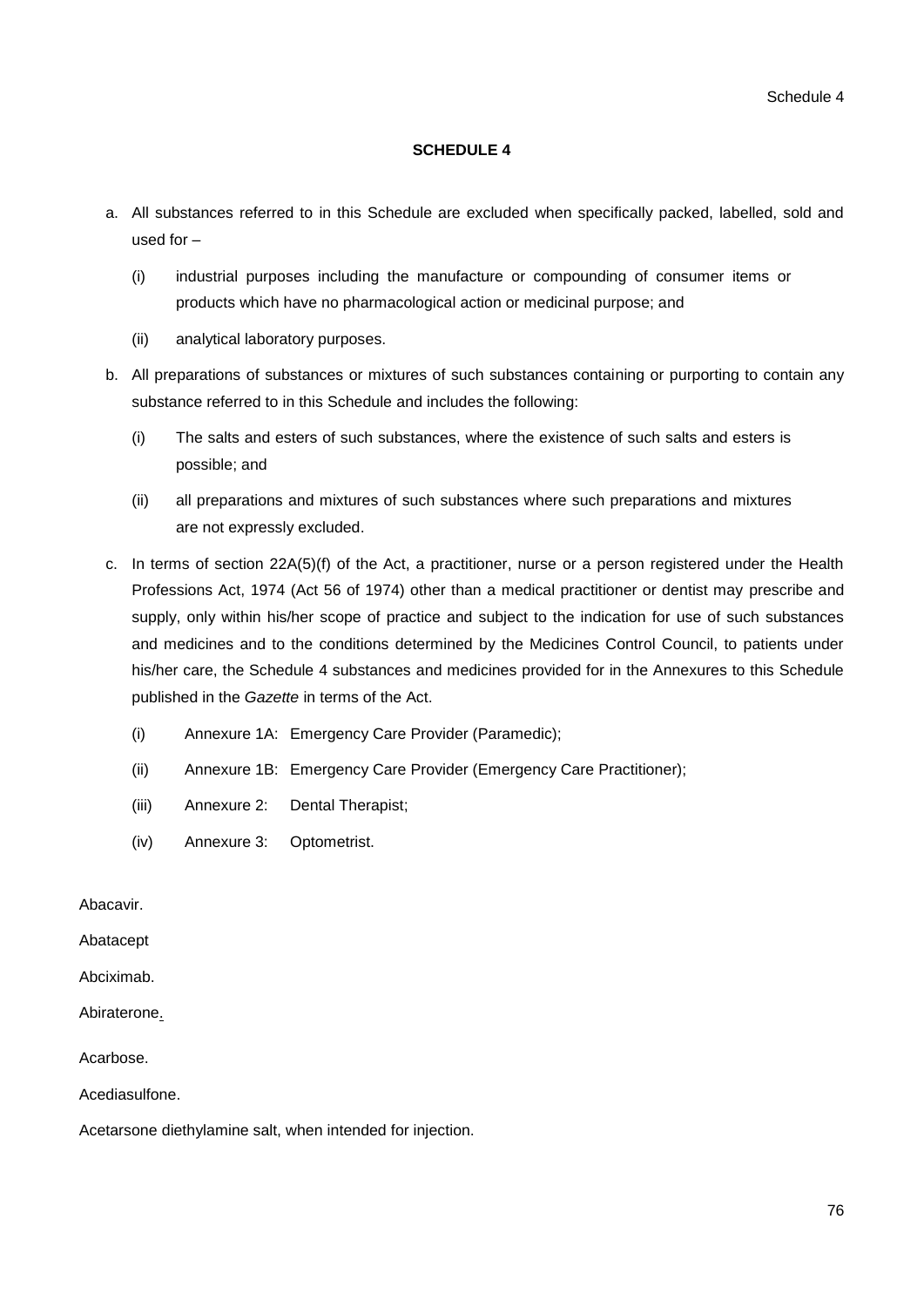Acyclovir, except when intended for application to the lips in the early treatment of recurrent Herpes simplex virus infections. (S1)

Adalimumab.

Adenosine.

Adrenaline, when intended for injection. (S2, S3)

Afatinib.

Agalsidase Alfa.

Agalsidase beta.

Alginic Acid, its salts and complexes thereof, when intended for use in gastric regurgitation, gastrooesophageal reflux and reflux associated with hiatus hernia in infants and young children under the age of 6 years. (S0)

Aglepristone.

Alatrofloxacin.

Albendazole, except when intended and registered as an anthelmintic in terms of the provisions of the Fertilizers, Farm Feeds, Agricultural Remedies and Stock Remedies Act, 1947 (Act 36 of 1947).

Alclometasone.

Alcuronium.

Aldesleukin.

Alefacept.

Alemtuzumab.

Alfacalcidol.

Alfuzosin.

Alglucosidase alfa.

Alizapride.

Almitrine.

Alosetron.

Alphachymotrypsin ( $\infty$ -chymotrypsin), when intended for ophthalmic use.

Alprostadil.

Alteplase (recombinant human tissue-type plasminogen activator) (r-tPA).

Altrenogest for use in animals.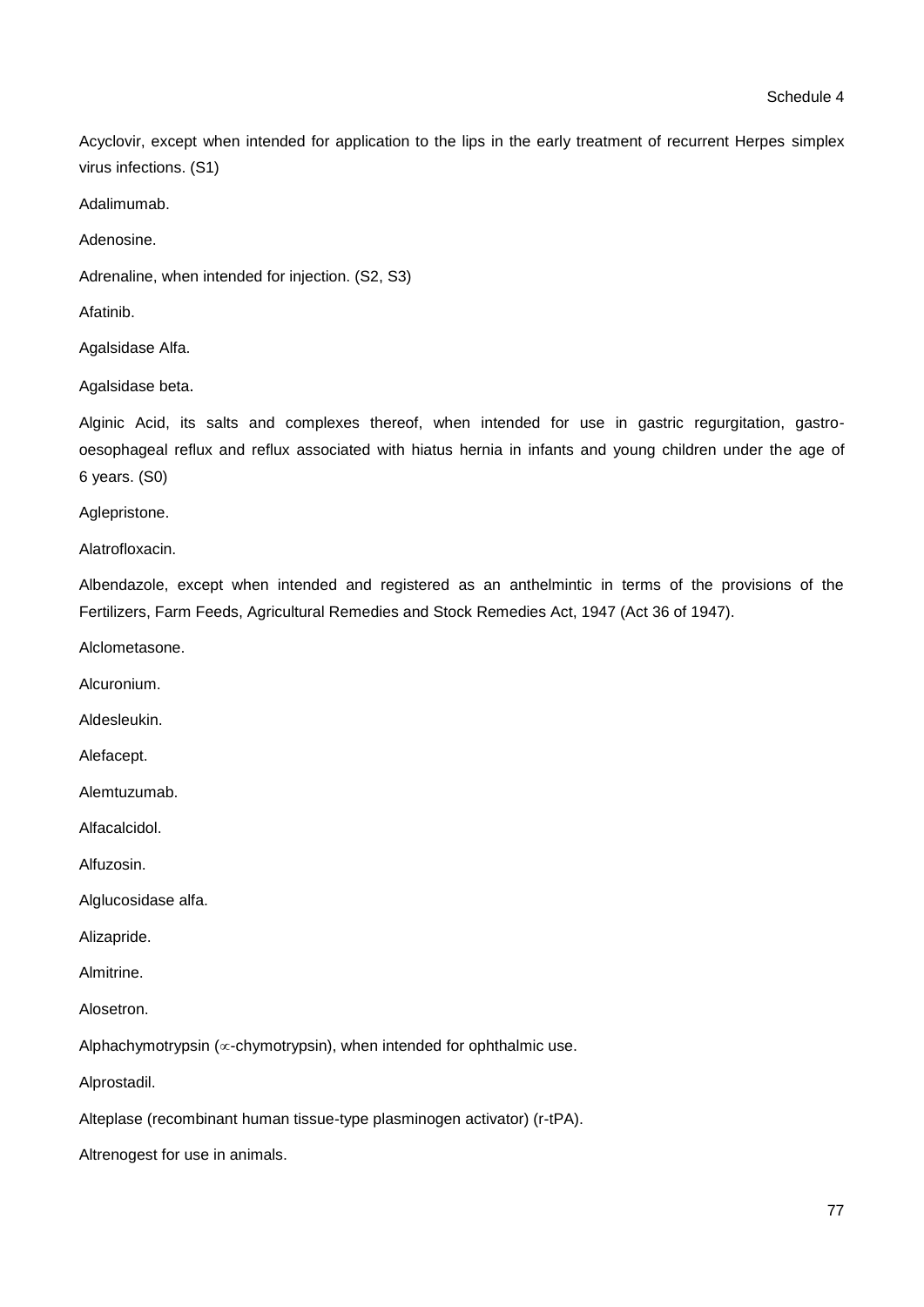Amantadine.

Ambrisentan.

Amethocaine- *see* Tetracaine.

Amifostine.

Amikacin.

Aminoacridine.

Aminoglutethimide.

Aminolevulinic.

Aminophenazone.

Aminopyrine (amidopyrine).

Aminosalicylic acid.

Amiodarone.

Amiphenazole.

Amodiaquine.

Amoxicillin.

Ampicillin except when listed elsewhere in the Schedules and except intra-mammary preparations thereof, containing tracer dye(s) and intended for the treatment of mastitis in cattle and registered in terms of the provisions of the Fertilizers, Farm Feeds, Agricultural Remedies and Stock Remedies Act, 1947. (Act 36 of 1947)

Amprolium, except when listed elsewhere in the Schedules and except when intended and registered as an anti-coccidial preparation in terms of the provisions of the Fertilizers, Farm Feeds, Agricultural Remedies and Stock Remedies Act, 1947. (Act 36 of 1947)

Amphotericin B

Amprenavir.

Amrinone.

Amsacrine.

Anagrelide.

Anastrozole.

Anecortave.

Anidulafungin.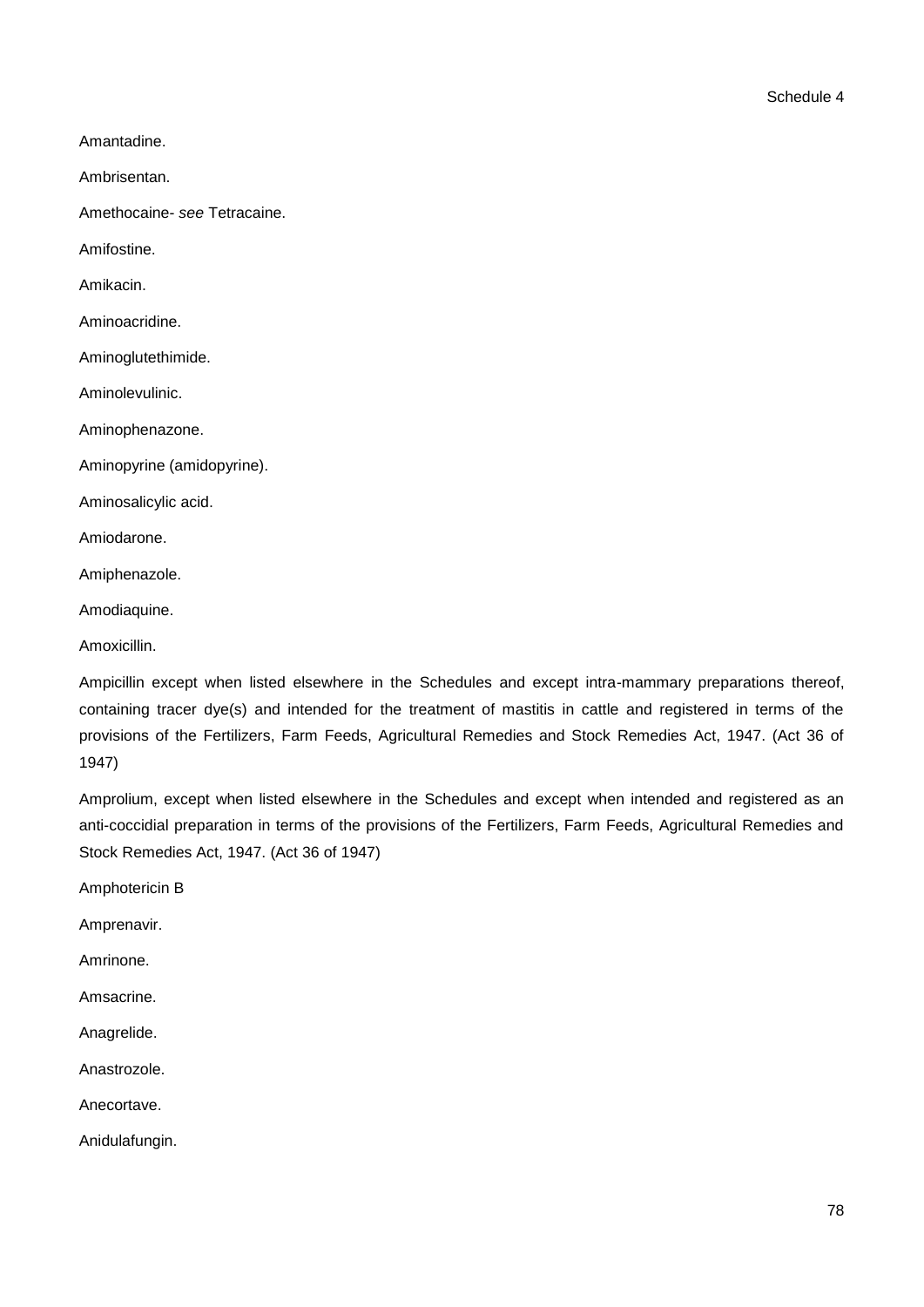Anticoagulants, except preparations intended for application to the skin. (S1)

Antihemophilic factor.

Antimalarials, unless listed elsewhere in the Schedules.

Antimicrobial substances, natural or synthetic including substances purporting to be suitable for the treatment of microbial infections unless listed elsewhere in the Schedules, and except –

- a. the following substances when intended for topical application to the epidermis, nares and external ear:
	- (i) bacitracin; (S1)
	- (ii) gramicidin; (S1)
	- (iii) griseofulvin; (S2)
	- (iv) mupirocin; (S2)
	- (v) natamycin; (S2)
	- (vi) polymyxin B; (S1)
	- (vii) tyrothricin; (S1)
- b. when intended for use as
	- (i) disinfectants, being topical agents or preparations used to treat inanimate objects, materials or surfaces, and that destroys or inhibits the growth of pathogenic microorganisms so treated in the non-sporing or vegetative state, rendering them harmful to neither health nor the quality of perishable goods; (S0)
	- (ii) antiseptics, being topical agents or preparations used on skin and other living tissues, and that destroys or inhibits the growth of pathogenic micro-organisms so treated in the non-sporing or vegetative state, protecting health and preventing infection; (S0) and
	- (iii) germicides, being topical agents or preparations used to treat inanimate objects, materials or surfaces and/or on skin and other living tissues, destroying or killing pathogenic micro-organisms so treated in the non-sporing or vegetative state, thereby protecting health, the quality of perishable goods, and preventing infection. (S0)

Antisera, unless listed elsewhere in the Schedules when intended for veterinary use, except antisera registered in terms of the provisions of the Fertilizers, Farm Feeds, Agricultural Remedies and Stock Remedies Act, 1947 (Act 36 of 1947).

Apixaban.

Apomorphine, when indicated for the treatment of erectile dysfunction. (S2)

Apraclonidine.

Apramycin.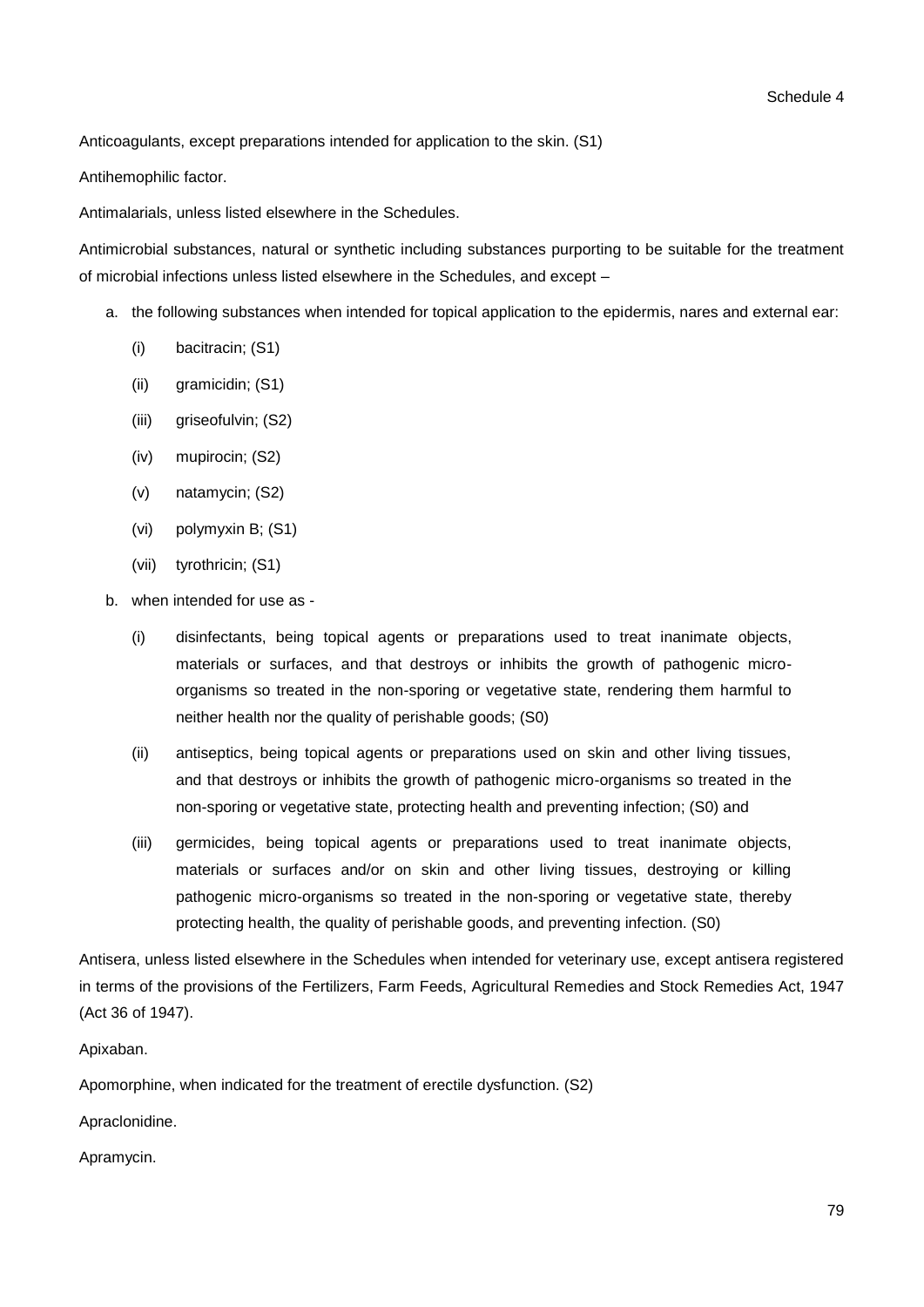Aprotinin.

Aprepitant.

Α-β arteether.

Arabinosylcytosine.

Arprinocid, except when intended and registered as an anticoccidial preparation in terms of the provisions of the Fertilizers, Farm Feeds, Agricultural Remedies and Stock Remedies Act, 1947 (Act 36 of 1947).

Arsenamide, when intended for injection.

Artemether and its derivatives.

Artemisinin.

Artemotil.

Artesunate.

L-Asparaginase.

Astemizole.

Atazanavir.

Atipamizole.

Atorvastatin.

Atosiban.

Atovaquine.

Atracurium besilate.

Atropine,

- a. when intended for use in injections. (S2)
- b. except when intended for use in ophthalmic preparations. (S3)

#### Auranofin.

Avilamycin, except when listed elsewhere in the Schedules and except when intended and registered to promote growth as a feed additive in terms of the provisions of the Fertilizers, Farm Feeds, Agricultural Remedies and Stock Remedies Act, 1947(Act 36 of 1947).

Avoparcin, except when listed elsewhere in the Schedules and except when intended and registered to promote growth as a feed additive in terms of the provisions of the Fertilizers, Farm Feeds, Agricultural Remedies and Stock Remedies Act, 1947(Act 36 of 1947).

Azacitidine.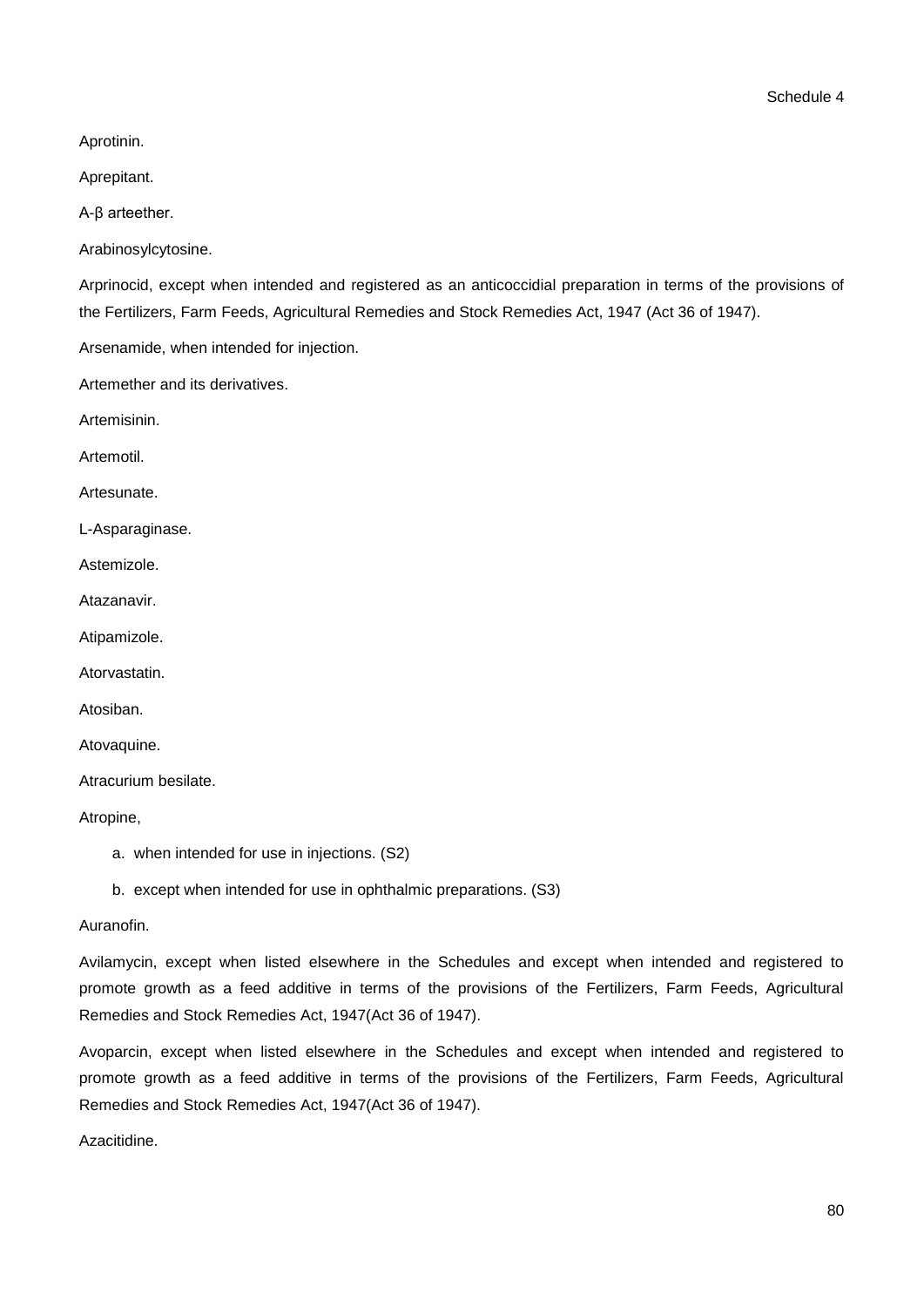Azathioprine.

Azithromycin.

Azlocillin.

Aztreonam.

Baclofen.

Bacitracin, except when intended for topical application to the epidermis, nares and external ear. (S1) and except when registered in terms of the provisions of the Fertilizers, Farm Feeds, Agricultural Remedies and Stock Remedies Act, 1947 (Act 36 of 1947).

Bambermycin, except when listed elsewhere in the Schedules and except when intended and registered to promote growth as a feed additive in terms of the provisions of the Fertilizers, Farm Feeds, Agricultural Remedies and Stock Remedies Act, 1947 (Act 36 of 1947).

Barium sulfate.

Basiliximab.

Bacampicillin.

Beclomethasone dipropionate, except when intended for inhalation or nasal administration. (S3)

Bedaquiline.

Bee venom, exept preparations intended for application to the skin. (S1)

Belatacep.

Bemegride.

Bemiparin.

Bendamustine.

Benethamine penicillin.

Benzathine benzylpenicillin.

Benzathine phenoxymethylpenicillin.

Benzocaine,

- a. when intended for ophthalmic or parenteral use;
- b. except in lozenges containing 30 milligrams or less of benzocaine, per dosage unit; (S1)
- c. except when intended for topical use; (S1)
- d. except in preparations containing 2 percent or less of benzocaine. (S1)

Benzylpenicillin.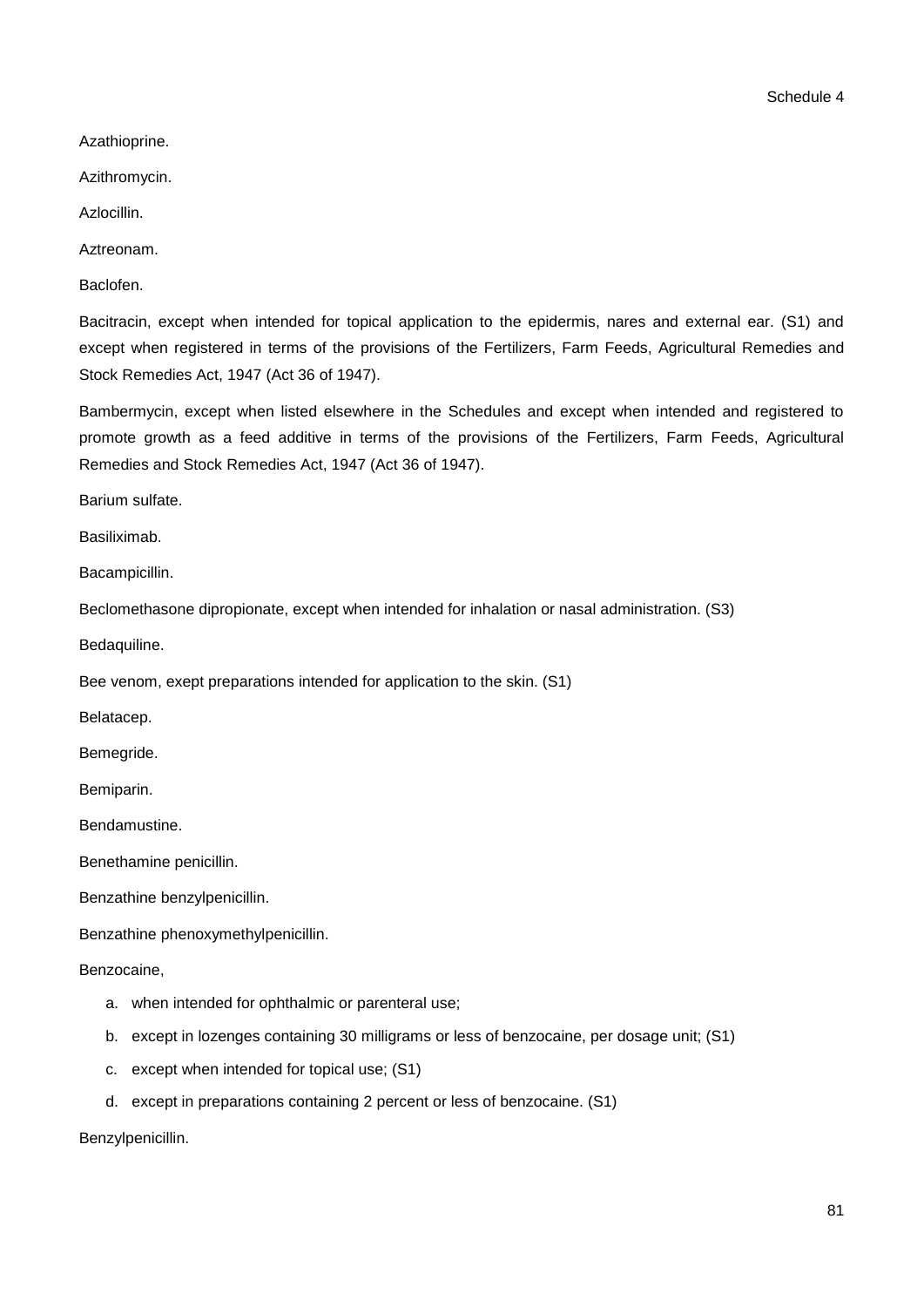Betamethasone.

Bethanechol.

Betiatide.

Bevacizumab.

Bicalutamide.

Bifonazole, except when intended for application to the skin. (S1)

Bimatoprost.

Biolimus.

Biological medicines, injectable preparations thereof, when intended for human use and unless listed elsewhere in the Schedules,

- a. except vaccines, when listed elsewhere in the Schedules and vaccines registered in terms of the provisions of the Fertilizers, Farm Feeds, Agricultural Remedies and Stock Remedies Act, 1947 (Act 36 of 1947).
- b. but specifically including the following
	- (i) Equine anti-human thymocyte globulin;
	- (ii) Equine gamma globulin;
	- (iii) Human anti-D immunoglobulin;
	- (iv) Human anti-thymocyte rabbit immunoglobulin;
	- (v) Hepatitis A vaccine;
	- (vi) Hepatitis B immunoglobulin;
	- (vii) Human normal immunoglobulin, possibly polyvalent or possibly including IgG, IgA, or IgM;
	- (viii) Human plasmaalbumin;
	- (ix) *Neiserria meningitides* vaccine;
	- (x) Pneumococcal vaccine, polysaccharide;
	- (xi) Rabies immunoglobulin;
	- (xii) Rabies vaccine;
	- (xiii) Recombinant cholera toxin B subunit;
	- (xiv) rhDNase-dornase alfa;
	- (xv) Snake antivenom;
	- (xvi) Tetanus immunoglobulin;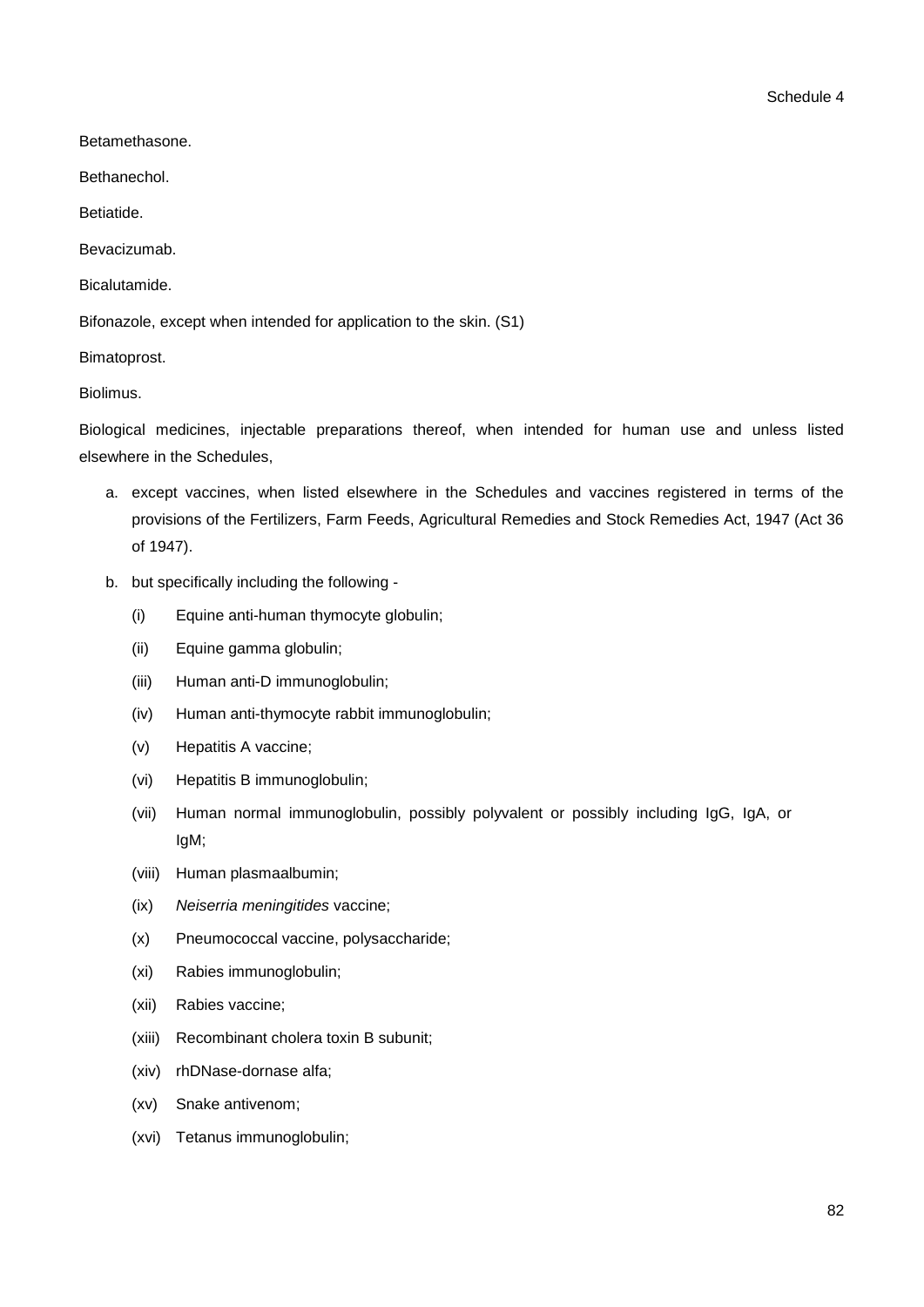- (xvii) Varicella immunoglobulin;
- (xviii) Varicella-zoster virus vaccine;
- (xix) Yellow Fever virus, attenuated.

Biperiden.

Bleomycin.

Boceprevir.

Bortezomib.

Botulinum toxin.

Brentuximab.

Bretylium tosilate.

Bromocriptine.

Budesonide, except when intended for inhalation or nasal administration. (S3)

Bufenoide.

Bumadizone.

Bupivicaine.

Buserelin.

Busulfan.

Butoconazole, except -

- a. when intended for application to the skin; (S1) and
- b. when intended for human vaginal use, specifically for the treatment of recurrent vaginal candidiasis. (S1)

Cabergoline.

Cabazitaxel.

**Calcitonin** 

Calcitriol.

Calcium,

- a. when indicated for the treatment of hyperphosphataemia; (S0)
- b. except in oral preparations or mixtures containing more than1300 mg of calcium per recommended daily dose alone or in combination with other active pharmaceutical ingredients; (S1)
- c. except in preparations thereof for injection; (S3)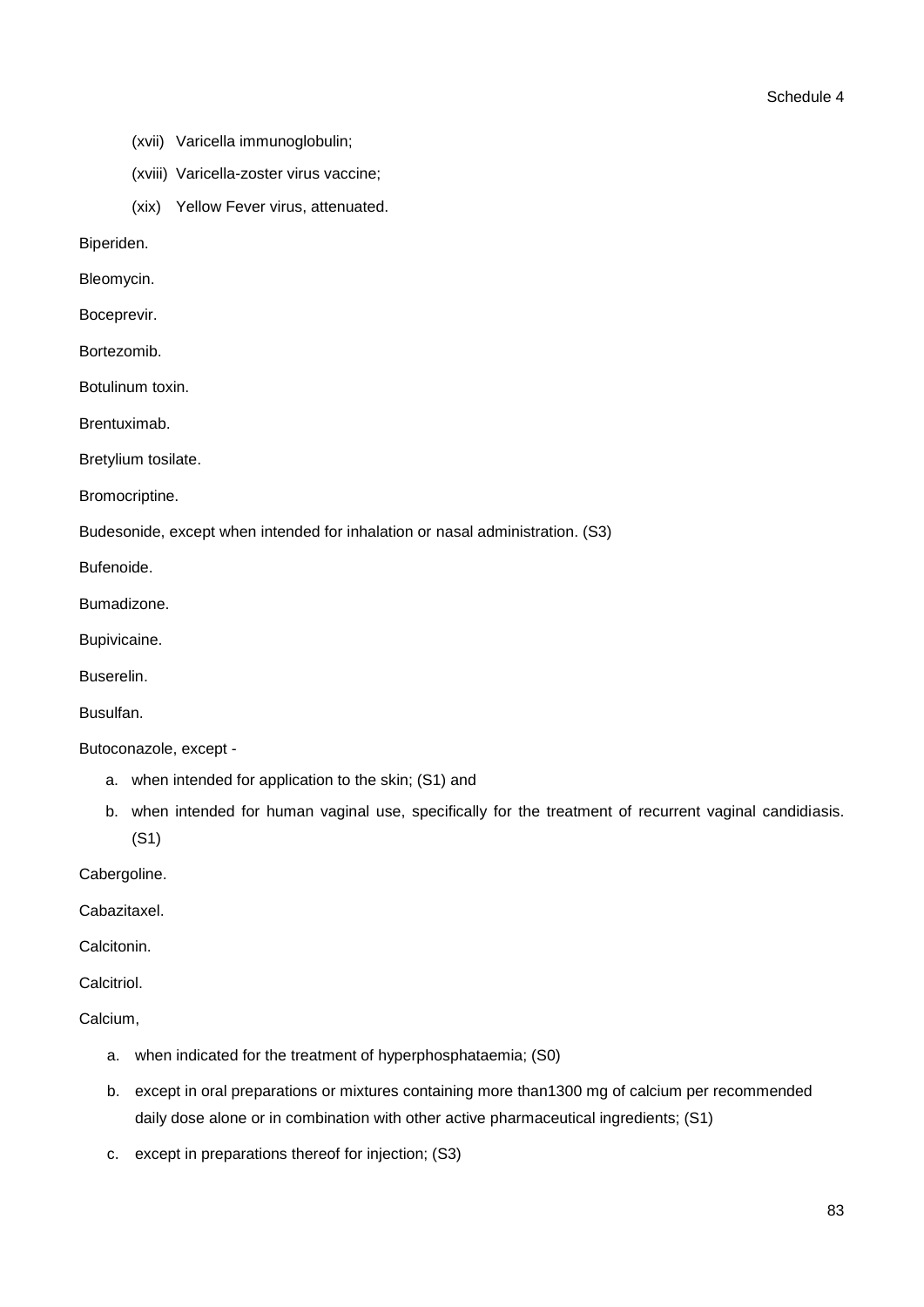d. except when registered in terms of the provisions of the Fertilizers, Farm Feeds, Agricultural Remedies and Stock Remedies Act, 1947 (Act 36 of 1947).

Cambendazole, except when intended and registered as an anthelmintic in terms of the provisions of the Fertilizers, Farm Feeds, Agricultural Remedies and Stock Remedies Act, 1947 (Act 36 of 1947).

Canakinumab.

Candicidin.

Capsaicin, when intended for transdermal application.

Capecitabine.

Capreomycin.

Carbachol, except ophthalmic preparations thereof, when intended for glaucoma. (S3)

Carbadox, except when listed elsewhere in the Schedules and except when intended and registered to promote growth as a feed additive in terms of the provisions of the Fertilizers, Farm Feeds, Agricultural Remedies and Stock Remedies Act, 1947 (Act 36 of 1947).

Carbenicillin.

Carbetocin.

Carbidopa.

Carboplatin.

Carbuterol, when intended for injection. (S2, S3)

Carmustine.

Carnidazole, except when listed elsewhere in the Schedules and except injections thereof intended for use in pigeons and registered in terms of the provisions of the Fertilizers, Farm Feeds, Agricultural Remedies and Stock Remedies Act, 1947 (Act 36 of 1947).

Casopitant.

Caspofungin.

Cefaclor.

Cefadroxil.

Cefalexin.

Cefaloridine.

Cefalosporin.

Cefalotin.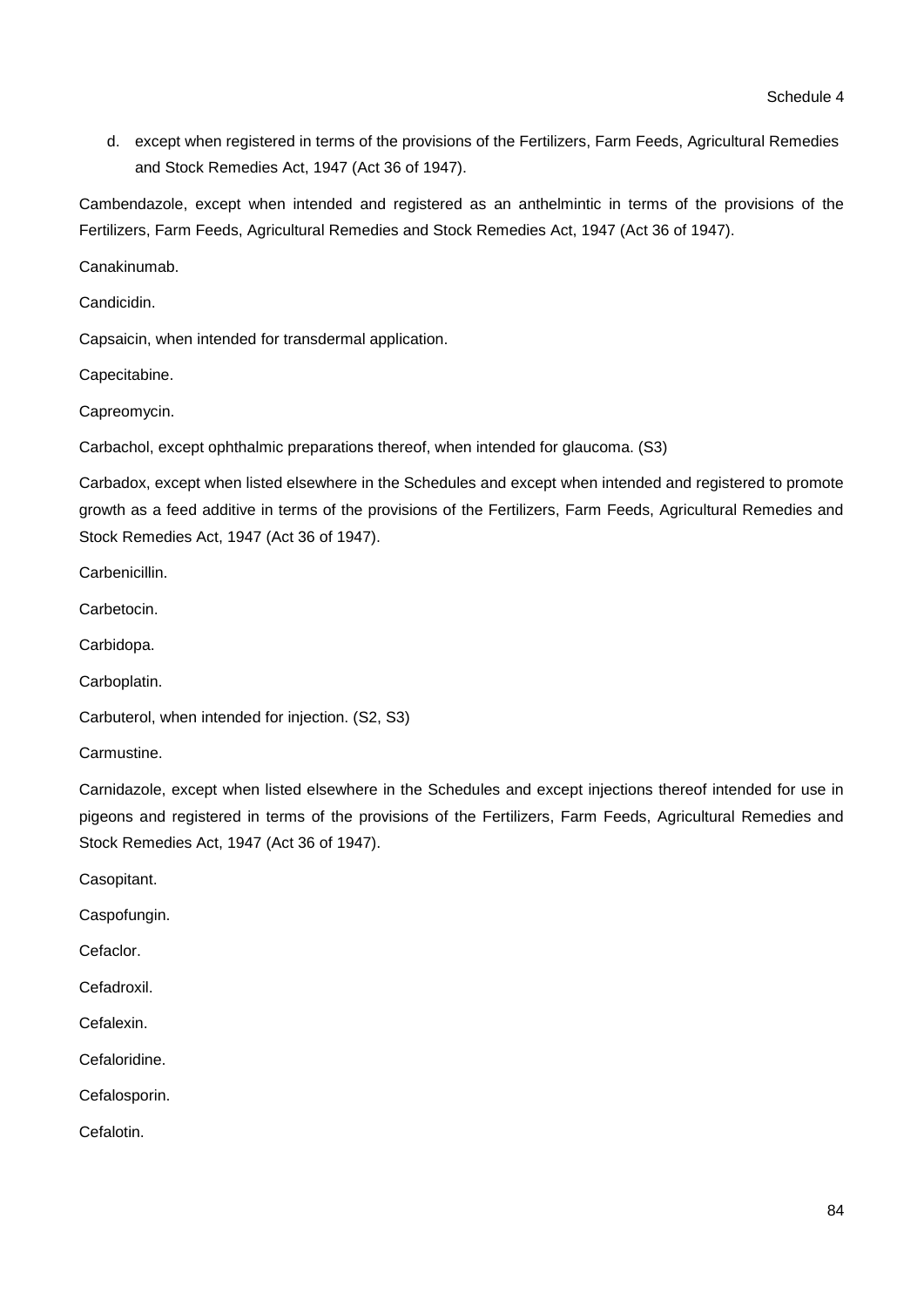- Cefamandole.
- Cefazolin.
- Cefepime.
- Cefixime.
- Cefmetazole.
- Cefodizime.
- Cefonicid.
- Cefoperazone.
- Cefotaxime.
- Cefotetan.
- Cefovecin.
- Cefoxitin.
- Cefpirome.
- Cefpodoxime.
- Cefprozil.
- Cefquinome.
- Cefradine.
- Cefsulodin.
- Ceftaroline.
- Ceftazidime.
- Ceftibuten.
- Ceftiofur.
- Ceftizoxime.
- Ceftobiprole.
- Ceftriaxone.
- Cefuroxime.
- Cefalotin.
- Cerivastatin.
- Certoparin.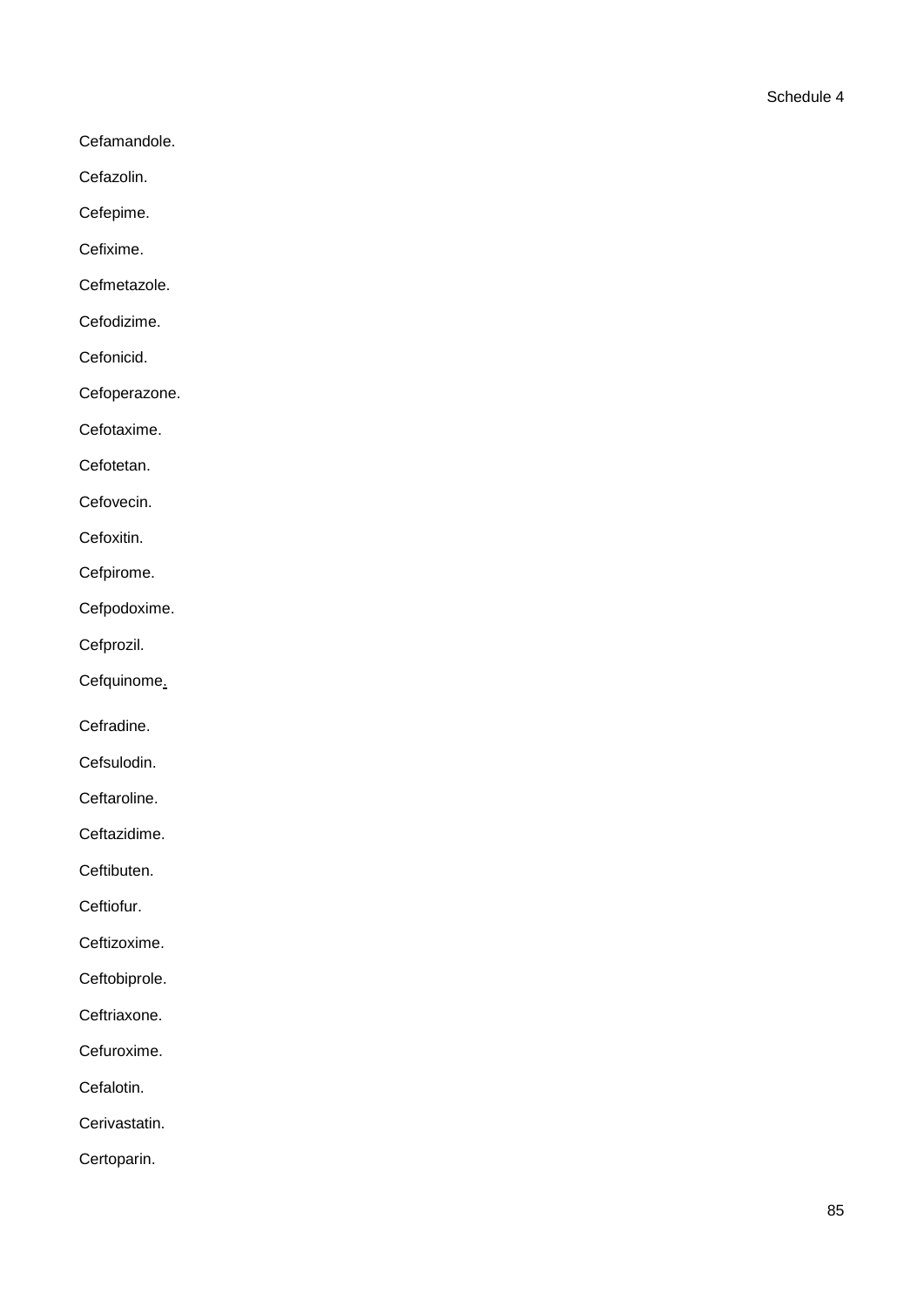Ceruletide.

Cetrorelix.

Cetuximab.

Chlorambucil.

Chlormadinone.

Clodantoin.

**Chloroquine** 

Choriogonadotropin alfa.

Chloramphenicol.

Chlorquinaldol.

Chlortetracycline except when listed elsewhere in the Schedules and except injections thereof intended for the treatment of anaplasmosis, footrot, heartwater, navel ill and pneumonia in sheep and cattle and capsules thereof intended for the use in pigeons and derivatives when intended for topical use in the management of wounds in animals and registered in terms of the provisions of the Fertilizers, Farm Feeds, Agricultural Remedies and Stock Remedies Act, 1947 (Act 36 of 1947).

Chorionic gonadotrophin.

Chymopapain, when intended for injection.

Ciclacillin.

Ciclosporin.

Cilastatin.

Cinacalcet.

Cinoxacin.

Ciplofloxacin.

Ciprofloxacin.

Cisapride.

Cisatracurium.

Cisplatin.

Cladribine.

Clanobutin.

Clarithromycin.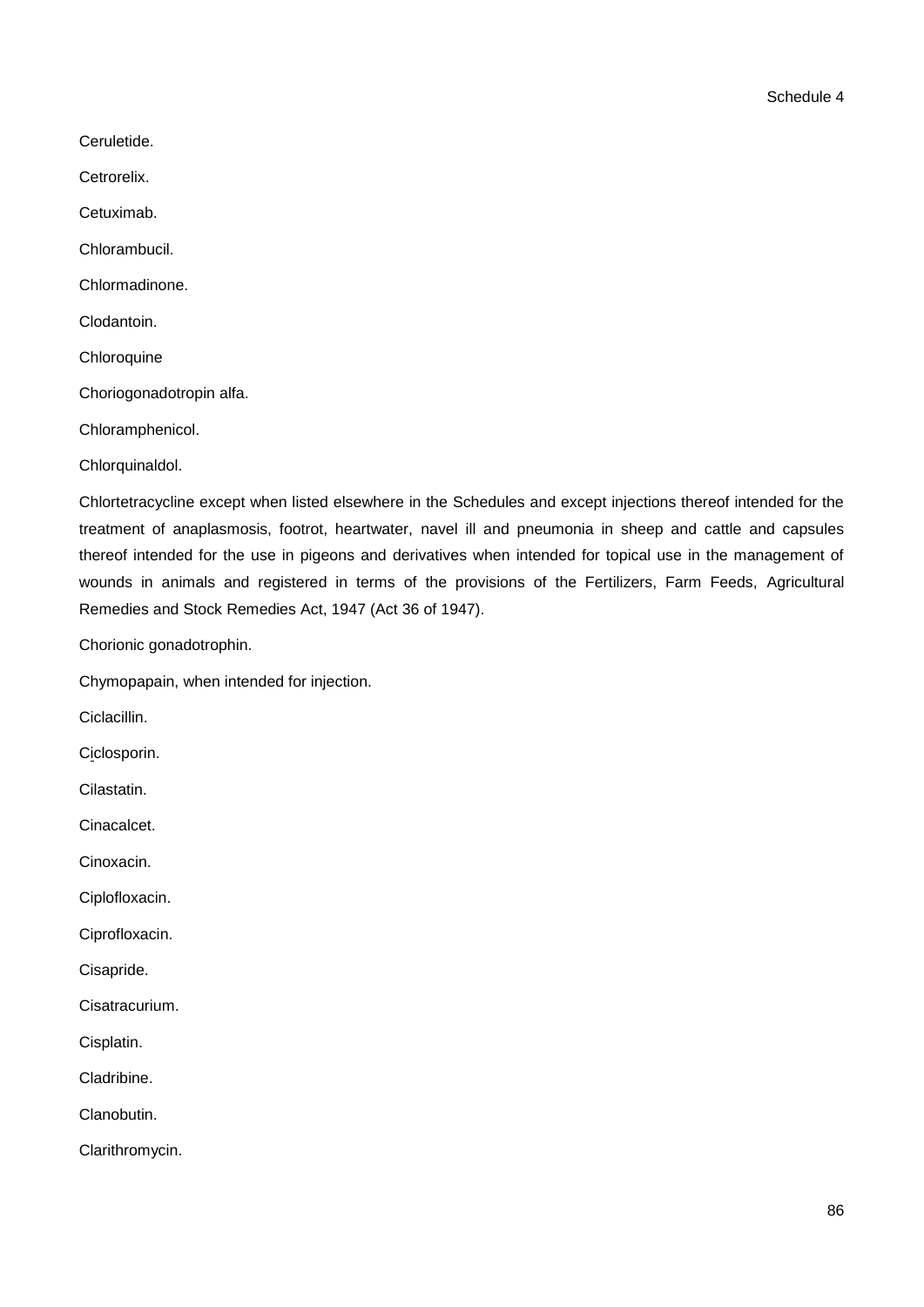Clavulanic acid.

Clazuril, except when intended and registered as an anti-coccidial preparation in terms of the provisions of the Fertilizers, Farm Feeds, Agricultural Remedies and Stock Remedies Act, 1947 (Act 36 of 1947).

Clemizole penicillin.

Clenbuterol.

Clioquinol.

Clindamycin.

Clobetasol.

Clobetasone.

Clofazimine.

Clomifene.

Cloprostenol, when intended for veterinary use.

Closantel, except when intended and registered as an anthelmintic in terms of the provisions of the Fertilizers, Farm Feeds, Agricultural Remedies and Stock Remedies Act, 1947 (Act 36 of 1947).

Clotrimazole, except when intended for application to the skin (S1) and when intended for human vaginal use, specifically for the treatment of recurrent vaginal candidiasis. (S1)

Cloxacillin, except when listed elsewhere in the Schedules and except intra-mammary preparations thereof, containing tracer dye(s) and intended for the treatment of mastitis in cattle and registered in terms of the provisions of the Fertilizers, Farm Feeds, Agricultural Remedies and Stock Remedies Act, 1947 (Act 36 of 1947).

Colfosceril.

Colistin.

Contrast media, unless listed elsewhere in the Schedules.

Corifollitropin alfa.

Corticosteroids (natural or synthetic), unless listed elsewhere in the Schedules, except –

- a. hydrocortisone and hydrocortisone acetate when used as a single active ingredient in a maximum concentration of 1,0 per cent in preparations intended for application to the skin; (S2)
- b. triamcinolone when intended for application to oral lesions; (S2) and
- c. when contained in preparations intended for nasal administration. (S2, S3)

Co-tetroxazine.

Co-trifamole.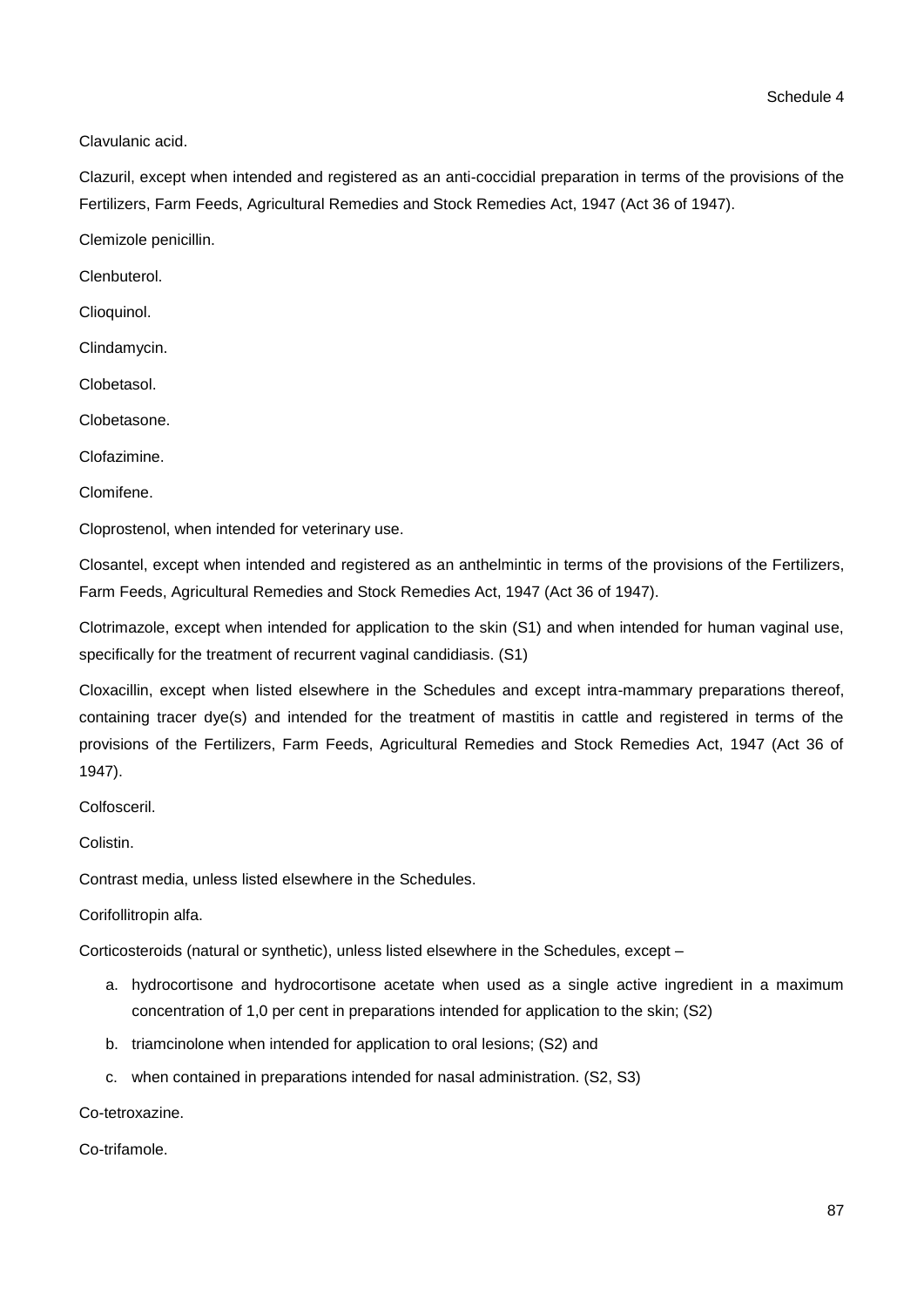Co-trimoxazole.

Crizotinib.

Cyclofenil.

Cyclophosphamide and its derivatives, unless listed in another Schedule.

Cycloserine.

Cyprenorphine.

Cyproterone acetate.

Cytarabine.

Dabigatran

Dacarbazine.

Dacliximab.

Daclizumab.

Dactinomycin.

Dalteparin.

Danaparoid.

Danofloxacin.

Dantrolene.

Dapagliflozin.

Dapsone and its derivatives, unless listed elsewhere in the Schedules.

Daptomycin.

Darbepoetin Alfa

Darunavir.

Dasatinib.

Daunorubicin.

Decitabine.

Deconexent (DHA) 380, when indicated for the treatment of hypertriglyceride levels.

Decoquinate, except when listed elsewhere in the Schedules and except when intended and registered as an anti-coccidial preparation in terms of the provisions of the Fertilizers, Farm Feeds, Agricultural Remedies and Stock Remedies Act, 1947 (Act 36 of 1947).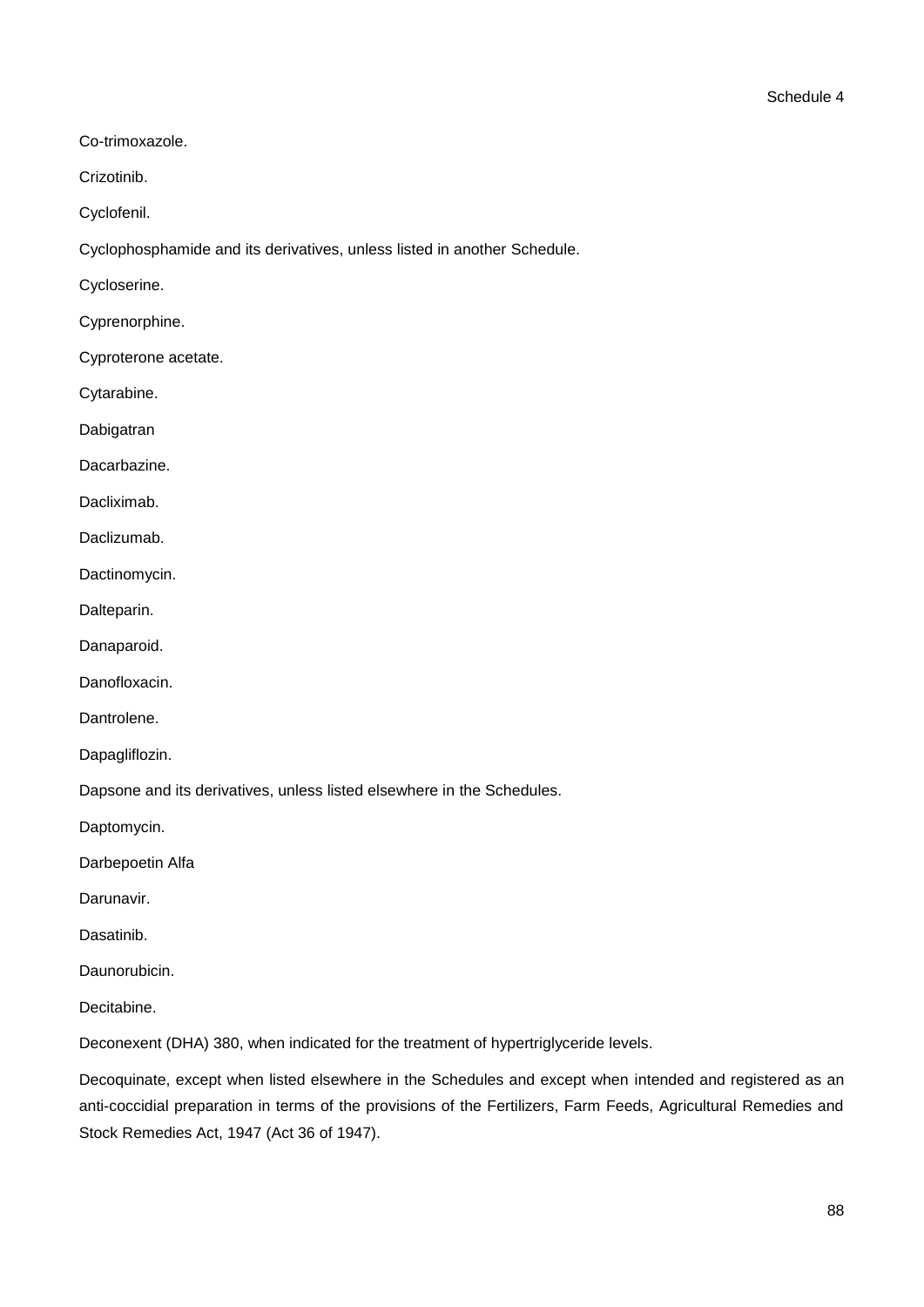- Deferasirox.
- Deferipone.

Deferoxamine.

Degarelix.

Demecarium.

Demeclocycline.

Denosumab.

Desirudin.

Desonide.

Desmopressin.

Desoximetasone.

Dexamethasone.

Diatrizoic acid.

Diazoxide.

Dichlorophen, except -

- a. preparations and mixtures when intended for application to the skin; (S0) and
- b. except when intended for use and registered as an anthelmintic in terms of the provisions of the Fertilizers, Farm Feeds, Agricultural Remedies and Stock Remedies Act, 1947 (Act 36 of 1947).

Diclazuril, except when intended registered as an anti-coccidial preparation in terms of the provisions of the Fertilizers, Farm Feeds, Agricultural Remedies and Stock Remedies Act, 1947 (Act 36 of 1947).

Diclodronic acid.

Dicloxacillin.

Didanosine.

Diethylcarbamazine.

Diflorasone.

Difloxacin.

Diflucortolone.

Dihydralazine.

Dihydrostreptomycin except when listed elsewhere in the Schedules and except intra-mammary preparations thereof, containing tracer dye(s) and intended for the treatment of mastitis in cattle and registered in terms of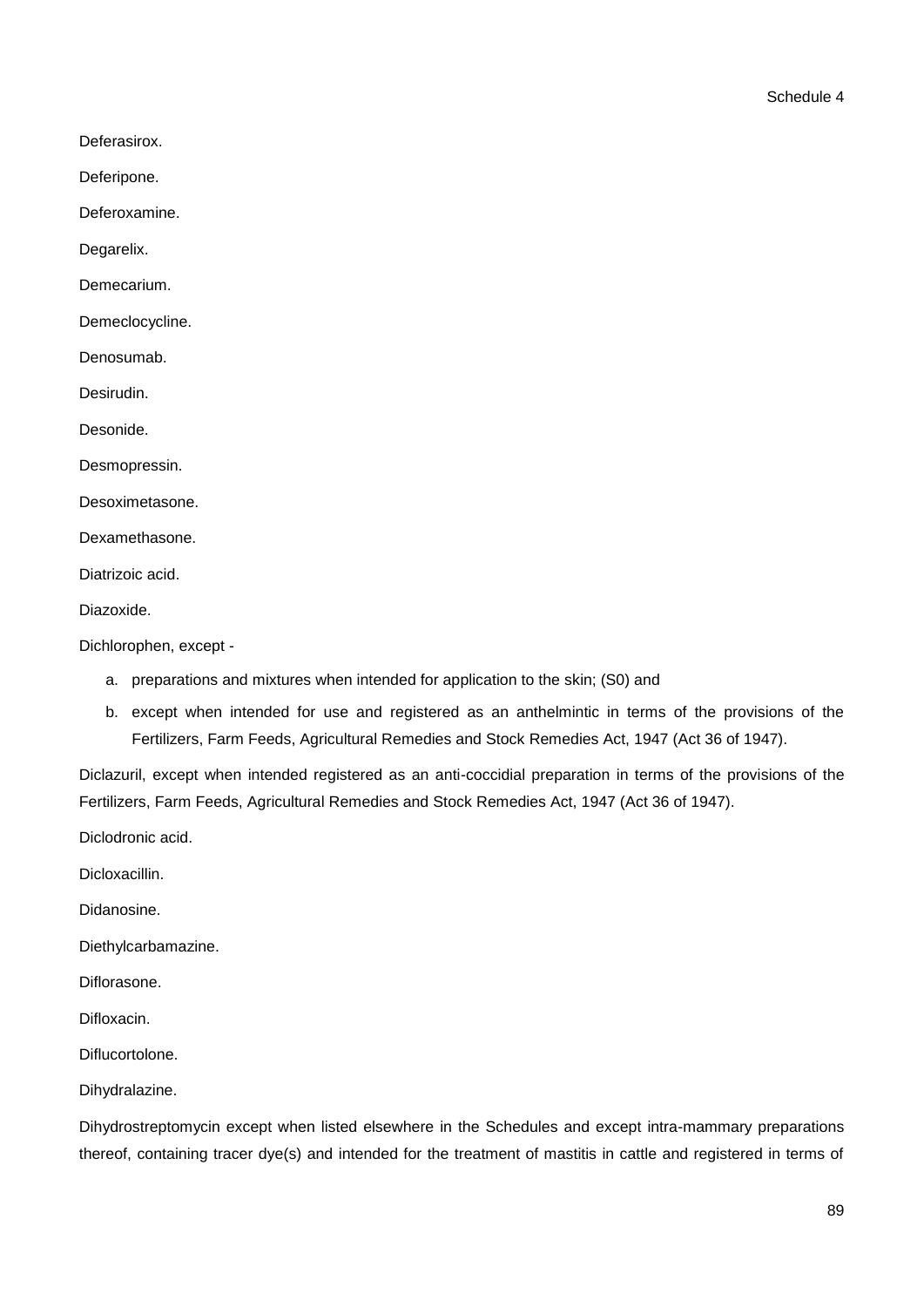the provisions of the Fertilizers, Farm Feeds, Agricultural Remedies and Stock Remedies Act, 1947 (Act 36 of 1947).

Dihydrotachysterol.

Diiodohydroxyquinoline, except when intended and registered as an anti-coccidial preparation in terms of the provisions of the Fertilizers, Farm Feeds, Agricultural Remedies and Stock Remedies Act, 1947 (Act 36 of 1947).

Di-isopropyl fluorophosphate.

Dilazep.

Diloxanide furoate.

Dimethyl sulphoxide.

Dimetridazole, except when listed elsewhere in the Schedules and except when intended for use in pigeons, as an anti-spirochaete preparation for pigs and to promote growth in terms of the provisions of the Fertilizers, Farm Feeds, Agricultural Remedies and Stock Remedies Act, 1947 (Act 36 of 1947).

Diminazene, except when intended and registered as an antibabesial in terms of the provisions of the Fertilizers, Farm Feeds, Agricultural Remedies and Stock Remedies Act, 1947.

Dinitolmide, except when listed elsewhere in the Schedules and except when intended and registered as an anti-coccidial preparation in terms of the provisions of the Fertilizers, Farm Feeds, Agricultural Remedies and Stock Remedies Act, 1947 (Act 36 of 1947).

Dinitrophenol.

Dinoprostone.

Diphemethoxidine.

Difenidol.

Disophenol, except when intended and registered as an anthelmintic in terms of the provisions of the Fertilizers, Farm Feeds, Agricultural Remedies and Stock Remedies Act, 1947 (Act 36 of 1947).

Disopyramide.

Distigmine.

Ditazole.

Dobutamine.

Docetaxel.

Dolasetron.

Dolutegravir.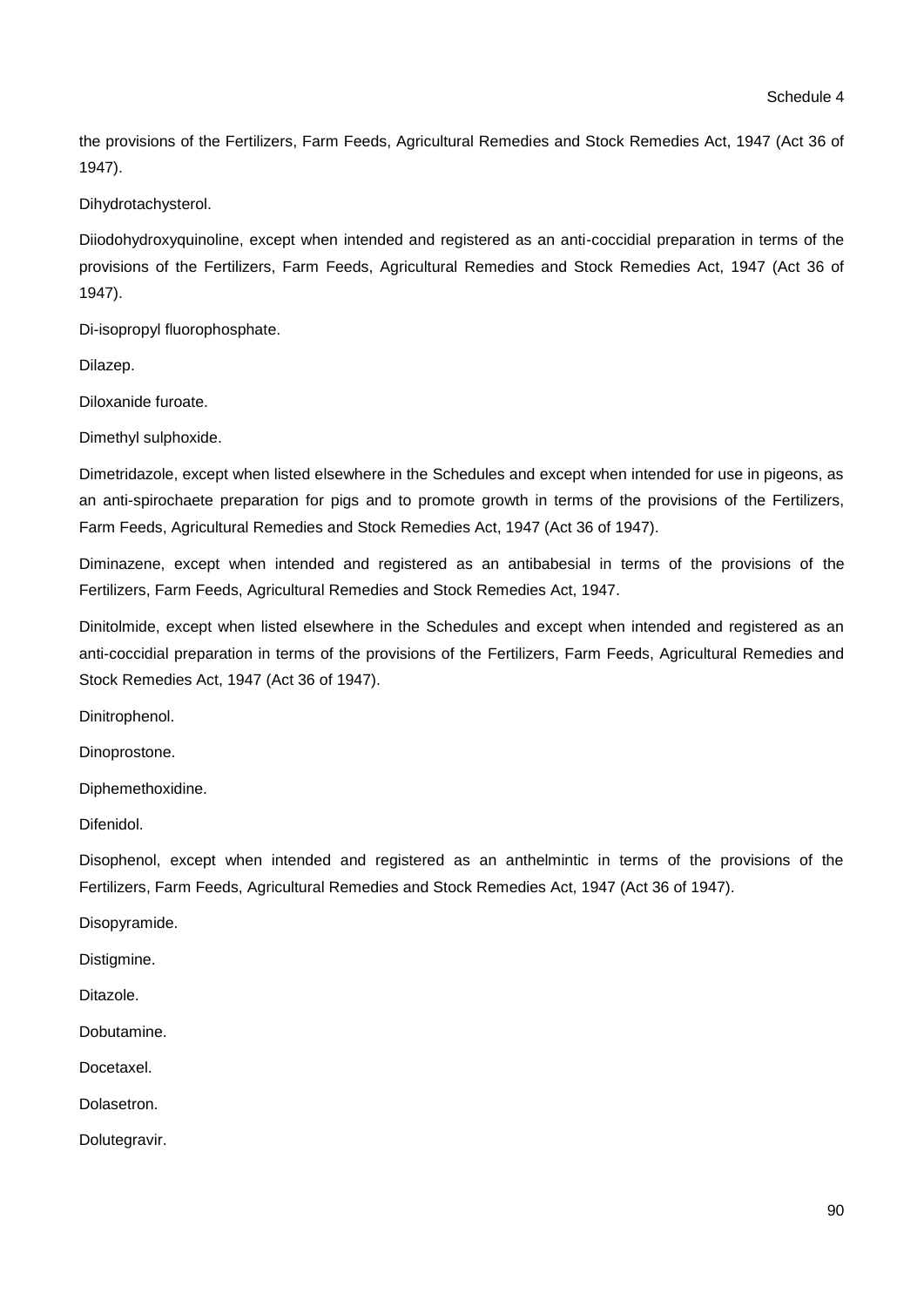Domperidone.

Dopa.

Dopamine.

Doripenem.

Doxapram.

Doxepin, when intended for application to the skin. (S5)

Doxorubicin.

Doxycycline, except

- a. when intended and labelled for the chemoprophylaxis of malaria in those aged 8 years and older, for periods not exceeding 4 months of continuous use; (S2)
- b. in preparations thereof for the treatment of animals and registered in terms of the provisions of the Fertilizers, Farm Feeds, Agricultural Remedies and Stock Remedies Act, 1947 (Act 36 of 1947), excluding when intended for administration in animal feed.

Dronedarone.

Drospirenone,

- a. when intended for hormone replacement therapy;
- b. except when intended for oral contraception. (S3)

Drotrecognin.

Dutasteride.

Dydrogesterone.

Econazole, except -

- a. when intended for application to the skin (S1) and
- b. when intended for human vaginal use, specifically for the treatment of recurrent vaginal candidiasis. (S1)

Edoxudine.

Edrophonium.

Efalizumab.

Efavirenz.

Eicosapent (EPA) 460, when indicated for the treatment of hypertriglyceride levels.

Eletriptan.

Eltrombopag.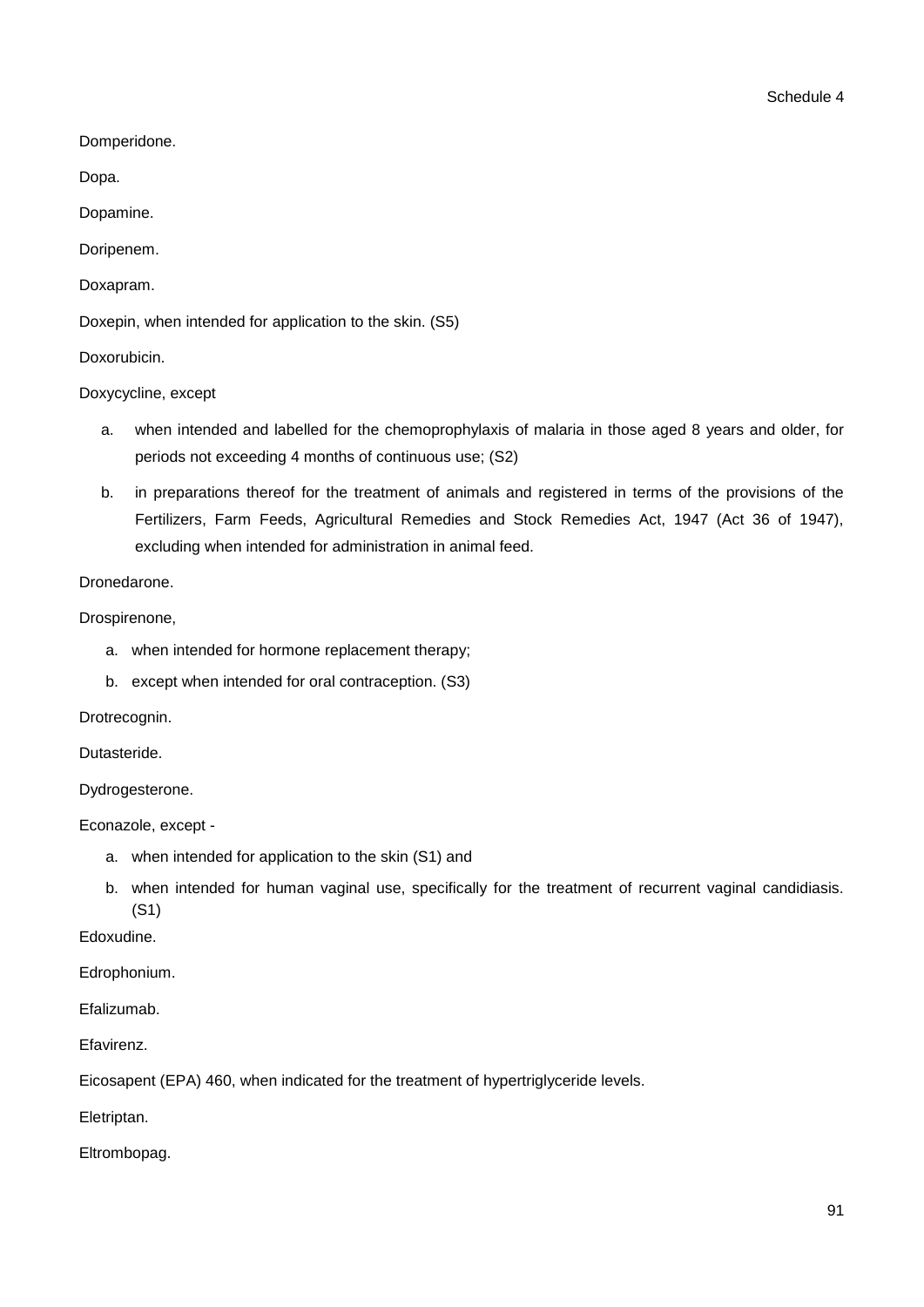Emetine, except substances, preparations and mixtures containing less than 0,2 percent of alkaloids, calculated as emetine. (S2)

Empagliflozin.

**Emtricitabine** 

Encainide.

Enilconazole, except when intended for application to the skin. (S1)

Enoxacin.

Enoxaparin.

Enramycin, except when intended and registered to promote growth as a feed additive in terms of the provisions of the Fertilizers, Farm Feeds, Agricultural Remedies and Stock Remedies Act, 1947 (Act 36 of 1947).

Enrofloxacin.

Entacapone.

Entecavir.

Enzalutamide.

Epicillin.

Epinephrine, when intended for injection. (S2, S3)

Epirizole.

Epirubicin (4-epidoxorubicin).

Eplerenone.

Epoetin beta, polyethylene glycol.

Eptacog alfa.

Eptifibatide.

Ergometrine maleate.

Ergot alkaloids (natural or synthetic), except preparations and mixtures thereof when intended for the treatment of migraine. (S2)

Eribulin.

Erlotinib.

Ertapenem.

**Etravirine**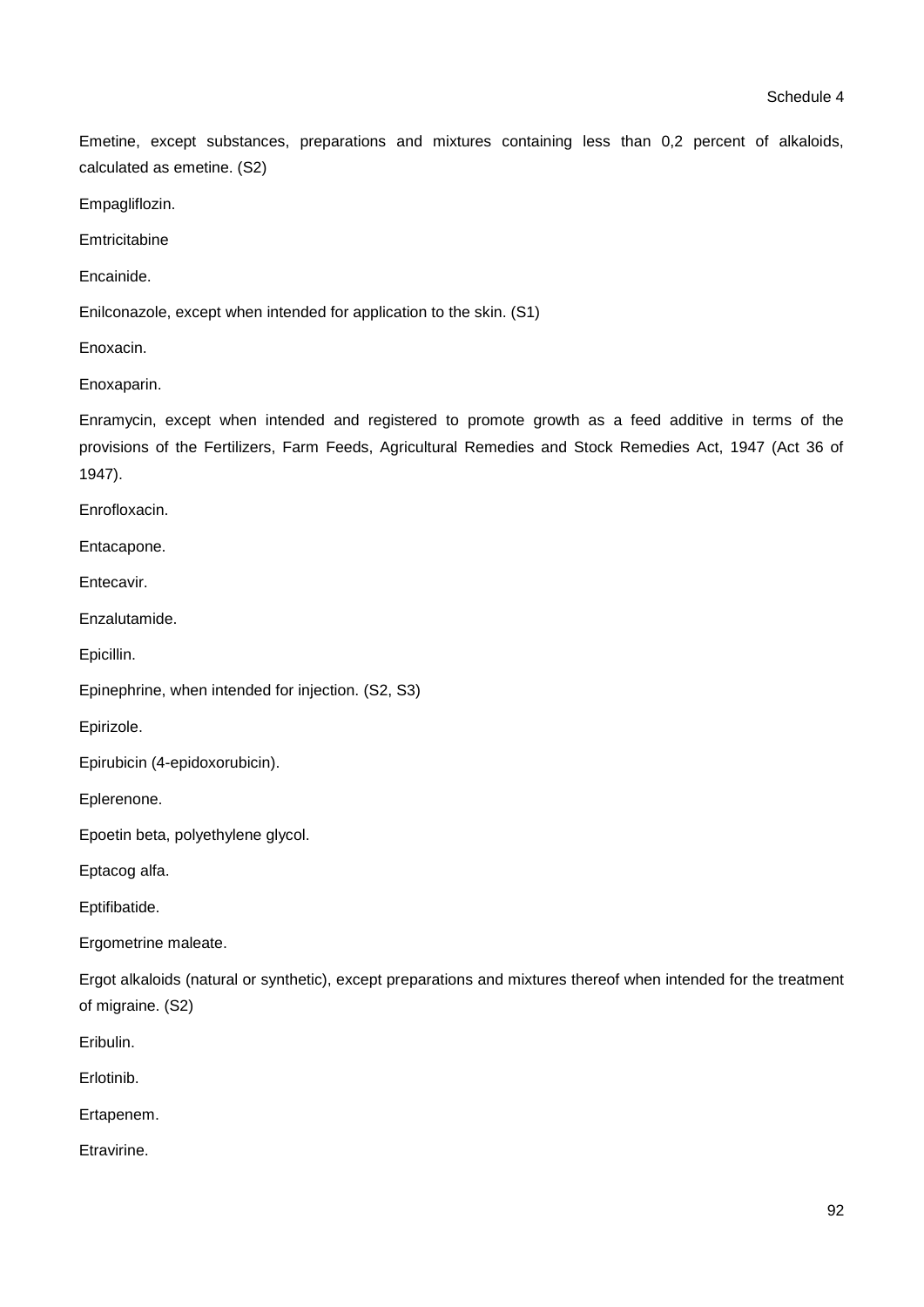## Erythromycin.

## Esomeprazole.

## Estradiol,

- a. when intended for hormone replacement therapy;
- b. except when intended for human vaginal use; (S2)
- c. except when intended for oral contraception. (S3)

Estramustine.

Etamiyan.

Etanercept.

Etidronic acid.

Etiproston.

Ethopabate, except when listed elsewhere in the Schedules and except when intended and registered as an anti-coccidial preparation in terms of the provisions of the Fertilizers, Farm Feeds, Agricultural Remedies and Stock Remedies Act, 1947 (Act 36 of 1947).

Ethambutol.

Ethionamide.

Etofamide.

Etoglucid.

Etoposide.

Everolimus.

Exemestane.

Ezetimibe.

Famciclovir.

Famotidine, except when intended for the short term symptomatic relief of heartburn caused by excess acid, where the maximum dose is 10 milligrams, the maximum daily dose (per 24 hours) is 20 milligrams and the maximum treatment period is 2 weeks. (S2)

Fampridine.

Fazadinium.

Febantel,except when intended and registered as an anthelmintic in terms of the provisions of the Fertilizers, Farm Feeds, Agricultural Remedies and Stock Remedies Act, 1947 (Act 36 of 1947).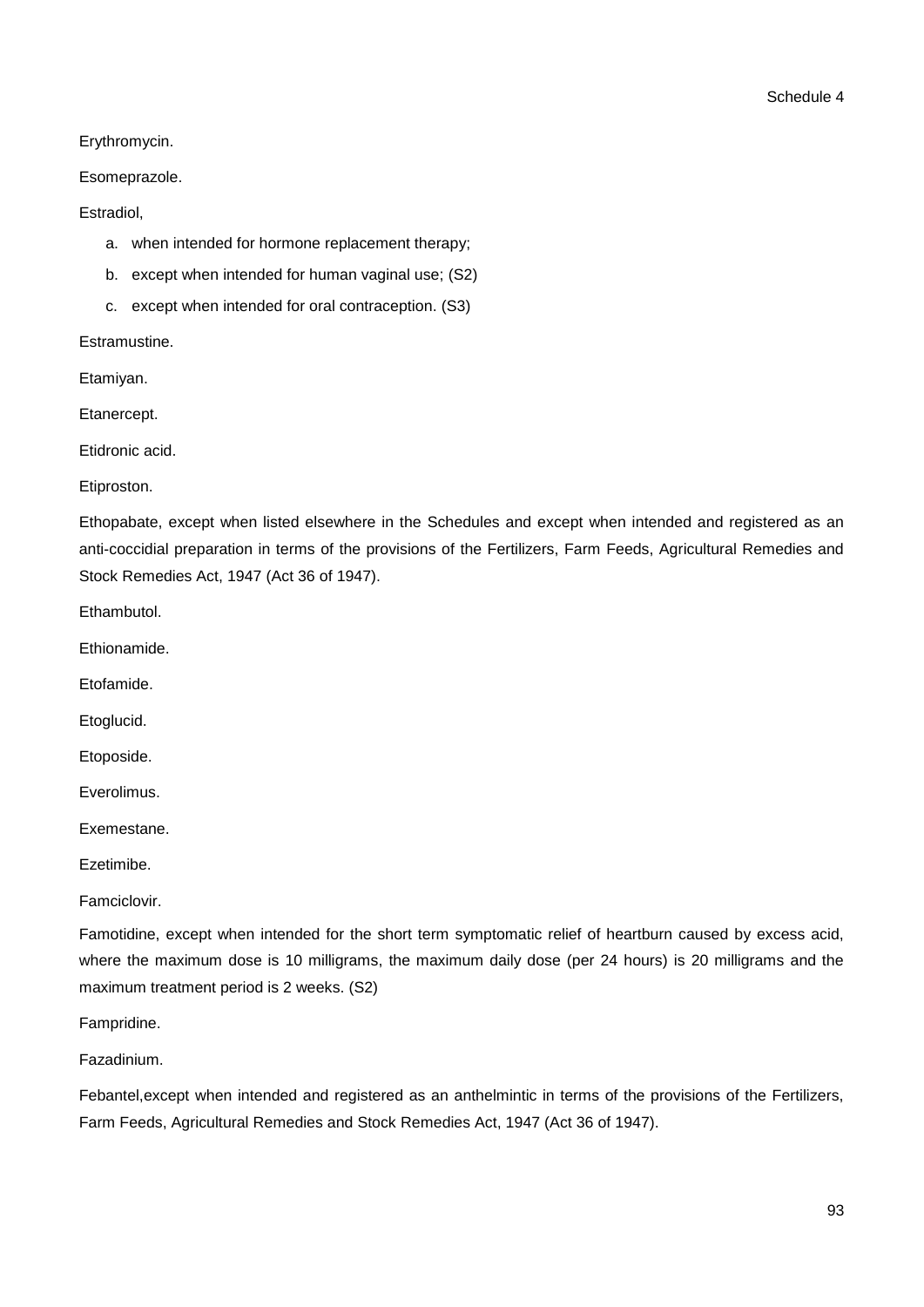Fenchlorphos, except when registered in terms of the provisions of the Fertilizers, Farm Feeds, Agricultural Remedies and Stock Remedies Act, 1947 (Act 36 of 1947).

Fenoldopam.

Fenoterol, when intended for the prevention or delay of labour, and preparations thereof for injection. (S2, S3)

Fenticonazole.

Fertirelin.

Ferucarbitran.

Filgrastim.

Finasteride.

Fingolimod.

Flecainide.

Florfenicol.

Flosequinan.

Flucloxacillin.

Fluconazole.

Flucytosine.

Fludarabine.

Fludrocortisone acetate.

Flugestone.

Flumethasone.

Flunisolide, except when intended for inhalation or nasal administration. (S2, S3).

Fluocinolone.

Fluocinonide.

Fluocortolone.

Fluorides,

- a. except in oral medicinal preparations or mixtures intended for ingestion containing 0,25 milligrams or less of fluorine per dosage unit; (S1)
- b. except in toothpaste containing less than 0,15 percent fluoride; (S0) and
- c. except in mouth rinses containing less than 0,15 percent fluoride. (S0)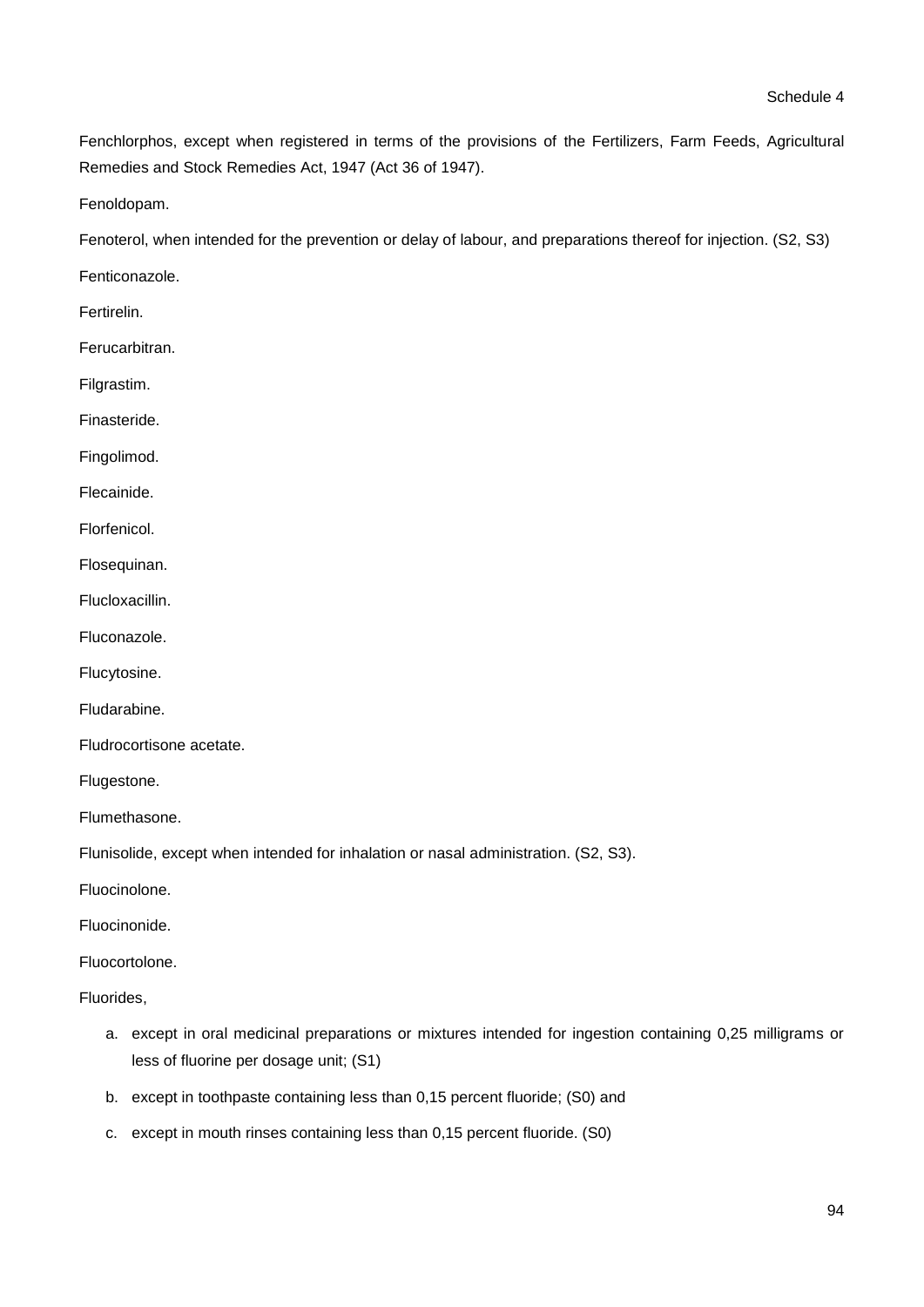Fluorometholone.

5-Fluorouracil.

Fluprednidene.

## Flurbiprofen,

- a. when intended for ophthalmic use; (S3)
- b. except when in the form of lozenges, indicated for the relief of pain associated with sore throats, subject to:
	- (i) a maximum of 8,75 milligrams per lozenge;
	- (ii) a maximum treatment period of 3 days; and
	- (iii) a maximum pack size of 15 lozenges. (S1)
- c. except when intended for application to the skin, provided that in the case of application by transdermal patch:
	- (i) use is restricted to adults and children 12 years and older; and
	- (ii) the treatment period is limited to a maximum of 4 weeks. (S1)
- d. except when intended for the treatment of post-traumatic conditions, for a maximum period of 5 days; (S2).

### Flutamide.

Fluticasone furoate, **except** -

- a. when intended for nasal administration, as an aqueous spray**,** in the short-term (less than 6 months) prophylaxis and treatment of the symptoms of seasonal allergic rhinitis (hay fever) in adults and children over 12 years of age, subject to-
	- (i) a maximum daily dose of 55 micrograms per nostril; and
	- (ii) a maximum pack size limit of 120 doses. (S2)
- b. when intended for inhalation or nasal administration. (S3)

### Fluticasone propionate, **except -**

- a. when intended for nasal administration as an aqueous spray, in the short-term (less than 6 months prophylaxis and treatment of the symptoms of seasonal allergic rhinitis (hay fever) in adults and children over 12 years of age, subject to-
	- (i) a maximum daily dose of 100 micrograms per nostril; and
	- (ii) a maximum pack size of 120 doses. (S2)
- b. when intended for inhalation or nasal administration. (S3)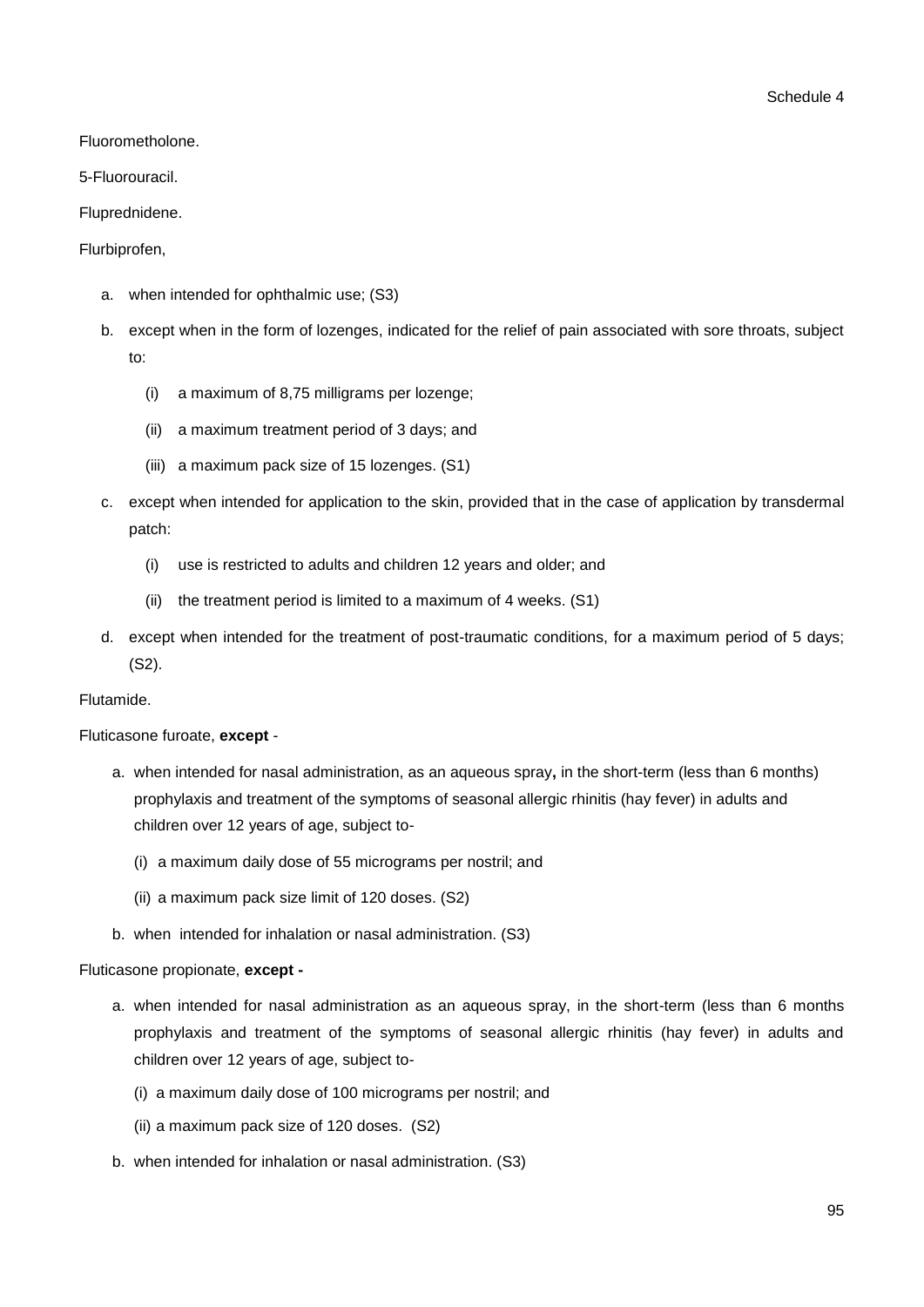Fluvastatin.

Follitropin alfa.

Fondaparinux.

Formoterol.

Fosamprenavir.

Fosaprepitant.

Fosfomycin.

Fosphenytoin sodium.

Fotemustine.

Framycetin.

Ftorafur.

**Fulvestrant** 

Furaltadone, except when listed elsewhere in the Schedules and except when intended as a single oral dosage for gastro-intestinal infections and registered in terms of the provisions of the Fertilizers, Farm Feeds, Agricultural Remedies and Stock Remedies Act, 1947 (Act 36 of 1947).

Furazolidone.

Fusidic acid.

Gadobutrol.

Gadodiamide.

Gadofosveset.

Gadoversetamide.

Galactose, when used as a contrast agent.

Galantamine.

Gallamine.

Gamithromycin.

Gamma benzene hexachloride, except when intended to be used for the second line treatment of lice in a pack size not exceeding 60 millilitres. (S2)

Ganciclovir.

Ganirelix.

Gatifloxacin.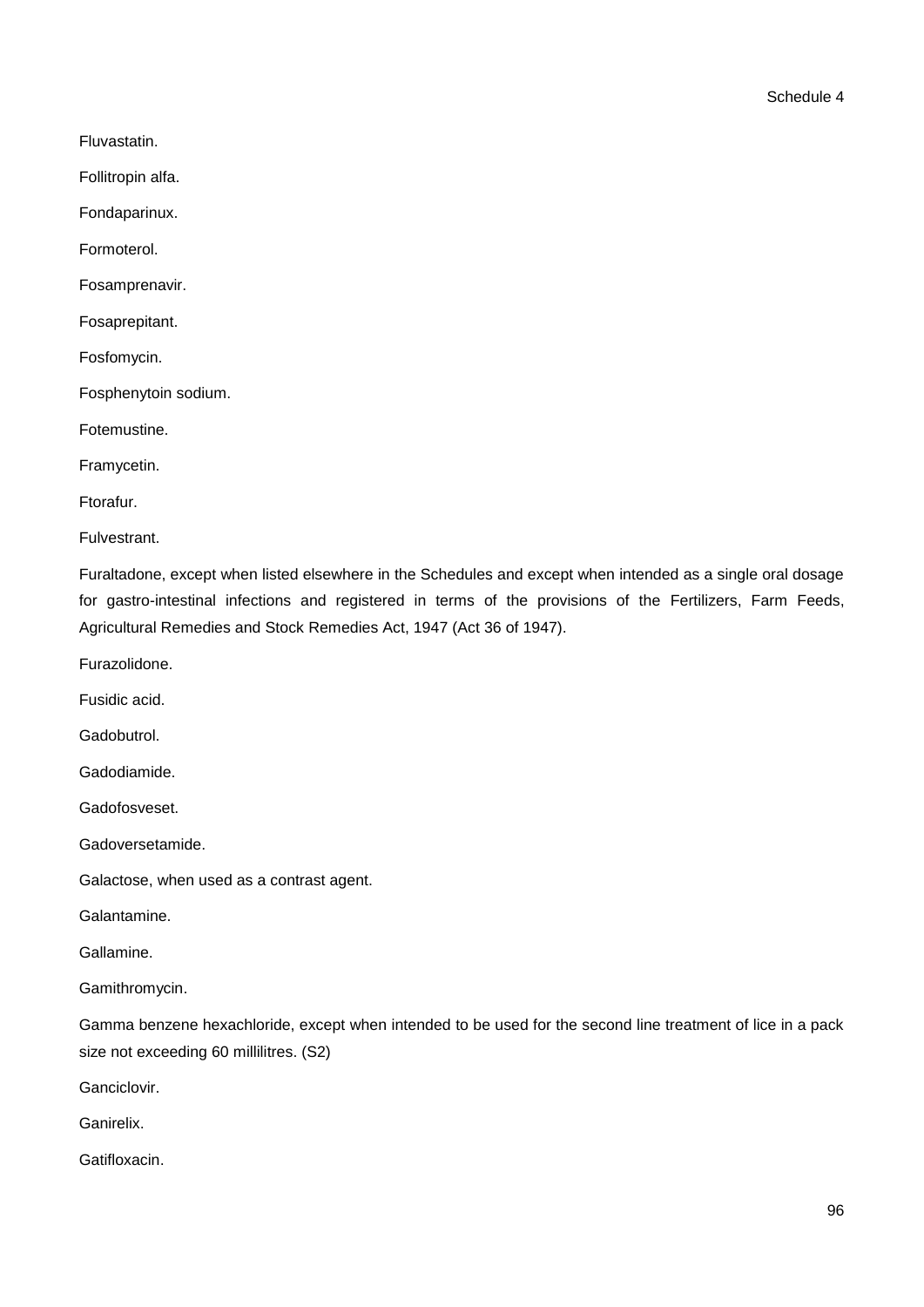Gefitinib.

Gemcitabine.

Gemtuzumab.

Gemifloxacin.

Gentamicin.

Gestrinone.

Glatiramer.

Glycosaminoglycan polysulfate (previously mucopolysaccharide poly-sulphuric acid ester), except when intended for application to the skin. (S1)

Golimumab.

Gonadorelin.

Goserelin.

Gramicidin except when intended for topical application to the epidermis, nares and external ear. (S1)

Granisetron.

Granulocyte Colony Stimulating Factor (G-CSF).

Griseofulvin except when intended for topical application to the epidermis, nares and external ear. (S2)

Grepafloxacin.

Halcinonide.

Halofantrine.

Halofenate.

Halofuginone,except when intended and registered as an anti-coccidial preparation in terms of the provisions of the Fertilizers, Farm Feeds, Agricultural Remedies and Stock Remedies Act, 1947 (Act 36 of 1947).

Halogenated hydroxyquinolines, except when intended for application to the skin. (S2)

Halometasone.

Halquinol.

Hemin.

Heparin.

Heptaminol.

Hexoprenaline, when intended for the prevention or delay of labour and preparations thereof for injection. (S2, S3)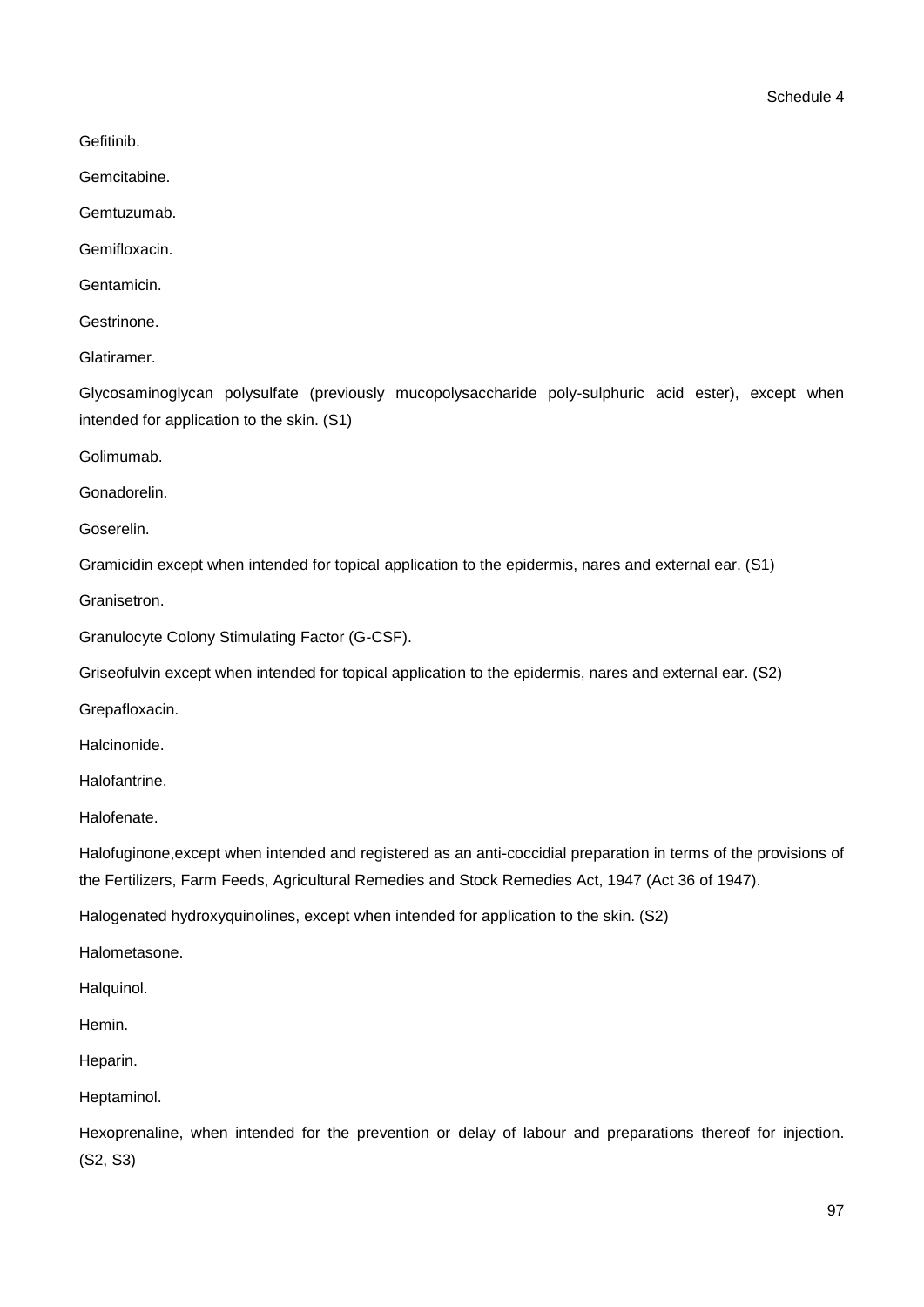### Histrelin

Hormones (natural or synthetic, including recombinant forms), with either hormonal, prohormonal or antihormonal action, unless listed elsewhere in the Schedules, and except -

- a. when specifically intended for emergency postcoital contraception; (S2)
- b. when intended for oral contraception; (S3)
- c. insulin; (S3)
- d. epinephrine; ( S2, S3, S4)
- e. corticotrophin (adrenocorticotrophic hormone; ACTH); (S5)
- f. Human growth hormone (human somatotropin) all forms; (S5)
- g. zeranol, natural estrogen, and progesterone, when intended and registered as a veterinary production improver in terms of the provisions of the Fertilizers, Farm Feeds, Agricultural Remedies and Stock Remedies Act, 1947 (Act 36 of 1947).
- h. BST (Bovine somatropin), when intended and registered as a production improver in terms of the provisions of the Fertilizers, Farm Feeds, Agricultural Remedies and Stock Remedies Act, 1947 (Act 36 of 1947).

Human fibrinogen, when indicated for use as a haemostatic.

Human Plasma.

Human thrombin, when indicated for use as a haemostatic.

Hyaluronidase.

Hyaluronic acid and its salts,

- a. when intended for parenteral use;
- b. except when intended for use with contact lens solutions or as an ophthalmic lubricant in concentrations of not more than 0,1 percent; (S0)
- c. except when intended for topical application to the skin; (S1)
- d. except when intended for ophthalmic use in preparations (except injectables) containing more than 0,1 percent;(S2)
- e. except in preparations containing less than 2,5 percent when intended for topical use in terms of the provisions of the Foodstuffs, Cosmetics and Disinfectants Act, 1972 (Act 54 of 1972).

Hycanthone.

Hydroxycarbamide. (Hydroxyurea)

Hydroxychloroquine.

Ibandronic acid.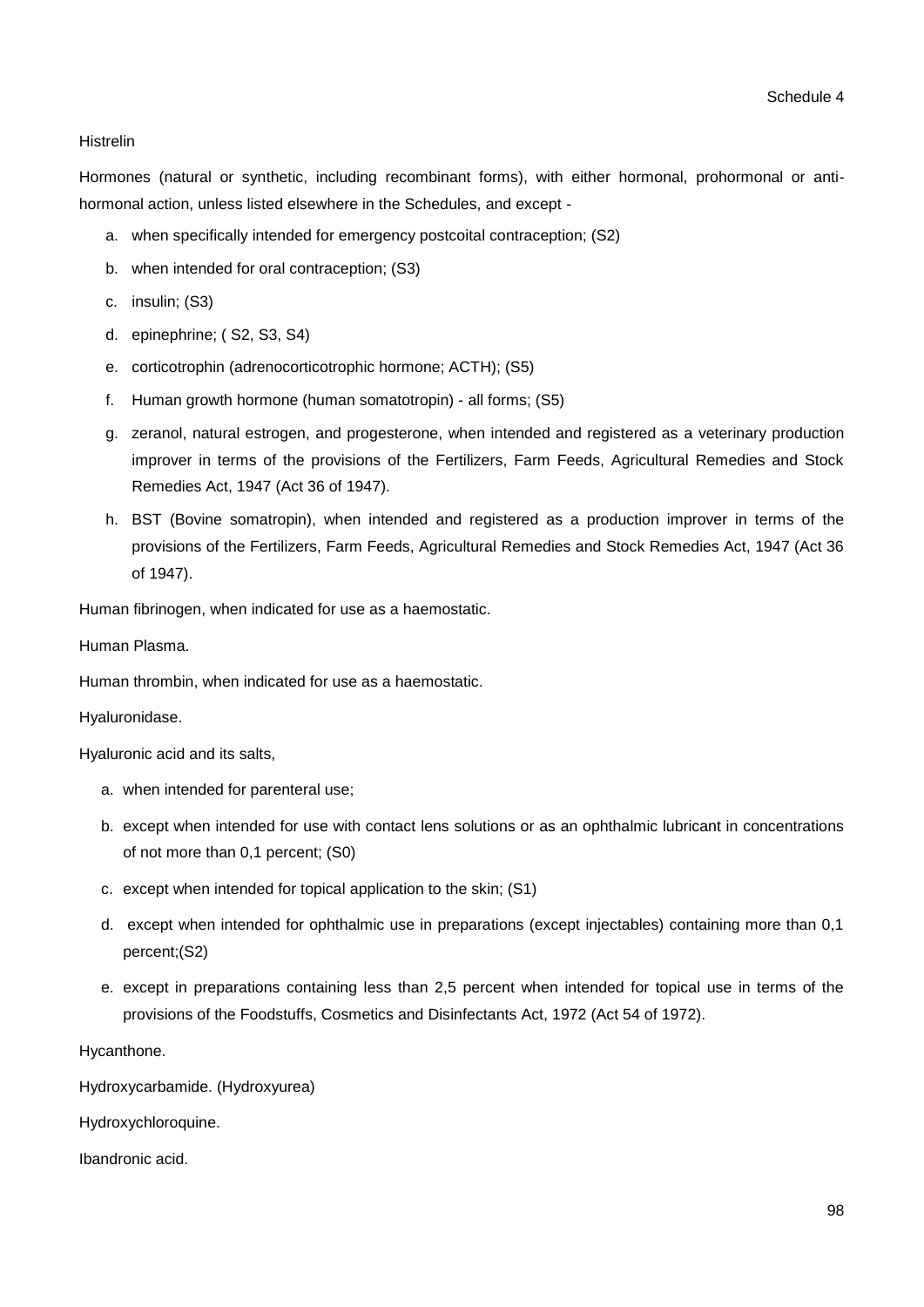Ibuprofen, when intended for the treatment of a haemodynamically significant patent ductus arterious in infants less than 34 weeks of gestational age. (S1, S2, S3)

Ibutilide.

Ibritumomab.

Idarubicin.

Idoxuridine, except when intended for application to the skin. (S1)

Idursulfase.

Ifosfamide.

Iloprost.

Imatinib.

Imidocarb,except when intended and registered as an antibabesial for the treatment of babesiosis in terms of the provisions of the Fertilizers, Farm Feeds, Agricultural Remedies and Stock Remedies Act, 1947 (Act 36 of 1947).

Imiglucerase.

Imiquimod.

Imipenem.

Indacaterol.

Indinavir.

Indium chloride pentetreotide.

Infliximab.

Inosine pranobex.

Interferon alpha.

Interferon beta.

Interferon gamma.

Intra-uterine devices.

Intra-uterine systems, drug eluting, unless listed elsewhere in the Schedules.

Intrifiban.

Iobitridol.

Iocarmic acid.

Iodamide sodium.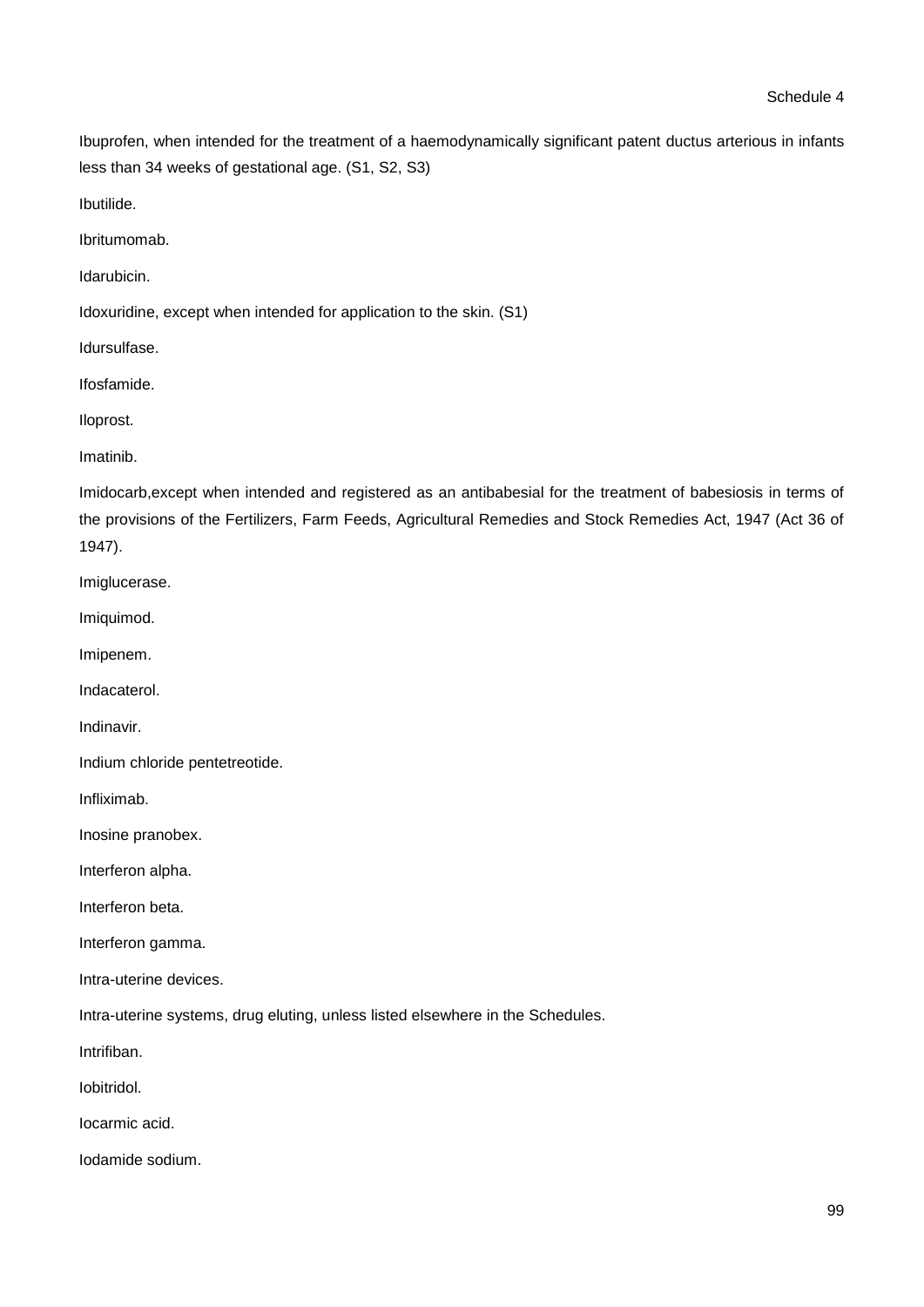Iodised oil, when used as a contrast agent.

Iodixanol.

Iofendylate.

Ioglicic acid.

Iohexol.

Iomeprol.

Iopamidol.

Iopanoic acid.

Iopromide.

Iotalamate sodium.

Iotrolan.

Ioversol.

Ioxitalamic acid.

Ioxoglate sodium.

Ipilimumab.

Irinotecan.

Isepamicin.

Isoconazole, except when intended for application to the skin and when intended for human vaginal use, specifically for the treatment of recurrent vaginal candidiasis. (S1)

Isoniazid

Isopirin.

Isoprenaline (isoproterenol), when intended for injection. (S2, S3)

Isoxsuprine.

Itraconazole.

Ixabepilone.

Josamycin.

Kanamycin.

Ketoconazole, except –

a. preparations and mixtures containing not more than 1,0 per cent of ketoconazole when intended for the prevention and treatment of dandruff; (S0) or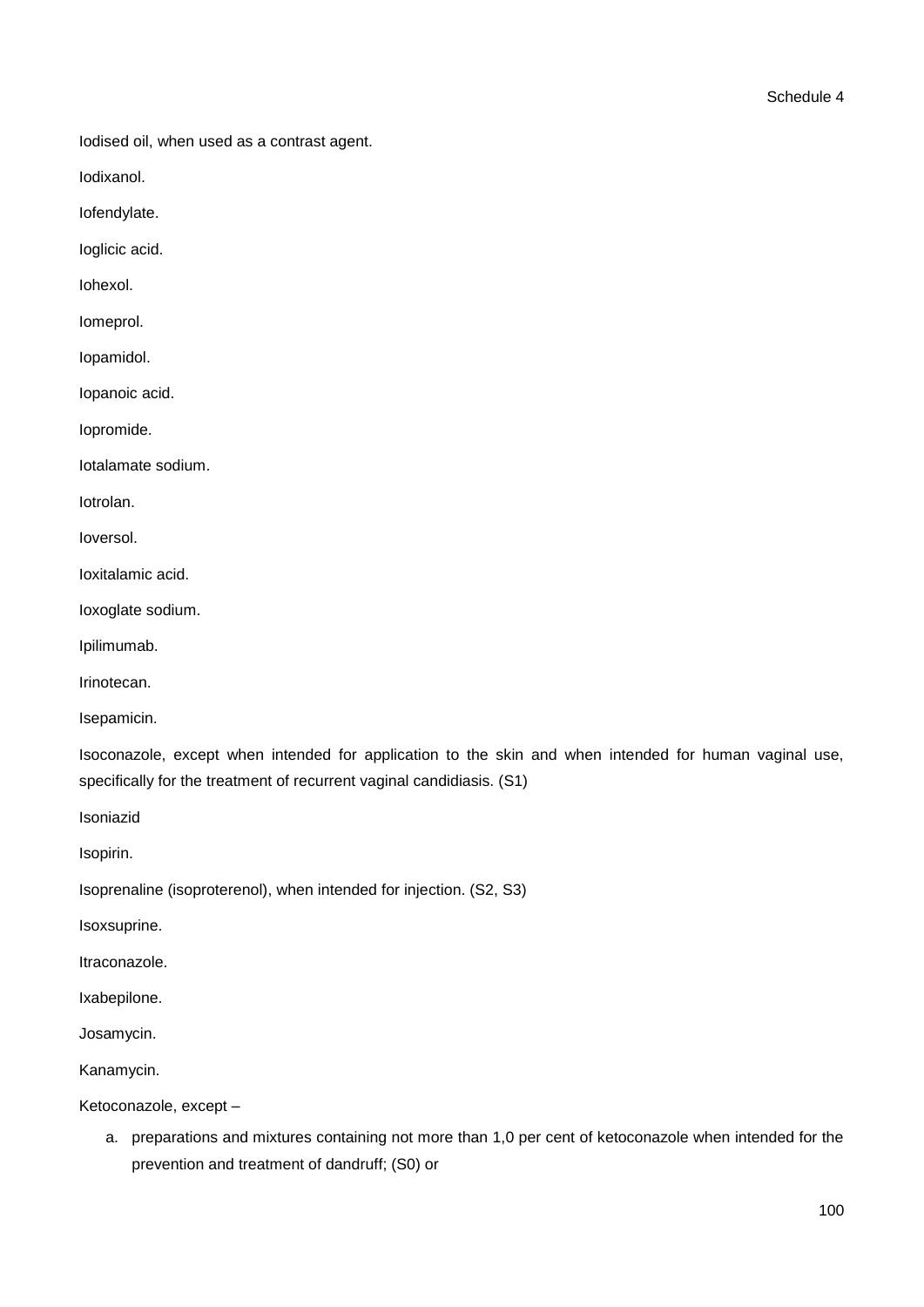b. when intended for application to the skin. (S0, S1)

Ketorolac, except when intended for ophthalmic use. (S3)

Lamivudine.

Lanreotide.

Lansoprazole, except when intended for the temporary short-term relief of heartburn and hyperacidity, subject to –

a. a maximum daily dose of 15 milligrams (S2); and

b. a maximum treatment period of 14 days. (S2)

Lanthanum.

Lapatinib.

Laronidase.

Laropiprant.

Lasalocid, except when listed elsewhere in the Schedules and except when intended and registered as an anticoccidial preparation in terms of the provisions of the Fertilizers, Farm Feeds, Agricultural Remedies and Stock Remedies Act, 1947 (Act 36 of 1947).

Latamoxef.

Latanoprost.

Leflunomide.

Lenalidomide.

Lenograstim.

Lepirudin.

Letrozole.

Leuprolide acetate.

Levallorphan.

Levamisole, except when intended and registered as an anthelmintic and an immunomodulator in terms of the provisions of the Fertilizers, Farm Feeds, Agricultural Remedies and Stock Remedies Act, 1947 (Act 36 of 1947).

Levobupivacaine.

Levodopa.

Levofloxacin.

Levonorgestrel,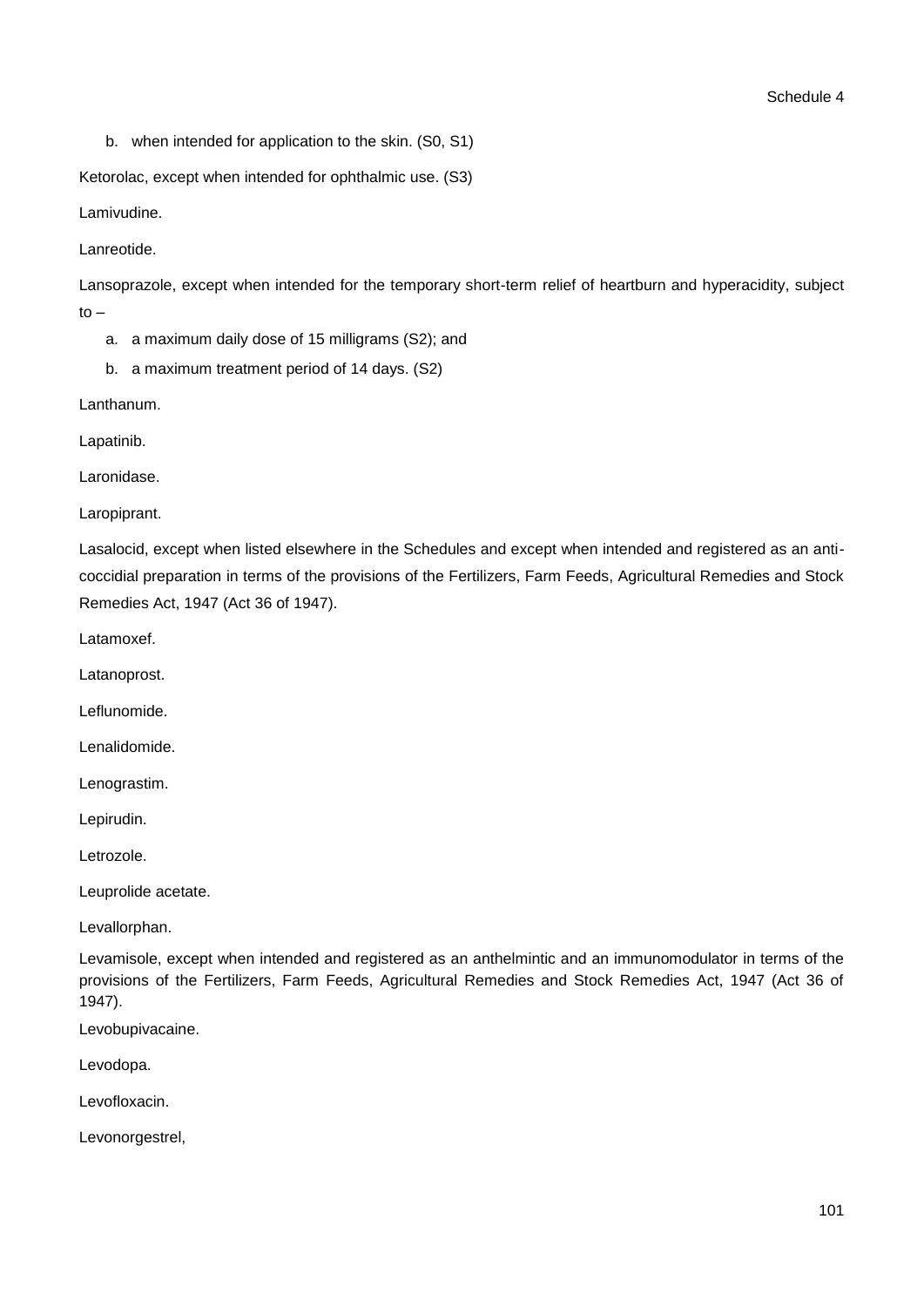- a. when administered via an Intra Uterine System;
- b. except when intended for oral contraception; (S3)
- c. except when intended for emergency post coital contraception. (S2)

Levosimendan.

Liarozole.

Lidocaine,

- a. when intended for ophthalmic or parenteral use;
- b. when intended for the treatment of neuropathic pain associated with previous herpes zoster infection;
- c. except when intended for topical use; (S1)
- d. except in oral preparations containing 2 percent or less of lidocaine per dosage form. (S1)

Lignocaine, *see* Lidocaine.

Lincomycin.

Linezolid.

Liraglutide.

Lixisenatide.

Local anaesthetics, when intended for ophthalmic or parenteral use except -

- a. when intended for topical use; (S1)
- b. oxybuprocaine, proxymetacaine and tetracaine when contained in eye drops intended for emergency treatment of "arc eyes"; (S2).

Lomefloxacin.

Lomustine.

Lopinavir.

Loracarbef.

Loteprednol.

Lovastatin.

Lumefantrine.

Luprositol, when intended for veterinary use.

Lutropin alfa.

Lymecycline.

Lysozyme, except preparations and mixtures when intended for application to the skin. (S1)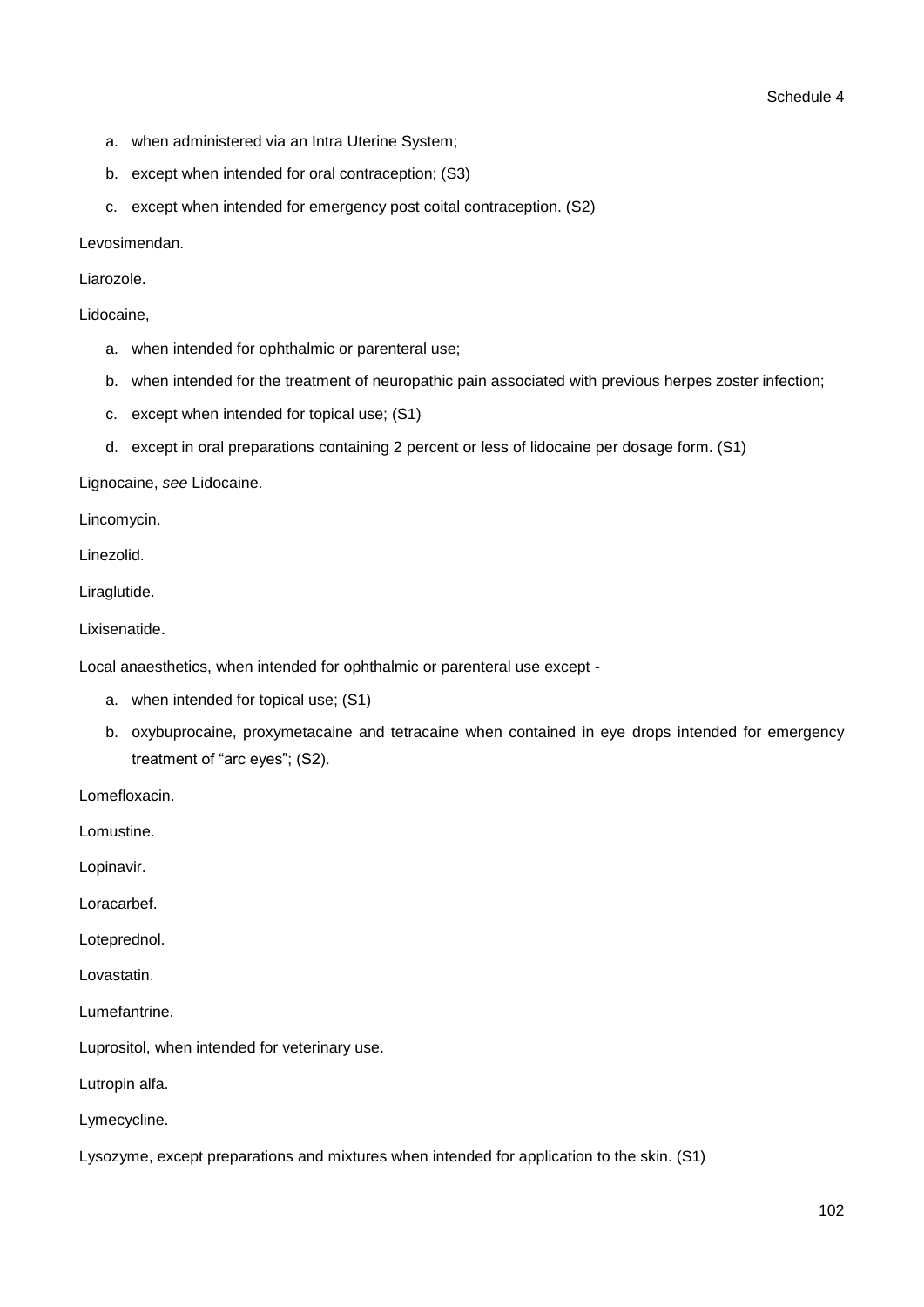Maduramicin, except when listed elsewhere in the Schedules and except when intended and registered as an anti-coccidial preparation in terms of the provisions of the Fertilizers, Farm Feeds, Agricultural Remedies and Stock Remedies Act, 1947 (Act 36 of 1947).

Mafenide.

Mangafodipir trisodium.

Mandelic acid.

Maraviroc.

Marbofloxacin.

Maropitant, when intended for veterinary use.

Mavacoxib.

Mecamylamine.

Mecillinam.

Medical gases, when used in combination with nitrous oxide, but excluding such medical gasses when used alone or in combinations that exclude nitrous oxide. (S0)

Medroxyprogesterone.

Mefloquine.

Meglumine diatrizoate.

Meglumine gadobenate.

Meglumine gadoterate.

Meglumine iodipamide.

Meglumine ioglycamate.

Meglumine iotalamate.

Meglumine iotroxate.

Meglumine pentetate.

Melagatran.

Melarsoprol.

Melatonin, except when used for the treatment of desyncronosis (jet-lag) in doses not exceeding 6 milligrams daily. (S2).

Melphalan and its derivatives, unless listed in another Schedule.

Memantine.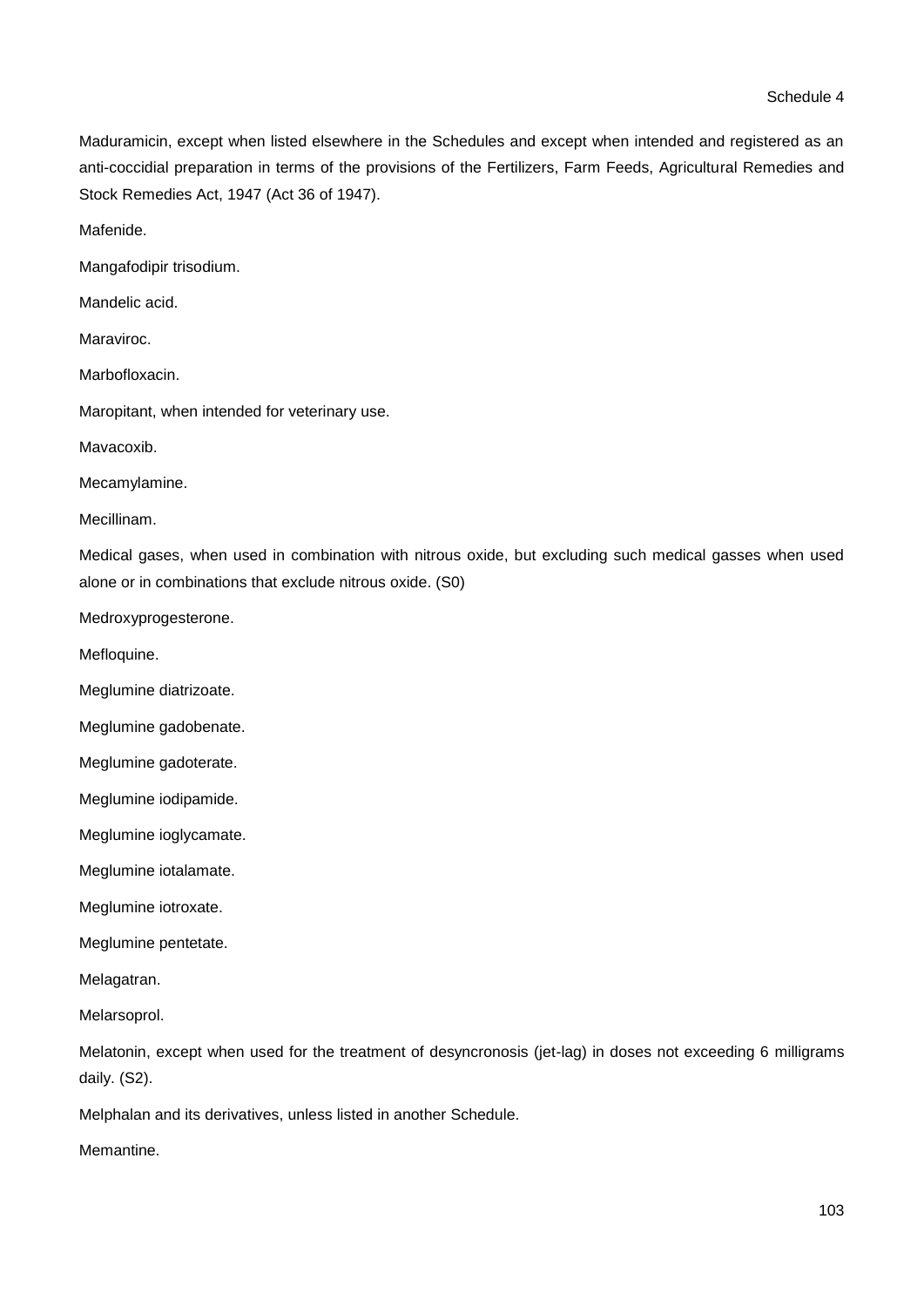Menotrophin

Mepacrine.

Mephentermine.

Mepirizole.

Mepivicaine.

Meropenem.

6-Mercaptopurine and its derivatives, unless listed in another Schedule.

Mercury, preparations and mixtures that contain mercury metal and that are intended for medicinal use, except preparations of mercuric oxides containing less than 3 percent of mercury. (S2)

Mesna, when intended for injection. (S2)

Metaproterenol (orciprenaline), when intended for the prevention or delay of labour, and preparations thereof for injection. (S2, S3)

Metergoline.

Methacholine.

Methampyrone (dipyrone).

Methenamine (hexamine), except when intended for application to the skin. (S1)

Methotrexate.

Methoxsalen.

Methyl-5-aminolevulinate.

Methylnaltrexone.

Methylprednisolone.

Methysergide.

Metoclopramide.

Metomidate.

Metrizoic acid.

Metronidazole, except when

- a. intended and registered for use in pigeons in terms of the provisions of the Fertilizers, Farm Feeds, Agricultural Remedies and Stock Remedies Act, 1947 (Act 36 of 1947) and
- b. intended for human vaginal use, specifically for the treatment of recurrent bacterial vaginosis. (S2)

Mexiletine.

Mezlocillin.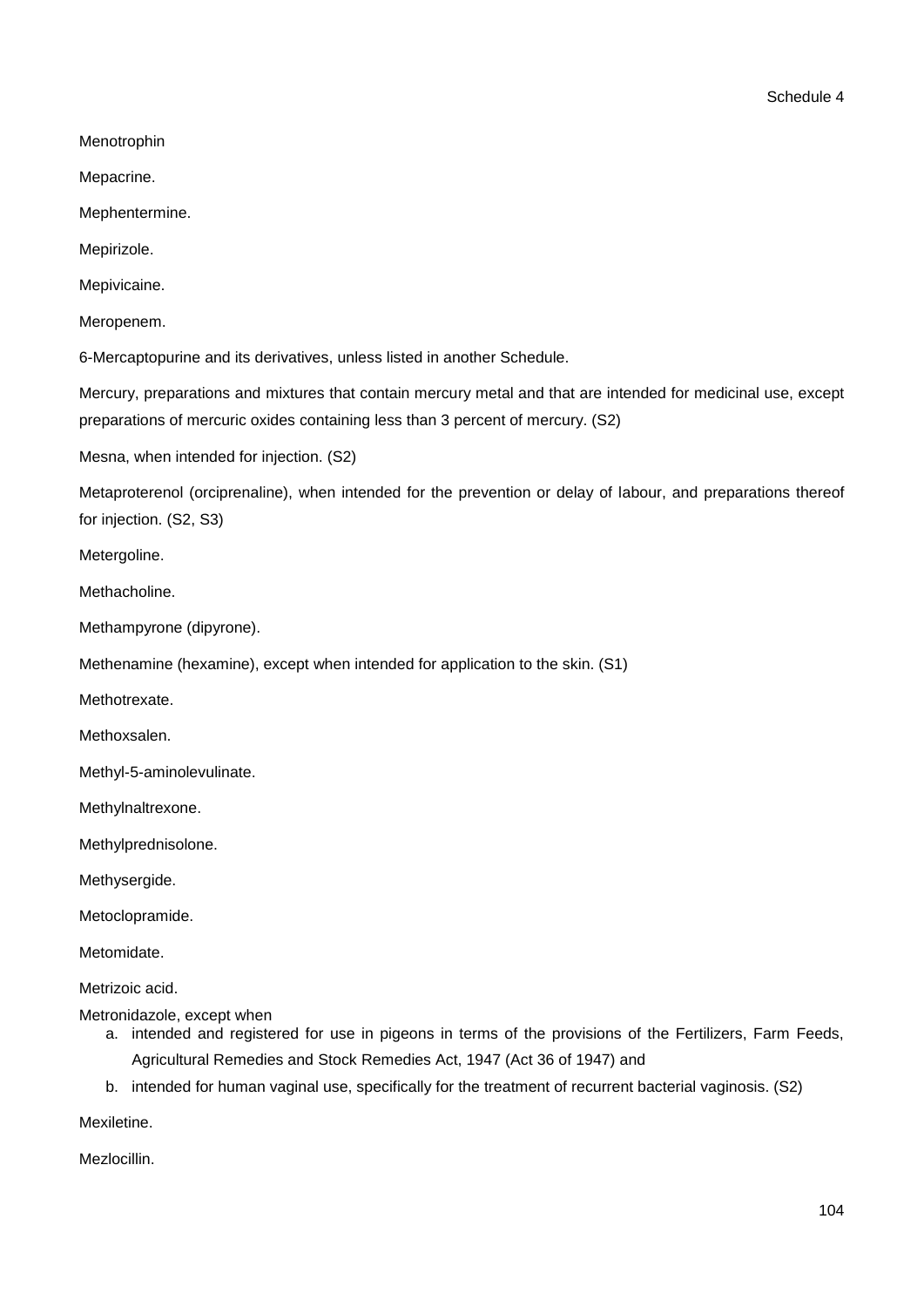## Micafungin.

## Miconazole,

- a. except when intended for application to the skin; (S1) and
- b. except when intended for human vaginal use, specifically for the treatment of recurrent vaginal candidiasis; (S1) and
- c. except when intended for human use in preparations containing 2 per cent or less of miconazole, when intended for the topical treatment of fungal infections of the mouth (oral candidiasis). (S2)

Mifepristone.

Miglitol.

Milrinone.

Miltefosine.

Minocycline.

Minoxidil, exept when intended for application to the scalp in preparations containing not more than 2 percent *(m/v)* and which are registered in terms of the Act. (S2)

Misoprostol.

Mitomycin C.

Mitoxantrone.

Mivacurium.

Mizolastine.

Mofebutazone.

Molgramostim.

Mometasone furoate, except when intended for inhalation or nasal administration. (S2, S3)

Monensin except when listed elsewhere in the Schedules and except when intended and registered as an anticoccidial preparation and as a feed additive for growth promotion in terms of the provisions of the Fertilizers, Farm Feeds, Agricultural Remedies and Stock Remedies Act, 1947 (Act 36 of 1947).

Moracizine.

Morazone.

Morinamide promolate.

Morphethylbutyne.

Moxifloxacin.

Mucoglucuronan.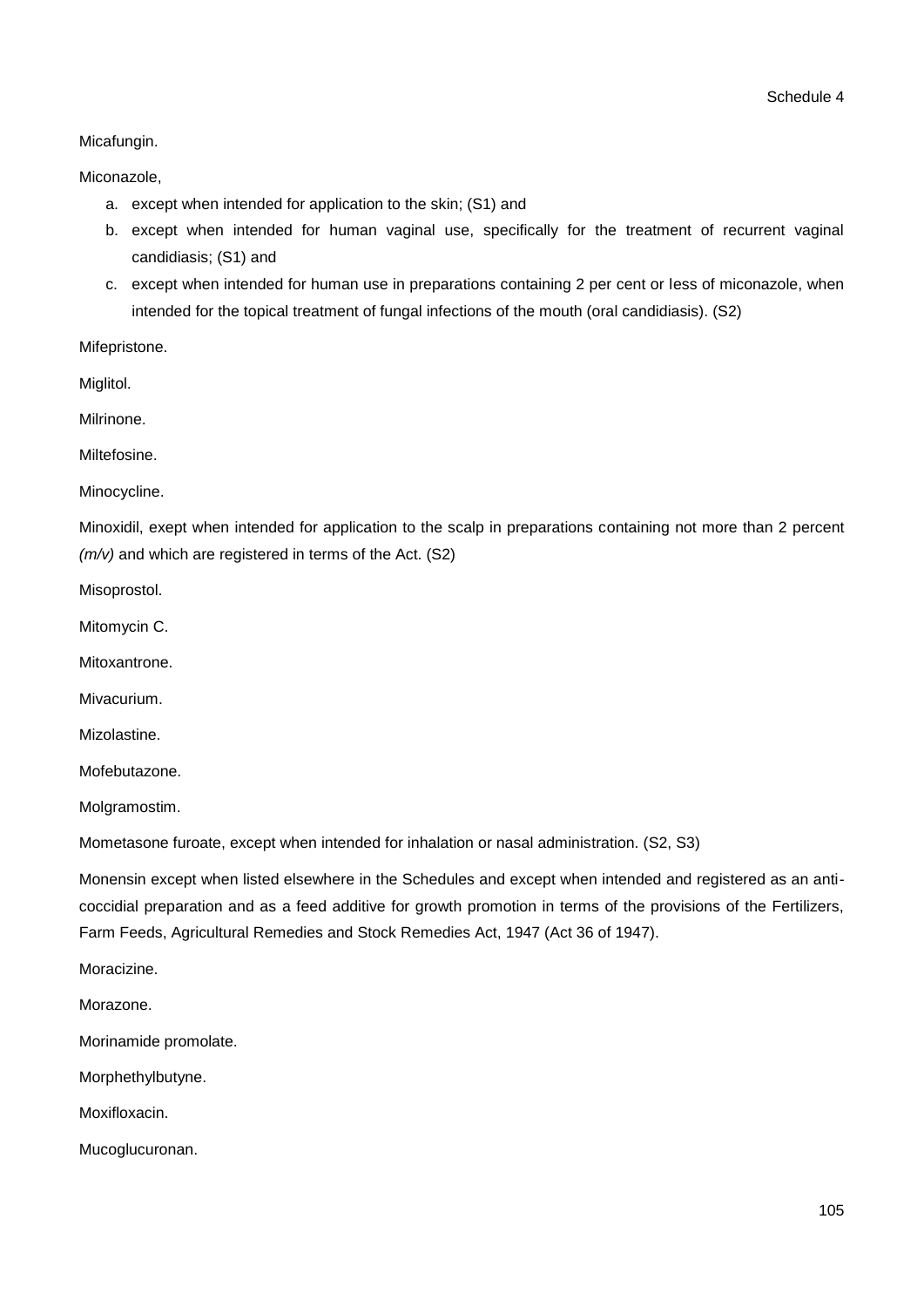Muromonab.

Mupirocin, except when intended for topical application to the epidermis, nares and external ear. (S2)

Mycophenolic acid.

*Mycoplasma gallisepticum* (Strain F) vaccine, except when registered in terms of the provisions of the Fertilizers, Farm Feeds, Agricultural Remedies and Stock Remedies Act, 1947 (Act 36 of 1947).

Nadroparin.

Nalidixic acid.

Nalorphine.

Naloxone.

Naltrexone.

Narasin except when listed elsewhere in the Schedules and except when intended and registered as an anticoccidial preparation in terms of the provisions of the Fertilizers, Farm Feeds, Agricultural Remedies and Stock Remedies Act, 1947 (Act 36 of 1947).

Naratriptan.

Natalizumab.

Natamycin, except when intended for topical application to the epidermis, nares and external ear. (S2)

Nefopam.

Nelfinavir.

Neomycin, except when registered in terms of the provisions of the Fertilizers, Farm Feeds, Agricultural Remedies and Stock Remedies Act, 1947 (Act 36 of 1947).

Neostigmine.

Neotizide.

Netilmicin.

**Netobimin** 

Nevirapine.

Niacin (Nicotinic Acid) and derivatives thereof,

- a. when intended for hypercholesterolaemia and for the management of dyslipidaemias; (S0)
- b. except in oral preparations or mixtures containing more than 35 mg of Niacin per recommended daily dose alone or in combination with other active pharmaceutical ingredients. (S1)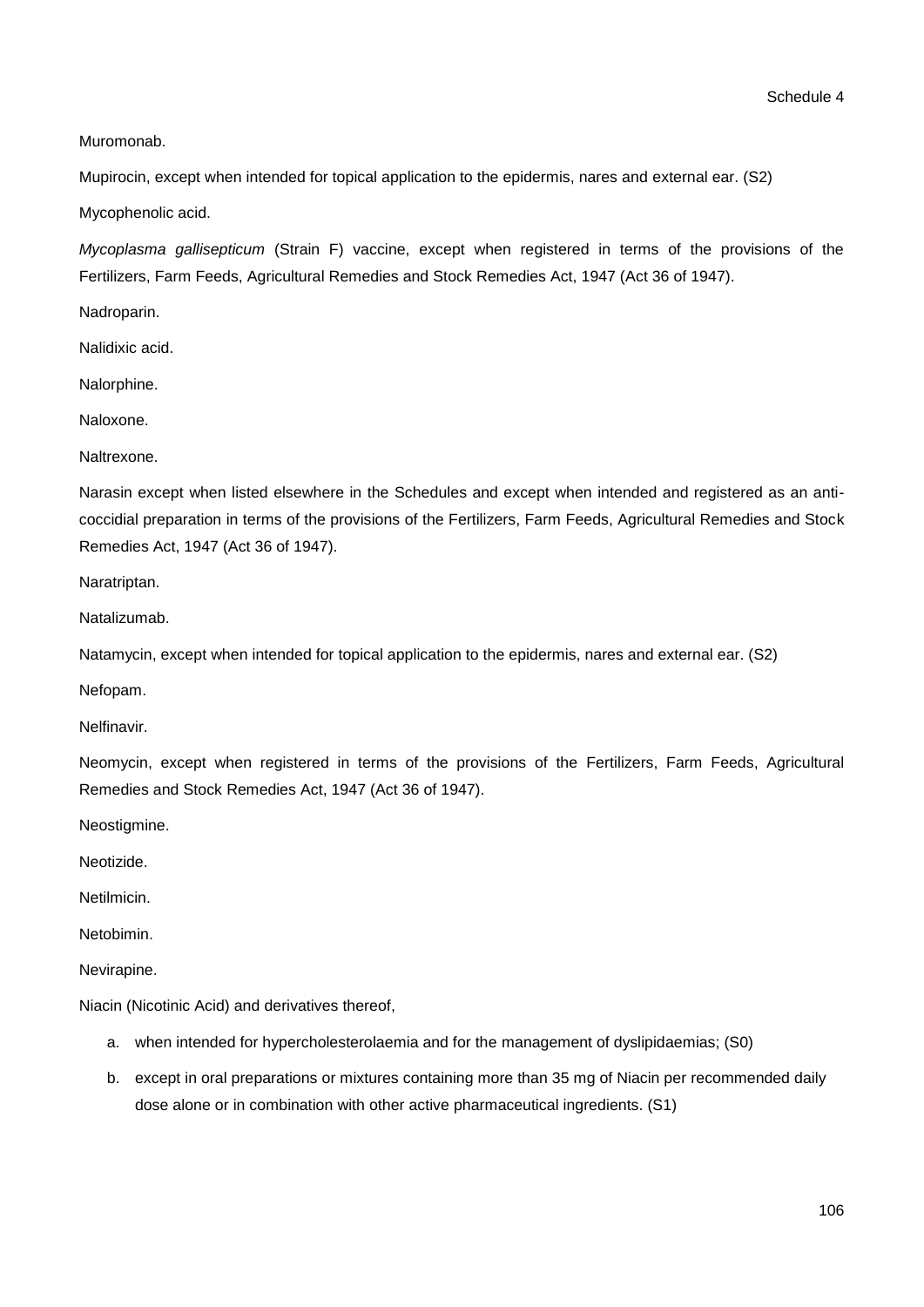Nicarbazin, except when intended and registered as an anti-coccidian preparation in terms of the provisions of the Fertilizers, Farm Feeds, Agricultural Remedies and Stock Remedies Act, 1947 (Act 36 of 1947).

Nicorandil.

Nifuratel.

Nifuroxazide.

Nifurtoinol.

Nikethamide.

Nilotinib.

Nilutamide.

Nimesulide.

Nimorazole.

Nimotuzumab.

Nimustine.

Niridazole.

Nitrofurantoin, except preparations thereof intended for application to the skin. (S1)

Nitrofurazone, except when intended for application to the skin. (S1)

Nitrofural, except preparations thereof intended for application to the skin. (S1)

Nitrous oxide, alone or in combination with other medical gases.

Nitrovin, except when listed elsewhere in the Schedules and except when intended and registered to promote growth as a feed additive in terms of the provisions of the Fertilizers, Farm Feeds, Agricultural Remedies and Stock Remedies Act, 1947 (Act 36 of 1947).

Nitroxoline.

Nitroxynil, except when intended and registered as an anthelmintic in terms of the provisions of the Fertilizers, Farm Feeds, Agricultural Remedies and Stock Remedies Act, 1947 (Act 36 of 1947).

Nizatidine, except when intended for oral administration for short-term symptomatic relief of heartburn and hyperacidity, where the maximum dose is 150 milligrams, the maximum daily dose is 300 milligrams and the maximum treatment period is two weeks. (S2)

## Nomegestrol.

Norethisterone,

- a. when intended for parenteral use as a contraceptive;
- b. when intended for hormone replacement therapy;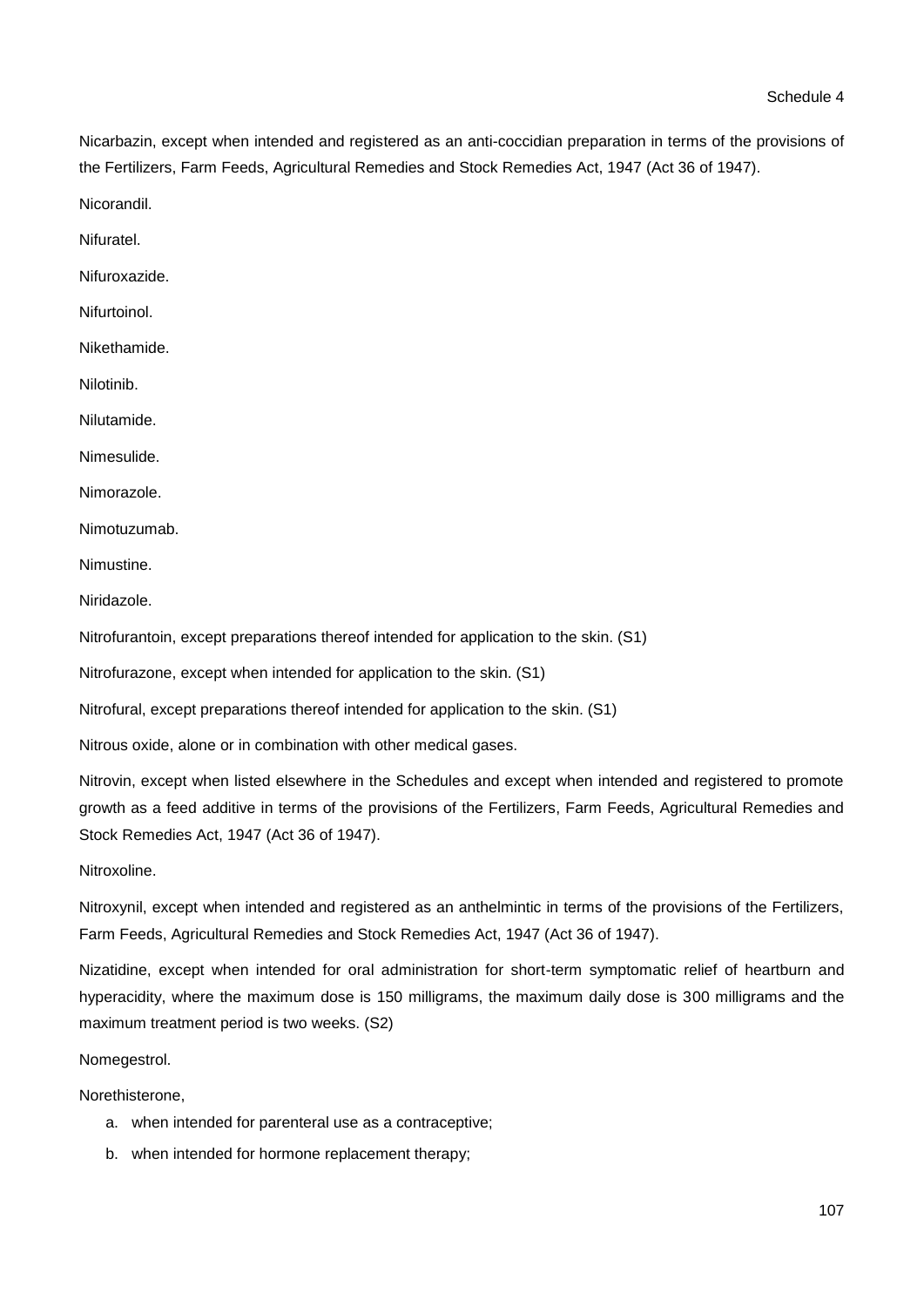c. except when intended for oral contraception. (S3)

#### Norfloxacin.

#### Norgestrel,

- a. when intended for hormone replacement therapy;
- b. except when intended for oral contraception. (S3)

#### Novobiocin.

#### Nystatin,

- a. when intended for systemic use or the initial treatment of vaginal candidiasis;
- b. except when presented as oral drops containing not more than 100 000 I.U. per millilitre, (S2)
- c. except when intended for application to the skin, (S1) and
- d. except when intended for human vaginal use, specifically for the treatment of recurrent vaginal candidiasis, (S1)
- e. except when intended and registered as a stock remedy for pigeons in terms of the provisions of the Fertilizers, Farm Feeds, Agricultural Remedies and Stock Remedies Act, 1947 (Act 36 of 1947).

Obidoxime.

Octocog alfa.

Ocriplasmin.

**Octreotide** 

Ofloxacin.

Olaquindox, except when listed elsewhere in the Schedules and except when intended and registered to promote growth as a feed additive in terms of the provisions of the Fertilizers, Farm Feeds, Agricultural Remedies and Stock Remedies Act, 1947 (Act 36 of 1947).

Oleandomycin.

Omalizumab.

Omeprazole, except when intended for the temporary, short-term relief of heartburn ans hyperacidity, subject to:

- a. a maximum daily dose of 20 milligrams
- b. a maximum treatment period of 14 days. (S2)

Ondansetron.

Oprelvekin.

Ornidazole, except when intended for application to the skin. (S1)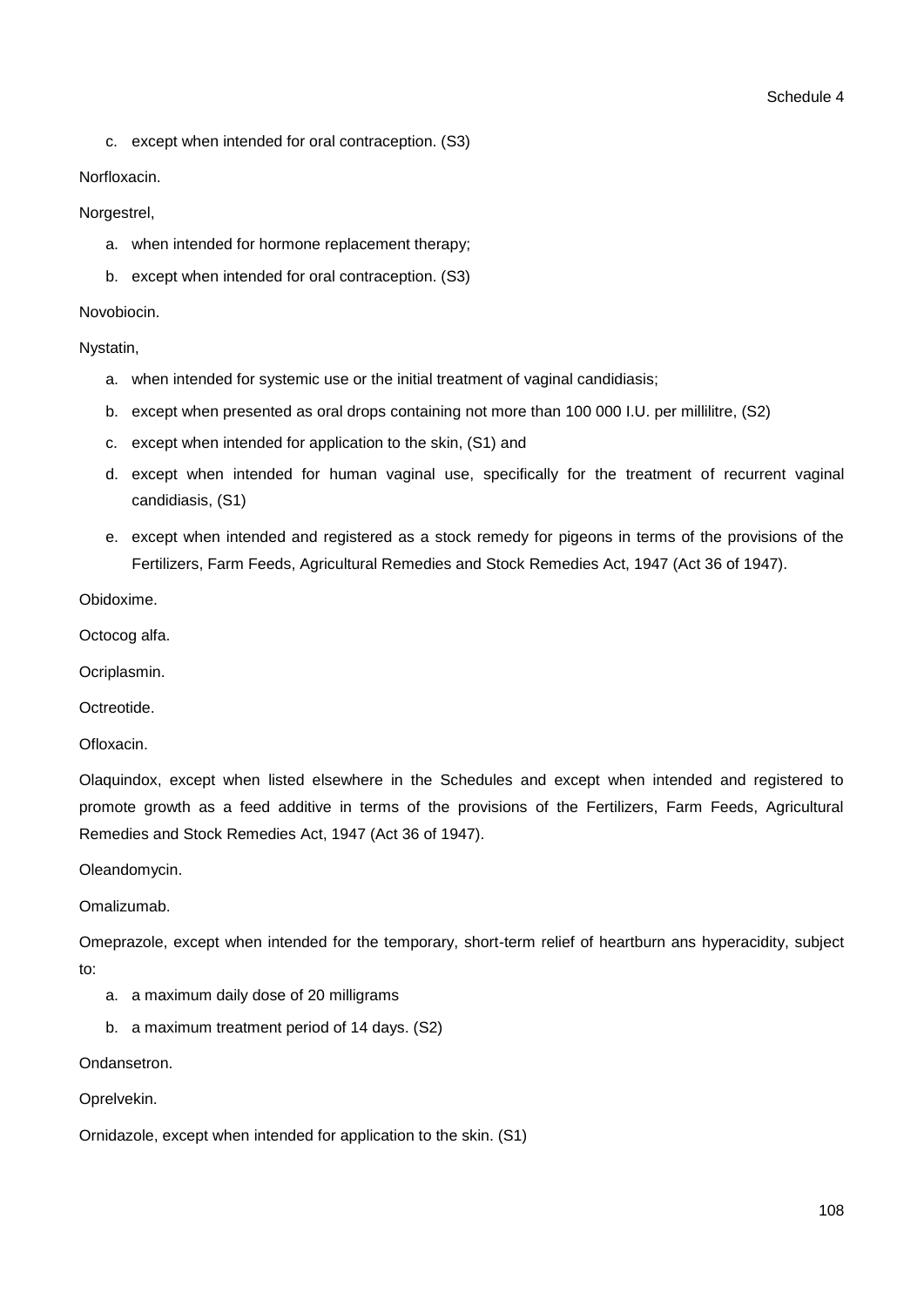Ornipressin.

Osaterone, when intended for veterinary use.

Oseltamivir.

Oxamniquine.

Oxfendazole, except when intended and registered as an anthelmintic in terms of the provisions of the Fertilizers, Farm Feeds, Agricultural Remedies and Stock Remedies Act, 1947 (Act 36 of 1947).

Oxacillin.

Oxaliplatin.

Oxetacaine (Oxethazaine),

- a. when intended for ophthalmic or parenteral use;
- b. except in oral preparations containing an antacid. (S1)

## Oxolinic acid.

Oxybuprocaine,

- a. when intended for ophthalmic or parenteral use;
- b. except when contained in eye drops intended for the emergency treatment of "arc eyes". (S2)

Oxyclozanide, except when intended and registered as an anthelmintic in terms of the provisions of the Fertilizers, Farm Feeds, Agricultural Remedies and Stock Remedies Act, 1947 (Act 36 of 1947).

Oxyphenbutazone, except when intended and registered for the synchronization of oestrus in terms of the provisions of the Fertilizers, Farm Feeds, Agricultural Remedies and Stock Remedies Act, 1947 (Act 36 of 1947)

Oxytetracycline, except when listed elsewhere in the Schedules and except preparations thereof for the treatment of animals and registered in terms of the provisions of the Fertilizers, Farm Feeds, Agricultural Remedies and Stock Remedies Act, 1947 (Act 36 of 1947) excluding when intended for administration in animal feed.

Oxytocin.

Paclitaxel.

Palivizumab.

Palonosetron.

Pamidronate disodium.

Pamidronic acid.

Pancuronium.

Panituzumab.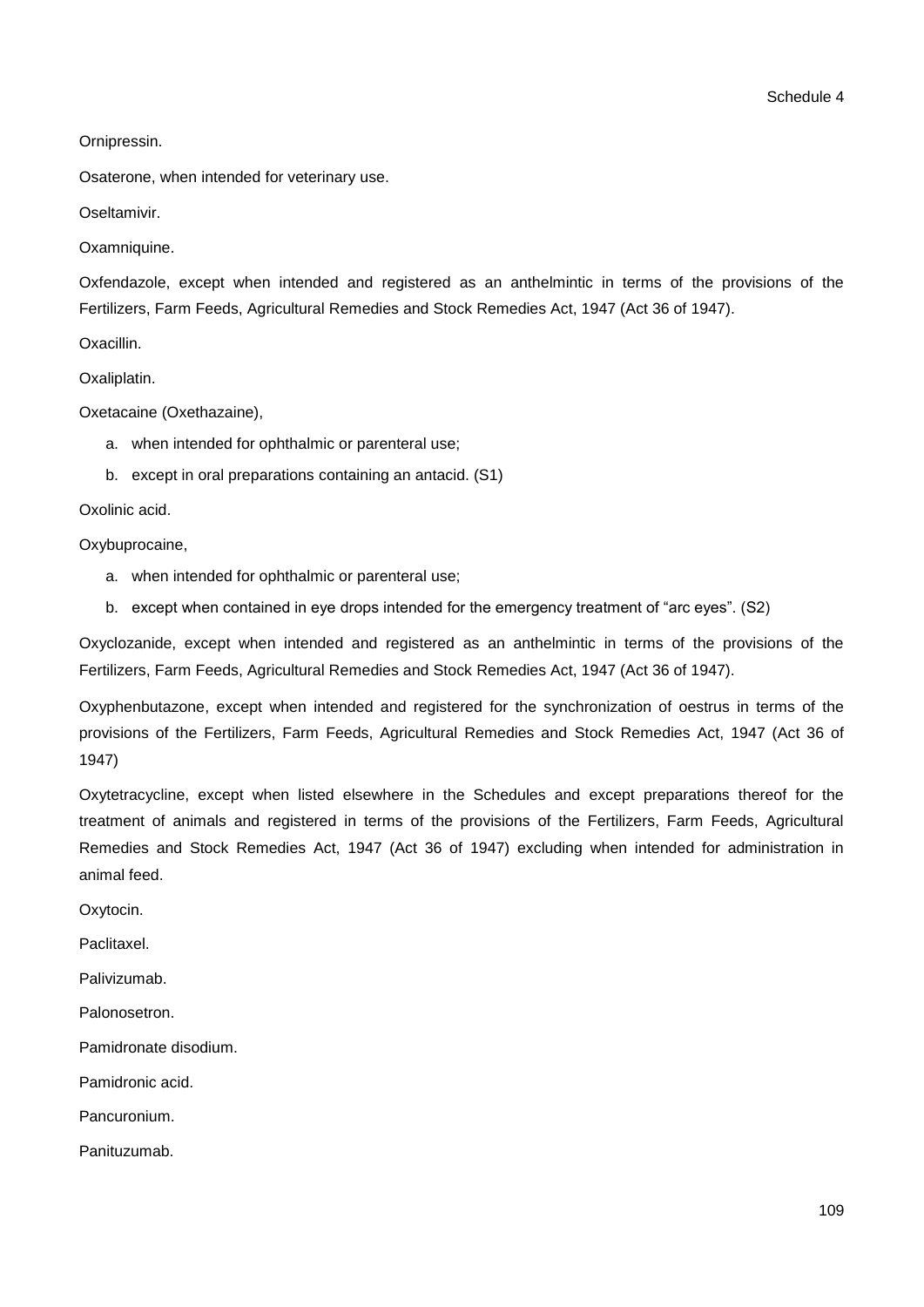Pantoprazole, except when intended for the temporary short-term relief of heartburn and hyperacidity, subject to:

- a. a maximum daily dose of 20 milligrams (S2); and
- b. a maximum treatment period of 14 days. (S2)

Paricalcitol.

Pazopanib.

Pegfilgrastim.

Peginterferon alpha.

Peginterferon beta 1a.

Pemetrexed.

Penciclovir, except when intended for application to the lips in the early treatment of recurrent Herpes simplex virus infections. (S1)

Penethamate hydriodide, except when listed elsewhere in the Schedules and except intra-mammary preparations thereof, containing tracer dye(s) and intended for the treatment of mastitis in cattle and registered in terms of the provisions of the Fertilizers, Farm Feeds, Agricultural Remedies and Stock Remedies Act, 1947 (Act 36 of 1947).

Penicillamine.

Pentamidine.

Pentostatin.

Perfluorooctane, when intended for intraocular use. (S2)

Pergolide.

Perhexiline.

Phenacetin, except preparations and mixtures intended for external use and containing not more than 0,1 percent phenacetin as stabilizer.

Phenamidine, except when intended and registered as an antibabesial in terms of the provisions of the Fertilizers, Farm Feeds, Agricultural Remedies and Stock Remedies Act, 1947 (Act 36 of 1947).

**Pheneticillin** 

Phenindione.

Phenopyrazone.

Phenoxybenzamine.

Phenoxymethylpenicillin, except when intended for the prophylaxis of rheumatic fever. (S3)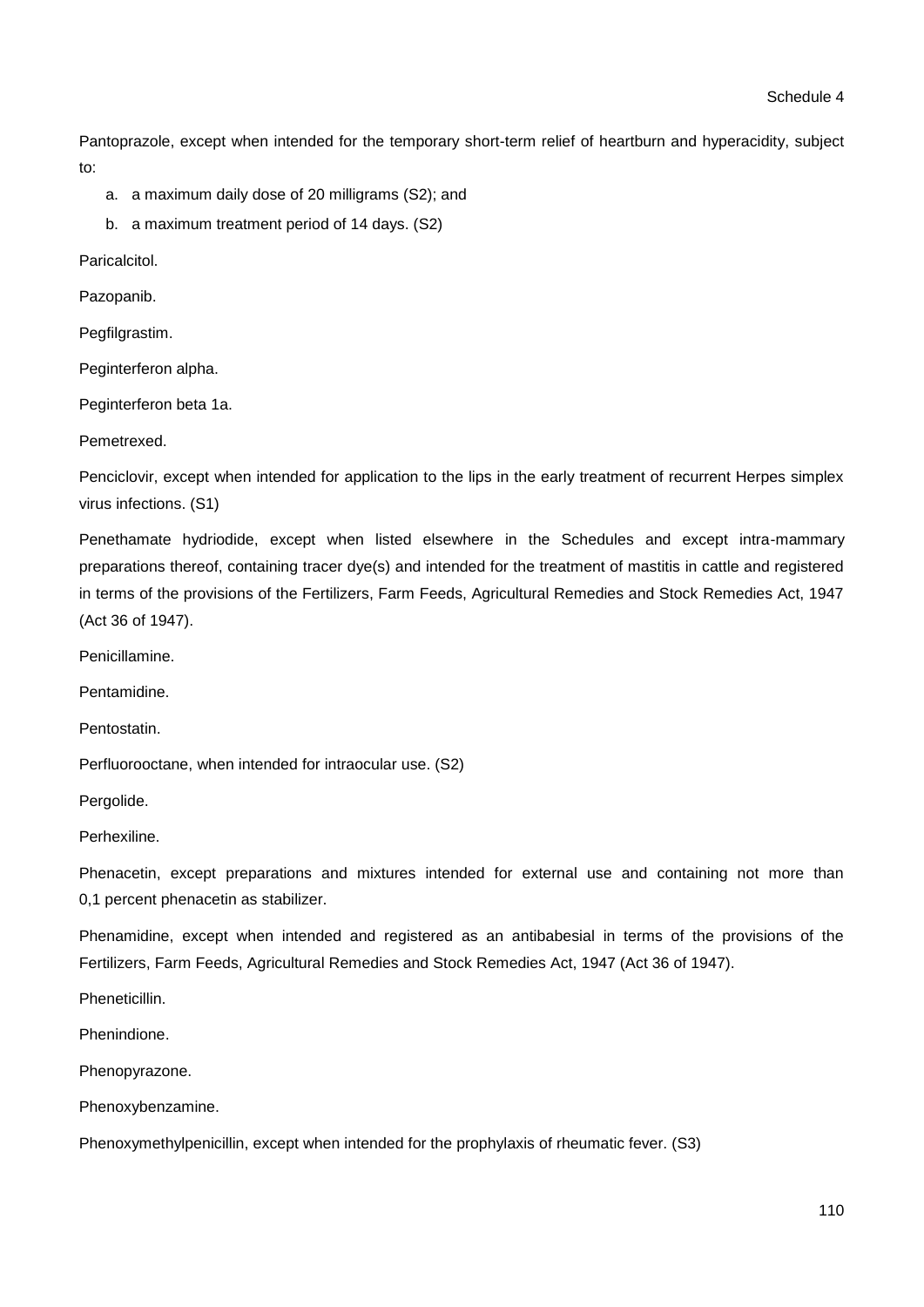Phospholipids when intended for parenteral administration. (S0)

Phthalylsulfathiazole.

Physostigmine, except ophthalmic preparations thereof when intended for glaucoma. (S3)

Picrotoxin.

Pilocarpine, except ophthalmic preparations thereof intended for glaucoma. (S3)

Pimecrolimus.

Pimobendan.

Pipemidic acid.

Piperacillin, anhydrous.

Pirenzepine.

Piribedil.

Pirlimycin.

Piromidic acid.

Pivampicillin.

Pivmecillinam.

Plerixafor.

Podophyllum resin, preparations and mixtures containing more than 20 per cent of podophyllum resin. (S1)

Polydimethylsiloxane *see* Silicone oil.

Polyglycerylene-dextran.

Polymixin B, except when intended for topical application to the epidermis, nares and external ear. (S1)

Polynoxylin.

Polysterene sulfonic acid when intended for therapeutic purposes.

Poractant alpha.

Posaconazole.

Potassium dichromate, except preparations and mixtures containing not more than 15 micrograms of potassium dichromate per dosage unit.

Pradofloxacin, when intended for veterinary use.

Pralidoxime.

Pramipexole.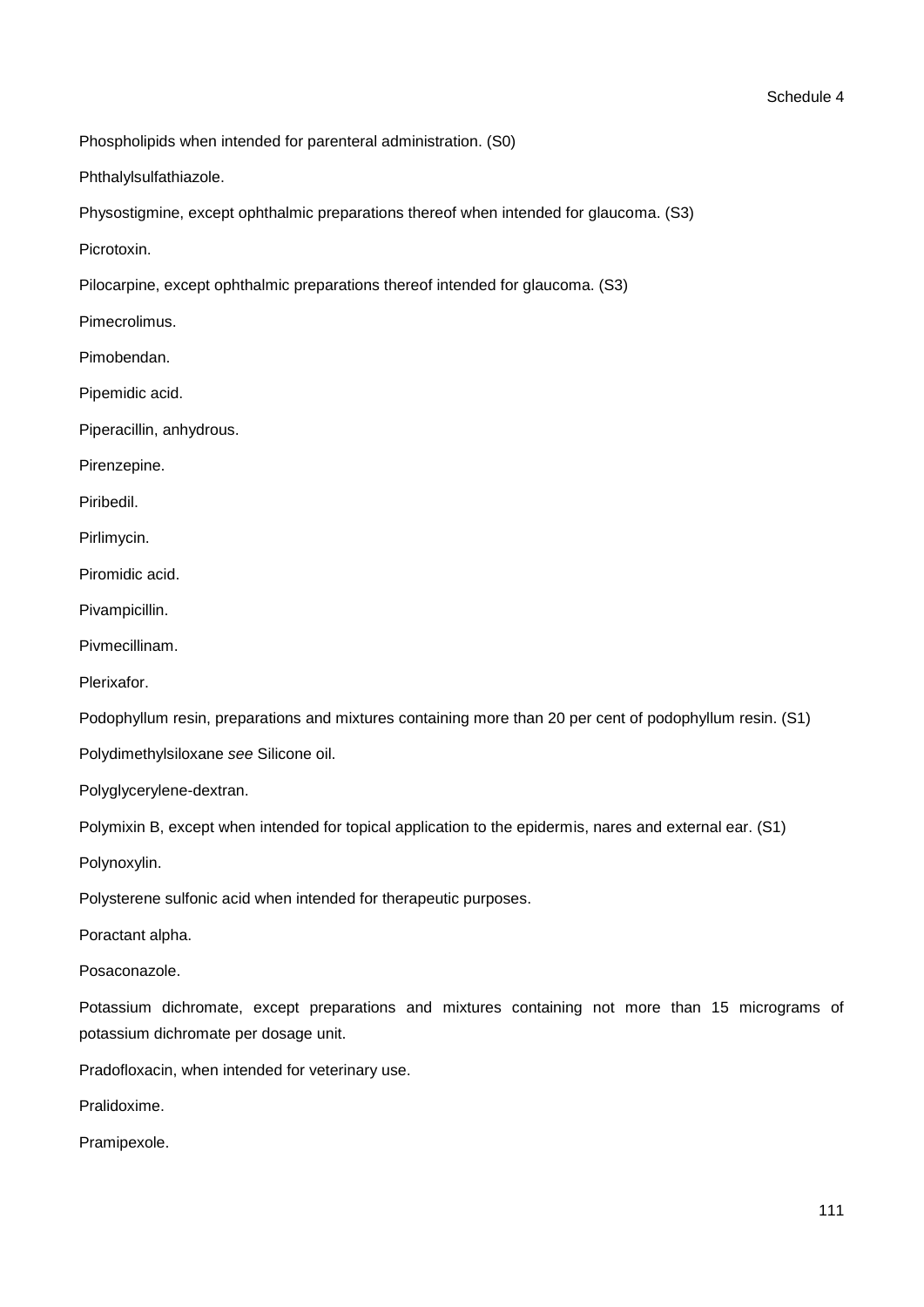Prasugrel.

Pravastatin.

Praziquantel, except when intended and registered as an anthelmintic in terms of the provisions of the Fertilizers, Farm Feeds, Agricultural Remedies and Stock Remedies Act, 1947 (Act 36 of 1947).

Prednisolone.

Prilocaine,

- a. when intended for ophthalmic or parenteral use; (S4)
- b. except in topical preparations containing 10 percent or less of prilocaine. (S1)

Primaquine.

Procainamide.

Procaine benzylpenicillin,except when listed elsewhere in the Schedules and except intra-mammary preparations thereof, containing tracer dye(s) and intended for the treatment of mastitis in cattle and registered in terms of the provisions of the Fertilizers, Farm Feeds, Agricultural Remedies and Stock Remedies Act, 1947 (Act 36 of 1947).

Procarbazine.

Progesterone.

Proguanil.

Propafenone.

Propentofylline, except when intended for veterinary use. (S1)

Propylhexedrine, except when used as a vasoconstrictor and decongestant in nose preparations and inhalants. (S1)

Protein C (isolated from human plasma).

Proyliodone.

Proteolytic (fibrinolytic) enzymes, when intended for injection, and unless listed elsewhere in the Schedules. (S1)

Protionamide.

Proxymetacaine, except when contained in eye drops intended for emergency treatment of arc eyes. (S2)

Prucalopride.

Pyrazinamide.

Pyricarbate.

Pyridostigmine.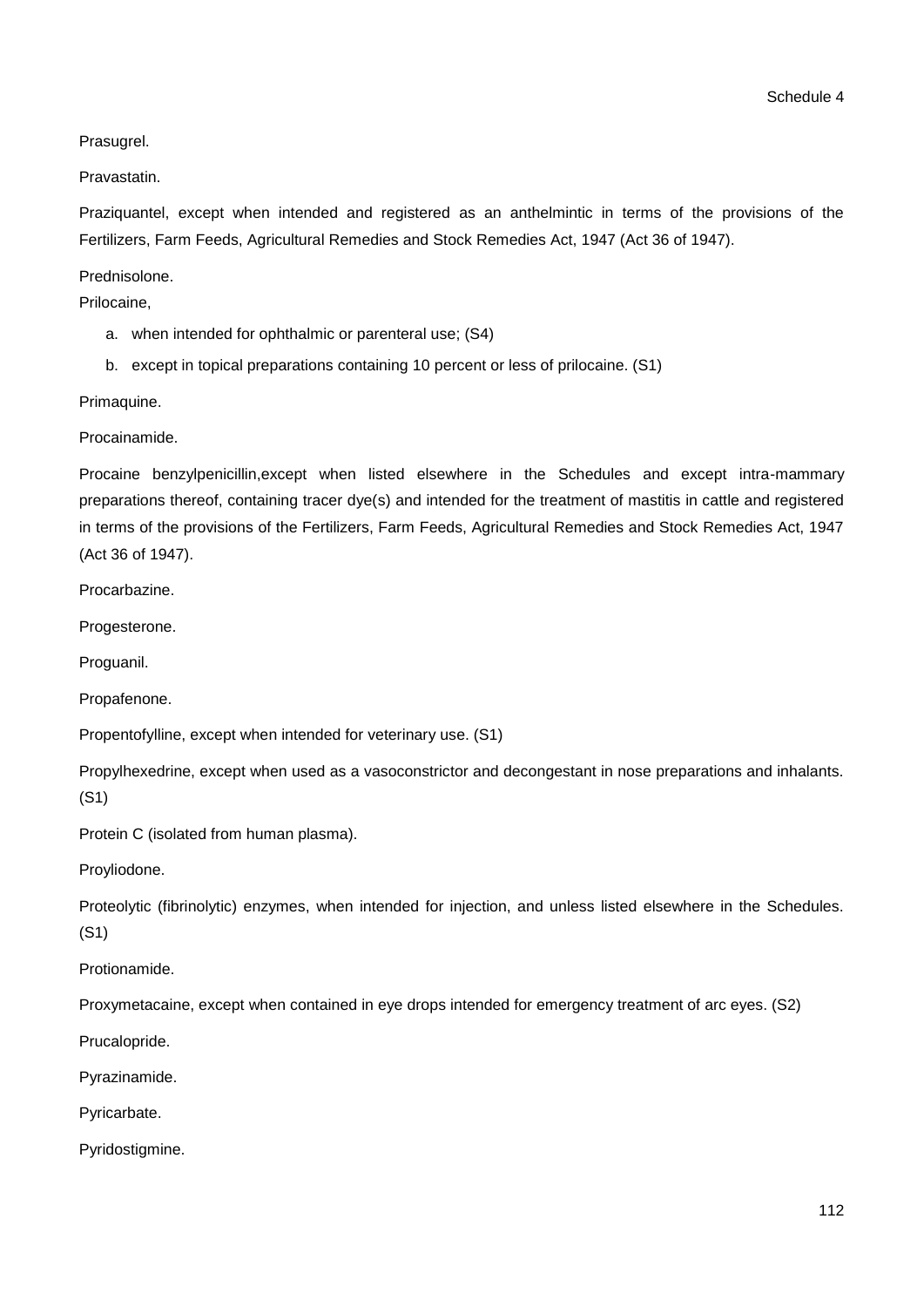Pyrimethamine.

Quinagolide.

Quinine, except preparations and mixures containing not more than 1 percent. (S2)

Quinoronium, except when intended and registered as an antibabesial in terms of the provisions of the Fertilizers, Farm Feeds, Agricultural Remedies and Stock Remedies Act, 1947 (Act 36 of 1947).

Quinupristin.

Rabeprazole, except when intended for the temporary short term relief of heartburn and hyperacidity, subject to-

- a. maximum daily dose of 10 milligrams;
- b. maximum treatment period of 14 days. (S2)

#### Ractopamine.

Radiopharmaceuticals, being radioactive compounds and radio-active labelled compounds when used for diagnostic or therapeutic purposes, unless listed elsewhere in the Schedules, and including the following radioisotopes:

- (i) Chromium-51;
- (ii)  $14$  C Urea;
- (iii)  $18F -$  Fludeoxyglucose (2 deoxy  $2 [18F]$  fluoro- D- glucose
- (iv) Gallium-67;
- (v) Indium-111;
- (vi) Iodine-123;
- (vii) Iodine-125;
- (viii) Iodine-131;
- (ix) Phosphorous-32;
- $(x)$  Radium 223;
- (xi) Strontium-89;
- (xii) Technetium-99;
- (xiii) Thallium-201;
- (xiv) Xenon-133;
- (xv) Yttrium-90;
- (xvi) Gold 198.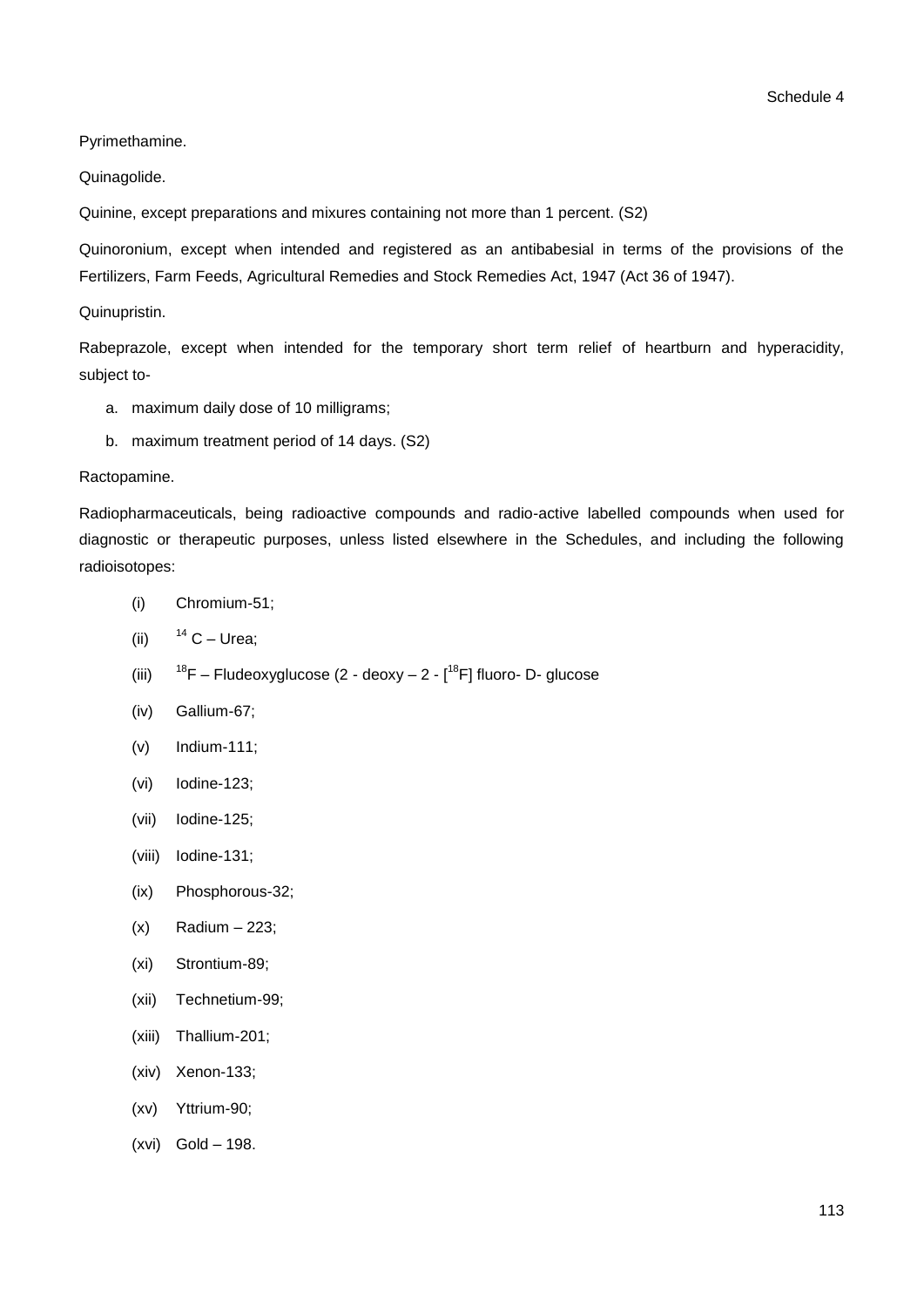Rafoxanide,except when intended and registered as an anthelmintic in terms of the provisions of the Fertilizers, Farm Feeds, Agricultural Remedies and Stock Remedies Act, 1947 (Act 36 of 1947).

Raltegravir.

Raltitrexid.

Ranibizumab.

Rapacuronium.

Rasagiline.

Rasburicase.

Regorafenib.

Resorantel, except when intended and registered as an anthelmintic in terms of the provisions of the Fertilizers, Farm Feeds, Agricultural Remedies and Stock Remedies Act, 1947 (Act 36 of 1947).

Retapamulin.

Ribavirin.

Rifabutin.

Rifampicin.

Rifaximin.

Rilpivirine.

Riluzole.

Rimiterol, when intended for injection. (S2, S3)

Riociguat.

Ritodrine.

Ritonavir.

Rituximab.

Rivaroxaban.

Rizatriptan.

Robenacoxib.

Rocuronium.

Roflumilast.

Rolitetracycline except when listed elsewhere in the Schedules and except injections thereof intended for the treatment of anaplasmosis, footrot, heartwater, navel ill and pneumonia in sheep and cattle and registered in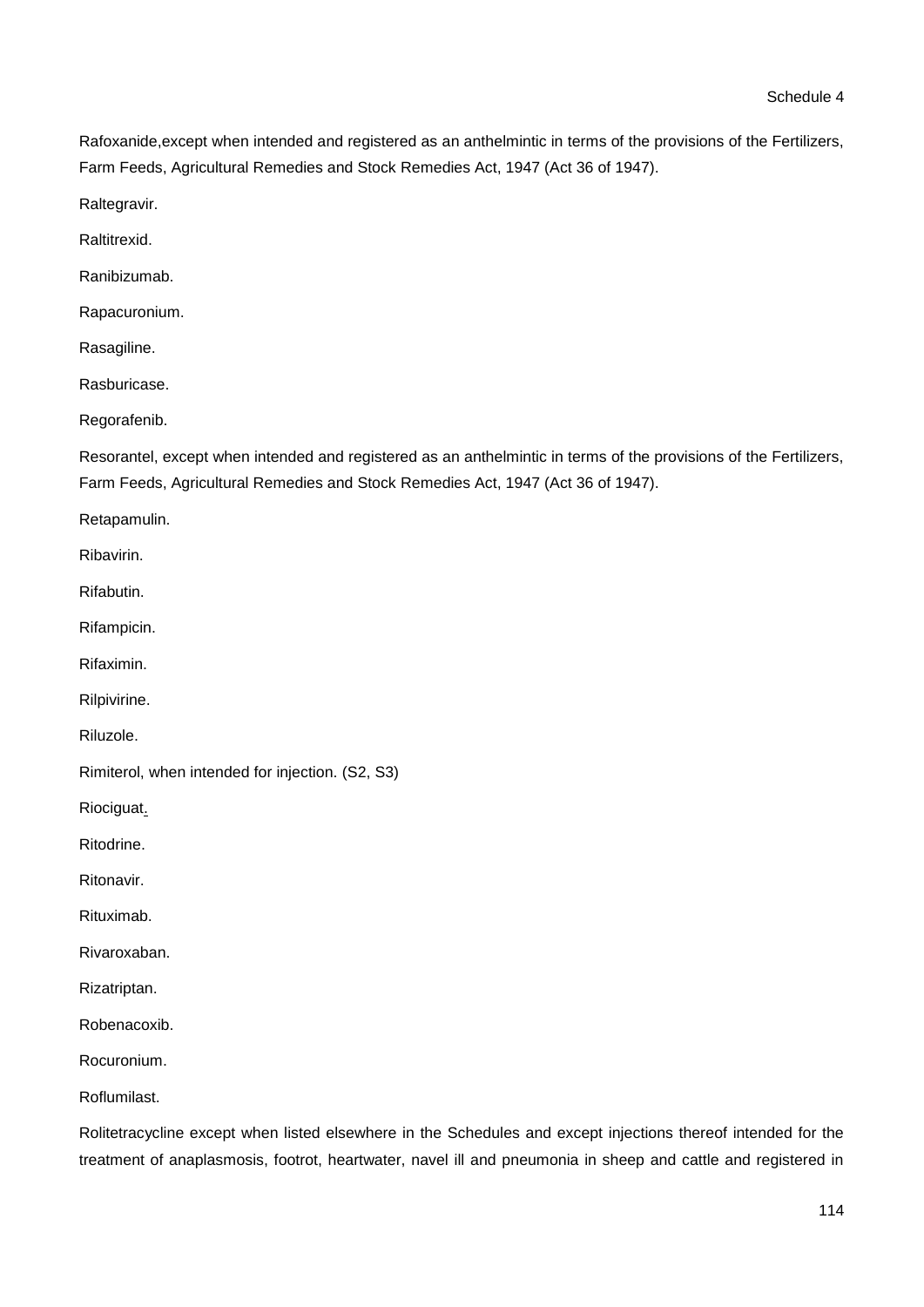terms of the provisions of the Fertilizers, Farm Feeds, Agricultural Remedies and Stock Remedies Act, 1947 (Act 36 of 1947).

Romiplostim.

Ropinirole.

Ropivacaine.

Rosoxacin.

Rosuvastatin.

Rotigotine.

Roxithromycin.

Roxatidine.

Ruxolitinib.

Salbutamol, when intended for injection. (S2, S3)

Salinomycin, except when listed elsewhere in the Schedules and except when intended as an anti-coccidial preparation and to promote growth and registered in terms of the provisions of the Fertilizers, Farm Feeds, Agricultural Remedies and Stock Remedies Act, 1947 (Act 36 of 1947).

Salmefamol, when intended for injection. (S2, S3)

Salmeterol.

Saquinavir.

Sarafloxacin.

Selegiline.

Selenium salts, preparations thereof for injection, when intended for veterinary use.

Serelaxin.

Sermorelin.

Sertaconazole, except when intended for application to the skin. (S1)

Sertindole.

Sevelamer.

Sildenafil.

Silicone oil (polydimethylsiloxane) when intended for intraocular use.

Silodosin.

Simvastatin.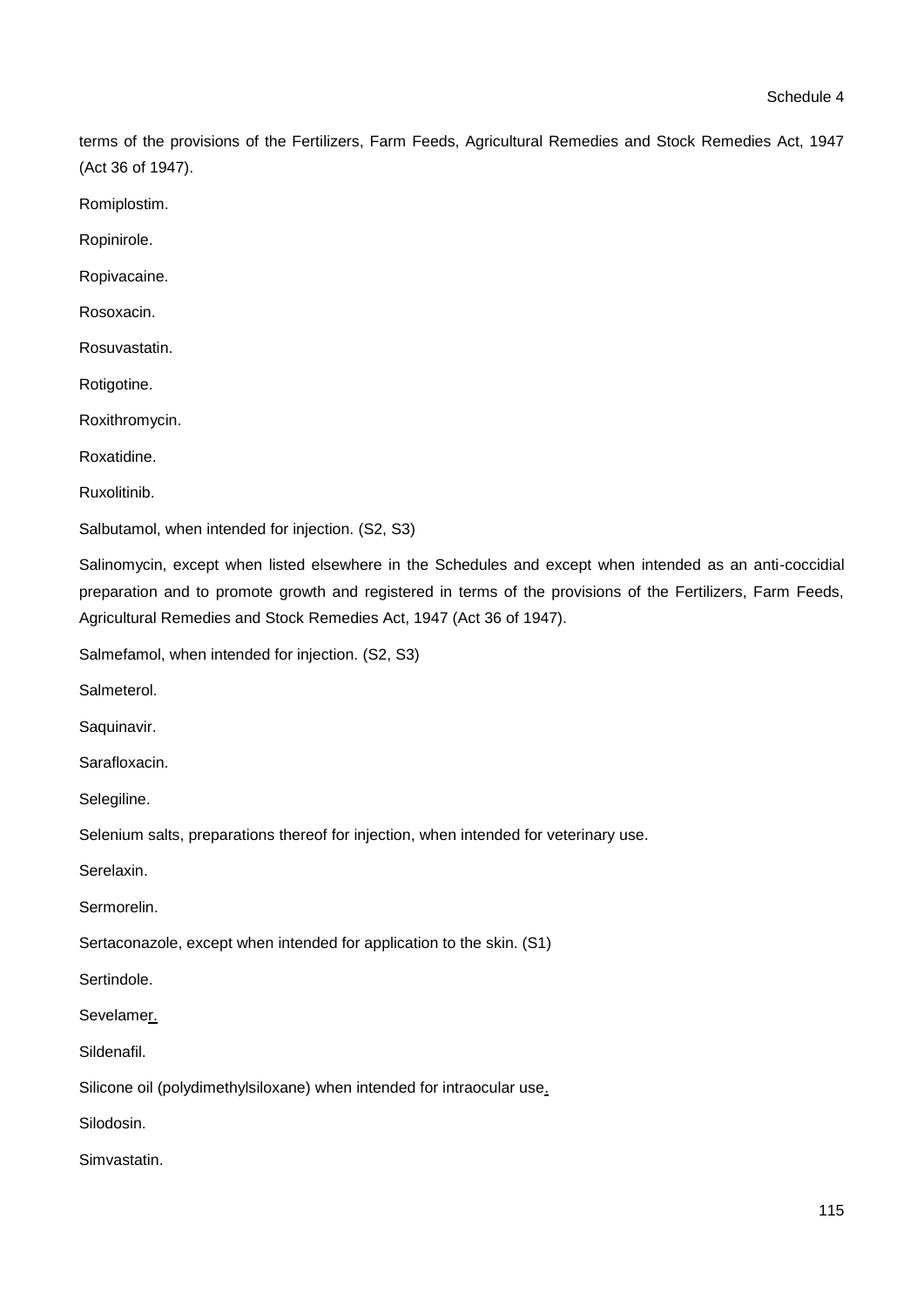**Sirolimus** 

Sisomicin.

Sodium aurothiomalate.

Sodium cromoglycate, when intended for veterinary use. (S2)

Sodium dihydroazapentacene polysulphonate.

Sodium fluoride; except oral medicinal preparations and mixtures thereof containing 40 milligrams or more per daily dose. (S1)

Sodium nitroprusside.

Sodium polystyrine sulphonic acid when indicated for therapeutic use.

Sofosbuvir.

Solcoseryl, except preparations intended for application to the skin, to the mucous membranes of the mouth and to the lips and except ophthalmic preparations thereof. (S0, S3)

Sorafenib.

Sparfloxacin.

Spectinomycin.

Stavudine.

Stents, Drug Eluting, unless listed elsewhere in the Schedules.

Streptokinase.

Strychnine, except –

- a. preparations and mixtures containing 0,2 per cent or less of strychnine; (S2) and
- b. subject thereto that it shall only be supplied for the control of problem predatory mammals
	- (i) on a written prescription issued by a State Veterinarian, for use in the particular State Veterinarian's area of jurisdiction, and in a quantity not exceeding 5 grams; and
	- (ii) subject to the State Veterinarian obtaining prior written approval for such use from the Director of the concerned provincial conservation institution or authority in his area of jurisdiction, a copy of such written approval being attached to the written prescription

Styramate.

Sugammadex.

Sulbactam.

Sulfabenzamide.

Sulfacetamide.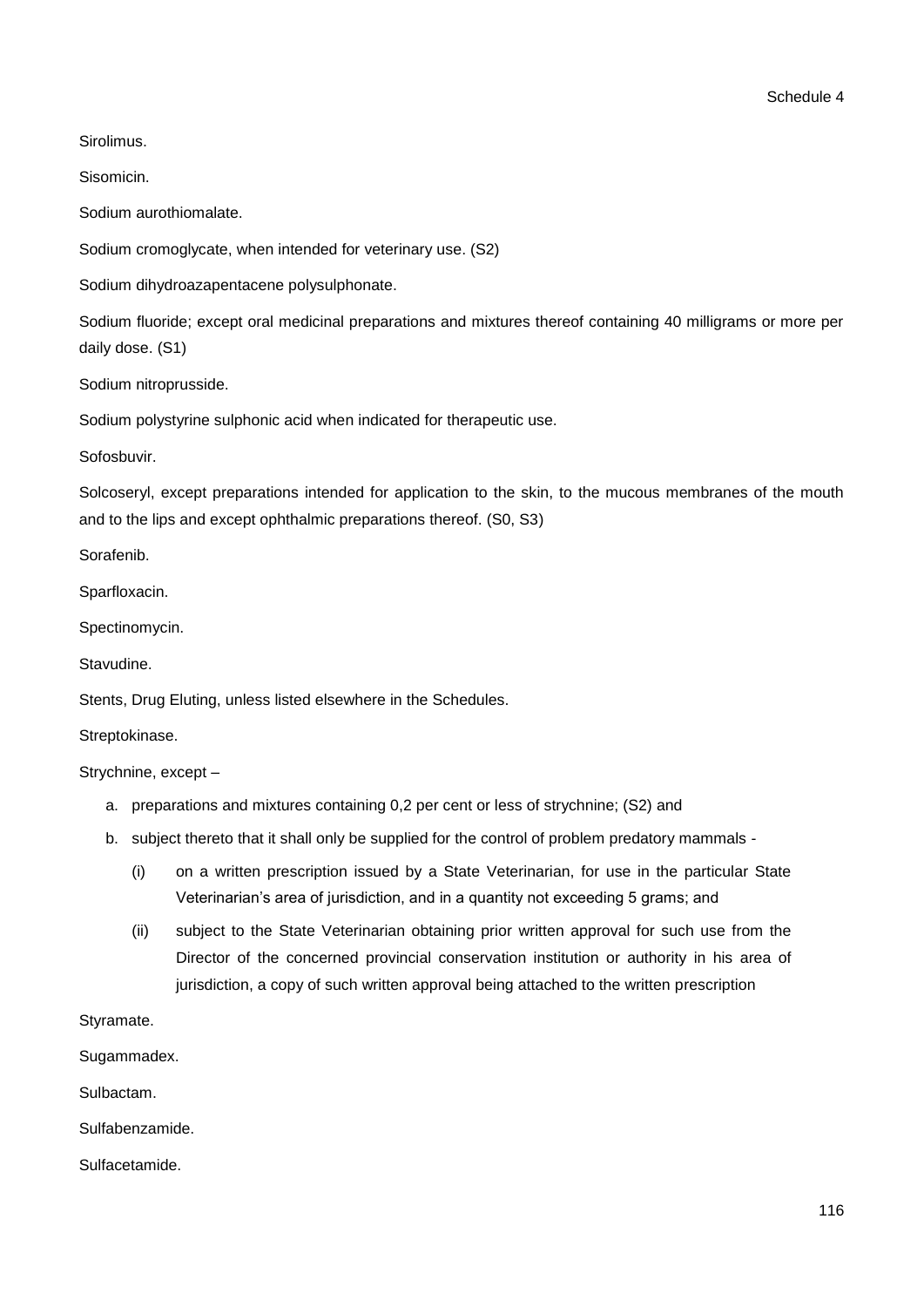Sulfadiazine, except when registered in terms of the provisions of the Fertilizers, Farm Feeds, Agricultural Remedies and Stock Remedies Act, 1947 (Act 36 of 1947).

Sulfadiazine silver, except when intended for application to the skin in the short term treatment of minor burns, provided that the pack size is limited to a maximum of 50 grams; (S2)

Sulfadimidine (sulfadimethoxine) except when registered in terms of the provisions of the Fertilizers, Farm Feeds, Agricultural Remedies and Stock Remedies Act, 1947 (Act 36 of 1947).

Sulfamethazine except when registered in terms of the provisions of the Fertilizers, Farm Feeds, Agricultural Remedies and Stock Remedies Act, 1947 (Act 36 of 1947).

Sulfadoxine except when registered in terms of the provisions of the Fertilizers, Farm Feeds, Agricultural Remedies and Stock Remedies Act, 1947 (Act 36 of 1947).

Sulfafurazole (sulfisoxazole).

Sulfaguanidine except when registered in terms of the provisions of the Fertilizers, Farm Feeds, Agricultural Remedies and Stock Remedies Act, 1947 (Act 36 of 1947).

Sulfamethizole.

Sulfamethoxazole except when registered in terms of the provisions of the Fertilizers, Farm Feeds, Agricultural Remedies and Stock Remedies Act, 1947 (Act 36 of 1947).

Sulfametopyrazine.

Sulfamoxole.

Sulfanilamide.

Sulfathiazole, except when registered in terms of the provisions of the Fertilizers, Farm Feeds, Agricultural Remedies and Stock Remedies Act, 1947 (Act 36 of 1947).

Sulfisomidine.

Sulfamerazine.

Sulfapyridine.

Sulfasalazine.

Sulfonamides, unless listed elsewhere in the Schedules, and except -

- a. substances, preparations and mixtures intended for application to the eyes, nares and vagina; (S2) and
- b. when registered in terms of the provisions of the Fertilizers, Farm Feeds, Agricultural Remedies and Stock Remedies Act, 1947 (Act 36 of 1947).

Sultamicillin.

Sumatriptan.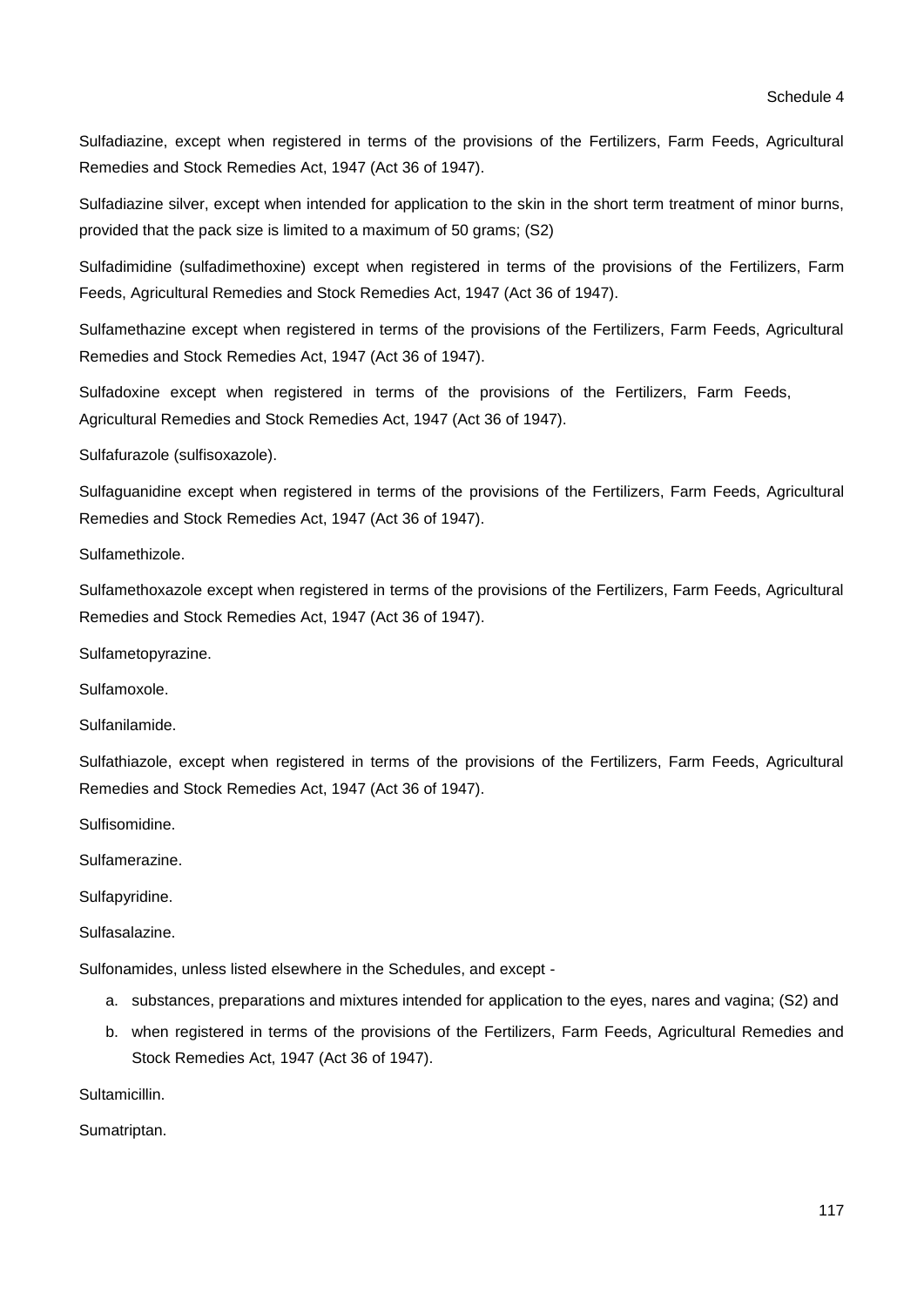Sunitinib.

Suramin

Surfactant associated proteins.

Suxamethonium.

Suxethonium.

Streptokinase.

Streptomycin.

Tacrine.

Tacrolimus.

Tadalafil.

Tafluprost.

Talampicillin.

Tamoxifen.

Tamsulosin.

Taurolidine.

Tasonermin.

Tazobactam.

Tegafur.

Tegaserod.

Teicoplanin.

Telaprevir.

Telbivudine.

Telithromycin.

Temozolomide.

Temsirolimus.

Tenecteplase.

Teniposide.

Tenofovir.

Terbinafine, except when intended for application to the skin. (S1)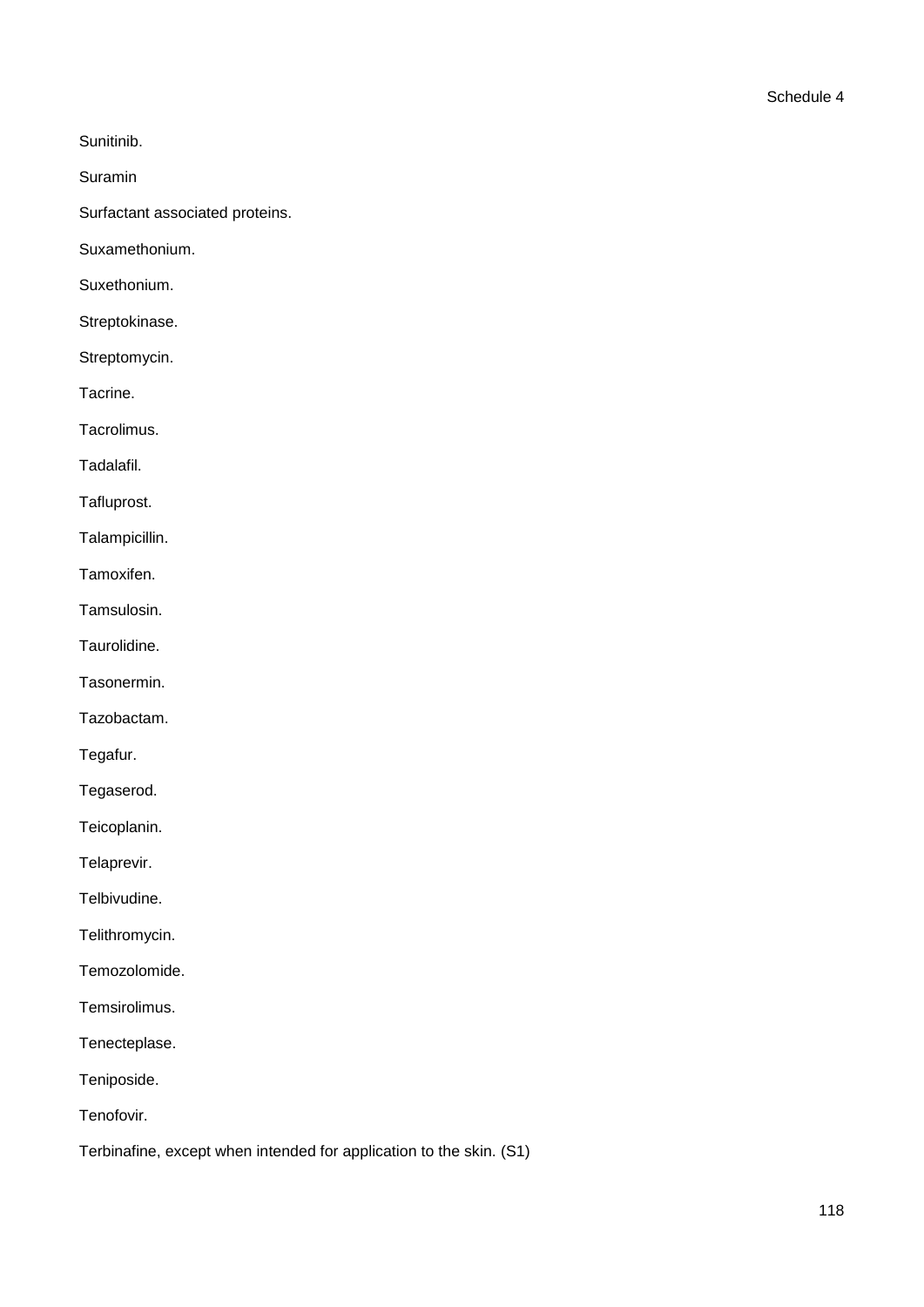Terconazole.

Terfenadine.

Teriflunomide.

Terizidone.

Teriparatide.

Terlipressin.

Tetrabenazine.

Tetracaine,

- a. when intended for ophthalmic or parenteral use;
- b. except when intended for topical use; (S1)
- c. except in oral preparations containing 2 percent or less of Tetracaine; (S1)
- d. except when contained in eye drops intended for the emergency treatment of "arc eyes". (S2)

Tetracosactrin (Tetracosactide).

Tetracycline, except when listed elsewhere in the Schedules and except injections thereof intended for the treatment of anaplasmosis, footrot, heartwater, navel ill and pneumonia in sheep and cattle and derivatives when intended for topical use in the management of wounds in animals and registered in terms of the provisions of the Fertilizers, Farm Feeds, Agricultural Remedies and Stock Remedies Act, 1947 (Act 36 of 1947).

Tetramisole,except when intended and registered as an anthelmintic in terms of the provisions of the Fertilizers, Farm Feeds, Agricultural Remedies and Stock Remedies Act, 1947 (Act 36 of 1947).

**Thalidomide** 

Theophylline and its derivatives, unless listed elsewhere in the Schedules, and preparations intended for injection. (S2)

Thiamphenicol.

Thioacetazone.

Thiabendazole,except -

- a. when intended for application to the skin; (S1) and
- b. when intended and registered as an anthelmintic in terms of the provisions of the Fertilizers, Farm Feeds, Agricultural Remedies and Stock Remedies Act, 1947 (Act 36 of 1947).

Tioguanine.

Thiostrepton.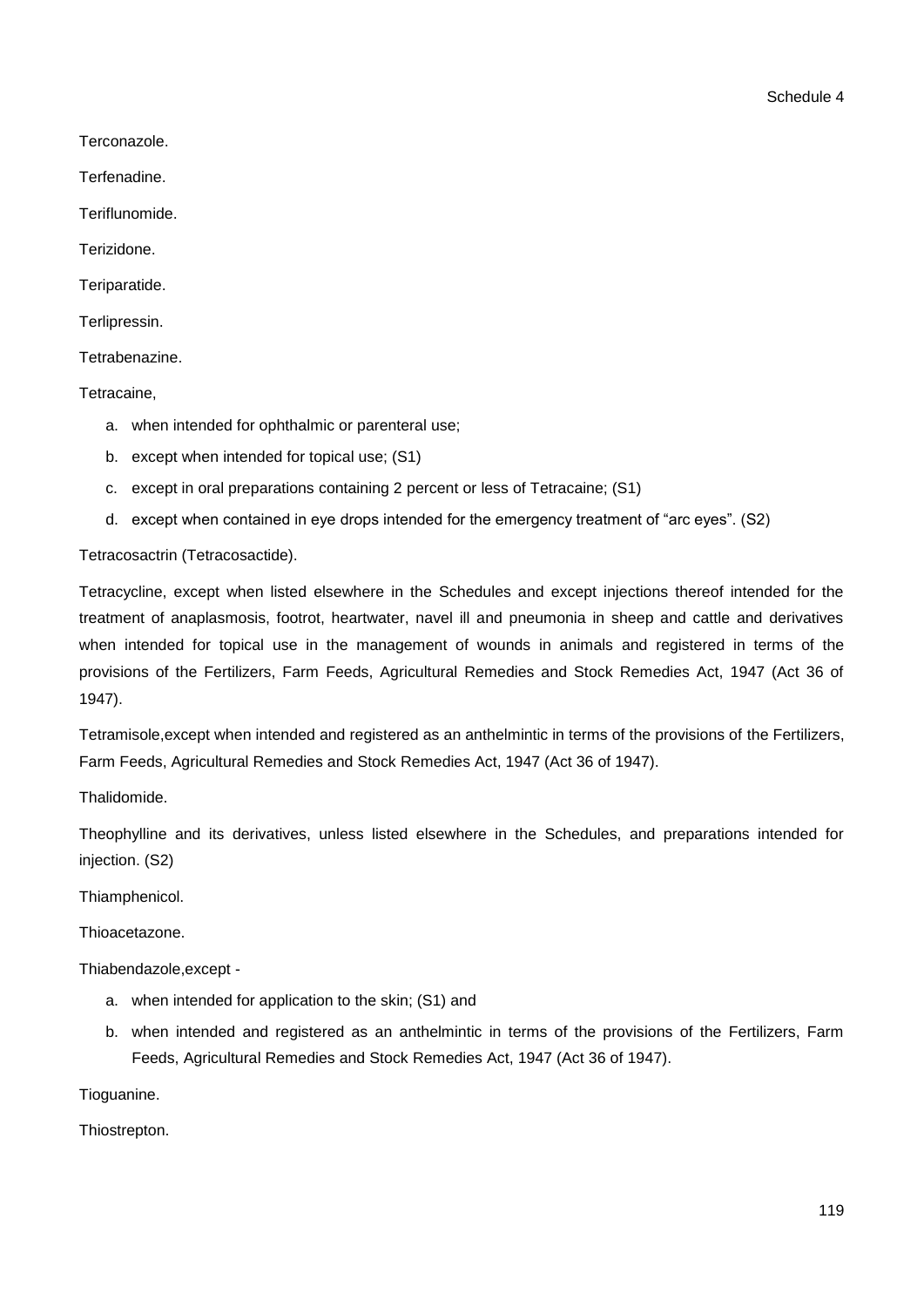Thymopentin.

Thyrotropin alfa.

Tiamulin, except when registered in terms of the provisions of the Fertilizers, Farm Feeds, Agricultural Remedies and Stock Remedies Act, 1947 (Act 36 of 1947).

Tibolone.

Ticarcillin.

Tigecycline.

Tildipirosin, when intended for veterinary use.

Tiludronic acid.

Tin fluoride (stannous fluoride), when intended for injection.

Tinidazole.

Tinzaparin.

Tioconazole, except when intended for application to the skin and when intended for human vaginal use, specifically for the treatment of recurrent vaginal candidiasis. (S1)

Tiopronin.

Tipranavir.

Tirilazad.

Tobramycin.

Tocainide.

Tocilizumab.

Tolcapone.

Tolrestat.

Toltrazuril, except when intended and registered as an anti-coccidial preparation in terms of the provisions of the Fertilizers, Farm Feeds, Agricultural Remedies and Stock Remedies Act, 1947 (Act 36 of 1947).

Topotecan.

Toremifene.

**Trabectedin** 

Tranexamic acid.

Trastuzumab.

Travoprost.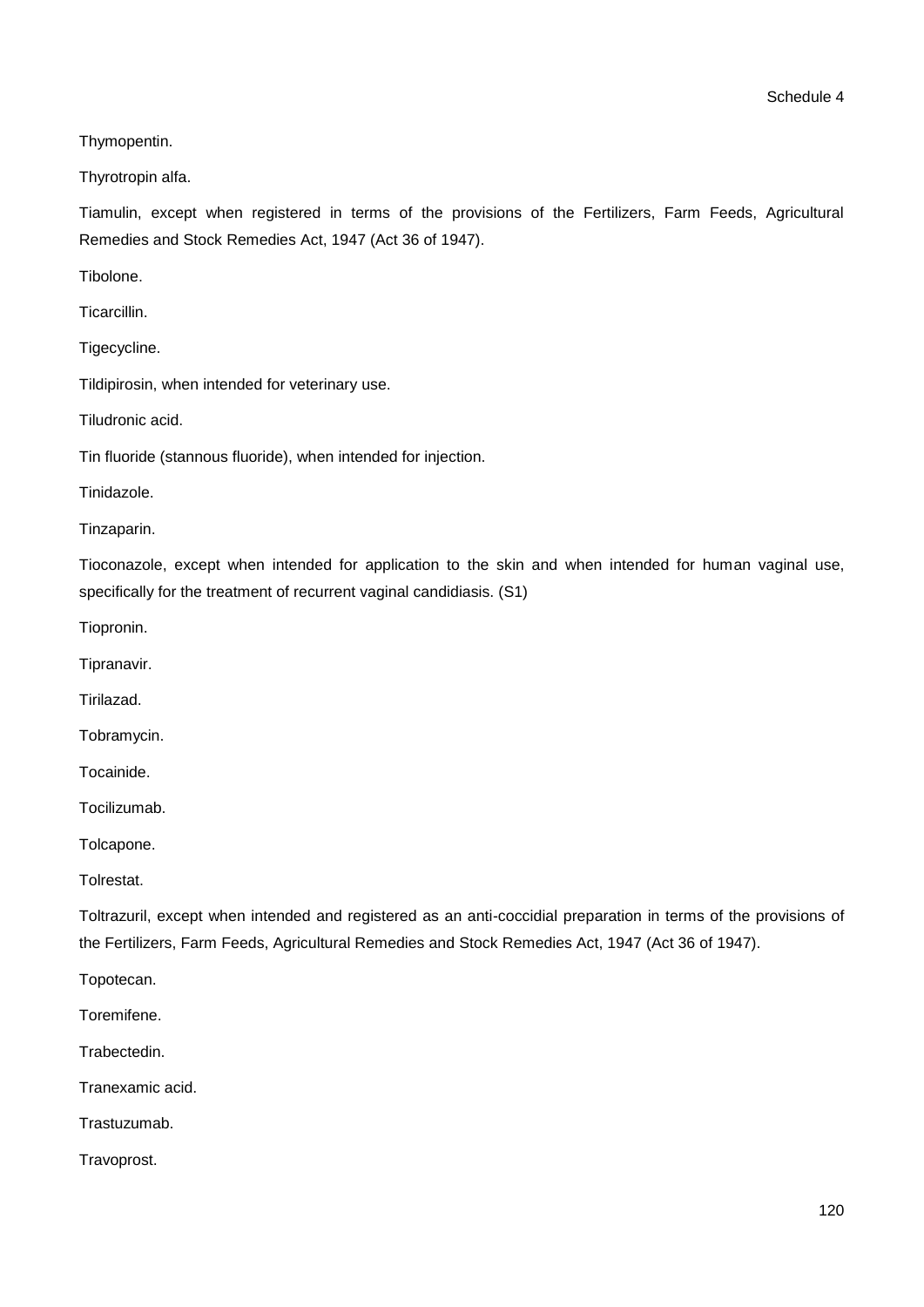Schedule 4

Treosulfan.

Triclabendazole,except when intended and registered as an anthelmintic in terms of the provisions of the Fertilizers, Farm Feeds, Agricultural Remedies and Stock Remedies Act, 1947 (Act 36 of 1947).

Thiotepa.

Trifluridine.

Trimetaphan.

Trimethoprim, except when specifically intended and registered in combination with sulphonamides for the treatment of gastro-enteritis and pneumonia in terms of the provisions of the Fertilizers, Farm Feeds, Agricultural Remedies and Stock Remedies Act, 1947 (Act 36 of 1947).

Trimetrexate.

Trioxysalen.

Triptorelin.

Tromantadine.

Trometamol.

Tropisetron.

Tuberculin.

Tubocurarine.

Tylosin, except when listed elsewhere in the Schedules and except when intended for addition to drinking water and feedstuff for administration to poultry and pigs and registered in terms of the provisions of the Fertilizers, Farm Feeds, Agricultural Remedies and Stock Remedies Act, 1947 (Act 36 of 1947).

Tyropanoic acid.

Tyrothricin, except when intended for topical application to the epidermis, nares and external ear. (S1)

Unoprostone.

Urapidil.

Urethane.

Urofollitropin.

Urokinase.

{Vaccines, see – Biologicals}

Ustekinumab.

Valaciclovir.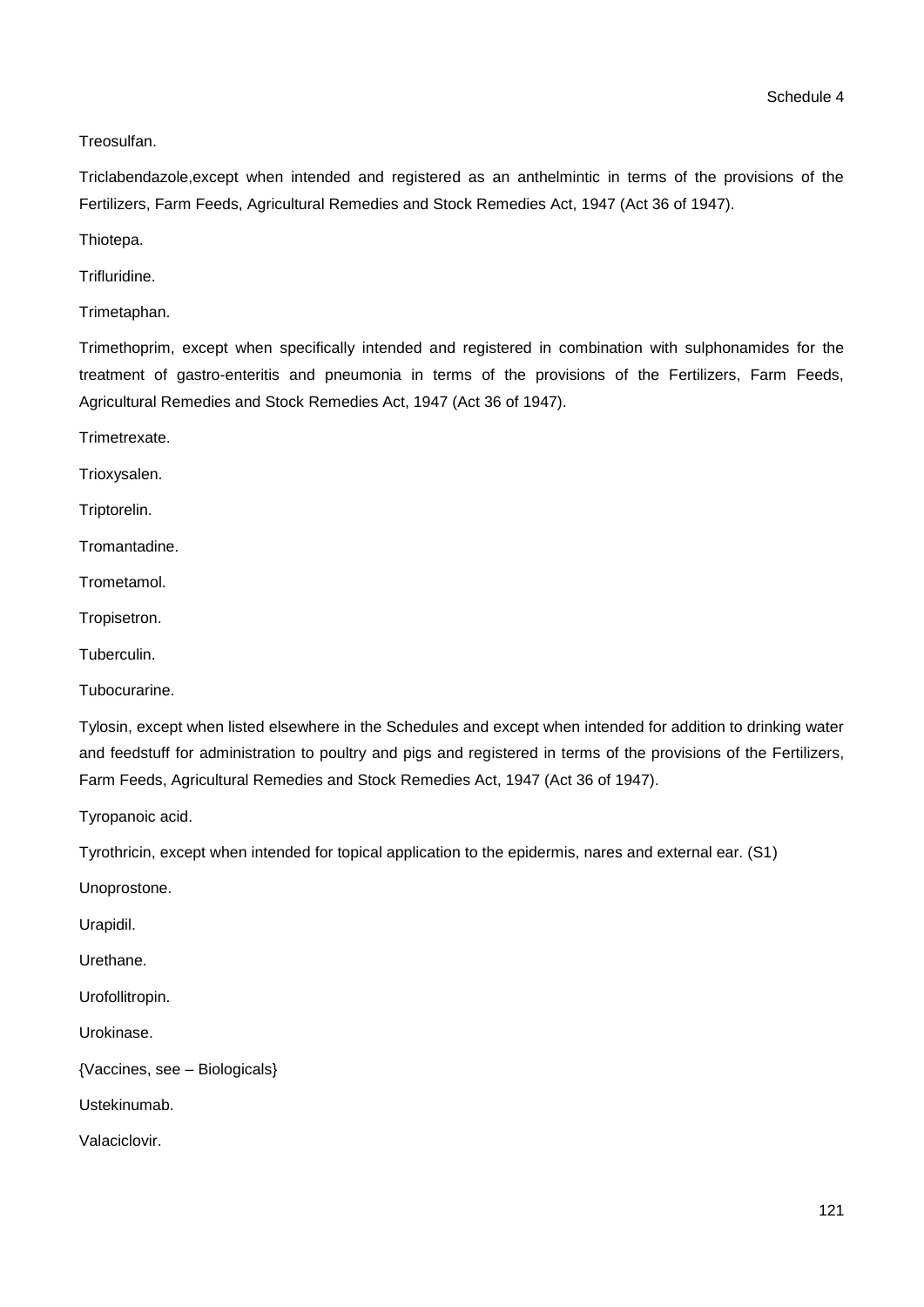Valganciclovir

Valnemulin.

Vancomycin.

Vardenafil.

Vasoactive intestinal polypeptide.

Vecuronium.

Vemurafenib.

Vernakalant.

Verteporfin.

Vidarabine.

Vilanterol.

Vinblastine.

Vincristine.

Vindesine.

Vinorelbine.

Virginiamycin, except when listed elsewhere in the Schedules and except when intended and registered to promote growth as a feed additive in terms of the provisions of the Fertilizers, Farm Feeds, Agricultural Remedies and Stock Remedies Act, 1947 (Act 36 of 1947).

Vismodegib.

Voriconazole.

Vorinostat.

Vorozole.

**Warfarin** 

Zalcitabine.

Zanamivir.

Zidovudine.

Zinc bacitracin, except when listed elsewhere in the Schedules and except when intended and registered to promote growth as a feed additive in terms of the provisions of the Fertilizers, Farm Feeds, Agricultural Remedies and Stock Remedies Act, 1947 (Act 36 of 1947). Ziv-aflibercept.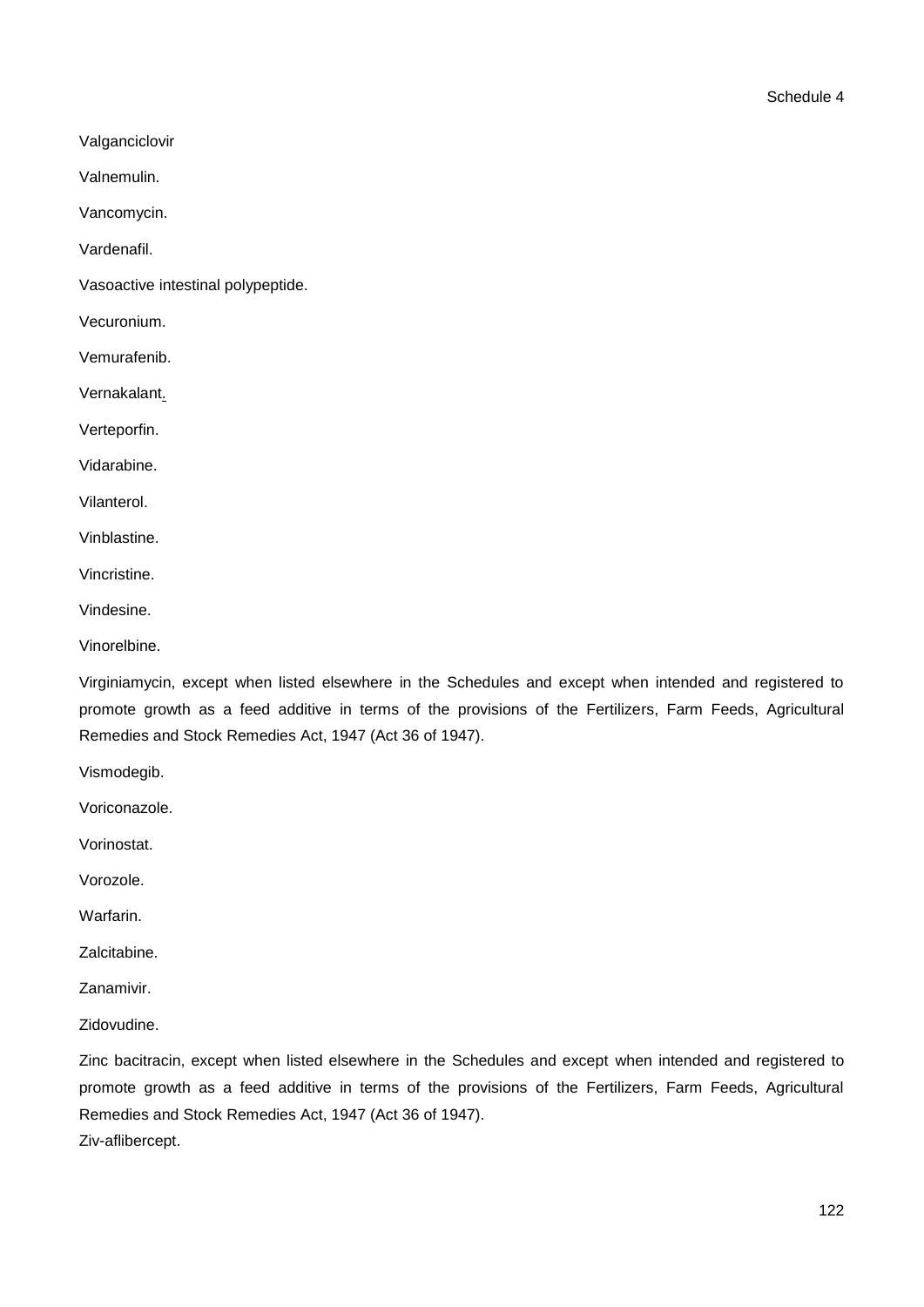Schedule 4

Zolmitriptan.

Zoledronic acid.

Zotarolimus.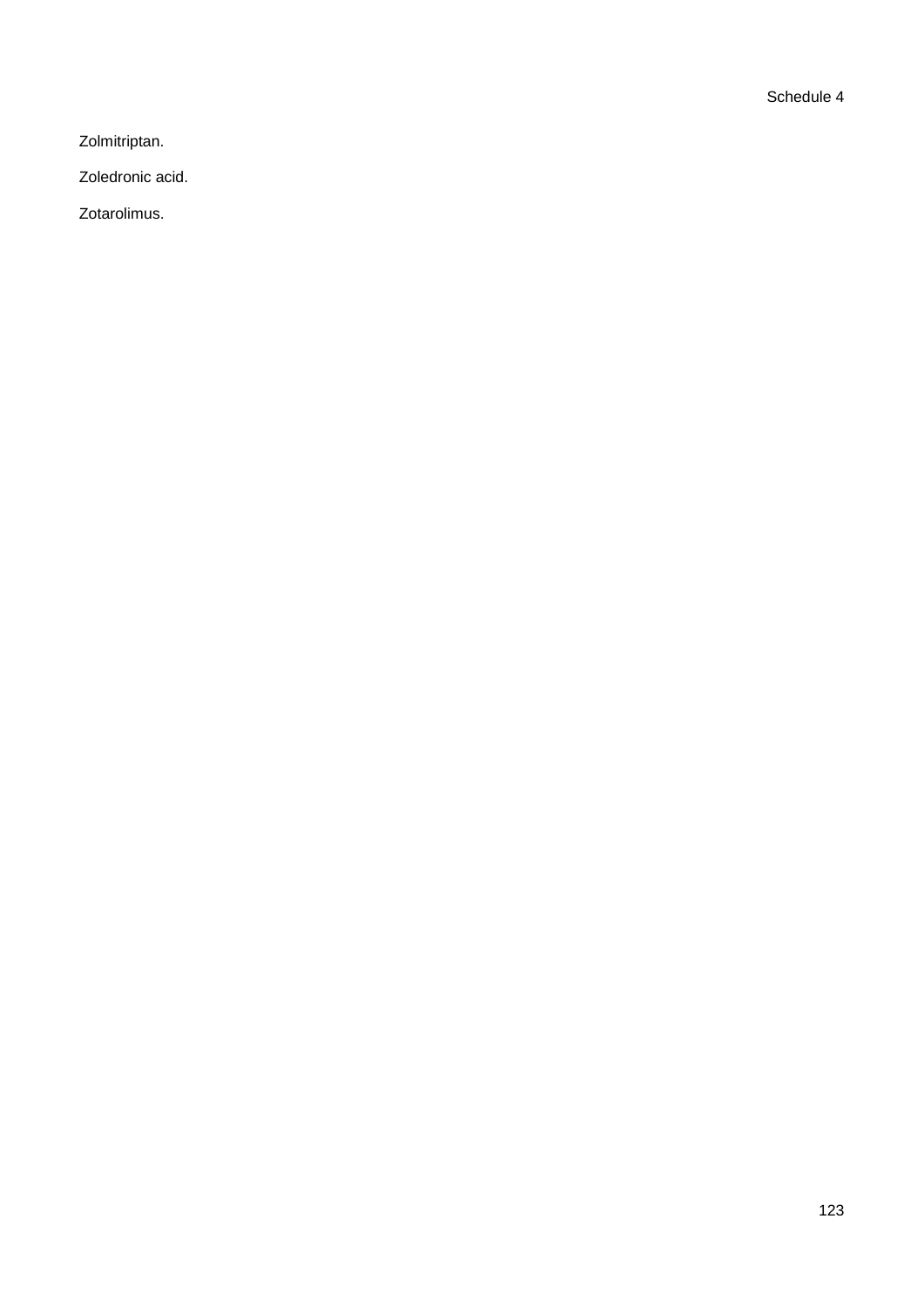# **ANNEXURE 1A: EMERGENCY CARE PROVIDER (PARAMEDIC)**

**PARAMEDIC** (National Diploma in Emergency Medical Care graduates *only*) registered with the Health Professions Council of South Africa

| <b>PARAMEDIC</b> (National Diploma in Emergency Medical Care graduates) |  |                                                                 |  |
|-------------------------------------------------------------------------|--|-----------------------------------------------------------------|--|
| <b>ANTI-ARRHYTHMICS</b>                                                 |  |                                                                 |  |
| Substance                                                               |  | Adenosine                                                       |  |
| Indication                                                              |  | Endogenous Purine Nucleoside / Supraventricular Anti-arrhythmic |  |
| Route of Administration                                                 |  | Parenteral                                                      |  |
| <b>ANTI-ARRHYTHMICS</b>                                                 |  |                                                                 |  |
| Substance                                                               |  | Amiodarone                                                      |  |
| Indication                                                              |  | Class III Anti-arrhythmic / Atrial & Ventricular                |  |
| Route of Administration                                                 |  | Parenteral                                                      |  |
| <b>ANTI-ARRHYTHMICS</b>                                                 |  |                                                                 |  |
| Substance                                                               |  | Lignocaine hydrochloride (Systemic)                             |  |
| Indication                                                              |  | Class I B- Ventricular Anti-arrhythmic                          |  |
| Route of Administration                                                 |  | Parenteral                                                      |  |
| <b>ADRENERGIC</b>                                                       |  |                                                                 |  |
| Substance                                                               |  | Adrenaline / Epinephrine                                        |  |
| Indication                                                              |  | Sympathomimetic catecholamine                                   |  |
| Route of Administration                                                 |  | Parenteral                                                      |  |
| <b>ANTI-CHOLINERGIC</b>                                                 |  |                                                                 |  |
| Substance                                                               |  | Atropine                                                        |  |
| Indication                                                              |  | Competitive Anti-Cholinergic, Bradycardia, Anti-arrhythmic      |  |
| Route of Administration                                                 |  | Parenteral                                                      |  |
| SELECTIVE $\beta$ 2 AGONISTS                                            |  |                                                                 |  |
| Substance                                                               |  | Salbutamol                                                      |  |
| Indication:                                                             |  | Bronchodilator                                                  |  |
| Route of Administration                                                 |  | Parenteral                                                      |  |
| SELECTIVE <b><i>B</i>2 AGONISTS</b>                                     |  |                                                                 |  |
| Substance                                                               |  | Fenoterol                                                       |  |
| Indication                                                              |  | Bronchodilator                                                  |  |
| Route of Administration                                                 |  | Parenteral                                                      |  |
| <b>CORTICOSTEROIDS</b>                                                  |  |                                                                 |  |
| Substance                                                               |  | Hydrocortisone                                                  |  |
| Indication                                                              |  | Glucocorticoid / Steroidal Anti-Inflammatory                    |  |
| Route of Administration                                                 |  | Parenteral                                                      |  |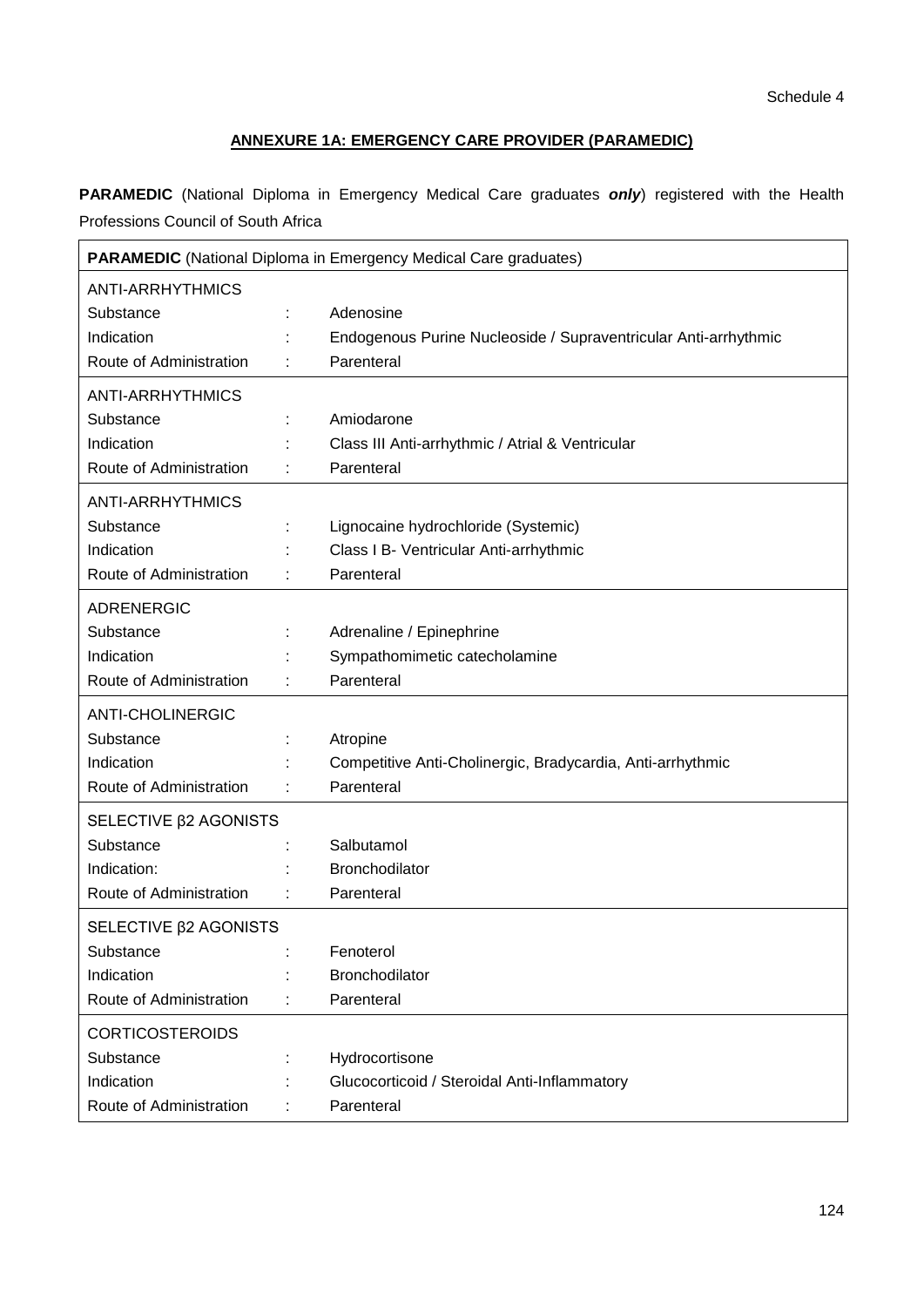| <b>PARAMEDIC</b> (National Diploma in Emergency Medical Care graduates) |  |                                              |  |
|-------------------------------------------------------------------------|--|----------------------------------------------|--|
| <b>HYPERGLYCAEMIC AGENT</b>                                             |  |                                              |  |
| Substance                                                               |  | Glucagon                                     |  |
| Indication                                                              |  | Hyperglycaemic agent                         |  |
| Route of Administration                                                 |  | Parenteral                                   |  |
| <b>CORTICOSTEROIDS</b>                                                  |  |                                              |  |
| Substance                                                               |  | Methylprednisolone                           |  |
| Indication                                                              |  | Glucocorticoid / Steroidal Anti-Inflammatory |  |
| Route of Administration                                                 |  | Oral                                         |  |
| <b>ANTI-EMETIC</b>                                                      |  |                                              |  |
| Substance                                                               |  | Metoclopramide monohydrochloride             |  |
| Indication                                                              |  | Propulsive Anti-emetic / Dopamine Antagonist |  |
| Route of Administration                                                 |  | Parenteral                                   |  |
| <b>OPIOID ANTAGONIST</b>                                                |  |                                              |  |
| Substance                                                               |  | Naloxone hydrochloride                       |  |
| Indication                                                              |  | Opioid Antagonist / Narcotic Antagonist      |  |
| Route of Administration                                                 |  | Parenteral                                   |  |
| <b>OPIOID ANTAGONIST</b>                                                |  |                                              |  |
| Substance                                                               |  | Nitrous oxide                                |  |
| Indication                                                              |  | Analgesic Gas                                |  |
| Route of Administration                                                 |  | Inhalant                                     |  |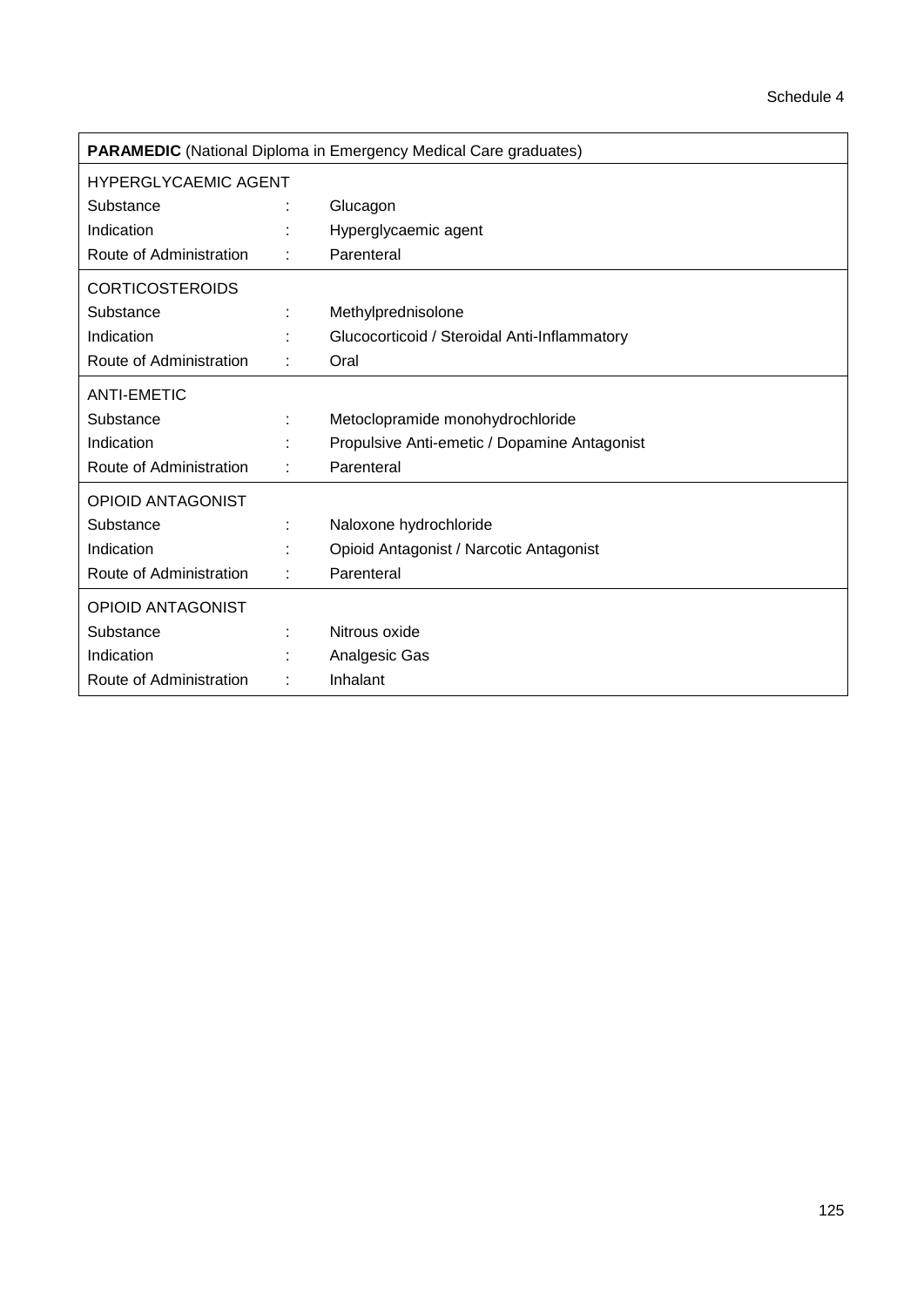# **ANNEXURE 1B: EMERGENCY CARE PROVIDER (EMERGENCY CARE PRACTITIONER)**

# **EMERGENCY CARE PRACTITIONER**

(Bachelor of Technology Degree in Emergency Medical Care) registered with the Health Professions Council of South Africa

| <b>EMERGENCY CARE PRACTITIONER(B Tech: Emergency Medical Care)</b> |  |                                                                 |  |
|--------------------------------------------------------------------|--|-----------------------------------------------------------------|--|
| <b>ANTI-ARRHYTHMICS</b>                                            |  |                                                                 |  |
| Substance                                                          |  | Adenosine                                                       |  |
| Indication                                                         |  | Endogenous Purine Nucleoside / Supraventricular Anti-arrhythmic |  |
| Route of Administration                                            |  | Parenteral                                                      |  |
| <b>ANTI-ARRHYTHMICS</b>                                            |  |                                                                 |  |
| Substance                                                          |  | Amiodarone                                                      |  |
| Indication                                                         |  | Class III Anti-arrhythmic / Atrial & Ventricular                |  |
| Route of Administration                                            |  | Parenteral                                                      |  |
| <b>ANTI-ARRHYTHMICS</b>                                            |  |                                                                 |  |
| Substance                                                          |  | Lignocaine hydrochloride (Systemic)                             |  |
| Indication                                                         |  | Class I B- Ventricular Anti-arrhythmic                          |  |
| Route of Administration                                            |  | Parenteral                                                      |  |
| <b>ADRENERGIC</b>                                                  |  |                                                                 |  |
| Substance                                                          |  | Adrenaline / Epinephrine                                        |  |
| Indication                                                         |  | Sympathomimetic catecholamine                                   |  |
| Route of Administration                                            |  | Parenteral                                                      |  |
| <b>ANTI-CHOLINERGIC</b>                                            |  |                                                                 |  |
| Substance                                                          |  | Atropine                                                        |  |
| Indication                                                         |  | Competitive Anti-Cholinergic, Bradycardia, Anti-arrhythmic      |  |
| Route of Administration                                            |  | Parenteral                                                      |  |
| SELECTIVE $\beta$ 2 AGONISTS                                       |  |                                                                 |  |
| Substance                                                          |  | Salbutamol                                                      |  |
| Indication:                                                        |  | Bronchodilator                                                  |  |
| Route of Administration                                            |  | Parenteral                                                      |  |
| SELECTIVE $\beta$ 2 AGONISTS                                       |  |                                                                 |  |
| Substance                                                          |  | Fenoterol                                                       |  |
| Indication                                                         |  | Bronchodilator                                                  |  |
| Route of Administration                                            |  | Parenteral                                                      |  |
| <b>CORTICOSTEROIDS</b>                                             |  |                                                                 |  |
| Substance                                                          |  | Hydrocortisone                                                  |  |
| Indication                                                         |  | Glucocorticoid / Steroidal Anti-Inflammatory                    |  |
| Route of Administration                                            |  | Parenteral                                                      |  |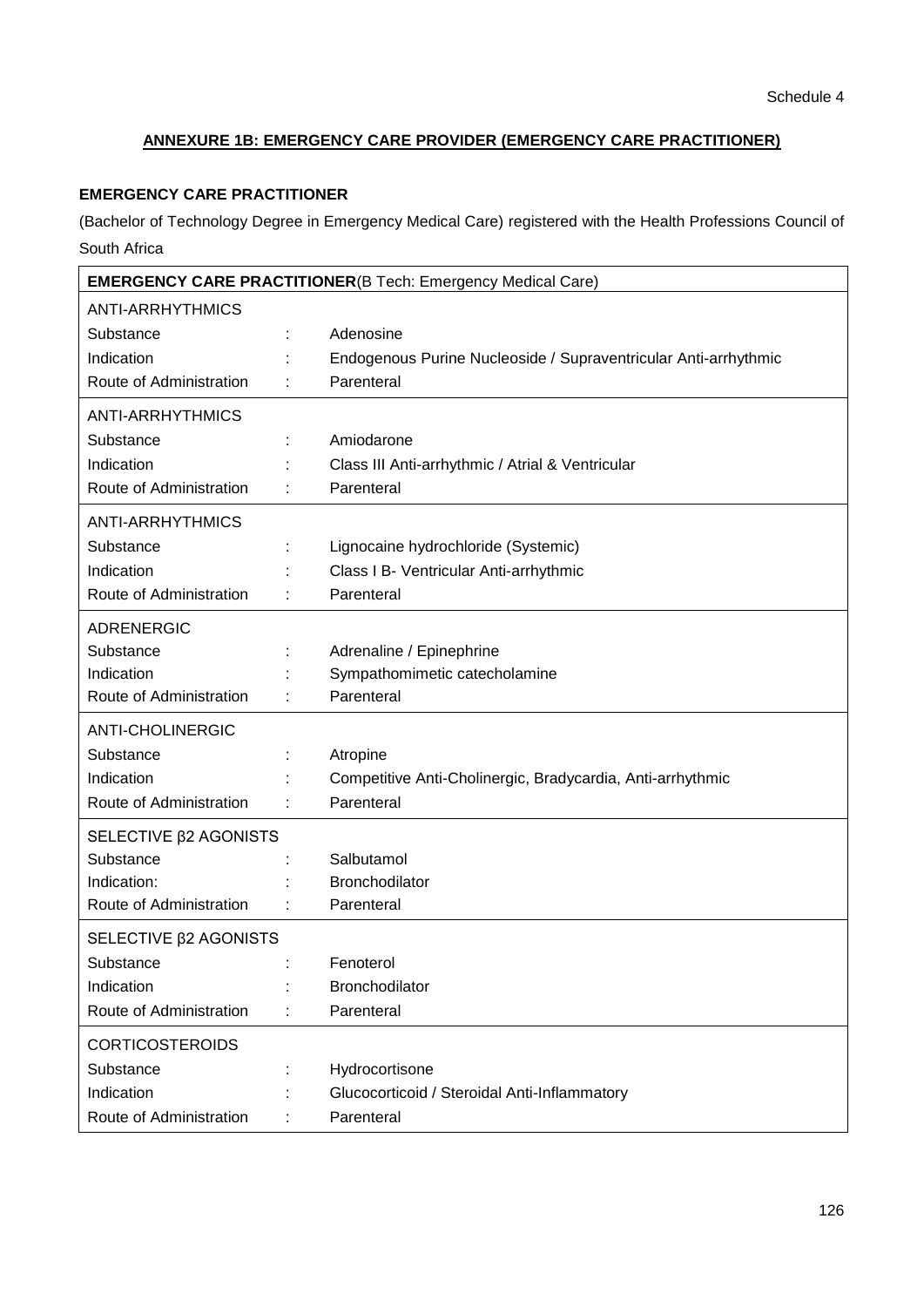| <b>EMERGENCY CARE PRACTITIONER(B Tech: Emergency Medical Care)</b> |  |                                                  |  |
|--------------------------------------------------------------------|--|--------------------------------------------------|--|
| <b>CORTICOSTEROIDS</b>                                             |  |                                                  |  |
| Substance                                                          |  | Methylprednisolone                               |  |
| Indication                                                         |  | Glucocorticoid / Steroidal Anti-Inflammatory     |  |
| Route of Administration                                            |  | Oral                                             |  |
| <b>HYPERGLYCAEMIC AGENT</b>                                        |  |                                                  |  |
| Substance                                                          |  | Glucagon                                         |  |
| Indication                                                         |  | Hyperglycaemic agent                             |  |
| Route of Administration                                            |  | Parenteral                                       |  |
| <b>ANTI-EMETIC</b>                                                 |  |                                                  |  |
| Substance                                                          |  | Metoclopramide monohydrochloride                 |  |
| Indication                                                         |  | Propulsive Anti-emetic / Dopamine Antagonist     |  |
| Route of Administration                                            |  | Parenteral                                       |  |
| <b>OPIOID ANTAGONIST</b>                                           |  |                                                  |  |
| Substance                                                          |  | Naloxone hydrochloride                           |  |
| Indication                                                         |  | Opioid Antagonist / Narcotic Antagonist          |  |
| Route of Administration                                            |  | Parenteral                                       |  |
| <b>OPIOID ANTAGONIST</b>                                           |  |                                                  |  |
| Substance                                                          |  | Nitrous oxide                                    |  |
| Indication                                                         |  | Analgesic Gas                                    |  |
| Route of Administration                                            |  | Inhalant (50:50 combination with Medical Oxygen) |  |
| <b>THROMBOLYTIC AGENTS</b>                                         |  |                                                  |  |
| Substance                                                          |  | Streptokinase                                    |  |
| Indication                                                         |  | Enzymes                                          |  |
| Route of Administration                                            |  | Parenteral                                       |  |
| <b>THROMBOLYTIC AGENTS</b>                                         |  |                                                  |  |
| Substance                                                          |  | Tenecteplase                                     |  |
| Indication                                                         |  | Enzymes                                          |  |
| Route of Administration                                            |  | Parenteral                                       |  |
| <b>ANTITHROMBOTIC AGENTS</b>                                       |  |                                                  |  |
| Substance                                                          |  | Heparin sodium                                   |  |
| Indication                                                         |  | Anticoagulant                                    |  |
| Route of Administration                                            |  | Parenteral                                       |  |
| <b>ANTITHROMBOTIC AGENT</b>                                        |  |                                                  |  |
| Substance                                                          |  | Enoxaparin                                       |  |
| Indication                                                         |  | Anticoagulant                                    |  |
| Route of Administration                                            |  | Parenteral                                       |  |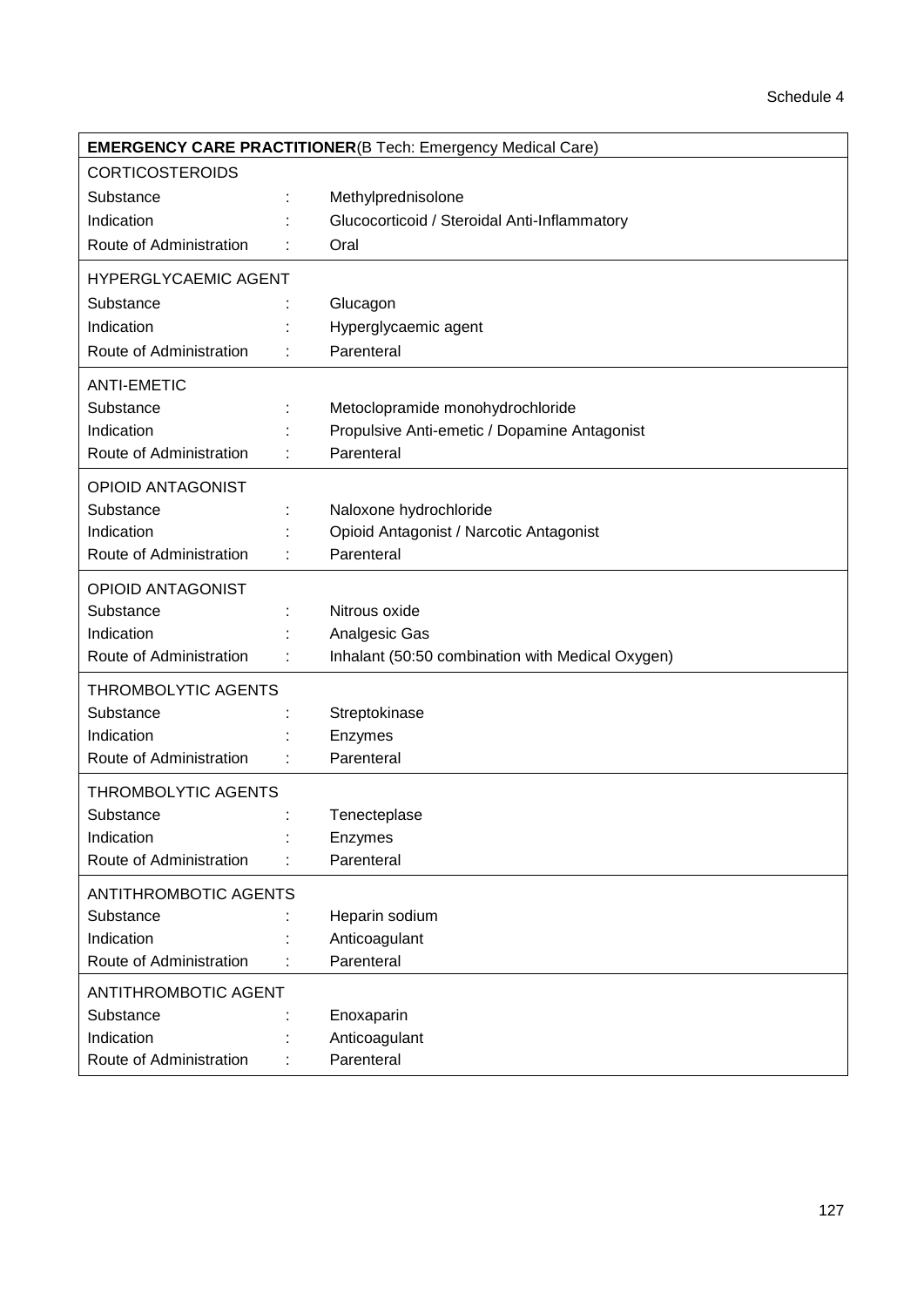| <b>EMERGENCY CARE PRACTITIONER(B Tech: Emergency Medical Care)</b> |         |                                    |  |
|--------------------------------------------------------------------|---------|------------------------------------|--|
| MUSCLE RELAXANTS (NEURO BLOCKING AGENTS)                           |         |                                    |  |
| Substance                                                          | ÷       | Suxamethonium chloride             |  |
| Indication                                                         |         | Depolarizing Muscle Relaxant       |  |
| Route of Administration                                            | 1000000 | Parenteral                         |  |
| MUSCLE RELAXANTS (NEURO BLOCKING AGENTS)                           |         |                                    |  |
| Substance                                                          | ÷       | Vecuronium                         |  |
| Indication                                                         | ÷       | <b>Competitive Muscle Relaxant</b> |  |
| Route of Administration :                                          |         | Parenteral                         |  |
| MUSCLE RELAXANTS (NEURO BLOCKING AGENTS)                           |         |                                    |  |
| Substance                                                          | ÷       | Rocuronium                         |  |
| Indication                                                         | $\sim$  | Non-Depolarizing Muscle Relaxants  |  |
| Route of Administration                                            | ÷       | Parenteral                         |  |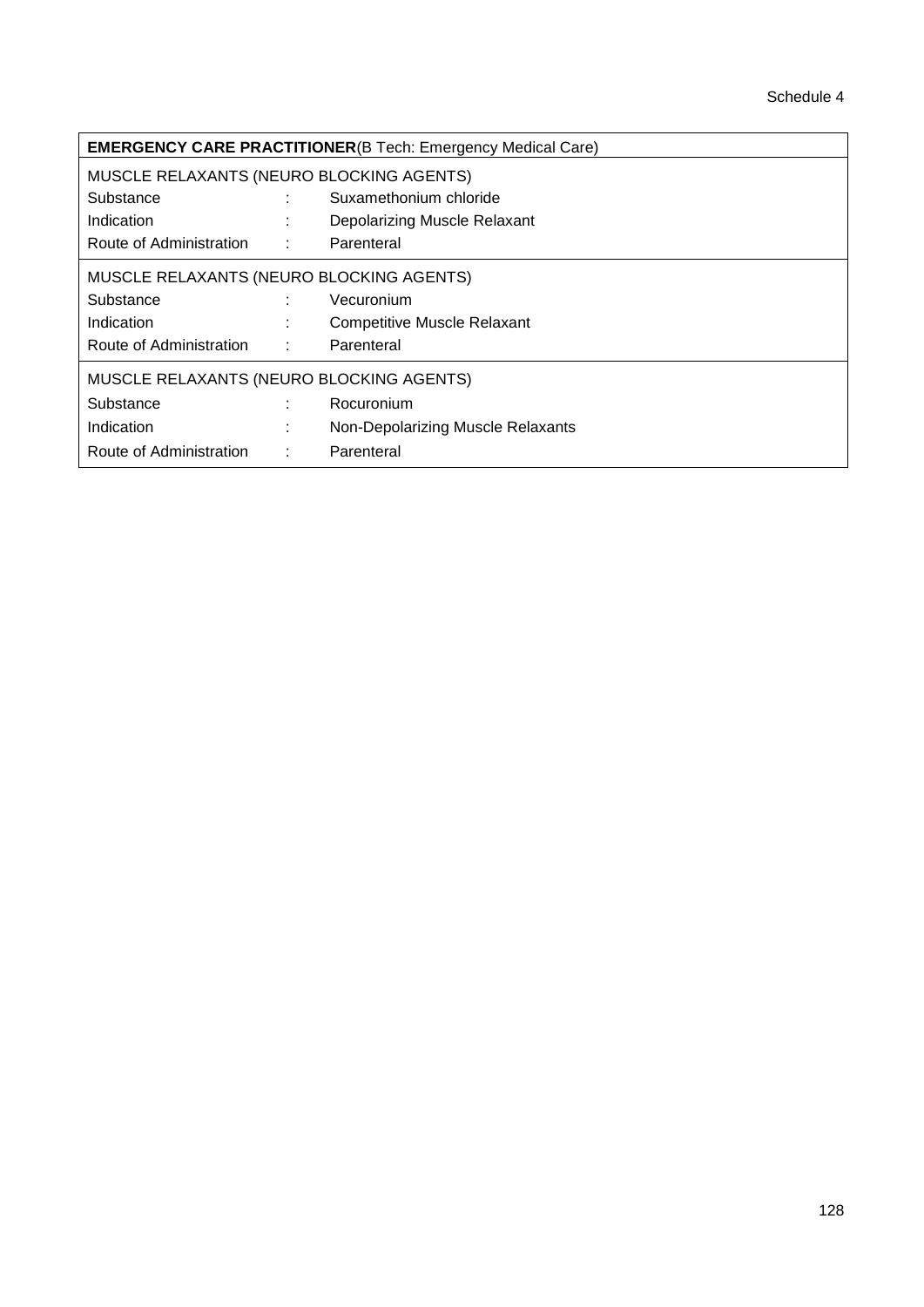# **ANNEXURE 2: DENTAL THERAPIST**

**DENTAL THERAPIST** (Bachelors degree in Dental Therapy) registered with Health Professions Council of South Africa

|                                   |   | <b>DENTAL THERAPIST</b> (Bachelors degree in Dental Therapy)                              |
|-----------------------------------|---|-------------------------------------------------------------------------------------------|
| <b>LOCAL ANAESTHETIC</b>          |   |                                                                                           |
| Substance                         | t | Lignocaine / Lidocaine hydrochloride 2 percent with Vasoconstrictor<br>(Adrenaline)       |
| Indication                        |   | Dental local anaesthesia                                                                  |
| Route of Administration           |   | Parenteral                                                                                |
| <b>LOCAL ANAESTHETIC</b>          |   |                                                                                           |
| Substance                         |   | Lignocaine / Lidocaine hydrochloride 3 percent without a Vasoconstrictor<br>(Adrenaline)  |
| Indication                        |   | Dental local anaesthesia                                                                  |
| Route of Administration           |   | Parenteral                                                                                |
| <b>LOCAL ANAESTHETIC</b>          |   |                                                                                           |
| Substance                         |   | Mepivacaine hydrochloride 2 percent with a Vasoconstrictor (Adrenaline)                   |
| Indication                        |   | Dental local anaesthesia                                                                  |
| Route of Administration           |   | Parenteral                                                                                |
| <b>LOCAL ANAESTHETIC</b>          |   |                                                                                           |
| Substance                         |   | Mepivacaine<br>hydrochloride 3<br>without a<br>Vasoconstrictor<br>percent<br>(Adrenaline) |
| Indication                        |   | Dental local anaesthesia                                                                  |
| Route of Administration           |   | Parenteral                                                                                |
| ANTI-MICROBIALS (Beta-Lactams)    |   |                                                                                           |
| Substance                         |   | Penicillins                                                                               |
| Indication                        | ÷ | Dental orofacial and odontogenic infections                                               |
|                                   |   | (Non prophylactic)                                                                        |
| Route of Administration           | t | Oral                                                                                      |
| ANTI-PROTOZOAL                    |   |                                                                                           |
| Substance                         |   | Metronidazole                                                                             |
| Indication                        |   | Dental orofacial and odontogenic infections                                               |
|                                   |   | (Non prophylactic)                                                                        |
| Route of Administration           |   | Oral                                                                                      |
| <b>AUTONOMIC SYMPATHOMIMETICS</b> |   |                                                                                           |
| Substance                         |   | Adrenaline                                                                                |
| Indication                        |   | Emergency medicine for drug related anaphylactic shock                                    |
| Route of Administration           |   | Parenteral                                                                                |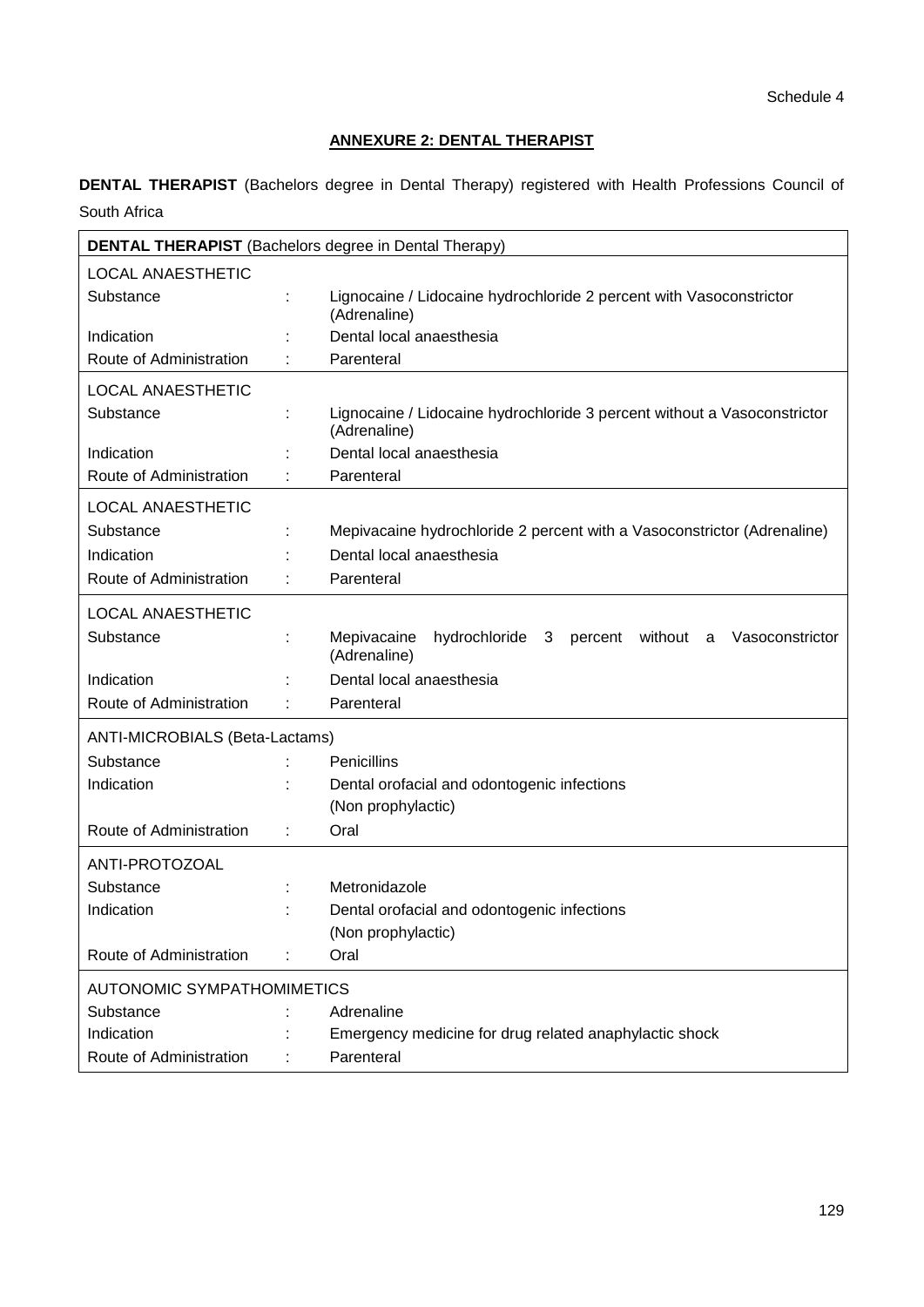## **ANNEXURE 3: OPTOMETRIST**

**OPTOMETRIST** (Bachelors degree in Optometry – B OPTOM) registered with the Health Professions Council of South Africa in terms of the Health Professions Act, 1974 (Act 56 of 1974) and in possession of a Section 22A(15) permit as provided for by the Medicines and Related Substances Act, 1965 (Act 101 of 1965)

| <b>OPTOMETRISTS</b>      |                                                                                                                 |
|--------------------------|-----------------------------------------------------------------------------------------------------------------|
| <b>ANTIBACTERIAL</b>     |                                                                                                                 |
| Substance                | Chloramphenicol                                                                                                 |
| Indication               | Bacterial conjunctivitis; Anterior<br>blepharitis; Posterior<br>blepharitis                                     |
| Route of Administration  | <b>Topical Application</b>                                                                                      |
| ANTIBACTERIAL            |                                                                                                                 |
| Substance                | Tetracycline                                                                                                    |
| Indication               | Chlamydial conjunctivitis; Blepharitis                                                                          |
| Route of Administration  | <b>Topical Application</b>                                                                                      |
| <b>ANTIBACTERIAL</b>     |                                                                                                                 |
| Substance                | Erythromycin                                                                                                    |
| Indication               | Chlamydial<br>conjunctivitis;<br>Blepharitis;<br>Impetigo<br>(Not to be used as 1 <sup>st</sup> Line Treatment) |
| Route of Administration  | <b>Topical Application</b>                                                                                      |
| <b>ANTIBACTERIAL</b>     |                                                                                                                 |
| Substance                | Aciclovir                                                                                                       |
| Indication               | Conjunctivitis;<br><b>Herpes</b><br>simplex<br>blepharitis;<br>Epithelial<br>keratitis                          |
| Route of Administration  | <b>Topical Application</b>                                                                                      |
| <b>LOCAL ANAESTHETIC</b> |                                                                                                                 |
| Substance                | Tetracaine                                                                                                      |
| Indication               | Diagnostic Aide                                                                                                 |
| Route of Administration  | <b>Topical Application (Drops)</b>                                                                              |
| <b>LOCAL ANAESTHETIC</b> |                                                                                                                 |
| Substance                | Oxybuprocaine and other equivalent local anaesthetics                                                           |
| Indication               | Diagnostic Aide                                                                                                 |
| Route of Administration  | <b>Topical Application (Drops)</b>                                                                              |

## **–END SCHEDULE 4 –**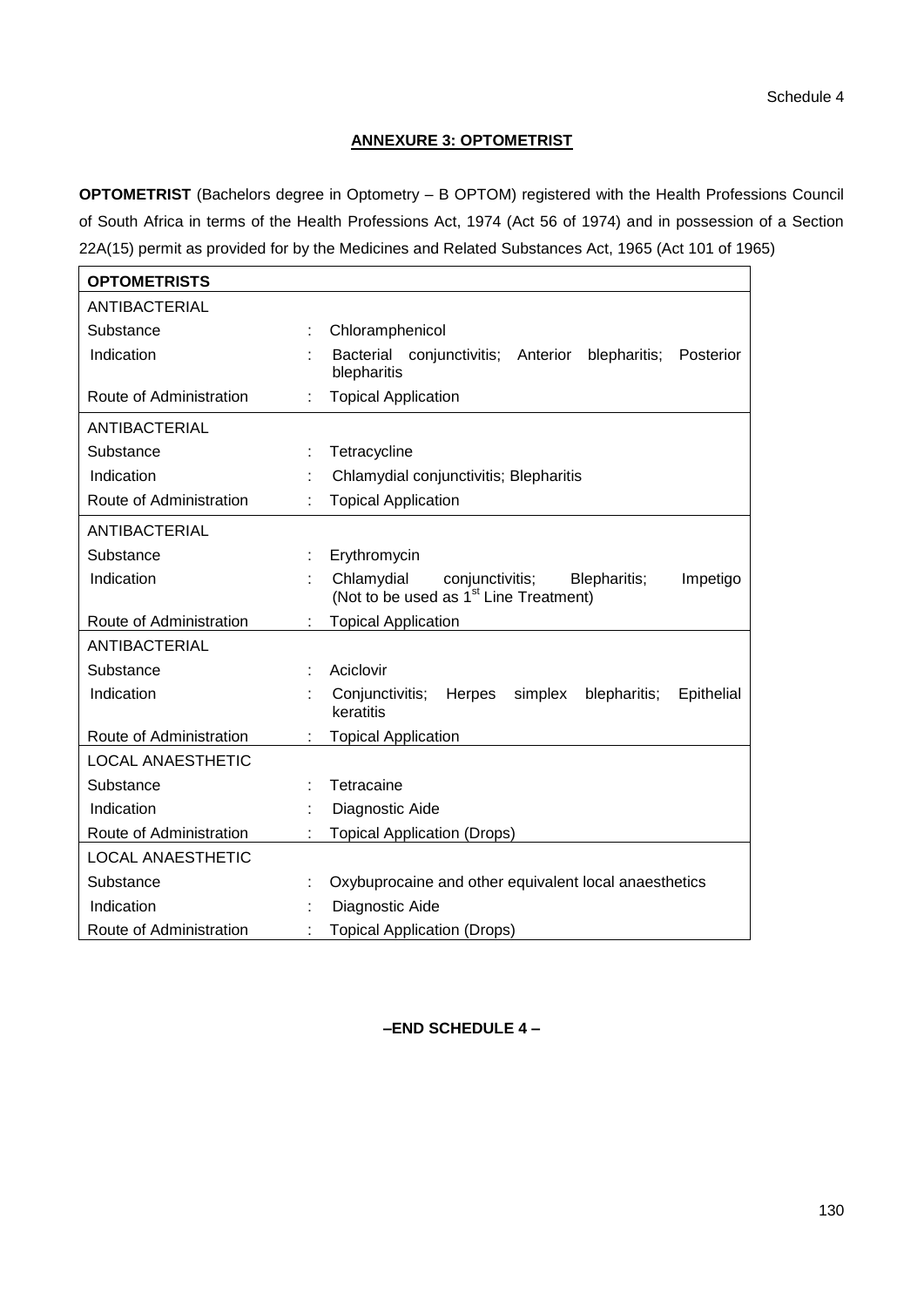### **SCHEDULE 5 AND SPECIFIED SCHEDULE 5**

- a. All preparations or mixtures of such substances containing or purporting to contain substances that is chemically related and incorporates a structural fragment into its structure that is similar to the structure of a listed substance and /or exhibits pharmacodynamic properties similar to the listed substancereferred to in this Schedule include the following:
	- (i) The salts and esters of such substances, where the existence of such salts and esters is possible; and
	- (ii) all preparations and mixtures of such substances where such preparations and mixtures are not expressly excluded.
	- (iii) all homologues of listed substances (being any chemically related substances that incorporate a structural fragment into their structures that is similar to the structure of a listed substance and/or exhibit pharmacodynamic properties similar to the listed substance in the schedules), unless listed separately in the Schedules.
- c. In terms of Section 22A(5)(f) of the Act, a practitioner, nurse or a person registered under the Health Professions Act, 1974, other than a medical practitioner or dentist, may prescribe and apply, only within his/her scope of practice and subject to the indication for use of such substances and medicines and to the conditions determined by the Medicines Control Council, to patients under his/her care, the Schedule 5 and Specified Schedule 5 substances and medicines provided for in the Annexures to this Schedule published in the *Gazette* in terms of the Act.
	- (i) Annexure 1A: Emergency Care Provider (Paramedic);
	- (ii) Annexure 1B: Emergency Care Provider (Emergency Care Practitioner).
- c. Specified Schedule 5 substances listed in this schedule are subject to additional control in terms of section 22A of the Act as required under the provisions of the 1971 Convention on Psychotropic Substances and are denoted by **\*\***

#### Acitretin.

Agomelatine.

Alprazolam\*\*.

Amisulpride.

Amitryptyline and its derivatives.

Amoxapine.

Anaesthetic preparations containing pregnanedione derivatives.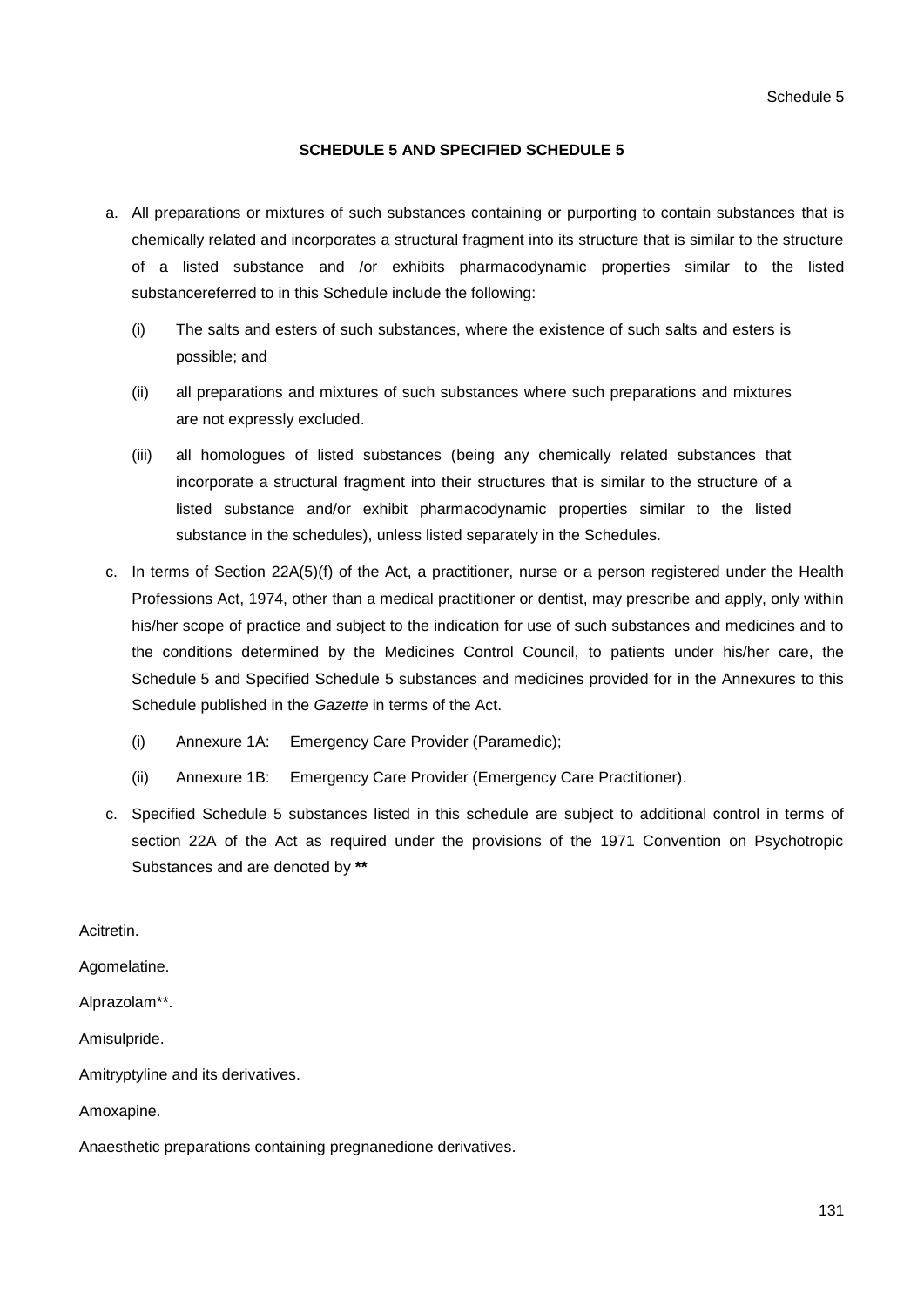Schedule 5

Androstanolone.

Androstenediol.

Aponal.

Apronalide.

Aripriprazole.

Asenapine.

Atomoxetine.

Azacyclonol.

Barbituric acid\*\* and its derivatives\*\*, unless listed in another Schedule, excluding- amobarbital, cyclobarbital, pentobarbital and secobarbital (S6), and preparations and mixtures containing not more than 90 milligrams of phenobarbital\*\* per minimum recommended or prescribed dose when intended for continued use in epilepsy. (S3)

Benactyzine and its derivatives unless listed in another Schedule.

Benfluramate.

Benzoctamine.

Benzodiazepines\*\* and their derivatives\*\*, unless listed in another Schedule and except flunitrazepam. (S6)

Benzquinamide.

Beta-aminopropylbenzene and beta-aminoisopropylbenzene:

- a. any compound structurally derived from either of these substances by substitution in the side chain or by ring closure therein (or by both such substitution and such ring closure); and
- b. any salt or substance falling under the above, and
- c. except preparations and mixtures of the above when used as vasoconstrictors and decongestants in antihistamine nose and eye preparations; (S1) and
- d. except when contained in appliances for inhalation in which the substance is absorbed onto solid material; (S1, S7) and
- e. excluding cathine ((+)-norpseudoephedrine), ephedrine, etafedrine, N-methylephedrine, N-diethylaminoethylephedrine, phenylpropanolamine, prenylamine and preparations and mixtures thereof; and
- f. except substances listed in Schedule 7. (S1, S2, S6)

Bolandiol.

Bolasterone.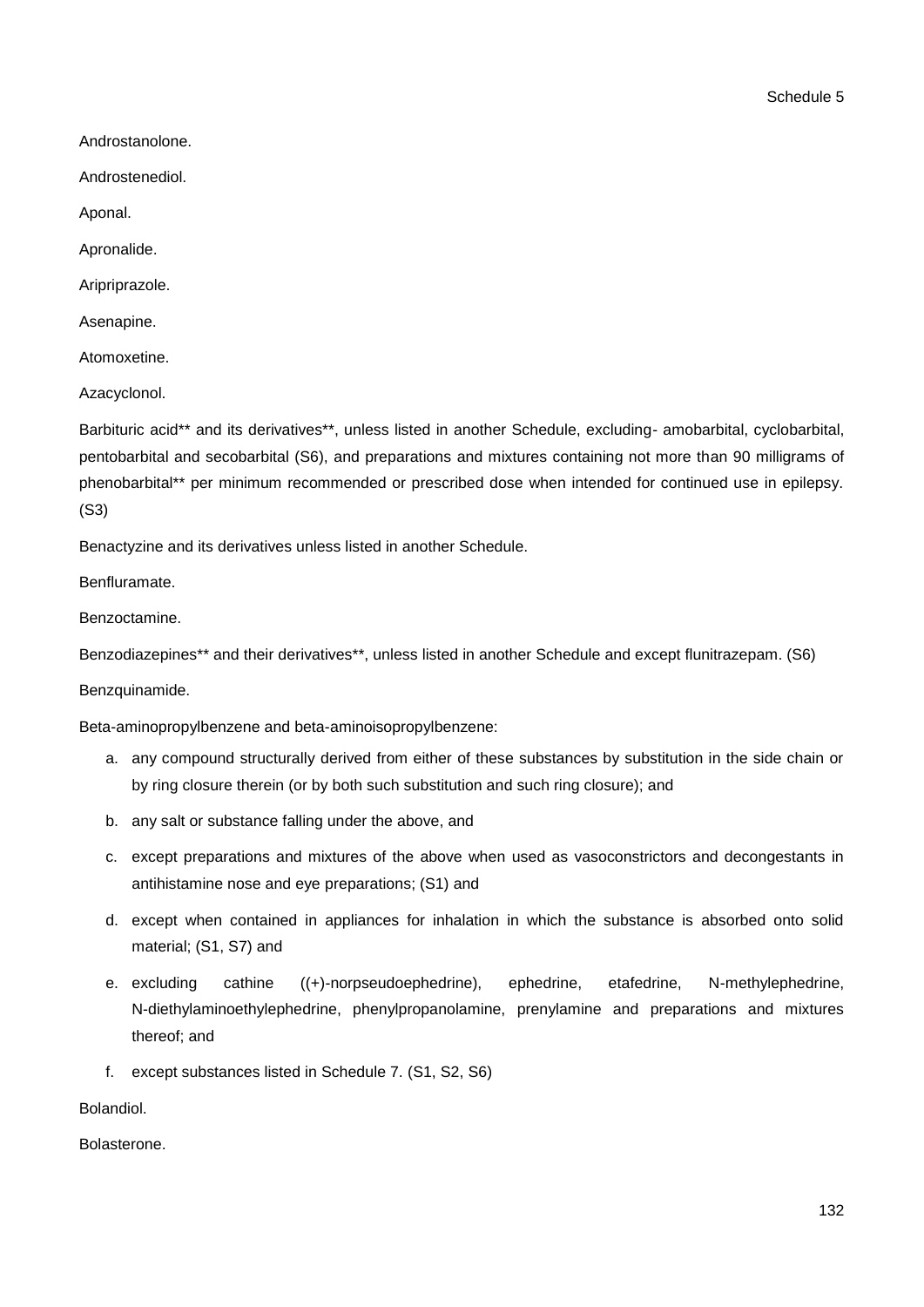Boldenone.

Bromides; preparations and mixtures thereof containing 80 milligrams or more of bromine as bromide per recommended daily dose, except when specifically packaged, labelled and used for industrial purposes including the manufacture or compounding of consumer items or products which have no pharmacological action or medicinal purpose, which are intended to be ingested by man or animals as food or applied to the body as a cosmetic and which are approved for such use in terms of the Foodstuffs, Cosmetics and Disinfectants Act, 1972 and for anaytical laboratory purposes. (S2)

Bromazepam\*\*.

Bromisovalum.

Brotizolam\*\*.

Bupropion.

Buspirone.

Butriptyline.

Butyrophenones.

Carbromal.

Chloral derivatives, unless listed in another Schedule.

Chlordiazepoxide\*\*.

Chlormethiazole.

Chlormezanone, except mixtures thereof where the maximum recommended or prescribed dose does not exceed 100 milligrams of chlormezanone. (S2)

Chloroform, all substances, preparations and mixtures containing more than 20 percent of chloroform. (S1), except for industrial purposes including the manufacturing and compounding of products not intended for medicinal use. (S0, S1)

Chlorpromazine.

Chlorprothixene.

Citalopram.

Clobazam\*\*.

Clomacran.

Clomipramine.

Clonazepam\*\*.

Clopenthixol.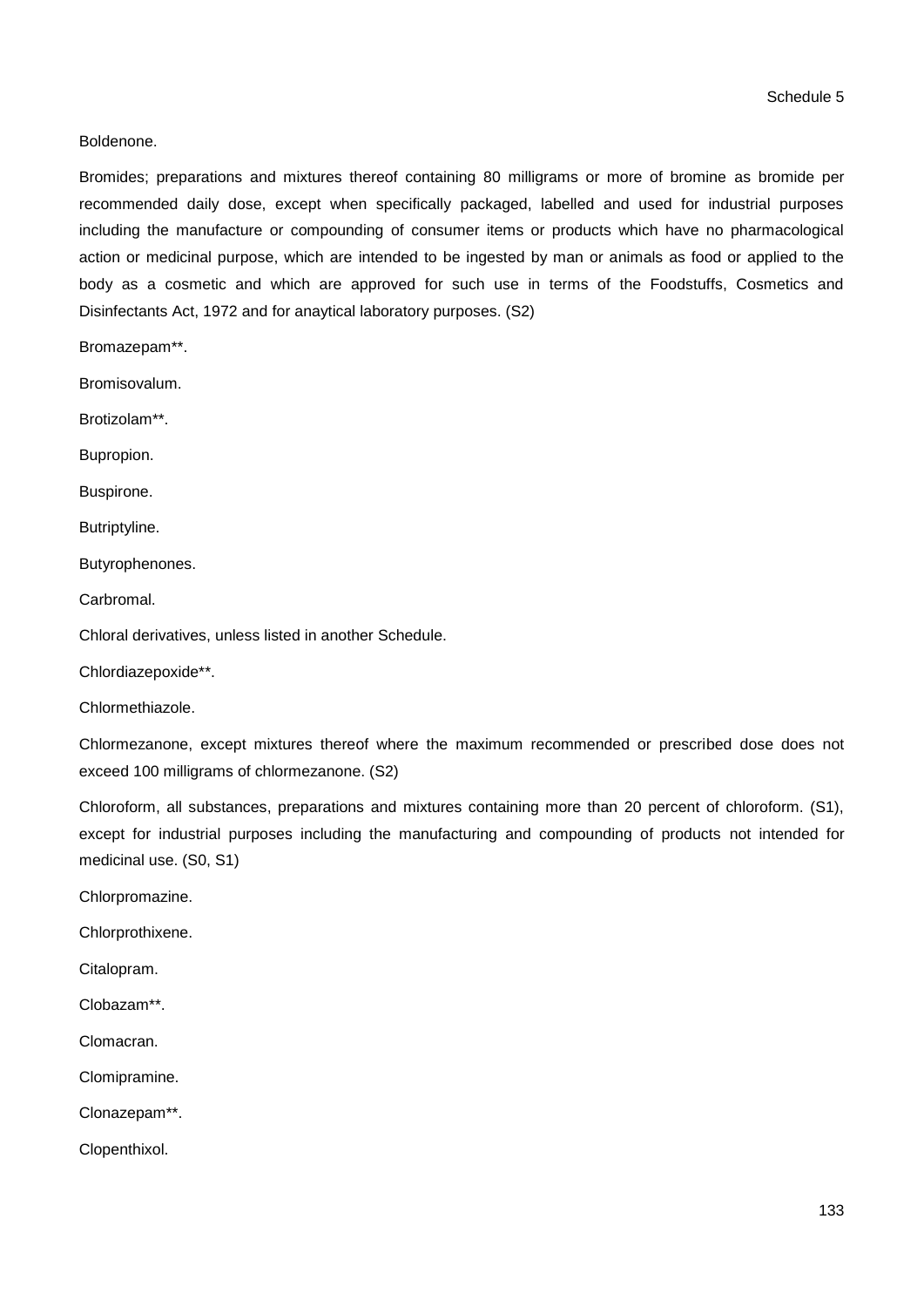Clorazepic acid\*\*.

Clostebol.

Clothiapine.

Clozapine.

Corticotrophin (adrenocorticotrophic hormone; ACTH).

Cyclobenzaprine.

Cyproheptadine, except when indicated for allergic rhinitis or antipruritic use. (S2)

Danazol.

Deanol and its derivatives, unless listed in another Schedule, except when specifically packaged, labelled and used for industrial purposes including the manufacture or compounding of consumer items or products which have no pharmacological action or medicinal purpose, which are intended to be ingested by man or animals as food or applied to the body as a cosmetic and which are approved for such use in terms of the Foodstuffs, Cosmetics and Disinfectants Act, 1972, and for analytical laboratory purposes. (S1)

Dapoxetine.

Dehydrochloromethyltestosterone.

Desflurane.

Desipramine.

Desvenlafaxine.

Detomidine.

Dexfenfluramine.

Dexmedetomidine.

Dextropropoxyphene; preparations and mixtures for oral use containing not more than 135 milligrams of dextropropoxyphene, calculated as the base, per dosage unit or with a concentration of not more than 2,5 percent in undivided preparations. (S6)

Diazepam\*\*.

Dibenzepin.

Diprenorphine.

Donepezil.

Dosulepin.

Dothiepin.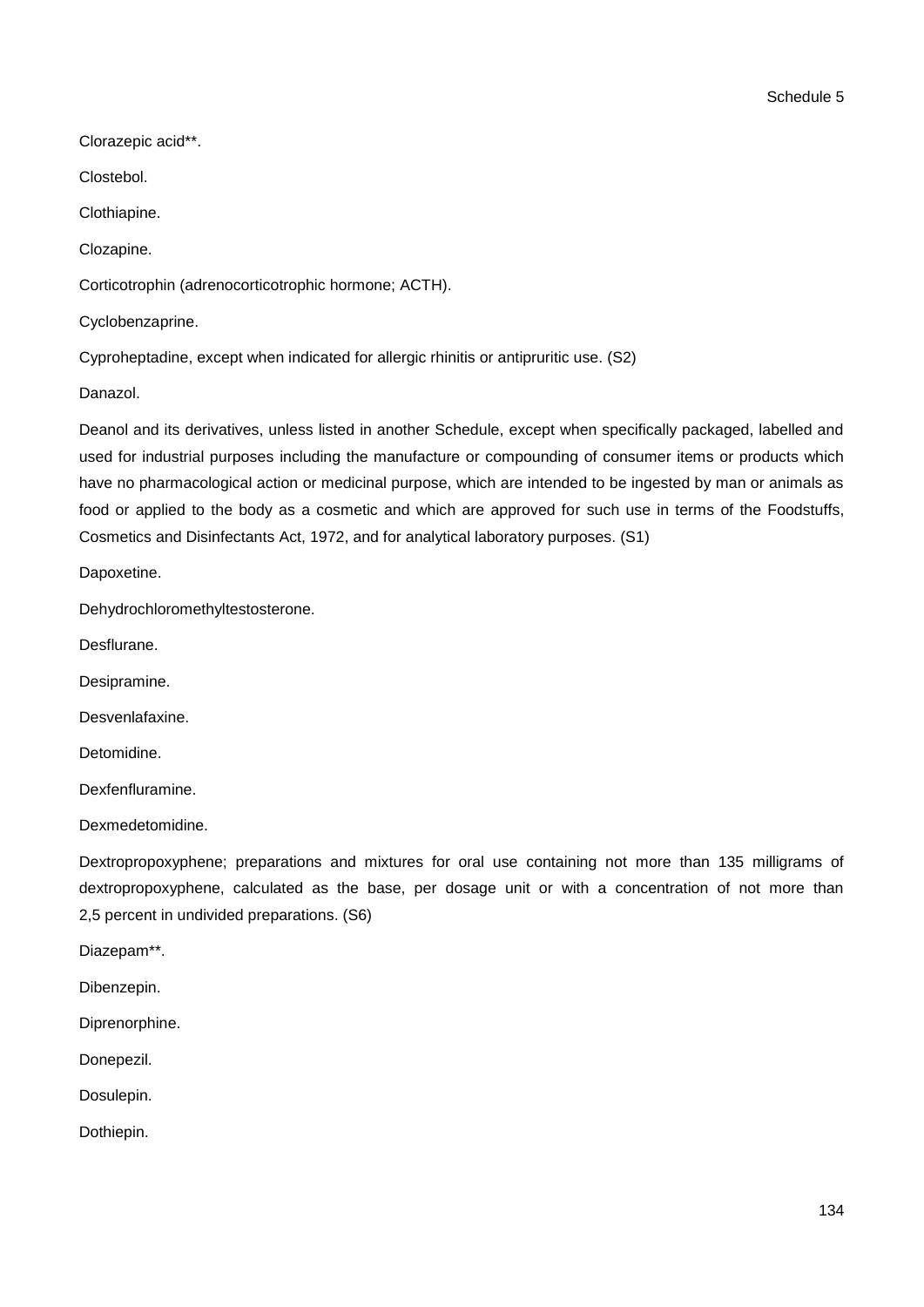Doxepin, except when intended for application to the skin. (S4)

Droperidol.

Drostanolone.

Duloxetine.

Ecothiopate.

Emylcamate.

Enflurane.

Epitiostanol.

Escitalopram.

Estazolam\*\*.

Ethchlorvynol\*\*.

Ether (diethyl ether); all substances, preparations and mixtures containing more than 20 percent of ether, (S1), except for industrial purposes including the manufacturing and compounding of products not intended for medicinal use.

Ethinamate\*\* and its derivatives\*\*, unless listed in another Schedule.

Ethylestrenol.

Etifoxine.

Etodroxizine, except preparations and mixtures thereof when used solely as an antihistamine. (S2)

Etomidate.

Etretinate.

Fencamfamine\*\*.

Fenfluramine.

Flumazenil\*\*.

Fluocinolone.

Fluoxetine.

Fluoxymesterone.

Flupenthixol.

Fluphenazine.

Flurazepam\*\*.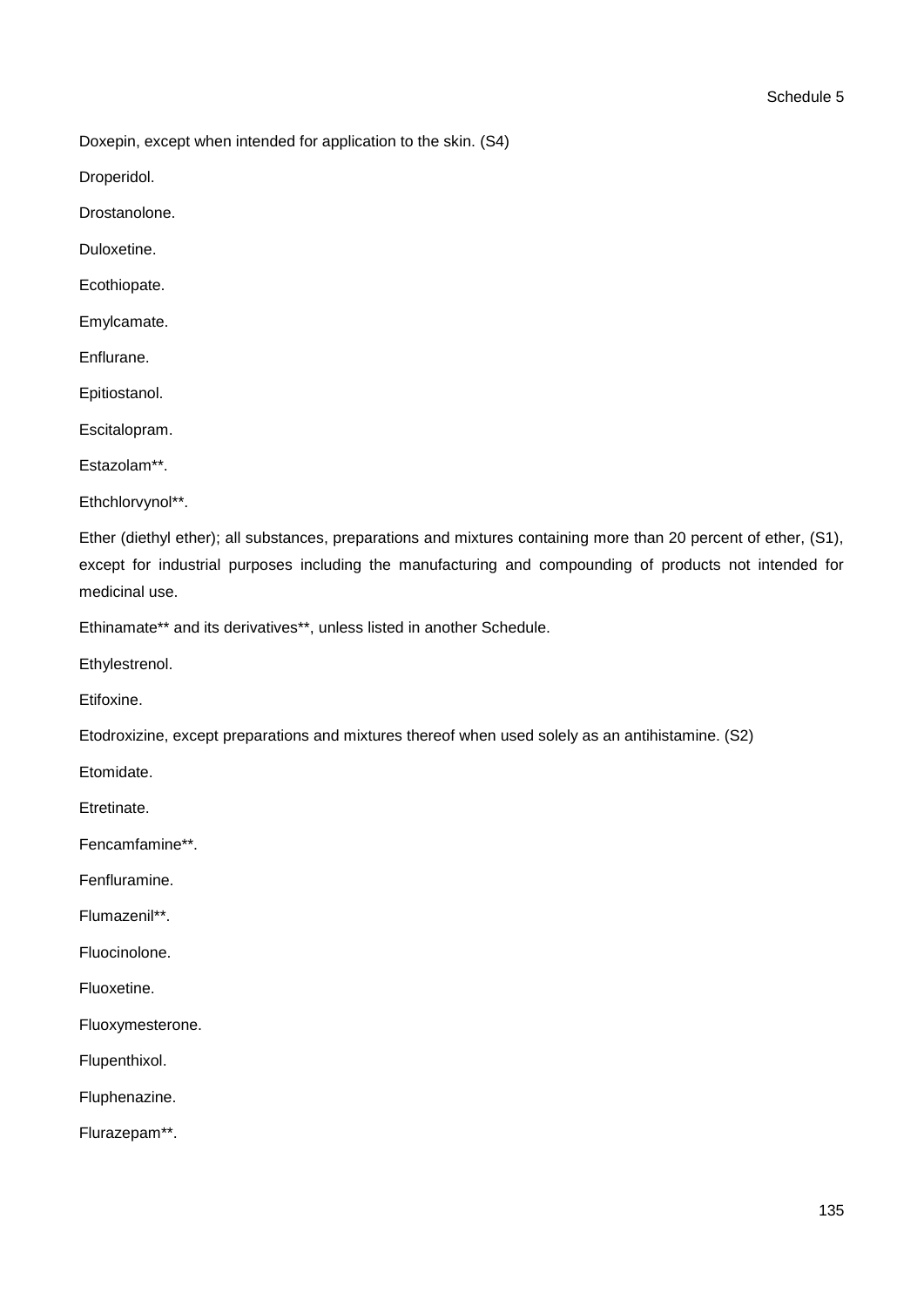Schedule 5

Fluspirilene.

Fluvoxamine.

Formebolone.

Furazabol.

Haloperidol.

Halothane.

Hedonal and its esters, except when specifically packaged, labelled and used for industrial purposes including the manufacture or compounding of consumer items or products which have no pharmacological action or medicinal purpose, which are intended to be ingested by man or animals as food or applied to the body as a cosmetic and which are approved for such use in terms of the Foodstuffs, Cosmetics and Disinfectants Act, 1972, and for anaytical laboratory purposes.

Human growth hormone (human somatotropin) - all forms, whether natural or synthetic, including recombinant forms, with either hormonal, prohormonal or anti-hormonal action).

Hydroxyzine.

Hygromycin B, except when listed elsewhere in the Schedules and except when intended as an anthelmintic for pigs and registered in terms of the provisions of the Fertilizers, Farm Feeds, Agricultural Remedies and Stock Remedies Act, 1947 (Act 36 of 1947)

Imipramine and its derivatives, unless listed elsewhere in the Schedules.

Iproniazid.

Isoflurane.

Isotretinoin.

Ketamine.

Ketazolam\*\*.

Lithium salts, except when intended for application to the skin. (S2)

Lofepramine.

Loprazolam\*\*.

Lorazepam\*\*.

Lormetazepam\*\*.

Loxapine.

Maprotiline.

Mazindol\*\*.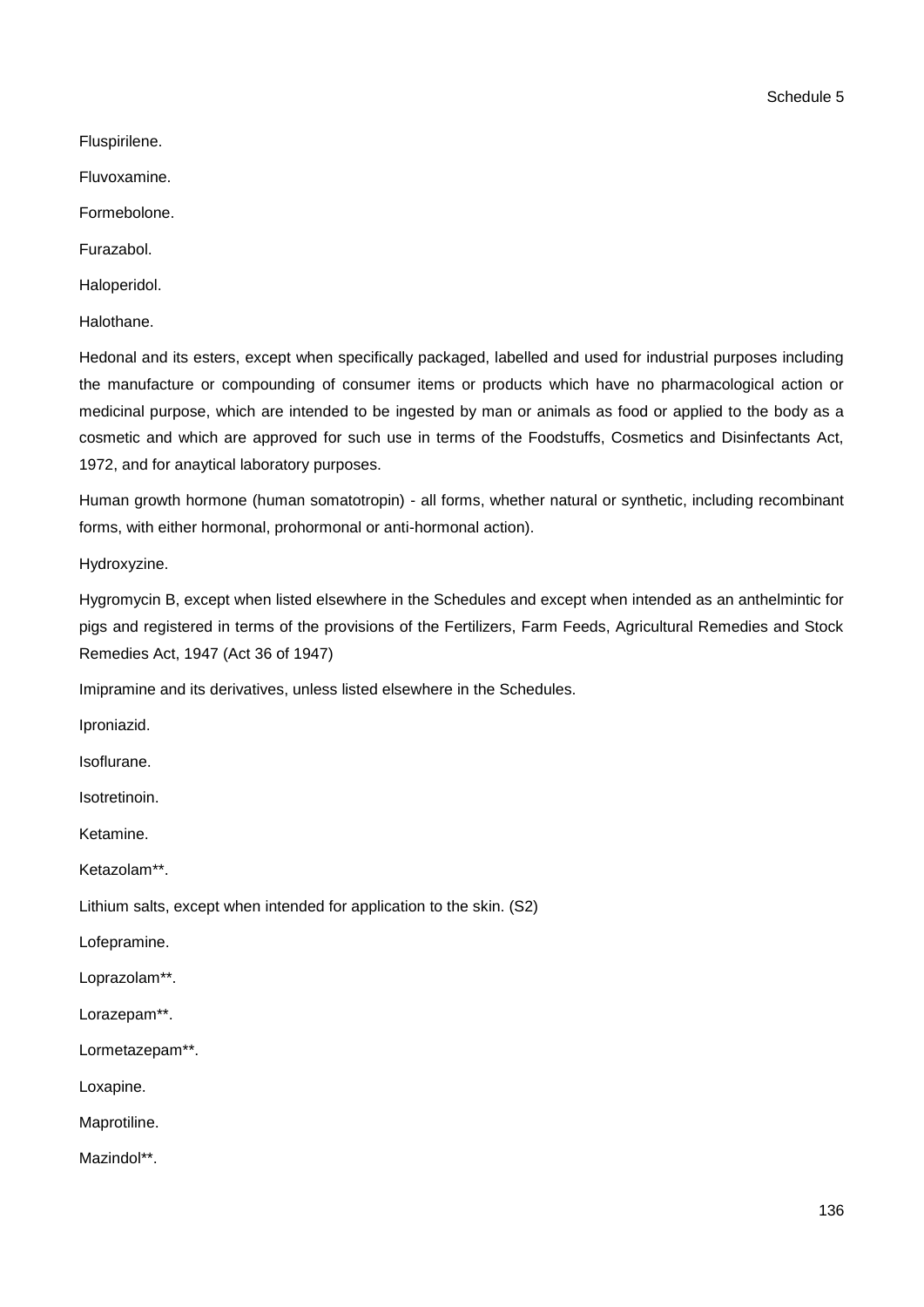Mebolazine.

Mechlorethamine and its derivatives, unless listed elsewhere in the Schedules.

Meclofenoxate.

Medazepam\*\*.

Medetomidine.

Melitracene.

Mephenoxalone.

Meprobamate\*\*.

Mesterolone.

Metandienone.

Metenolone.

Methandranone.

Methandriol.

Methoxyflurane.

Methyltestosterone.

Metrifonate.

Mianserin.

Mibolerone.

Midazolam\*\*.

Milnacipran.

Mirtazapine.

Moclobemide.

Modafinil.

Molindone.

Nalbuphine.

Nandrolone.

Nefazodone.

Nitrazepam\*\*.

Nomifensine.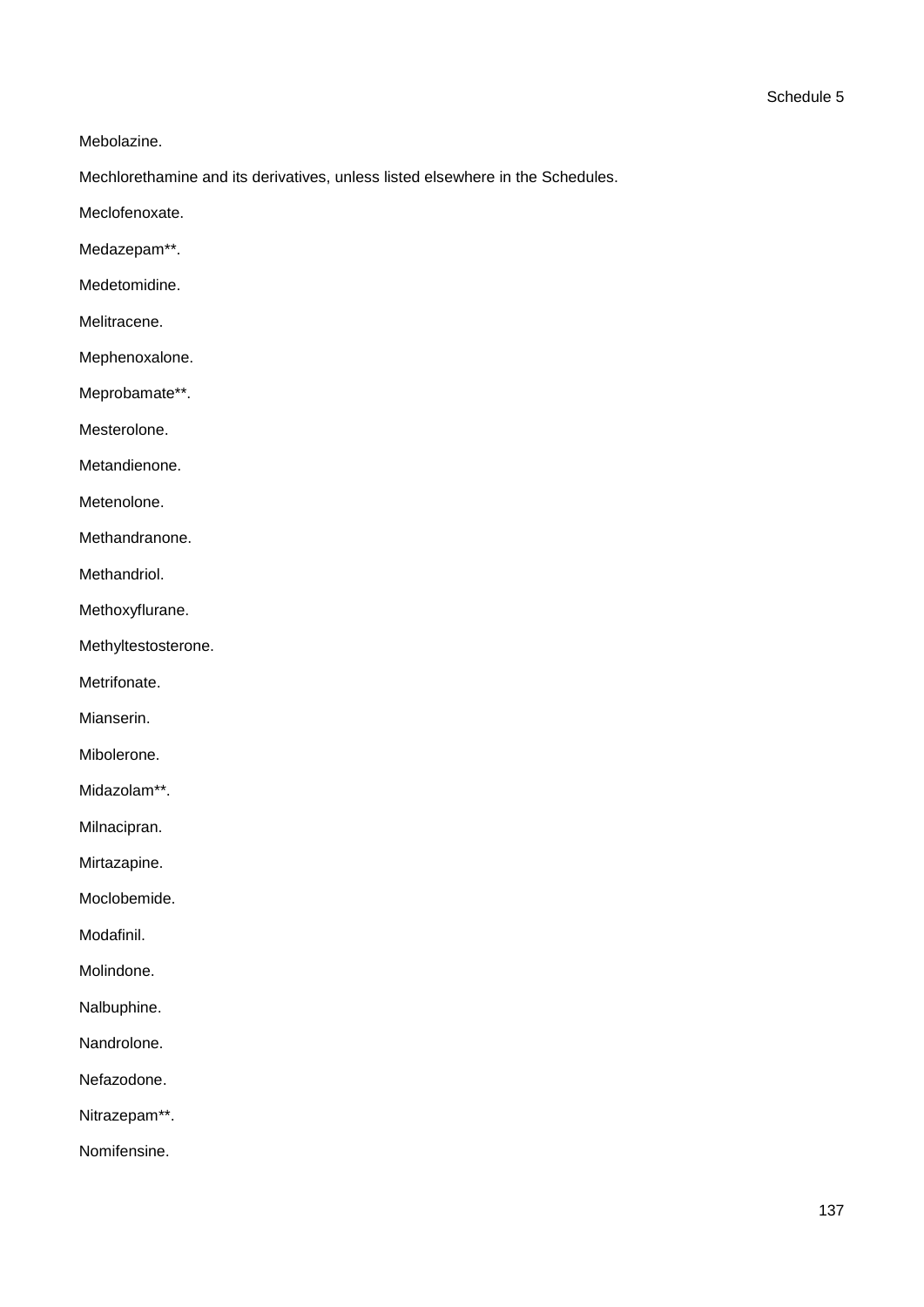- Norclostebol.
- Norethandronlone.
- Nortriptyline.
- Olanzapine.
- Oxabolone.
- Oxandrolone.
- Oxazepam\*\*.
- Oxymesterone.
- Oxymetholone.
- Oxypertine.
- Paliperidone.
- Paraldehyde.
- Pargyline.
- Paroxetine.
- Pemoline\*\* and its complexes\*\*.
- Perampanel.
- Phenethylhydrazine.
- Phenothiazine and its derivatives,
	- a. unless listed in another Schedule,
	- b. except preparations and mixtures containing promethazine or dimethothiazine or their salts when used solely as an antihistaminic; (S2) and
	- c. except preparations containing promethazine or its salts when intended specifically for the treatment of travel sickness or application to the skin; (S2) and
	- d. except phenothiazine when intended and registered as an anthelmintic in terms of the provisions of the Fertilizers, Farm Feeds, Agricultural Remedies and Stock Remedies Act, 1947 (Act 36 of 1947).
- Phentermine\*\*.

Pimethixene, except preparations and mixtures thereof when used solely as an antihistaminic. (S2)

Pimozide.

Pipradrol\*\*.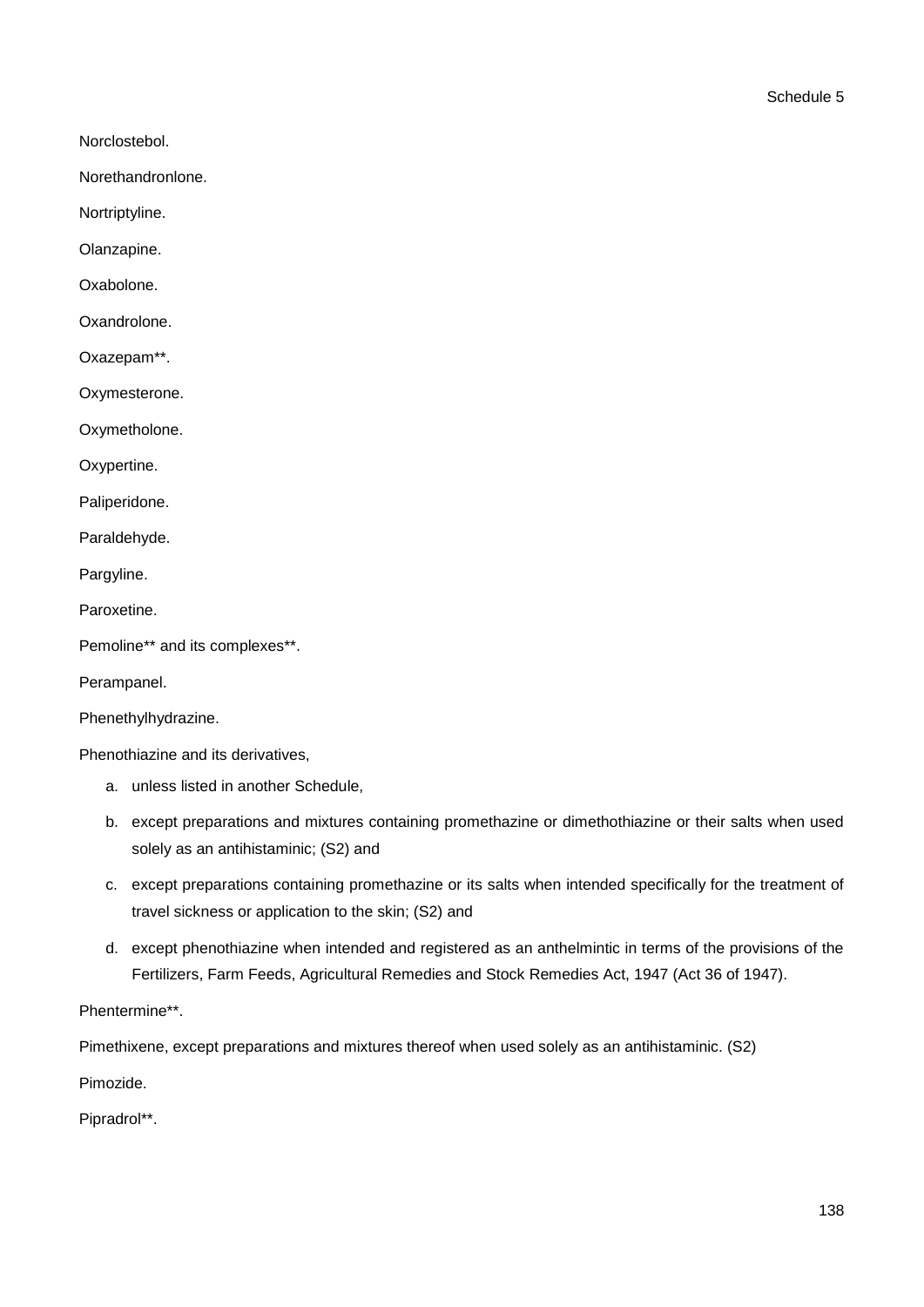Pizotifen, except preparations and mixtures thereof when used solely as an antihistaminic or when intended for the prophylaxis of migraine. (S2)

Prasterone (Dehydroepiandrosterone, DHEA).

Prochlorperazine maleate.

Prazepam\*\*.

Prolintane.

Pregabalin.

Propofol.

Protriptyline.

Quazepam\*\*.

Quetiapine.

Quinbolone.

Quinupramine.

Reboxetine.

Rimonabant.

Risperidone.

Rivastigmine.

Romifidine.

**Sertindole** 

Sertraline.

Sevoflurane.

Sibutramine.

Stanozolol.

Stenbolone.

Sulphonmethane.

Sulpiride.

Temazepam\*\*.

Testolactone.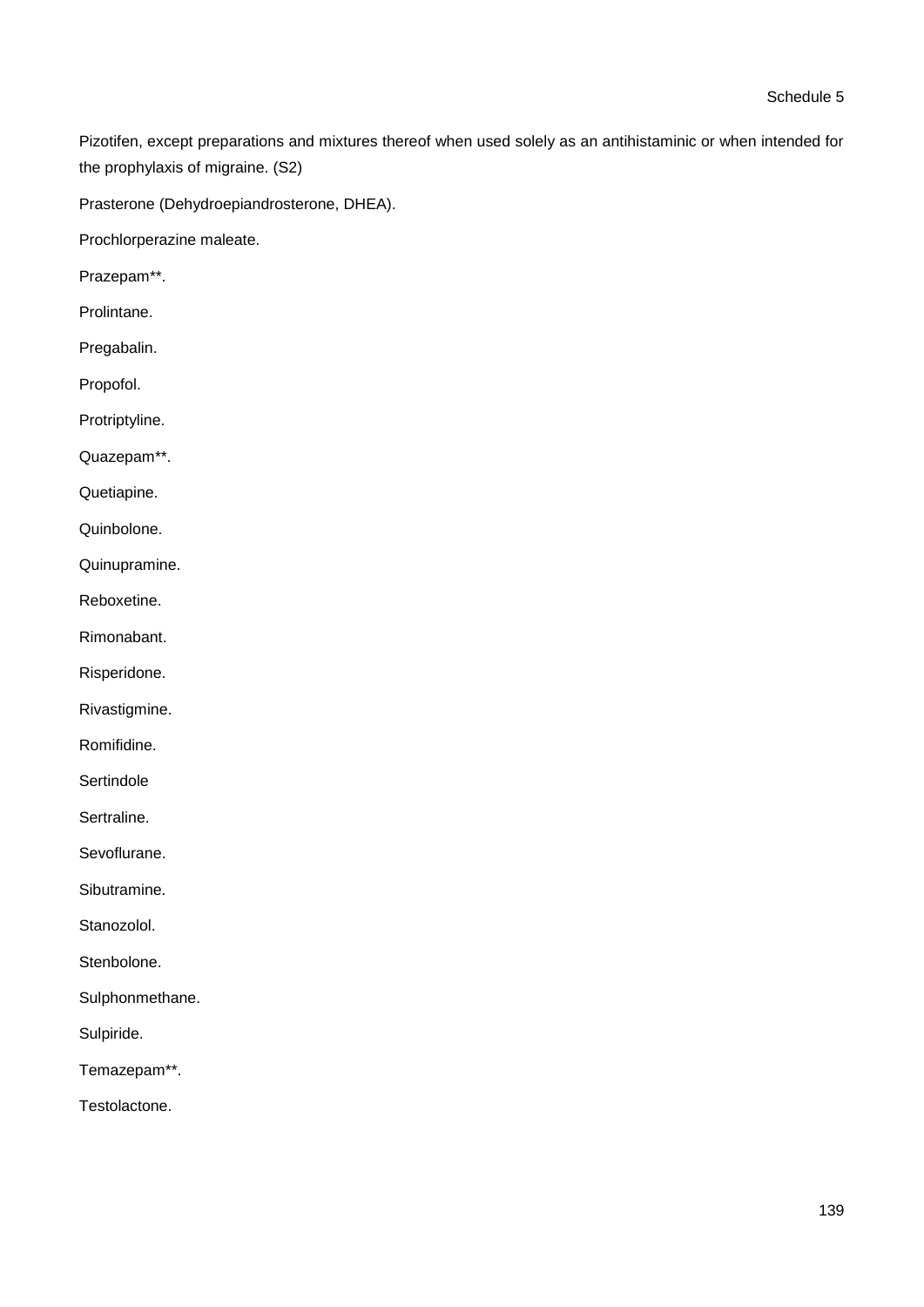Testosterone, except subcutaneous implants thereof when specifically intended and registered as a veterinary production improver in terms of the provisions of the Fertilizers, Farm Feeds, Agricultural Remedies and Stock Remedies Act, 1947 (Act 36 of 1947).

Thioguanosine.

Thiopentone.

Thiothixene.

Tiapride.

Tiletamine.

Tizanidine.

Tramadol.

Tranylcypromine.

Trazodone.

Trenbolone,except subcutaneous implants thereof when specifically intended and registered as a veterinary production improver in terms of the provisions of the Fertilizers, Farm Feeds, Agricultural Remedies and Stock Remedies Act, 1947 (Act 36 of 1947).

Tretinoin, when intended for oral preparation. (S3)

Triazolam\*\*.

Trifluoroperazine.

Trihexyphenidyl.

Trimipramine.

L-tryptophan, except when intended for medicinal use in dosages of less than 5 milligrams/kg/day or intended as supplementation for nutritional purposes. (S1)

Varenicline.

Venlafaxine.

Viloxazine.

Vortioxetine.

Xylazine.

Zaleplon.

Zimelidine.

Ziprasidone.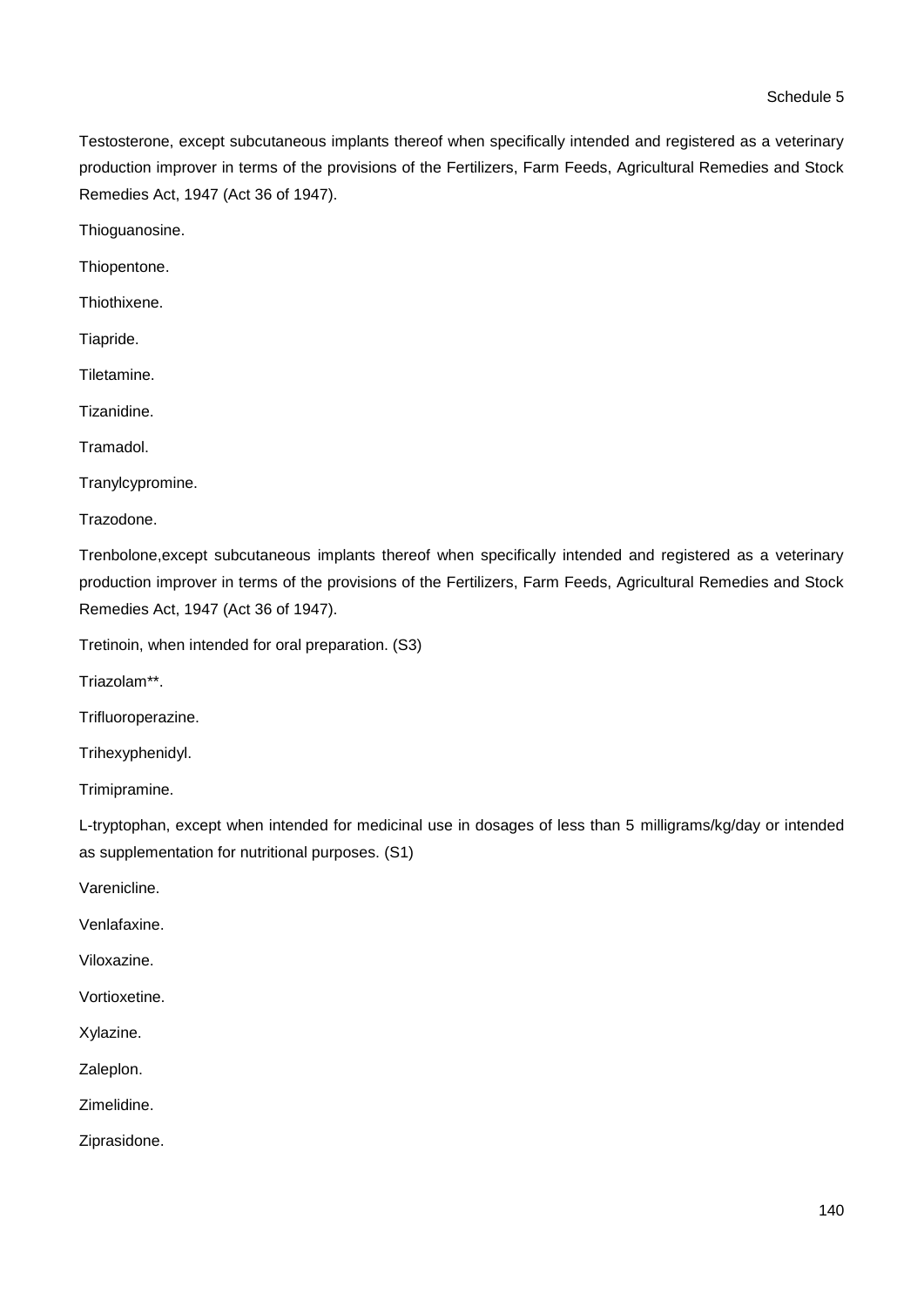Zolazepam.

Zolpidem\*\*.

Zopiclone.

Zotepine.

Zuclopenthixol.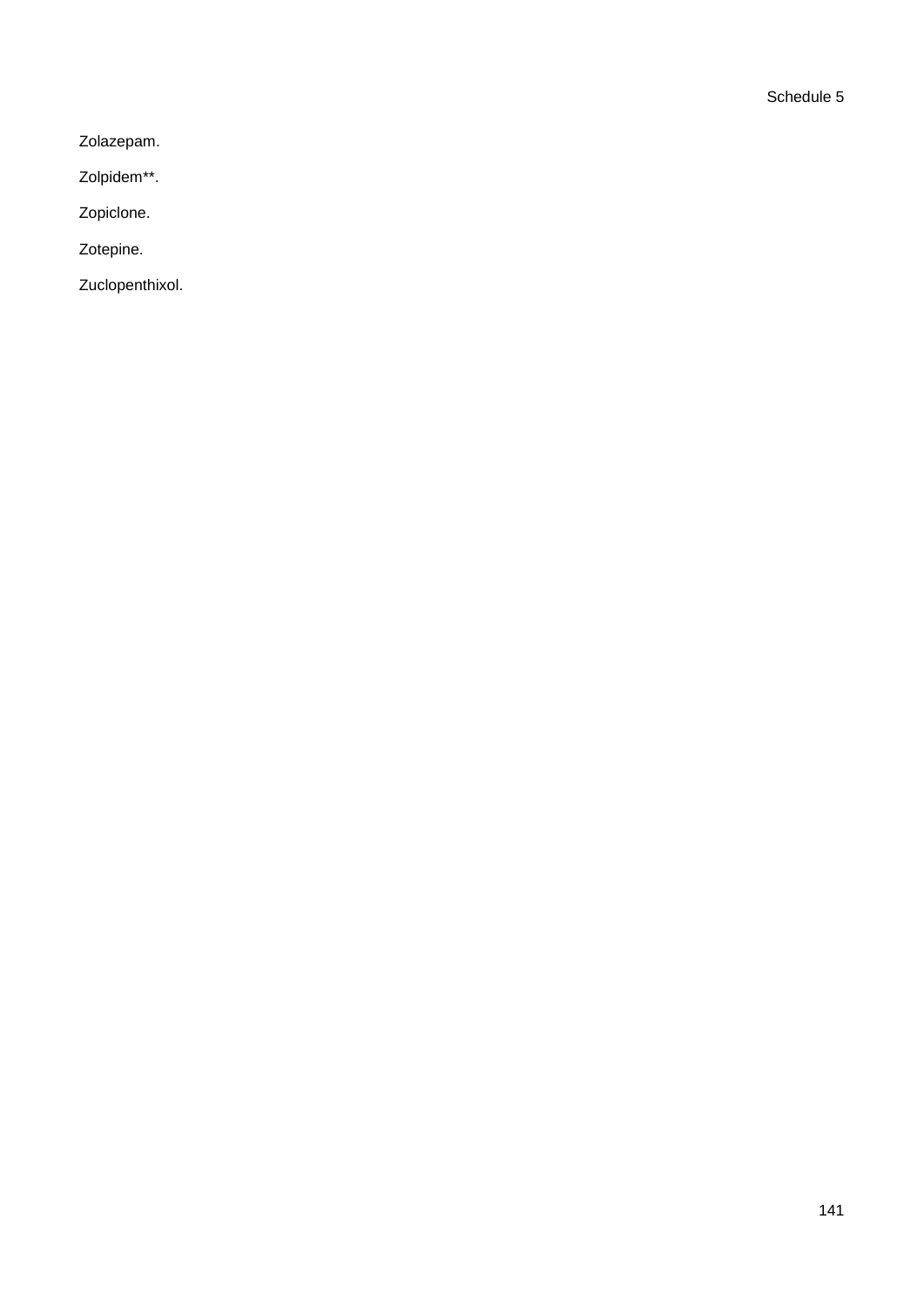# **ANNEXURE 1A: EMERGENCY CARE PROVIDER (PARAMEDIC)**

**PARAMEDIC** (National Diploma in Emergency Medical Care graduates *only*) registered with the Health Professions Council of South Africa

| <b>PARAMEDIC</b> (National Diploma in Emergency Medical Care graduates) |   |                                   |  |
|-------------------------------------------------------------------------|---|-----------------------------------|--|
| BENZODIAZEPINE DERIVATIVE                                               |   |                                   |  |
| Substance                                                               |   | Diazepam                          |  |
| Indication                                                              |   | Anti-convulsant/Sedative/Hypnotic |  |
| Route of Administration                                                 | ÷ | Parenteral                        |  |
| BENZODIAZEPINE DERIVATIVE                                               |   |                                   |  |
| Substance                                                               |   | Midazolam                         |  |
| Indication                                                              |   | Anti-convulsant/Sedative/Hypnotic |  |
| Route of Administration                                                 |   | Parenteral                        |  |
| BENZODIAZEPINE DERIVATIVE                                               |   |                                   |  |
| Substance                                                               |   | Lorazepam                         |  |
| Indication                                                              |   | Anti-convulsant/Sedative/Hypnotic |  |
| Route of Administration                                                 |   | Parenteral                        |  |
| BENZODIAZEPINE ANTAGONIST                                               |   |                                   |  |
| Substance                                                               |   | Flumazenil                        |  |
| Indication                                                              |   | Benzodiazepine Antagonist         |  |
| Route of Administration                                                 |   | Parenteral                        |  |
| NON-SELECTIVE ANTIHISTAMINE                                             |   |                                   |  |
| Substance                                                               |   | Promethazine                      |  |
| Indication                                                              |   | Antihistamine                     |  |
| Route of Administration                                                 |   | Parenteral                        |  |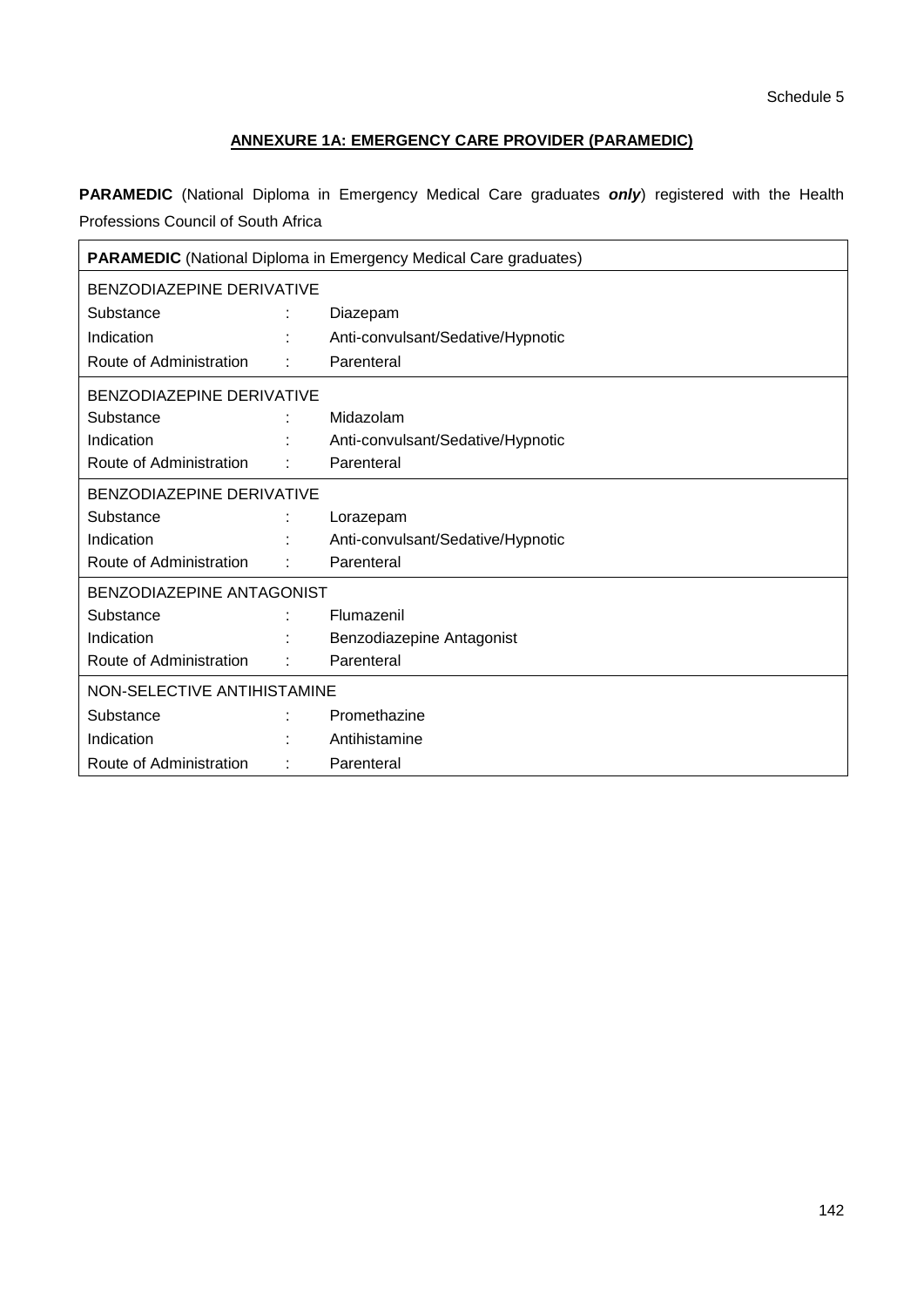## **ANNEXURE 1B: EMERGENCY CARE PROVIDER (EMERGENCY CARE PRACTITIONER)**

# **EMERGENCY CARE PRACTITIONER**

(Bachelor of Technology Degree in Emergency Medical Care) registered with the Health Professions Council of South Africa

| <b>EMERGENCY CARE PRACTITIONER(B Tech: Emergency Medical Care)</b> |                           |                                                        |  |  |
|--------------------------------------------------------------------|---------------------------|--------------------------------------------------------|--|--|
| <b>BENZODIAZEPINE DERIVATIVE</b>                                   |                           |                                                        |  |  |
| Substance                                                          |                           | Diazepam                                               |  |  |
| Indication                                                         |                           | Anti-convulsant/Sedative/Hypnotic                      |  |  |
| Route of Administration                                            |                           | Parenteral                                             |  |  |
| <b>BENZODIAZEPINE DERIVATIVE</b>                                   |                           |                                                        |  |  |
| Substance                                                          |                           | Midazolam                                              |  |  |
| Indication                                                         |                           | Antic-convulsant/Sedative/Hypnotic                     |  |  |
| Route of Administration                                            |                           | Parenteral                                             |  |  |
| BENZODIAZEPINE DERIVATIVE                                          |                           |                                                        |  |  |
| Substance                                                          |                           | Lorazepam                                              |  |  |
| Indication                                                         |                           | Anti-convulsant/Sedative/Hypnotic                      |  |  |
| Route of Administration                                            |                           | Parenteral                                             |  |  |
|                                                                    | BENZODIAZEPINE ANTAGONIST |                                                        |  |  |
| Substance                                                          |                           | Flumazenil                                             |  |  |
| Indication                                                         |                           | Benzodiazepine Antagonist                              |  |  |
| Route of Administration                                            |                           | Parenteral                                             |  |  |
| NON-SELECTIVE ANTIHISTAMINE                                        |                           |                                                        |  |  |
| Substance                                                          |                           | Promethazine                                           |  |  |
| Indication                                                         |                           | Antihistamine                                          |  |  |
| Route of Administration                                            |                           | Parenteral                                             |  |  |
| <b>INDUCTION AGENTS</b>                                            |                           |                                                        |  |  |
| Substance                                                          |                           | Ketamine                                               |  |  |
| Indication                                                         |                           | Dissociative Anaesthesia/Analgesic/Mild Bronchodilator |  |  |
| Route of Administration                                            |                           | Parenteral                                             |  |  |
| <b>INDUCTION AGENTS</b>                                            |                           |                                                        |  |  |
| Substance                                                          |                           | Etomidate                                              |  |  |
| Indication                                                         |                           | <b>Induction Agent</b>                                 |  |  |
| Route of Administration                                            |                           | Parenteral                                             |  |  |

**- END SCHEDULE 5 -**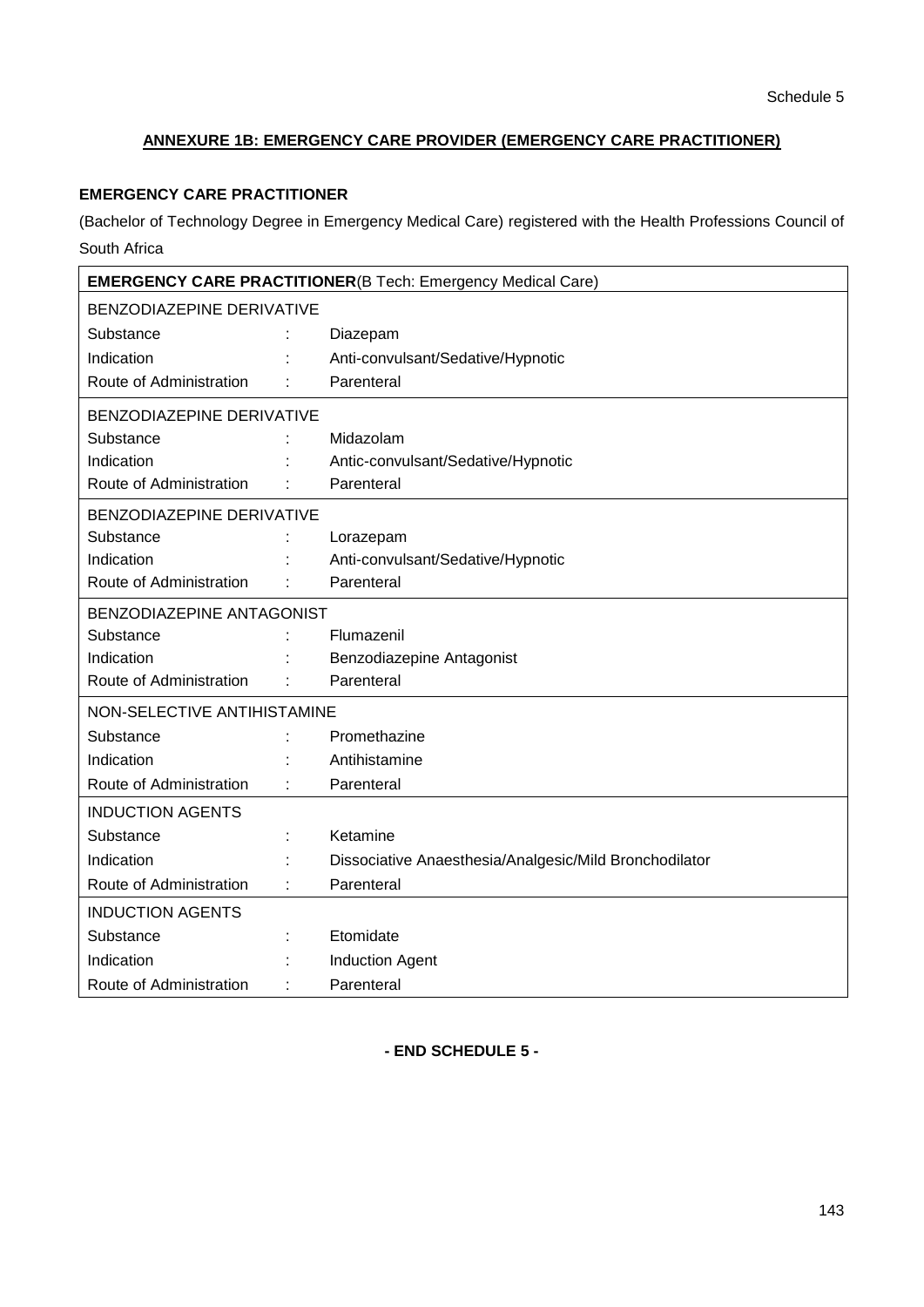### **SCHEDULE 6**

- a. All preparations or mixtures of such substances containing or purporting to contain substances that is chemically related and incorporates a structural fragment into its structure that is similar to the structure of a listed substance and /or exhibits pharmacodynamic properties similar to the listed substance referred to in this Schedule include the following (unless expressly excluded or unless listed in another Schedule):
	- (i) the isomers of such substances, where the existence of such isomers is possible within the chemical designation;
	- (ii) the esters and ethers of such substances and of the isomers referred to in (i) as well as the isomers of such esters and ethers, where the existence of isomers of such esters or ethers is possible;
	- (iii) the salts of such substances and of the isomers referred to in (i), as well as the salts of the esters, ethers and isomers referred to in (ii), where the existence of such salts is possible;
	- (iv) the isomers of any of the salts referred to in (iii), where the existence of such isomers is possible;
	- (v) all preparations and mixtures of any of the above.
	- (vi) all homologues of listed substances (being any chemically related substances that incorporate a structural fragment into their structures that is similar to the structure of a listed substance and/or exhibit pharmacodynamic properties similar to the listed substance in the schedules), unless listed separately in the Schedules.
- b. In terms of Section 22A(5)(f) of the Act, a practitioner, nurse or a person registered under the Health Professions Act, 1974, other than a medical practitioner or dentist, may prescribe and supply, only within his/her scope of practice and subject to the indication for use of such substances and medicines and to the conditions determined by the Medicines Control Council, to patients under his/her care, the Schedule 6 substances and medicines provided for in the Annexures to this Schedule published in the *Gazette* in terms of the Act.
	- (i) Annexure 1A: Emergency Care Provider (Paramedic);
	- (ii) Annexure 1B: Emergency Care Provider (Emergency Care Practitioner).

Acetorphine.

Acetyldihydrocodeine;

Acetylmethadol.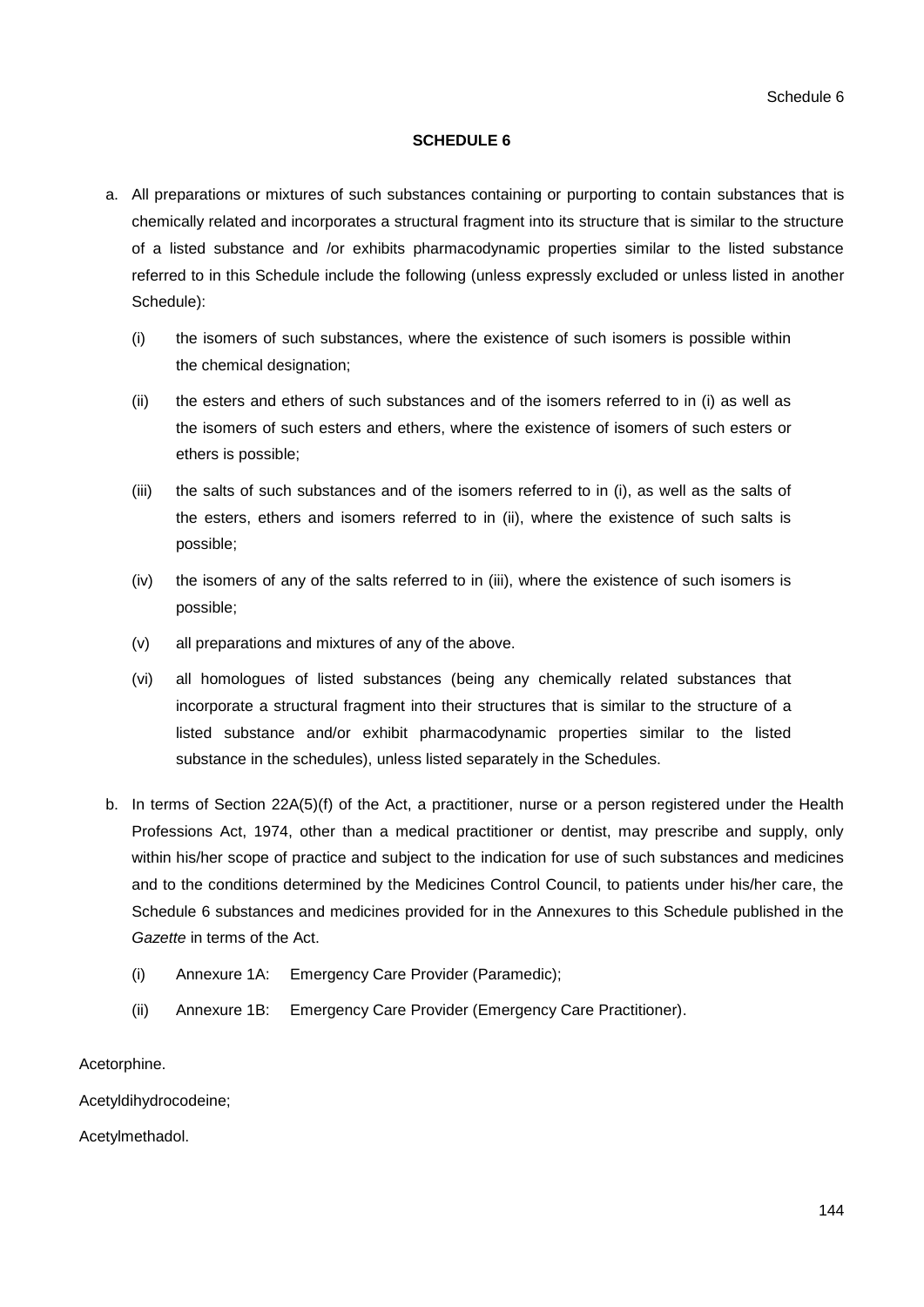Alfentanil.

Allylprodine.

Alphacetylmethadol.

Alphameprodine.

Alphamethadol.

Alphaprodine.

Amineptine.

Amobarbital.

Anileridine.

Benzethidine.

Benzphetamine.

Benzylmorphine.

Beta-aminopropylbenzene and beta-aminoisopropylbenzene derivatives, being any compound structurally derived from either of these substances by substitution in the side chain or by ring closure therein (or by both such substitution and such ring closure);

- a. except preparations and mixtures of the above when used as vasoconstrictors and decongestants in antihistamine nose and eye preparations; (S1) and
- b. except when contained in appliances for inhalation in which the substance is absorbed in solid material; (S1) and
- c. excluding cathine ((+)-norpseudoephedrine), ephedrine, etafedrine, N-methylephedrine, N-diethylaminoethylephedrine, phenylpropanolamine, prenylamine and preparations and mixtures thereof; (S1, S2, S5) and

d. except substances listed in Schedule 7. (S1, S2, S5)

Betacetylmethadol.

Betameprodine.

Betamethadol.

Betaprodine.

Bezitramide.

Buprenorphine.

Butalbital.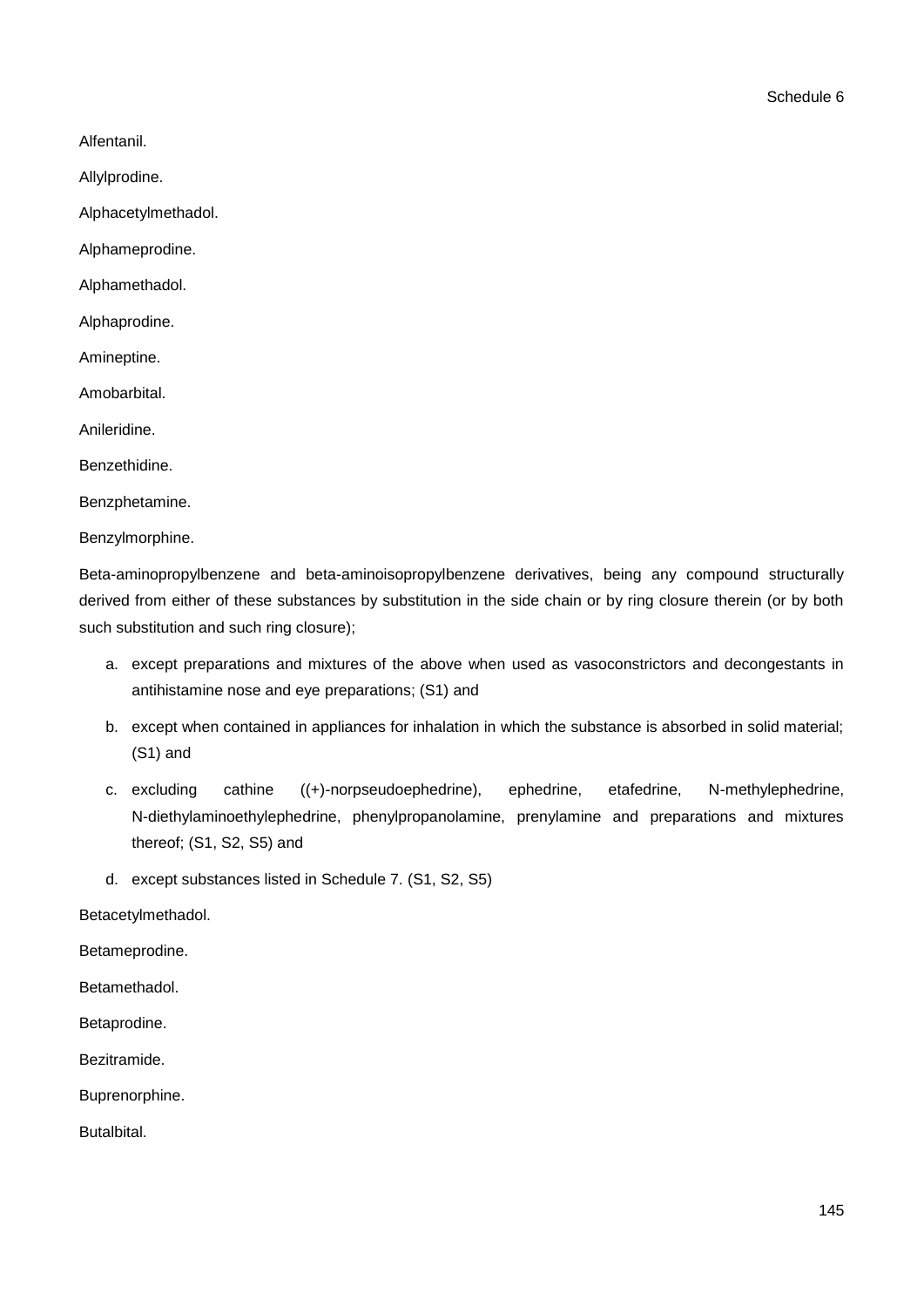### Butorphanol.

Cathine ((+)-norpseudoephedrine / D-norpseudoephedrine).

Chlorodyne (Chloroform and Morphine Tincture BP 1980) or any preparation or mixture thereof described as chlorodyne.

Chlorphentermine.

Clonitazene.

Coca leaf and any salt, compound, derivative or preparation of coca leaf and any salt, compound, derivative or preparation thereof that is chemically equivalent or identical to any of these substances, whether obtained directly or indirectly by extraction from material or substances obtained from plants, or obtained independently by chemical synthesis, or by a combination of extraction and chemical synthesis, except decocainized coca leaf and extractions of coca leaf where such extractions contain no cocaine or ecgonine.

Codeine (methylmorphine),

- a. single component codeine preparations;
- b. oral solid preparations, in combination with one or more therapeutically active substances, in preparations not registered in terms of the Act, or when intended for export; (S2, S3)
- c. liquid oral preparations and mixtures, in combination with one or more therapeutically active substances, in preparations not registered in terms of the Act, or when intended for export. (S2, S3)

Codoxime.

Cyclobarbital.

Desomorphine.

Dextromoramide.

Dextropropoxyphene, except preparations and mixtures for oral use containing 135 milligrams or less of dextropropoxyphene, calculated as the base, per dosage unit or with a concentration of not more than 2,5 percent in undivided preparations. (S5)

Dextrorphan.

Diampromide.

Diethylpropion (amfepramone).

Diethylthiambutene.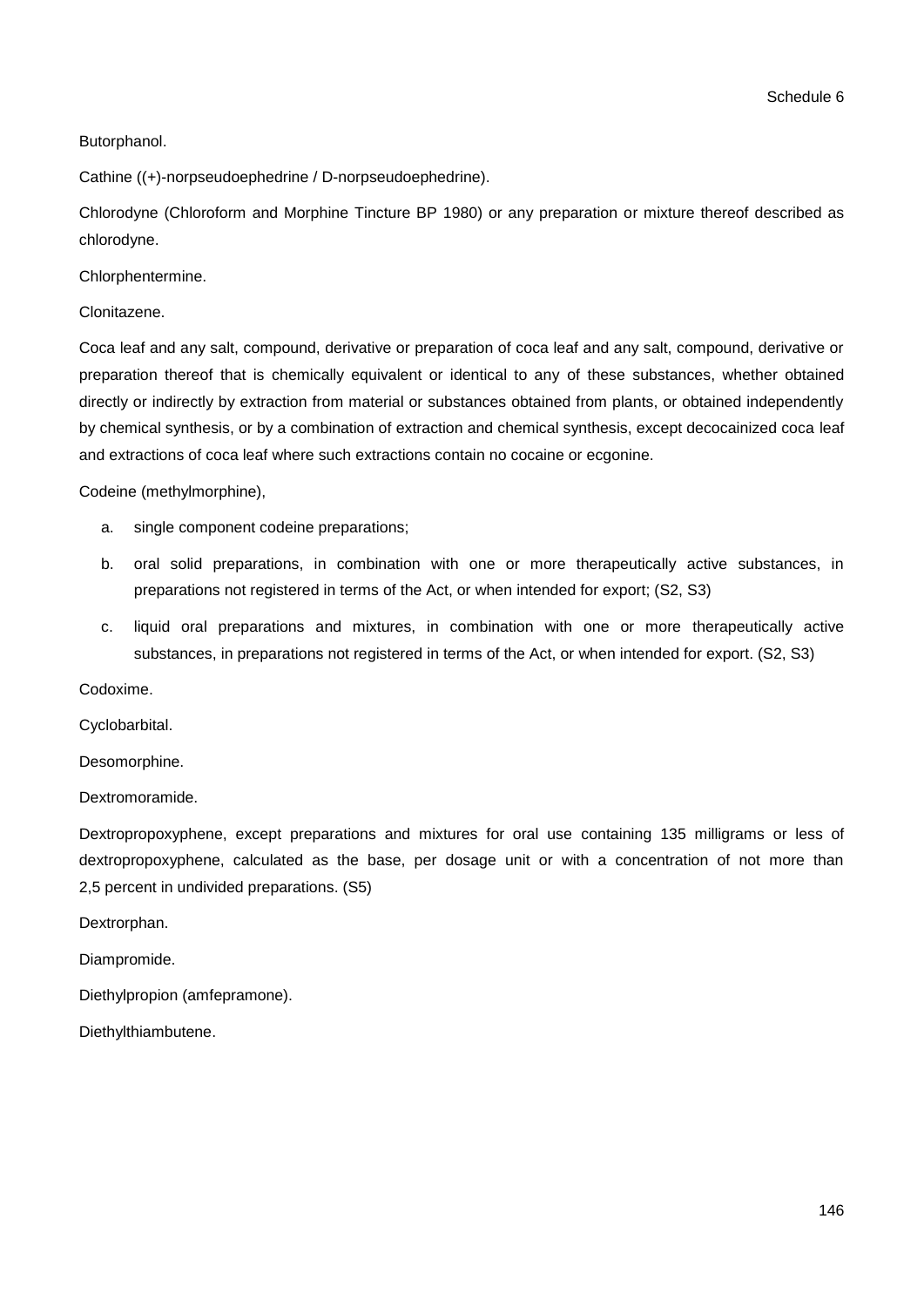#### Dihydrocodeine,

- a. single component dihydrocodeine preparations;
- b. oral solid preparations, in combination with one or more therapeutically active substances, in preparations not registered in terms of the Act, or when intended for export; (S2, S3)
- c. liquid oral preparations and mixtures, in combination with one or more therapeutically active substances, in preparations not registered in terms of the Act, or when intended for export. (S2, S3)

Dihydroetorphine.

Dihydromorphine.

Dimenoxadol.

Dimepheptanol.

Dimethylthiambutene.

Dioxaphethyl butyrate.

Diphenoxin (or diphenoxylic acid), except mixtures containing, per dosage unit, 0,5 milligrams or less of difenoxin, calculated as the base, and a quantity of atropine sulphate equal to at least 5 percent of such quantity of difenoxin, calculated as the base, as is present in the mixture. (S2)

Diphenoxylate, except preparations containing not more than 2,5 milligrams of diphenoxylate, calculated as the base, and not less than 25 micrograms of atropine sulphate per dosage unit. (S2)

Dipipanone.

{D-norpseudoephedrine - see cathine}

Dronabinol ((-)-transdelta-9-tetrahydrocannabinol), when intended for therapeutic purposes. (S7)

Drotebanol.

Ecgonine, and the esters and derivatives thereof that are convertible to ecgonine and cocaine.

Ephedra alkaloids (natural or synthetic), unless listed separately in the Schedules,

- a. except products registered in terms of the Act, not intended for export, and being oral preparations and mixtures containing not more than 30 milligrams of ephedra alkaloids per dose, when in combination with another pharmacologically active substance and intended for the symptomatic relief of colds and flu, subject to a maximum pack size of 720 milligrams and limited to one pack per customer; (S2)
- b. except when intended for application to skin, eyes, ears and nares and containing 1 percent or less of ephedra alkaloids. (S1)

Ephedrine,

a. except products registered in terms of the Act, not intended for export, and being oral preparations and mixtures containing not more than 30 milligrams of ephedrine per dose, when in combination with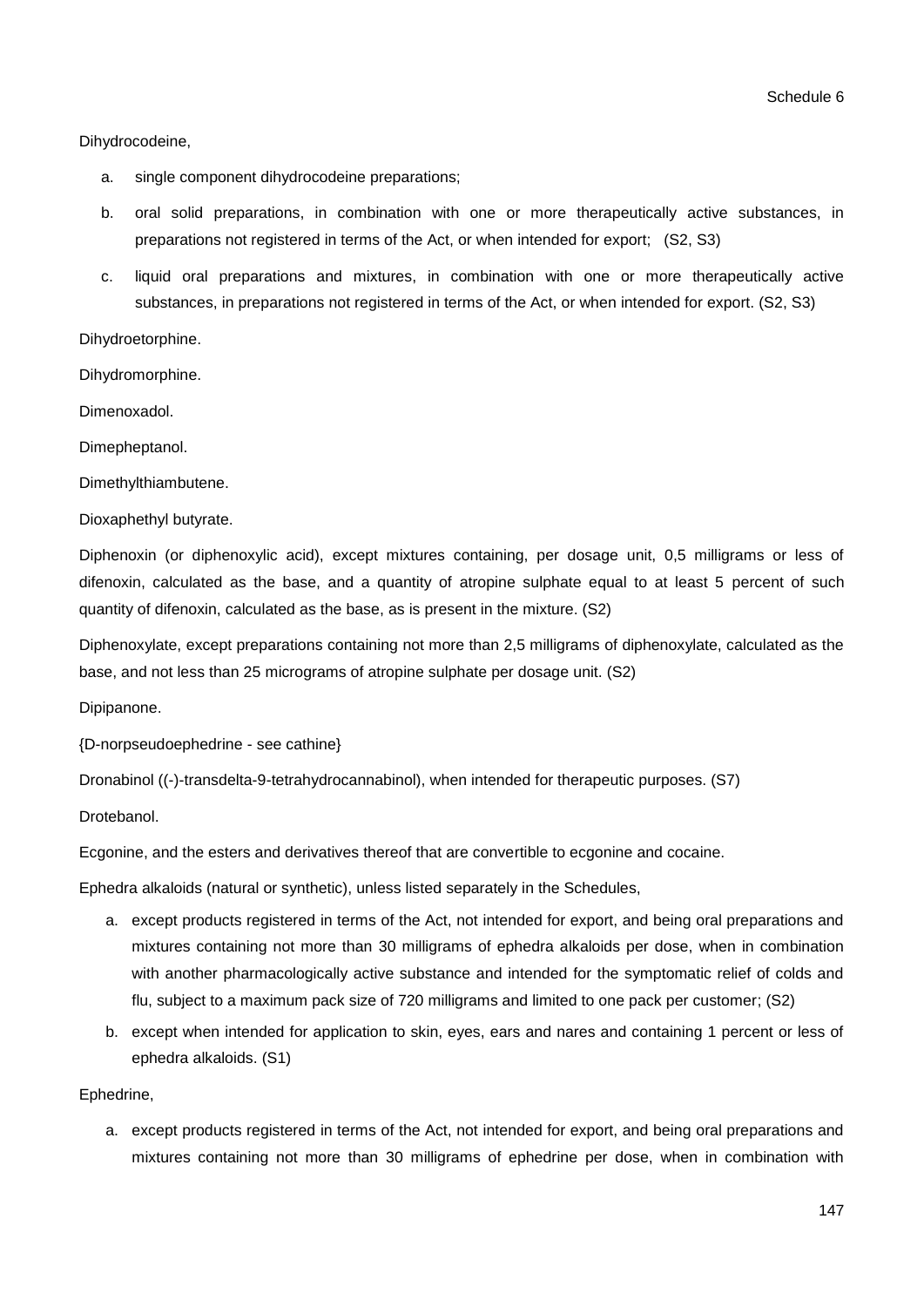another pharmacologically active substance and intended for the symptomatic relief of colds and flu, subject to a maximum pack size of 720 milligrams and limited to one pack per customer; (S2)

b. except preparations and mixtures intended for application to the skin, eyes, ears and nares and containing 1 percent or less of ephedrine. (S1)

Ethylmethylthiambutene.

Ethylmorphine,

- a. except oral solid preparations, in combination with one or more therapeutically active substances, and containing 20 milligrams or less of ethylmorphine (calculated as base) per dosage unit; (S2) and
- b. except liquid oral preparations and mixtures, in combination with one or more therapeutically active substances, and containing 20 milligrams or less of ethylmorphine (calculated as base) per 5 millilitre dosage unit. (S2).

Etonitazene.

Etorphine and analogues.

Etoxeridine.

Fenproporex.

Fentanyl, when intended for therapeutic purposes. (S7)

Flunitrazepam.

Furethidine.

Glutethimide.

Hydrocodone (dihydrocodeinone).

Hydromorphinol (14-hydroxydihydromorphine).

Hydromorphone (dihydromorphinone).

Hydroxypethidine.

Ibogaine.

Isomethadone.

Ketobemidone.

Levomoramide.

Levophenacylmorphan.

Levorphanol.

Mecloqualone.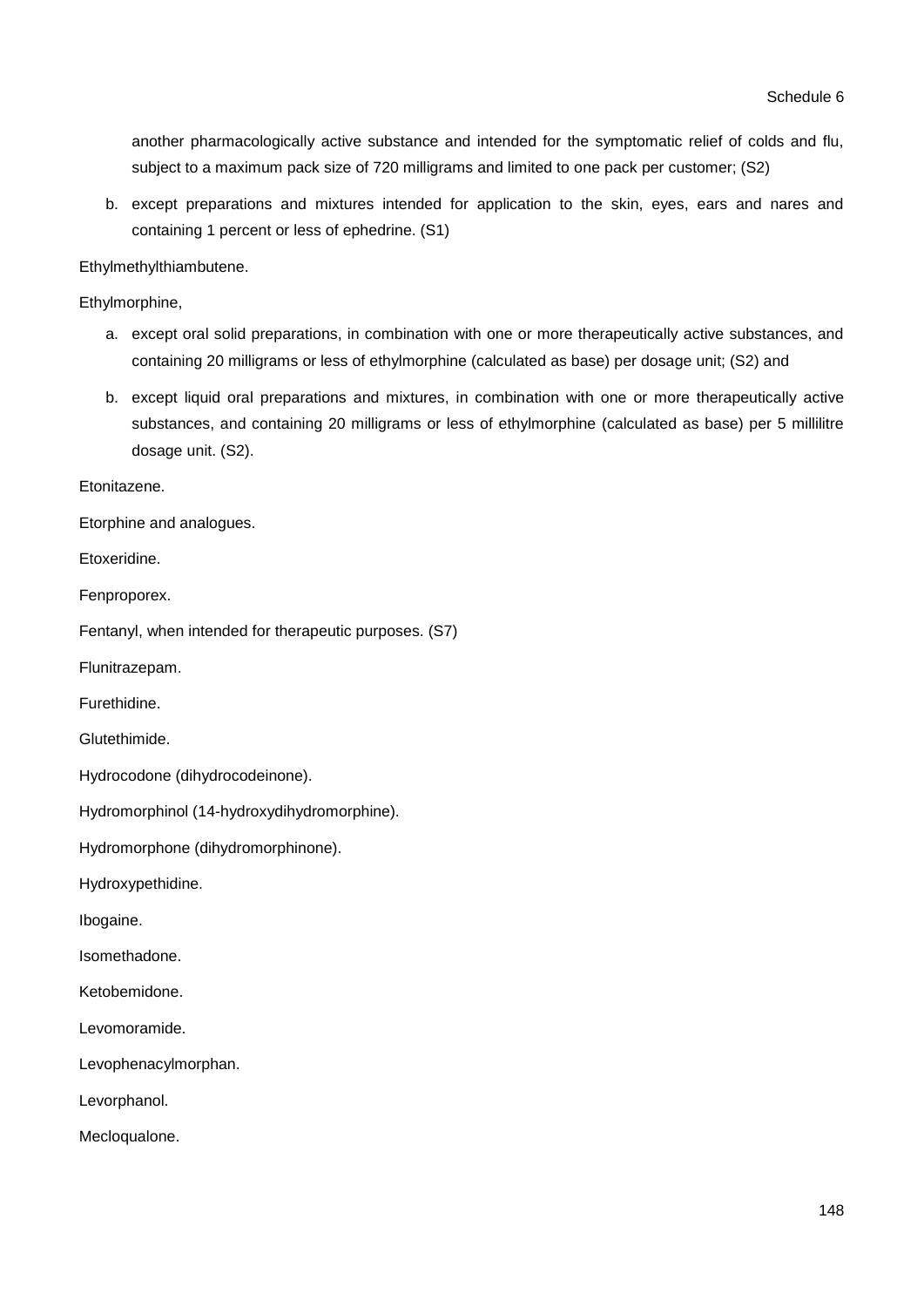Schedule 6

Mefenorex.

Meptazinol.

Metazocine.

Methadone.

Methadone-intermediate.

Methorphan, including levomethorphan and racemethorphan, but excluding dextromethorphan. (S2)

Methyldesorphine.

Methyldihydromorphine.

Methylphenidate and its derivatives, unless listed in another Schedule.

Metopon.

Moramide-intermediate.

Morpheridine.

Morphine, except preparations and mixtures of morphine containing 0,2 percent or less of morphine, calculated as anhydrous morphine. (S2).

Morphine methobromide and other pentavalent nitrogen morphine derivatives.

Morphine-N-oxide and its derivatives.

Myrophine (myristylbenzylmorphine).

Nefopam.

Nicocodine.

Nicodicodine.

Nicomorphine.

Noracymethadol.

Norcodeine.

Norlevorphanol.

Normethadone.

Normorphine (demethylmorphine or N-demethylated morphine).

{(+)-Norpseudoephedrine see D-norpseudoephedrine / Cathine}.

Norpipanone.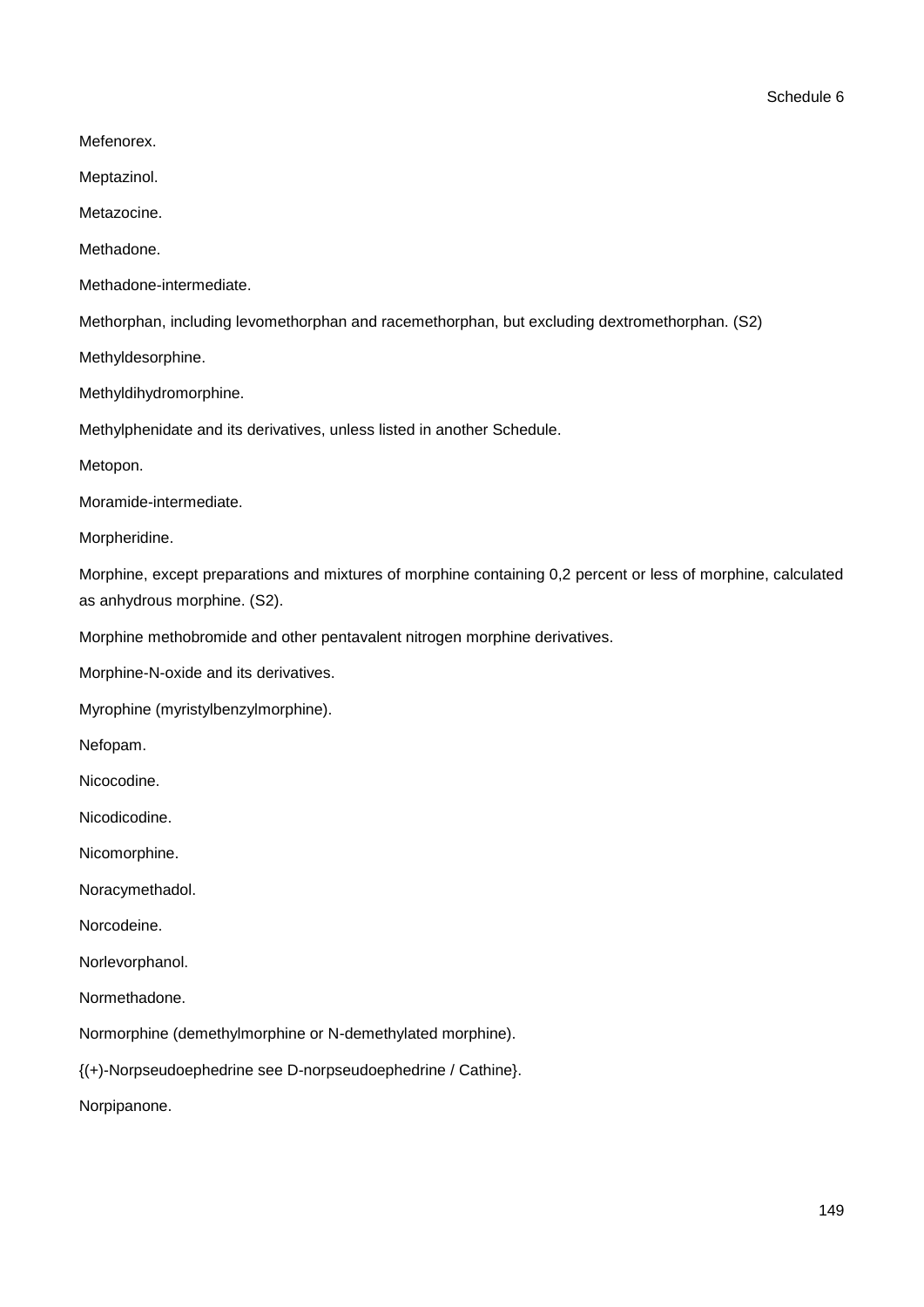Opium and opiates and any salt, compound, derivative or preparation of opium or opiates, whether obtained directly or indirectly by extraction from material or substances obtained from plants, or obtained independently by chemical synthesis, or by a combination of extraction and chemical synthesis, except mixtures containing 0,2 percent or less of morphine, calculated as anhydrous morphine. (S2)

Opium-poppy and poppy straw, whether obtained directly or indirectly by extraction from material or substances obtained from plants, or whether obtained independently by chemical synthesis, or by a combination of extraction and chemical synthesis.

Oxycodone (14-hydroxydihydrocodeinone or dihydrohydroxycodeinone).

Oxymorphone (14-hydroxydihydromorphinone or dihydrohydroxymorphinone).

Pentazocine.

**Pentobarbital** 

Pethidine, pethidine-intermediate A, pethidine-intermediate B and pethidine-intermediate C. (S7)

Phenadoxone.

Phenampromide.

Phenazocine.

Phendimetrazine.

Phenomorphan.

Phenoperidine.

Pholcodine, except preparations and mixtures when compounded with one or more therapeutically active substances, and containing 20 milligrams or less of pholcodine (calculated as base) per dosage unit and liquid oral preparations and mixtures containing 20 milligrams or less of pholcodine (calculated as base) per 5 millilitre dosage unit. (S2).

Piminodine.

Piritramide.

Proheptazine.

Properidine.

Propiram.

Pseudoephedrine, except contained in products registered in terms of the Act, and not intended for export, being oral preparations and mixtures containing not more than 60 milligrams of pseudoephedrine per dose, and not more than 240 milligrams per day, when in combination with another pharmacologically active substance and intended for the symptomatic relief of colds and flu, subject to a maximum pack size of 720 milligrams and limited to one pack per customer.(S2)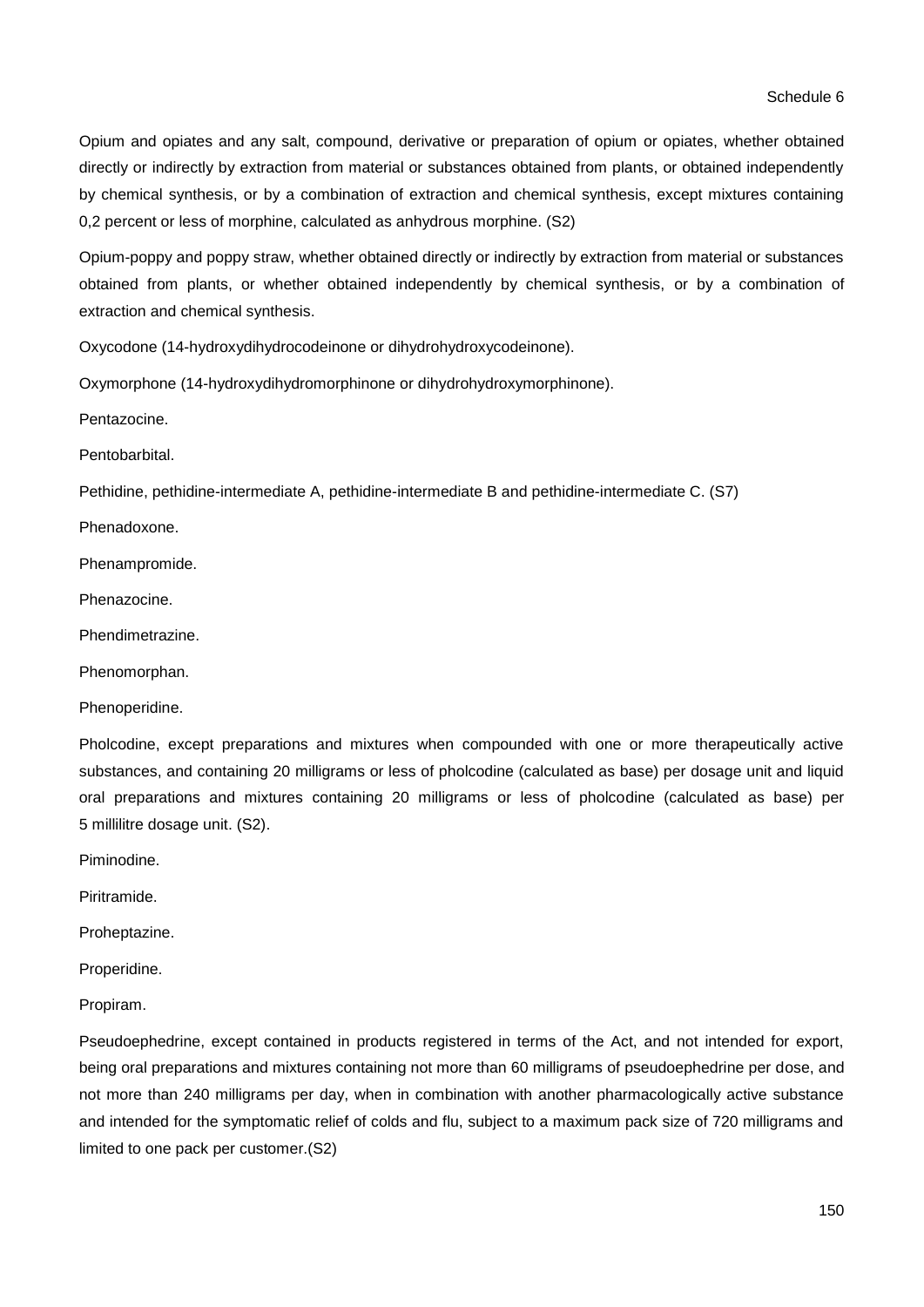Racemoramide.

Racemorphan.

Remifentanil.

Secobarbital.

Sufentanil.

Tapentadol.

Thebacon.

Thebaine.

Thiafentanyl.

Tilidine.

{(-)-transdelta-9-tetrahydrocannabinol - see dronabinol}.

Trimeperidine.

Zipeprol.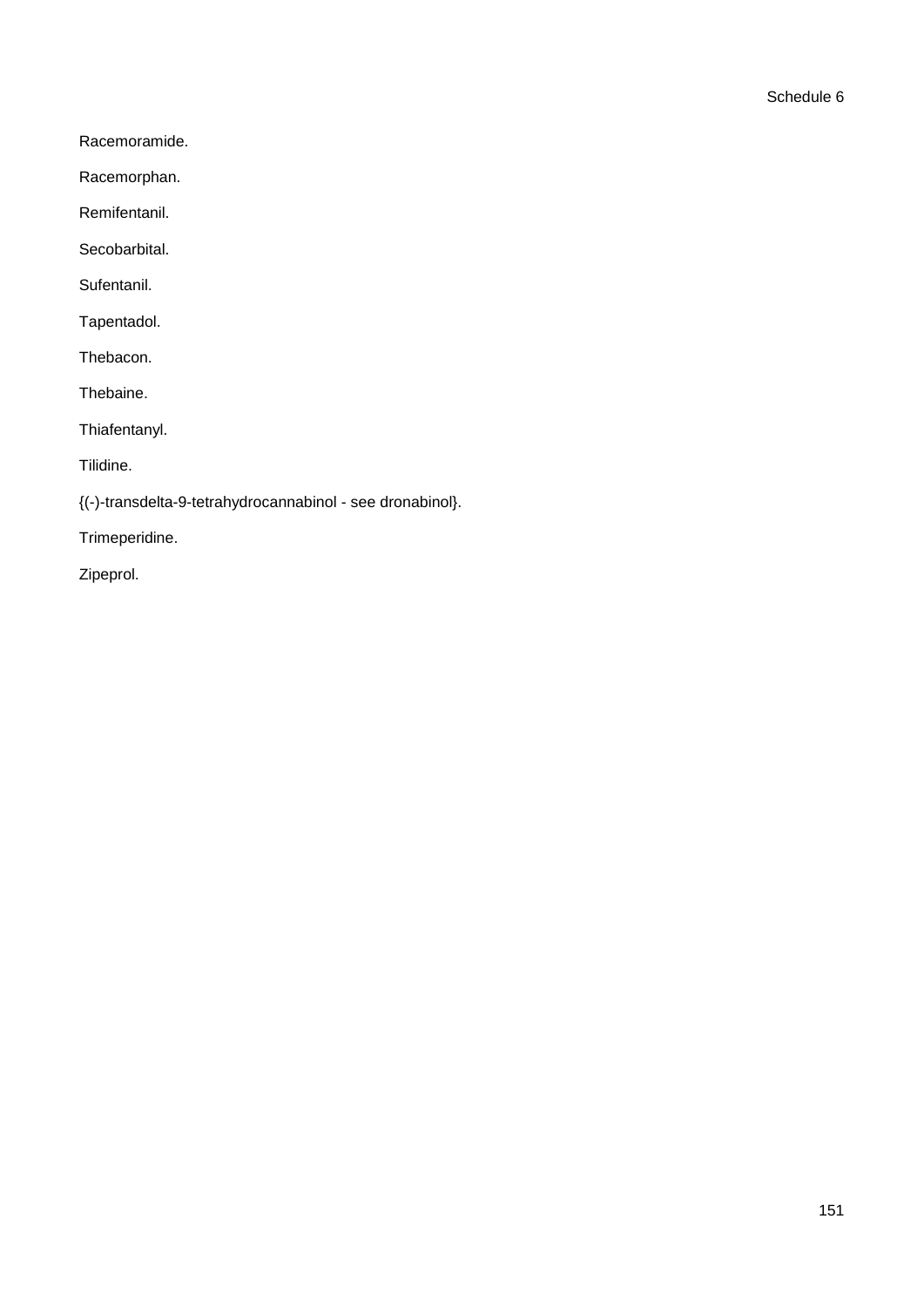# **ANNEXURE 1A: EMERGENCY CARE PROVIDER (PARAMEDIC)**

**PARAMEDIC** (National Diploma in Emergency Medical Care graduates *only*) registered with the Health Professions Council of South Africa

| <b>PARAMEDIC</b> (National Diploma in Emergency Medical Care graduates) |    |                   |
|-------------------------------------------------------------------------|----|-------------------|
| ANALGESICS                                                              |    |                   |
| Substance                                                               | ж. | Morphine sulphate |
| Indication                                                              |    | Opioid/Narcotic   |
| Route of Administration                                                 | ÷  | Parenteral        |

# **ANNEXURE 1B: EMERGENCY CARE PROVIDER (EMERGENCY CARE PRACTITIONER)**

# **EMERGENCY CARE PRACTITIONER**

(Bachelor of Technology Degree in Emergency Medical Care) registered with the Health Professions Council of South Africa

| <b>EMERGENCY CARE PRACTITIONER(B Tech: Emergency Medical Care)</b> |    |                   |  |  |
|--------------------------------------------------------------------|----|-------------------|--|--|
| <b>ANALGESICS</b>                                                  |    |                   |  |  |
| Substance                                                          |    | Morphine sulphate |  |  |
| Indication                                                         |    | Opioid/Narcotic   |  |  |
| Route of Administration                                            | ٠. | Parenteral        |  |  |

**- END SCHEDULE 6 -**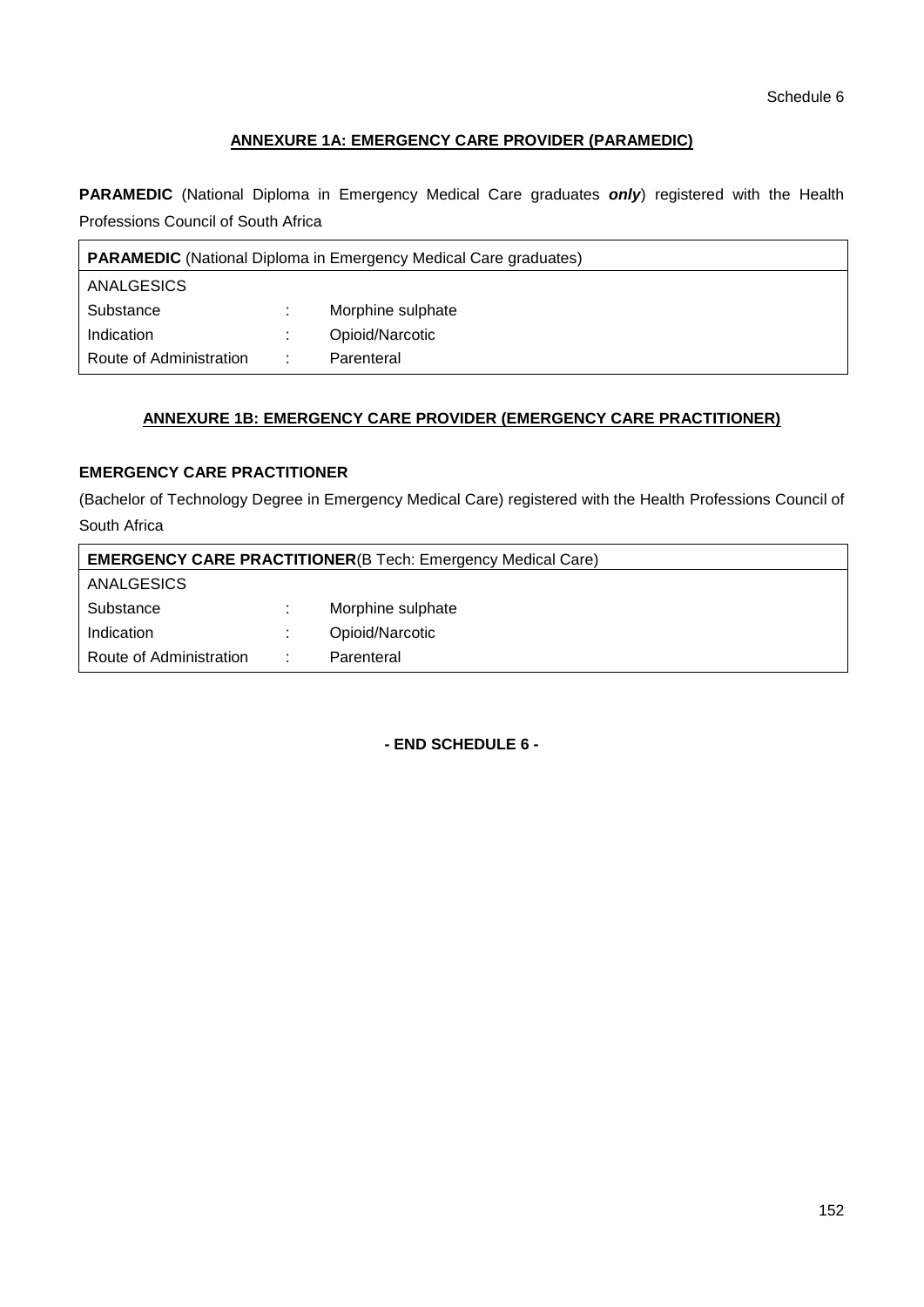### **SCHEDULE 7**

All preparations or mixture of such substances containing or purporting to contain substances referred to in this Schedule include the following (unless expressly excluded or unless listed in another Schedule):

- (i) the isomers of such substances, where the existence of such isomers is possible within the chemical designation;
- (ii) the esters and ethers of such substances and of the isomers referred to in (i), as well as the isomers of such esters and ethers, where the existence of isomers of such esters, or ethers is possible;
- (iii) the salts of such substances and of the isomers referred to in (i), as well as the salts of the esters, ethers and isomers referred to in (ii), where the existence of such salts is possible;
- (iv) the isomers of any of the salts referred to in (iii), where the existence of such isomers is possible;
- (v) all preparations and mixtures of any of the above.
- (vi) all homologues of listed substances (being any chemically related substances that incorporate a structural fragment into their structures that is similar to the structure of a listed substance and/or exhibit pharmacodynamic properties similar to the listed substance in the schedules), unless listed separately in the Schedules.

### **(Trivial or unofficial names are marked \*)**

AH-7921.

AM-2201.

Aminorex.

Amfetamine (Amphetamine) and its salts; preparatioans thereof. (S8)

1-Benzylpiperazine (BZP)

Beta-aminopropylbenzene and beta-aminoisopropylbenzene, except any compound structurally derived from either beta-aminopropylbenzene or beta-aminoisopropylbenzene by substitution in the side chain or by ring closure therein (or by both such substitution and such ring closure); and presented as:

- a. preparations and mixtures when used as vasoconstrictors and decongestants in antihistamine nose and eye preparations; (S1) and
- b. appliances for inhalation in which the substance is absorbed onto solid material; (S1)
- c. excluding cathine ((+)-norpseudoephedrine), ephedrine, etafedrine, N-methylephedrine, N-diethylaminoethylephedrine, phenylpropanolamine, prenylamine; (S1, S2, S5)

153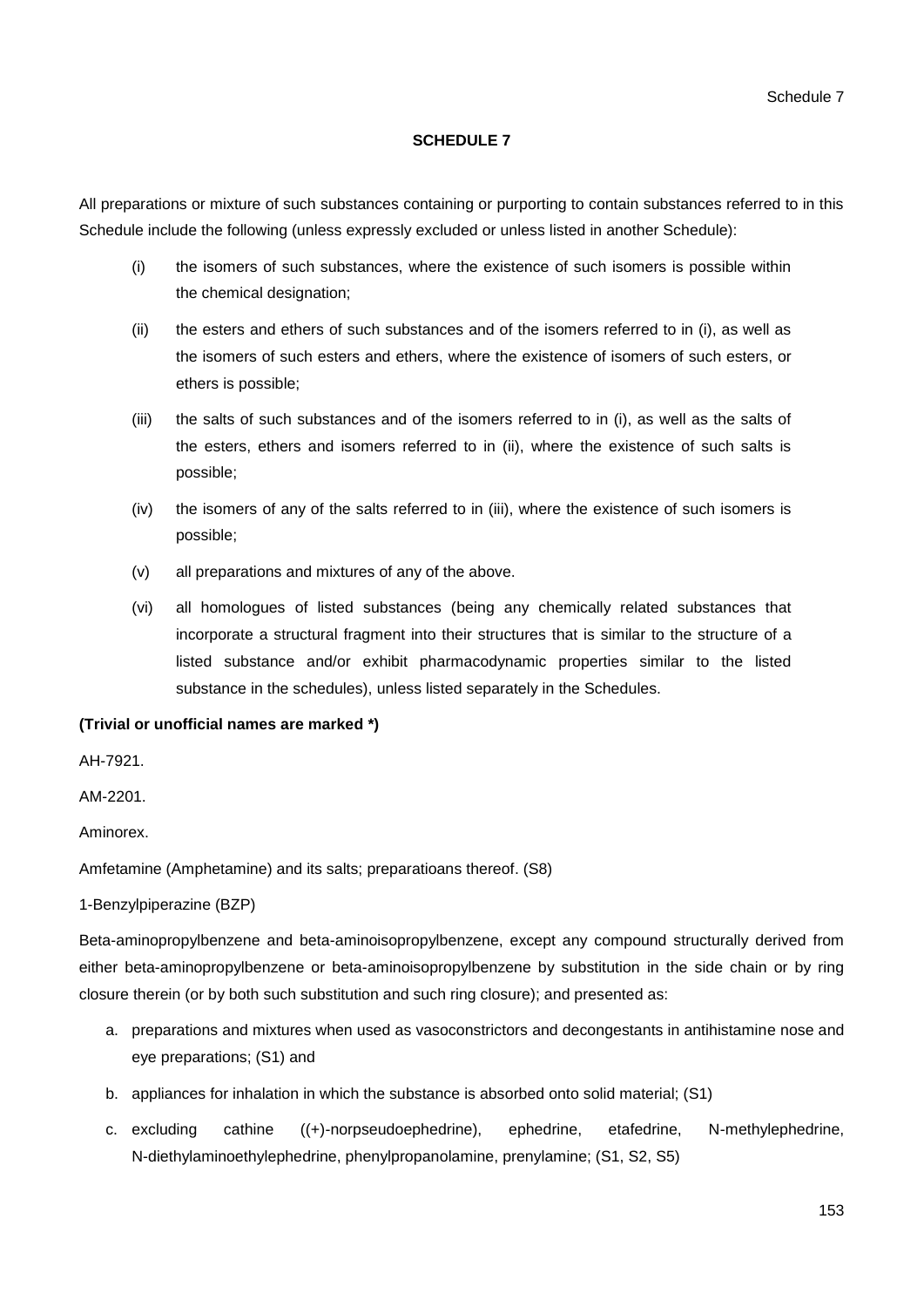d. except substances listed in S1, S2, S5, and S6.

Brolamfetamine ((+)-4-bromo-2,5-dimethoxy-α-methylphenethylamine) \*(DOB).

4-bromo-2,5-dimethoxyphenethylamine (2C-B) \*(Nexus).

Bufotenine (N,N-dimethylserotonin).

Cannabis (dagga), the whole plant or any portion or product thereof, except:

- a. when separately specified in the Schedules; (S6) or
- b. processed hemp fibre containing 0,1 percent or less of tetrahydrocannabinol and products manufactured from such fibre, provided that the product does not contain whole cannabis seeds and is in a form not suitable for ingestion, smoking or inhaling purposes; or
- c. processed product made from cannabis seeds containing not more than 10 milligram per kilogram (0,001 percent) of tetrahydrocannabinol and does not contain whole cannabis seeds.

["Processed" means treated by mechanical, chemical or other artificial means but does not include - (a) harvesting; or (b) the natural process of decay"].

Catha edulis ("khat"), the whole plant or any portion or product thereof.

Cathinone ((-)-(S)-2-aminopropiophenone).

Dexamfetamine (Dexamphetamine) and its salts; preparations thereof. (S8)

Diethyltryptamine [3-(2-(diethylamino) ethyl) indole] \*(DET).

1,3 Dimethylamylamine *also known as*(1,3 DMAA/ 1,3 dimethylpentylamine/ 2-amino-4-methylhexane/ 2 hexanamine/ 4-methylhexane-2-amine/ 4-methyl-2-hexanamine/ 4-methyl-2-hexylamine/ 4-methyl-(9CI)/ dimethylamylamine/ geranamine/ methylhexeanamine/ methylhexaneamine)

(+)-2,5-dimethoxy-α-methylphenethylamine \*(DMA).

2,5-dimethoxy-α-4-dimethylphenethylamine \*(DOM, STP) and its derivatives.

2,5-dimethoxy-4-(n)-propylthiophenethylamine (2C-T-7)

3-(1,2-dimethylheptyl)-7,8,9,10-tetrahydro-6,6,9-trimethyl-6H-dibenzo[b,d]pyran-1-ol\*(DMHP).

(+)-N,α-dimethyl-3, 4-(methylenedioxy) phenethylamine \*(MDMA).

Dimethyltryptamine [3-(2-(dimethylamino) ethyl) indole] \*(DMT).

(+)-4-ethyl-2,5-dimethoxy-α-phenethylamine \*(DOET).

Dronabinol [(-)-transdelta-9-tetrahydrocannabinol]. (S6)

Etilamfetamine (N-ethylamphetamine).

Etryptamine.

Fenetylline.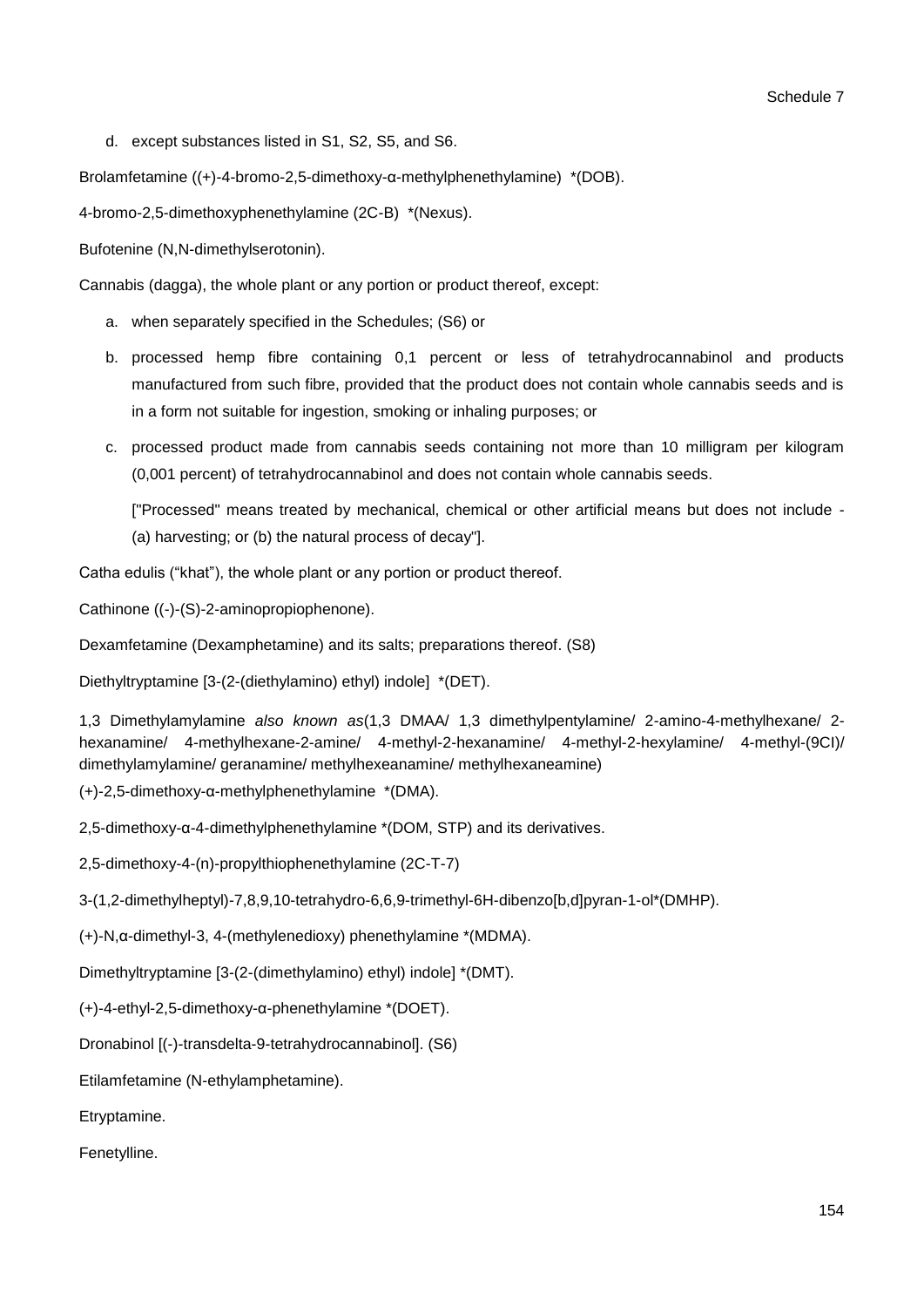Fentanyl-analogues (unless listed in another Schedule) including:

- (i) acetyl-alpha-methylfentanyl;
- (ii) alpha-methylfentanyl;
- (iii) alpha-methylfentanyl-acetanilide;
- (iv) alpha-methylthiofentanyl;
- (v) benzyl-fentanyl;
- (vi) beta-hydroxyfentanyl;
- (vii) beta-hydroxy-3-methylfentanyl;
- (viii) 3-methylfentanyl and its two isomeric forms:

cis-N-(3-methyl-1-(2-phenethyl)-4-piperidyl) propionanilide; and

trans-N-(3-methyl-1-(2-phenethyl)-4-piperidyl) propionanilide;

- (ix) 3-methylthiofentanyl;
- (x) para-fluorofentanyl; and
- (xi) thiofentanyl. (S6)

Gamma-hydroxybutyrate \*(GHB).

Harmaline (3,4-dihydroharmine).

Harmine [7-methoxy-1-methyl-9H-pyrido (3,4-b)-indole].

Heroin (diacetylmorphine).

3-hexyl-7,8,9,10-tetrahydro-6,6,0-trimethyl-6H-dibenzo [b,d]-pyran-1-o1 \*(Parahexyl).

Lefetamine \*(SPA).

Lisdexamfetamine (Lisdexamphetamine). (S8)

Lysergide (Lysergic acid diethylamide) \*(LSD).

Mephedrone.

Mescaline (3,4,5-trimethoxyphenethylamine).

### Mesocarb.

Methamphetamine and methamphetamine racemate.

Methaqualone and any preparation containing methaqualone.

Methcathinone.

2-methoxy-α-methyl-4,5-(methylenedioxy)phenethylamine \*(MMDA).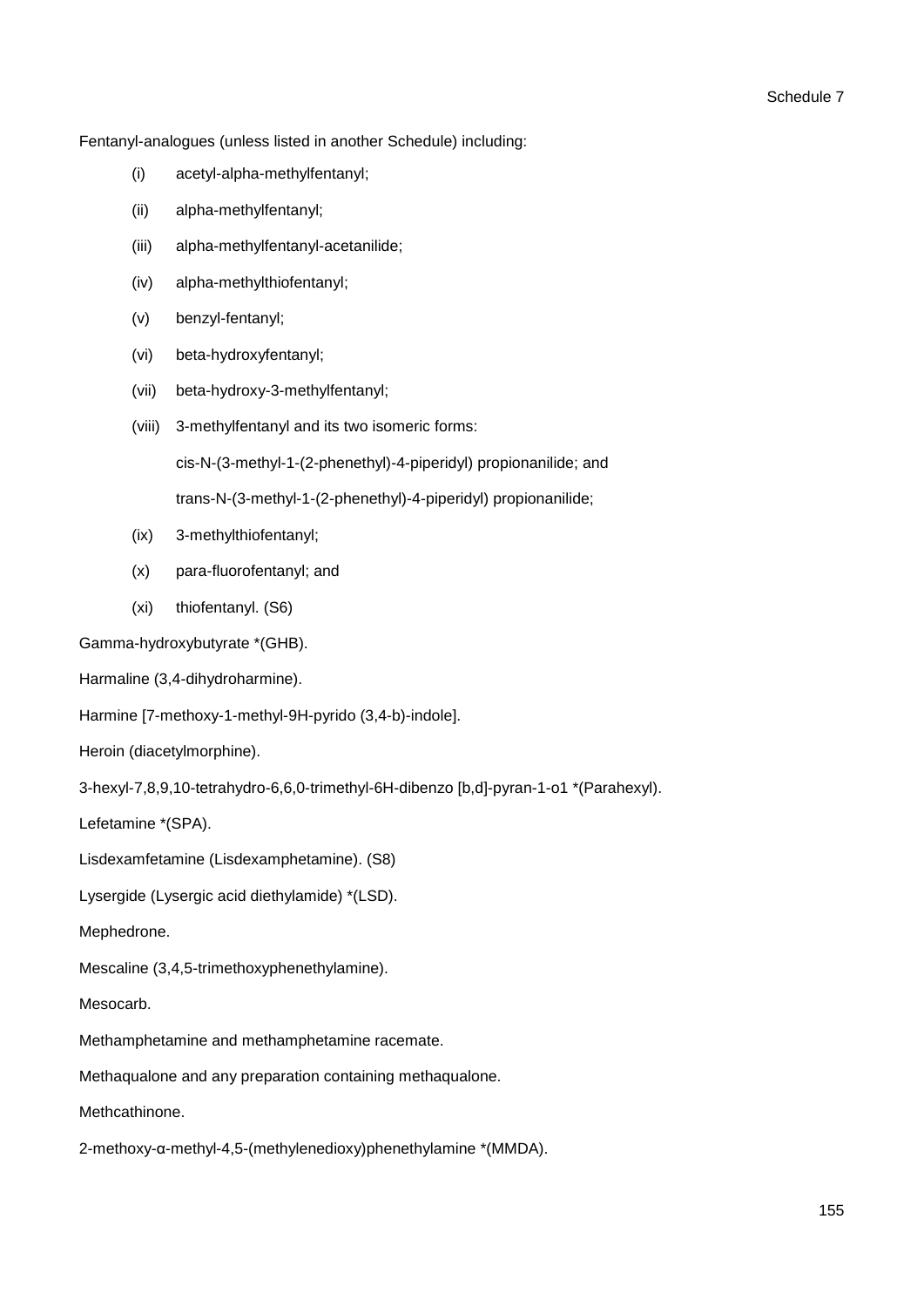*p*-methoxy-α-methylphenethylamine \*(PMA).

4 methylaminorex.

{(Methylenedioxyamphetamine \*(MDA) and its analogues - see tenamphetamine}.

3,4-methylenedoxypyrovalerone (MDPV).

Methylone (beta-keto-MDMA).

Methyprylon.

25B-NBOMe (2C-B-NBOMe).

25C-NBOMe (2C-C-NBOMe).

25I-NBOMe (2C-I-NBOMe).

Nabilone. (S8)

Pethidine-analogues, including:

- (i) 1-methyl-4-phenyl-4-propionoxy-piperidine \*(MPPP);
- (ii) 1-methyl-4 phenyl-1,2,5,6-tetrahydropiperidine \*(MPTP); and
- (iii) 1-phenylethyl-4-phenyl-4-acetyloxy-piperidine \*(PEPAP).

except pethidine-intermediate A, pethidine-intermediate B and pethidine-intermediate C. (S6)

Phencyclidine \*(PCP) and its congeners, including:

- (i) eticyclidine (N-ethyl-1-phenylcyclohexylamine) \*(PCE);
- (ii) rolycyclidine (1-(1-phenylcyclohexyl) pyrrolidine) \*(PHP or PCPY); and
- (iii) tenocyclidine (1-[1-(2-thienyl) cyclohexyl] piperidine) \*(TCP).

### Phenmetrazine.

Psilocin (4-hydroxy-NN-dimethyltryptamine).

Psilocybine (4-phosphoryloxy-NN-dimethyltryptamine).

Pyrovalerone (4'-methyl-2-(1-pyrrolidinyl) valerophenone).

Synthetic cannabinoids(synthetic substances with cannabis-like effects), including but not limited to:

- cannabicyclohexanol;
- JWH-018;
- JWH-073;
- JWH-200;
- CP-47,497;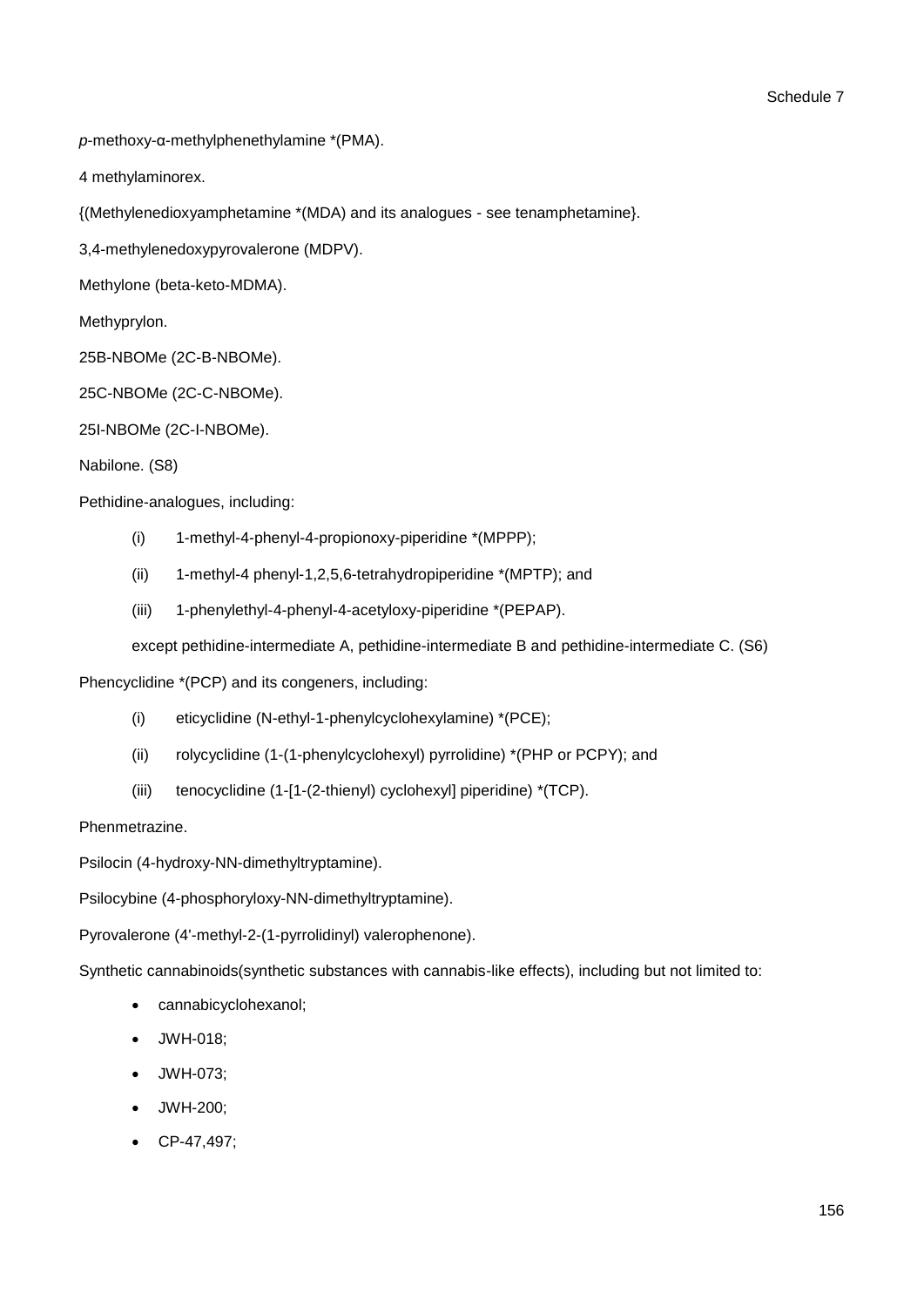- CP 47,497-C6;
- CP 47,497-C7;
- CP 47,497-C8;
- CP 47,497-C9;
- HU-210

Tenamfetamine (methylenedioxyamphetamine) \*(MDA) and its analogues:

- (i) (+)-N-ethyl-α-methyl-3,4-(methylenedioxy) phenethylamine \*(N-ethyl MDA);
- (ii) (+)-N-[α-methyl-3,4-(methylenedioxy) phenethyl] hydroxylamine \*(N-hydroxy MDA).

Tetrahydrocannabinol and their alkyl homologues, except:

- a. when separately specified in the Schedules;
- b. dronabinol ((-)-transdelta-9-tetrahydrocannabinol), when intended for therapeutic purposes; (S6)
- c. in hemp seed oil, containing 10 milligram per kilogram or less of tetrahydrocannabinols, when labelled "Not to be taken" or "Not for internal human use"; or
- d. in products for purposes other than internal human use containing 10 milligram per kilogram or less of tetrahydrocannabinols.

["Hemp seed oil" means the oil obtained by cold expression from the ripened fruits (seeds) of *Cannabis sativa*.]

- 1-(3-trifluoromethylphenyl) piperazine \*(TFMPP).
- (+)-3, 4, 5-trimethoxy-α-methylphenethylamine \*(TMA).

**- END SCHEDULE 7 –**